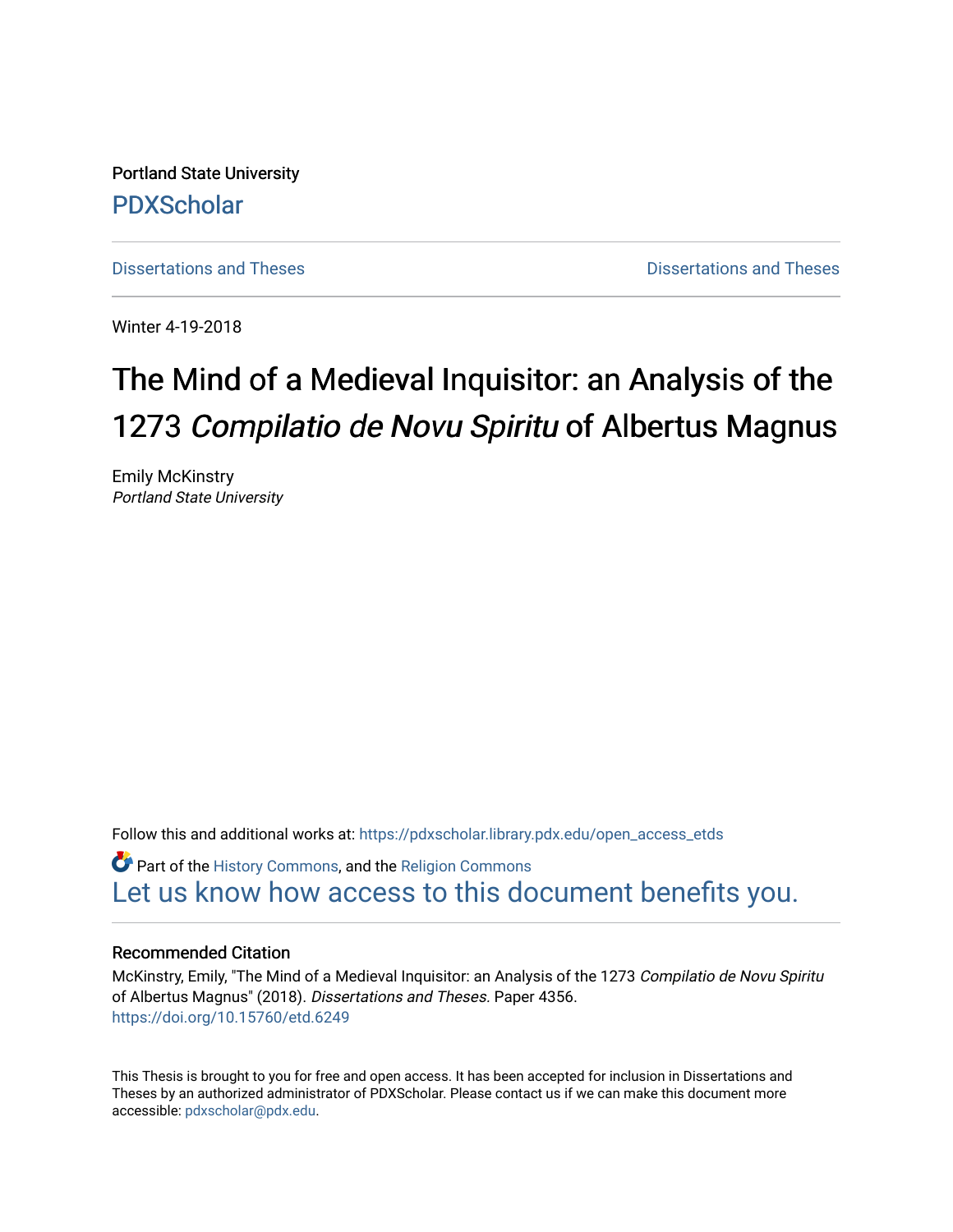## The Mind of a Medieval Inquisitor: An Analysis of the 1273 *Compilatio de Novu Spiritu* of Albertus Magnus

by Emily McKinstry

A thesis submitted in partial fulfillment of the requirement for the degree of

Master of Arts In History

Thesis Committee: John Ott, Chair Desmond Cheung David A. Johnson Loren Spielman

Portland State University 2018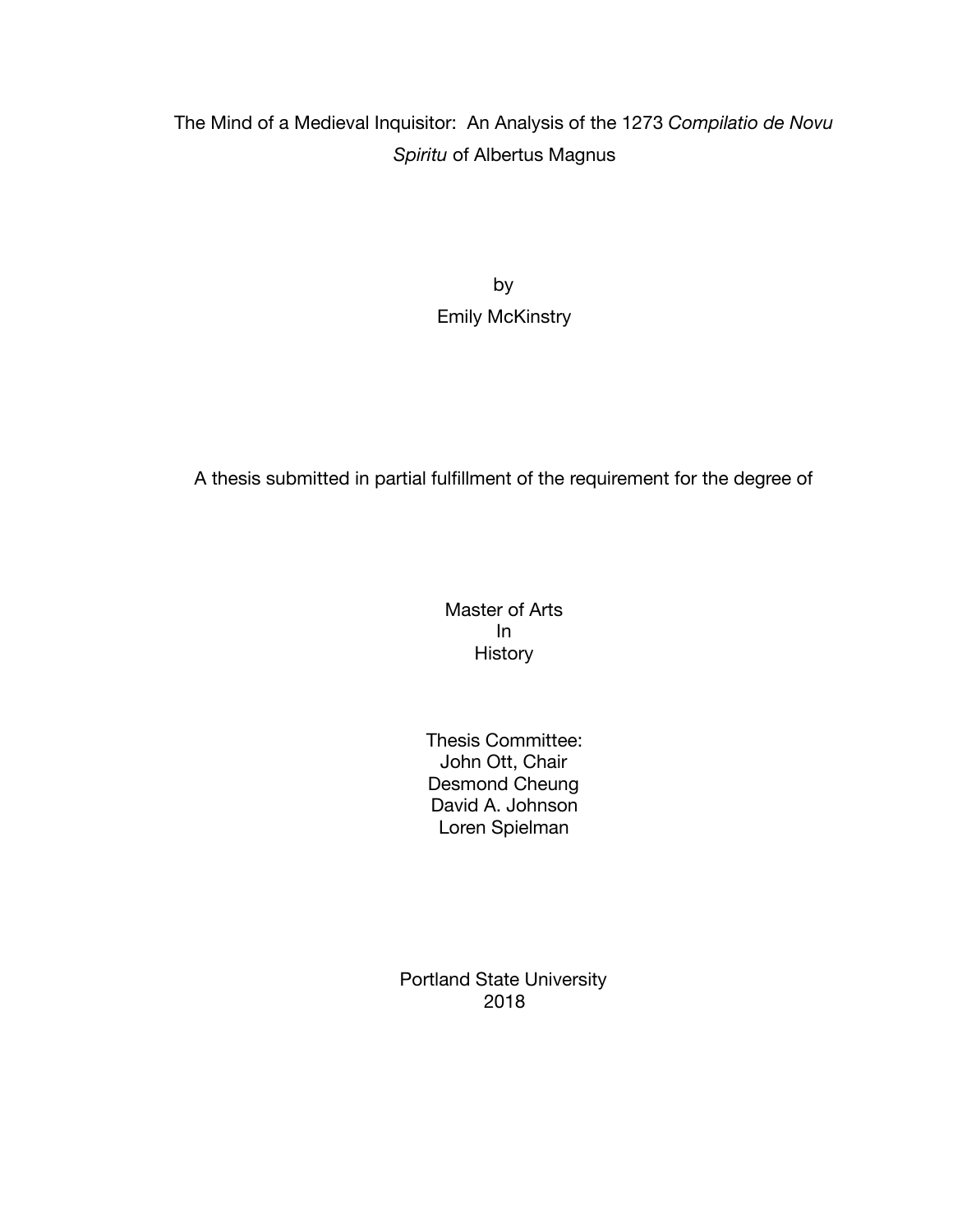© 2018, Emily McKinstry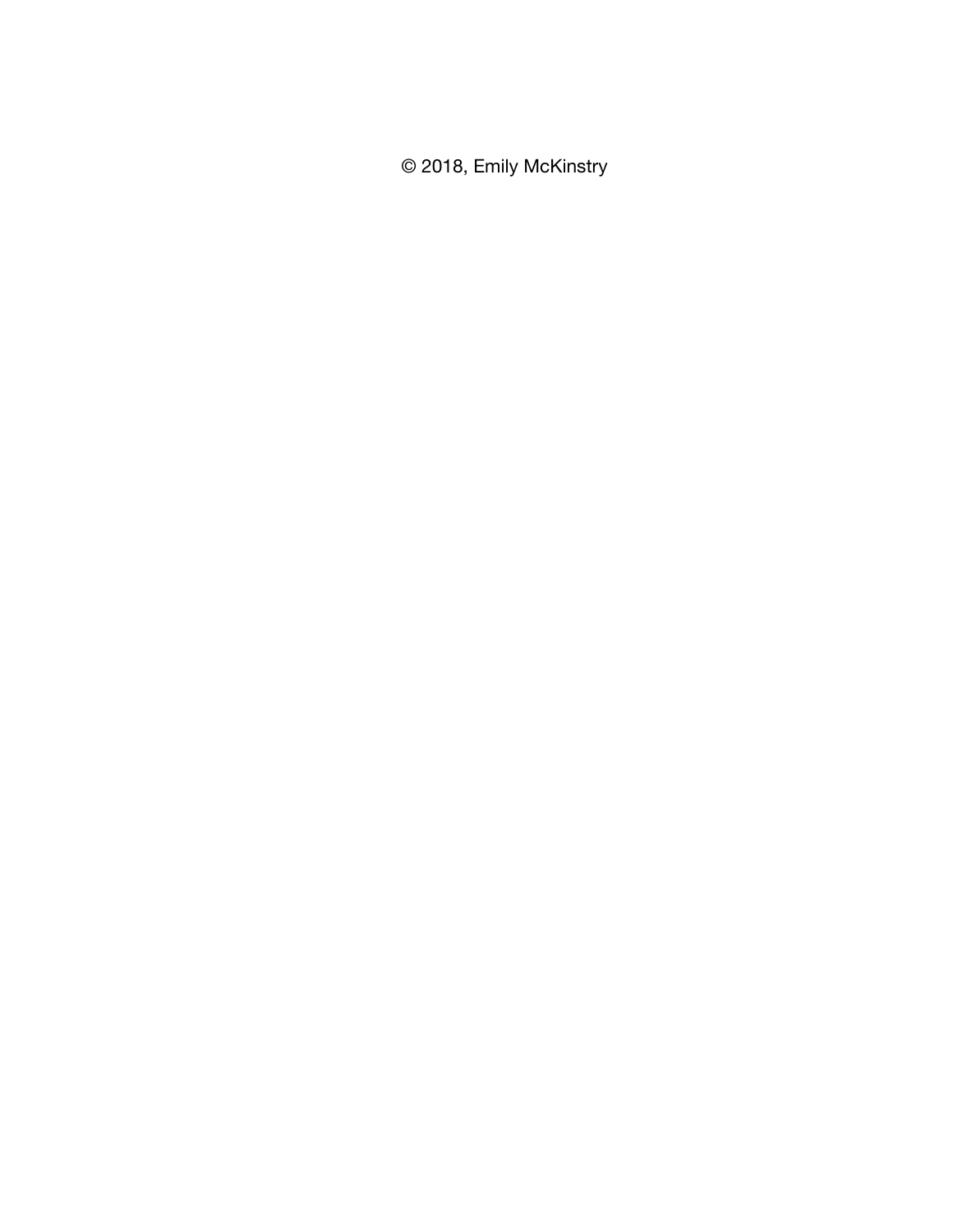#### **Abstract**

The fight against heresy in medieval Europe has fascinated scholars for centuries. Innumerable books, movies, and even video games have been made about this struggle to combat heresy in the Middle Ages. Despite this apparent fascination with the subject, our understanding of medieval heretics and the inquisitors who prosecuted them remains murky. What we do know is that many medieval people lost their lives, while others were punished with imprisonment or excommunication. We also know that many others dedicated their lives to rooting out what they believed was the evil of heresy among the populace. And we know that fear of the spread of heresy was rampant within the later medieval Church. But what constituted heresy? Who were the people accused as heretics? And why were they accused? These are questions that are still debated and discussed within the scholarly community.

As a contribution to the study of heresy, I have chosen to analyze one particular document and its author. This document, the *Compilatio de Novu Spiritu,* written by Albertus Magnus around 1273, consists of a list of ninetyseven heretical beliefs attributed to heretics in the Swabian Ries. It has been previously studied as marking the beginning of the "Free Spirit" heresy. However, many of the previous assumptions about the heresy of the Free Spirit have been questioned by more recent scholarship, including whether the sect existed at all. Instead, the heresy of the Free Spirit is now generally acknowledged to be closely related to medieval mysticism, and practiced by only a few individuals or possibly small groups. Therefore, the significance of

i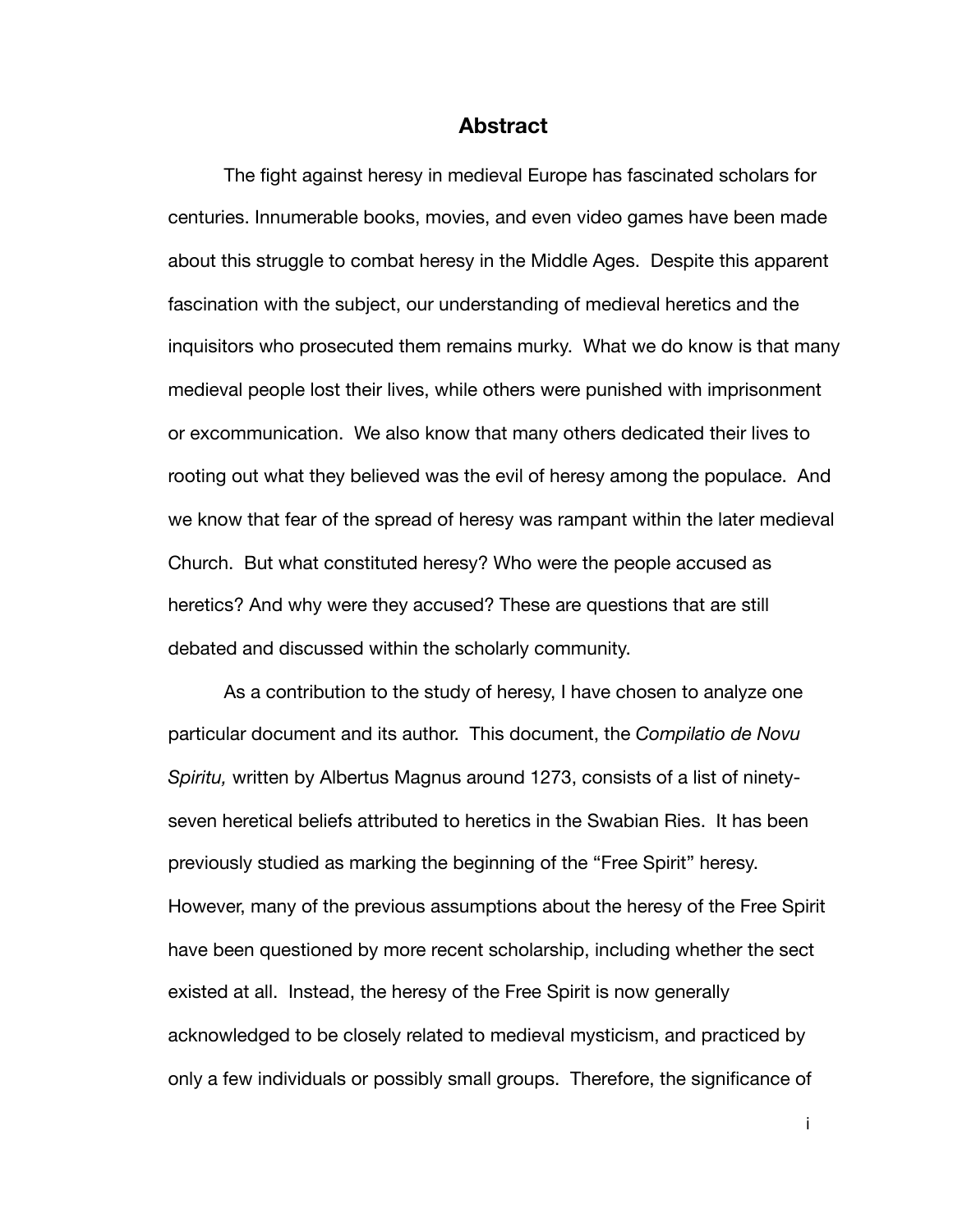the *Compilatio* has changed. I will re-examine the document, analyzing it not as a precursor to a later religious movement that preached that souls united with God can act with moral impunity, but as a window into the mind of its inquisitorial author, Albertus Magnus.

The intent of this study is to better understand the thinking of the inquisitors who fought against heresy, focusing particularly on the *Compilatio*  and its author, Albertus Magnus (c.1200 - 1280). The methodology of the study of heresy has elicited significant debate among historians, and these issues need to be addressed prior to an analysis of this document. Therefore, I will discuss the historiography of medieval heresy and address the major disagreements within the field in this introduction. In Chapter 1, I set forth as historical background the religious situation in medieval Europe at the time the *Compilatio* was written. The medieval Church spent considerable time and resources in the struggle against heresy, so I will also examine the Church's response to heresy in this chapter. In the second chapter, I address how Albertus responded to the statements enumerated in the document and in particular, the manner in which he cites early church heresies. Lastly, in the final chapter, I explore how Albertus Magnus used early church writers such as Augustine and Gregory for substantiation throughout the document. Specifically, I analyze how Augustine, Gregory, and Albertus treat the sin of pride.

ii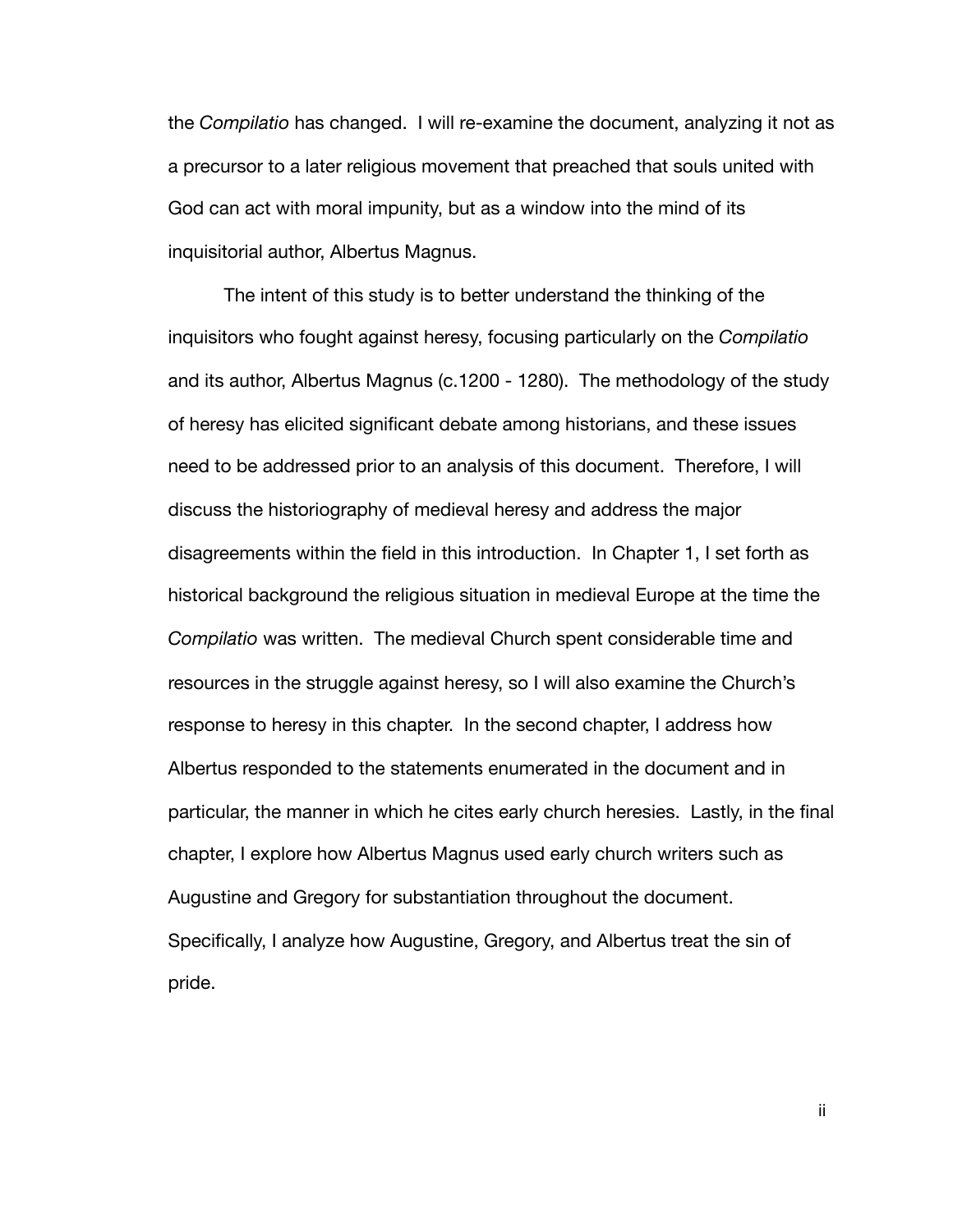### Table of Contents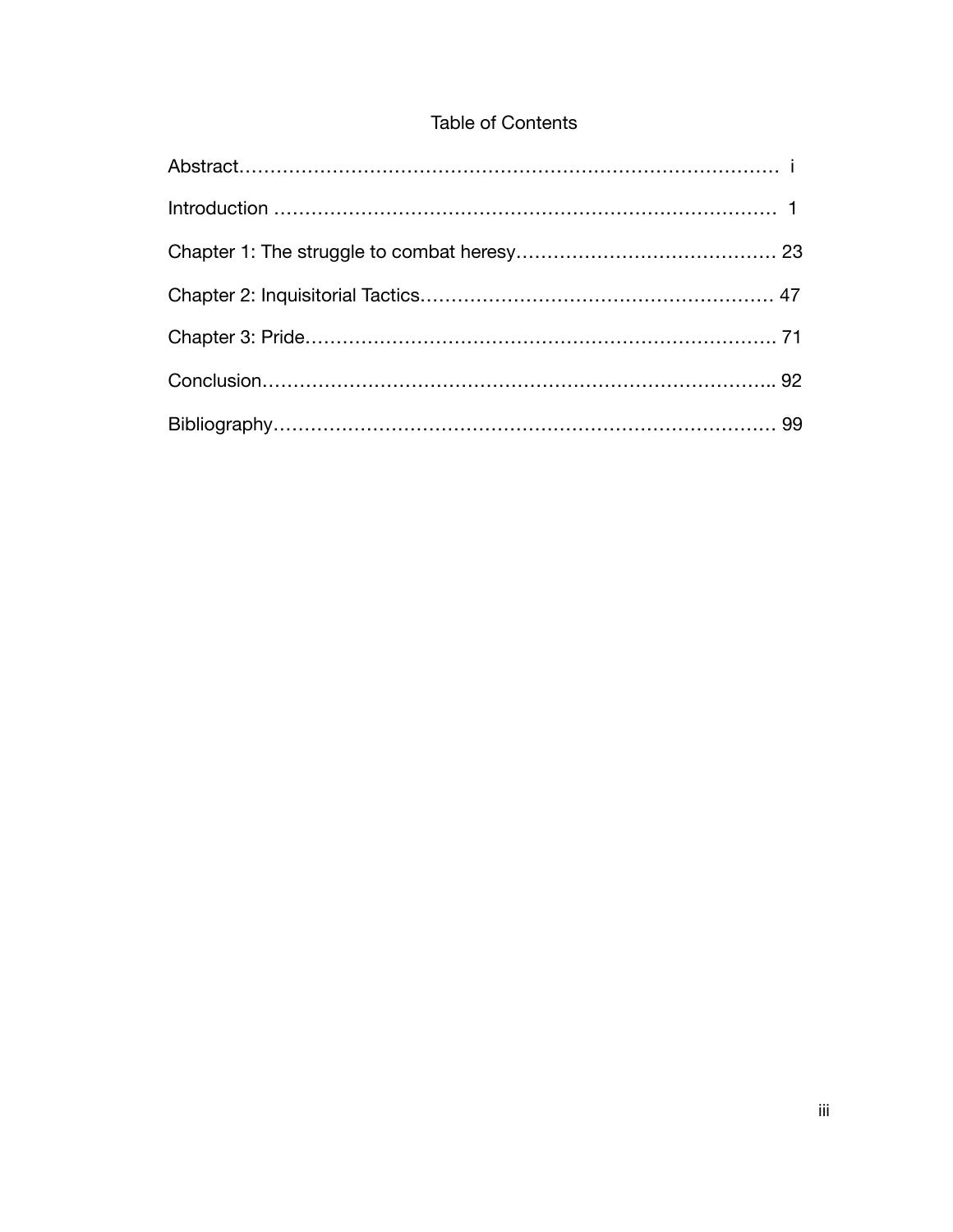#### **Introduction: Difficulties inherent in the study of heresy**

The fight against heresy in medieval Europe has fascinated scholars for centuries. Innumerable books, movies, and even video games have been made about this struggle to combat heresy in the Middle Ages. Despite this apparent fascination with the subject, our understanding of medieval heretics and the inquisitors who prosecuted them remains murky. What we do know is that many medieval people lost their lives, while others were punished with imprisonment or excommunication. We also know that many others dedicated their lives to rooting out what they believed was the evil of heresy among the populace. And we know that fear of the spread of heresy was rampant within the medieval Church. But what constituted heresy? Who were the people accused as heretics? And why were they accused? These are questions that are still debated and discussed within the scholarly community.

As a contribution to the study of heresy, I have chosen to analyze one particular document and its author. This document, the *Compilatio de Novu Spiritu* was written by Albertus Magnus around 1273 is a list of ninety-seven heretical beliefs attributed to heretics in the Swabian Ries. It has been previously studied as marking the beginning of the "Free Spirit" heresy. However, many of the previous assumptions about the heresy of the Free Spirit have been questioned by more recent scholarship, including whether the sect existed at all. Instead, the heresy of the Free Spirit is now generally acknowledged to be closely related to medieval mysticism, and practiced by only a few individuals or possibly small groups. Therefore, the significance of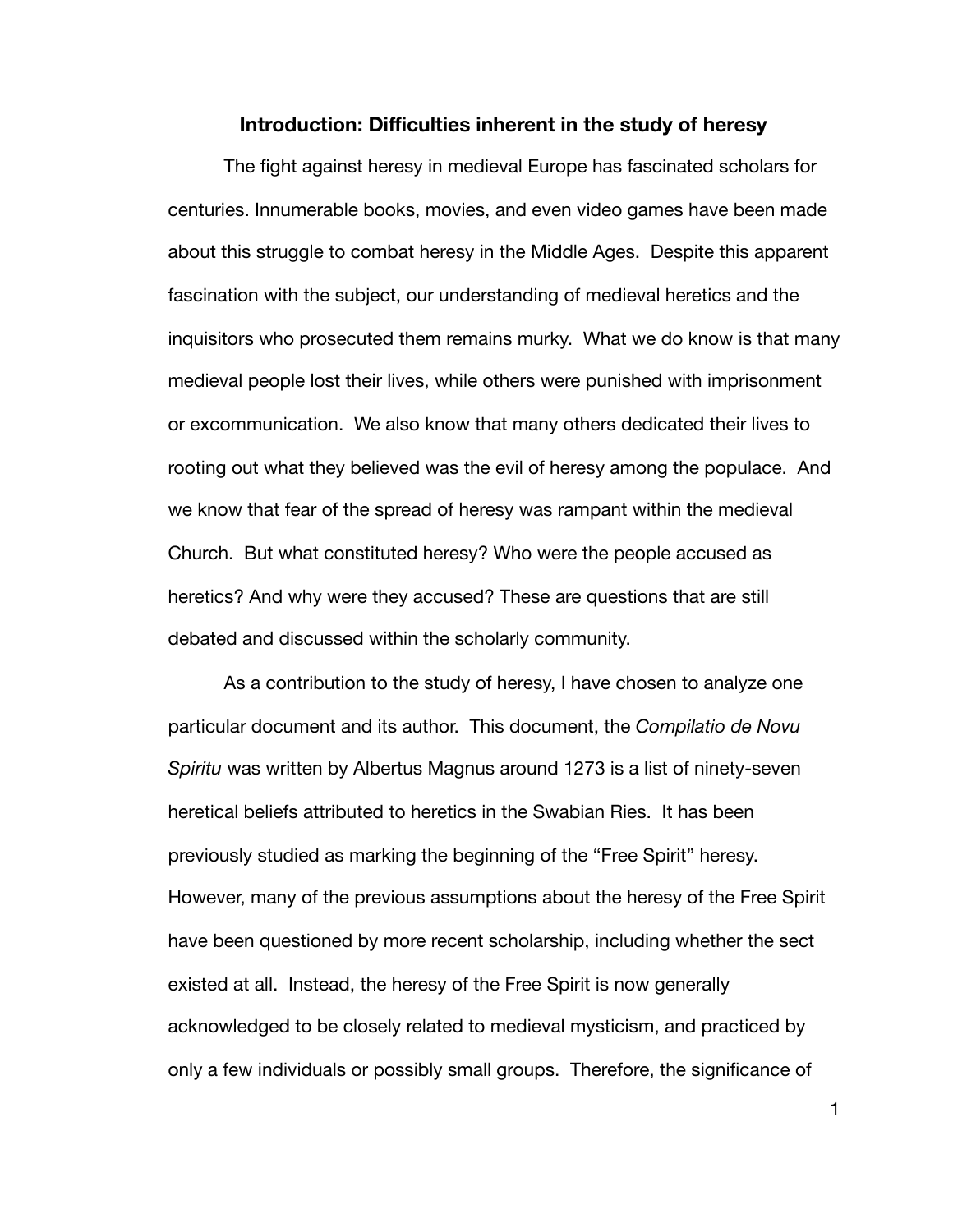the *Compilatio* has changed. I will re-examine the document, analyzing it not as a precursor to a later religious movement that preached that souls united with God can act with moral impunity, but as a window into the mind of its medieval inquisitor.

The intent of this study is to better understand the thinking of the inquisitors who fought against heresy, focusing particularly on the *Compilatio*  and its author, Albertus Magnus (c.1200 - 1280). The methodology of the study of heresy has elicited significant debate among historians, and these issues need to be addressed prior to an analysis of this document. Therefore, I will discuss the historiography of medieval heresy and address the major disagreements within the field in this introduction. In Chapter 1, I set forth as historical background the religious situation in medieval Europe at the time the *Compilatio* was written. The medieval Church spent considerable time and resources in the struggle against heresy, so I will also examine the Church's response to heresy in this chapter. In the second chapter, I address how Albertus responded to the statements enumerated in the document and in particular, the manner in which he cites early church heresies. Lastly, in the final chapter I explore how Albertus Magnus used early church writers such as Augustine and Gregory for substantiation throughout the document. Specifically, I analyze how Augustine, Gregory, and Albertus treat the sin of pride.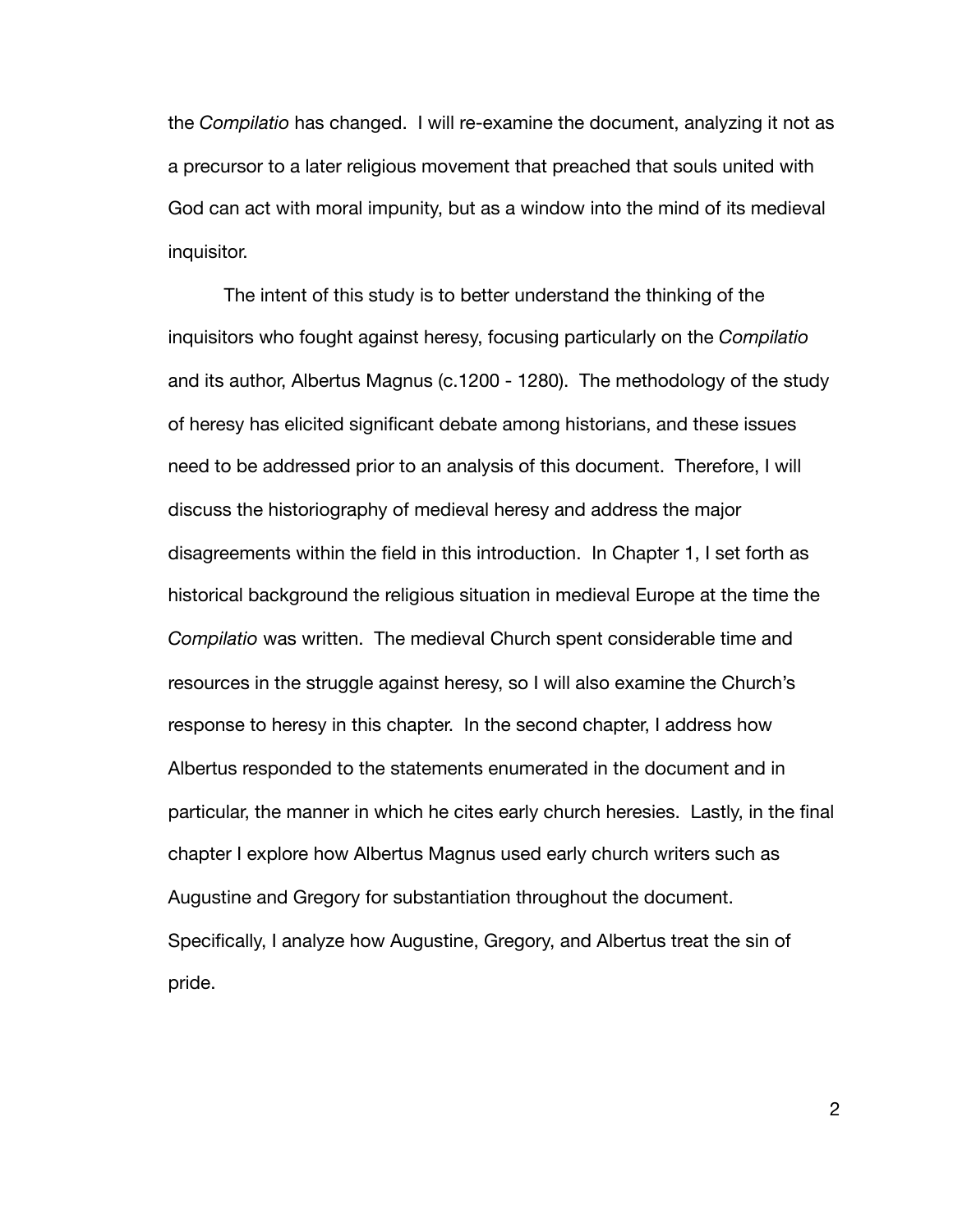#### **The** *Compilatio* **- Basic Facts**

The *Compilatio* consists of ninety-seven numbered statements, of about one to three sentences each, which are purported to have been compiled from an inquisitorial trial of heretics in the Swabian Ries, a region in southwest Germany. Most statements begin with the words "It is said that" before describing a heretical belief. Many of the beliefs are then specifically denounced as heretical by Albertus, and he frequently cites the Bible, Augustine, or other early Church writers to support these claims. Additionally, Albertus attributes many of the heretical beliefs in the document to early Church heresies, such as Manichaeism and Pelagianism.

The original version of the document, referenced in Johannes Nider's *Formicarius,* written in about 1435, was purportedly in a manual composed by Albertus himself. However, that manual does not survive. A second version of the *Compilatio* does exist in the "Passau Anonymous," which is a collection of uncertain authorship consisting of documents written against Jews and heretics.<sup>[1](#page-8-0)</sup> This latter version contains twenty-nine additional heretical statements beyond the original ninety-seven, which I have not included in this thesis.[2](#page-8-1) Three manuscript copies of the Passau Anonymous have been preserved in the Bavarian State Library. The edition I have used was transcribed

<span id="page-8-3"></span><span id="page-8-2"></span><span id="page-8-0"></span><sup>&</sup>lt;sup>[1](#page-8-2)</sup> Herbert Grundmann, *Religious Movements in the Middle Ages: The Historical Links between Heresy, the Mendicant Orders, and the Women's Religious Movement in the Twelfth and Thirteenth Century, with the Historical Foundations of German Mysticism,* trans. Steven Rowan (Notre Dame: University of Notre Dame Press, 1995), 170.

<span id="page-8-1"></span><sup>&</sup>lt;sup>[2](#page-8-3)</sup> I have chosen not to include these twenty-nine additional statements because they were not in the original version of the document. The additional statements, however, do agree in general form and content with the original ninety-seven statements.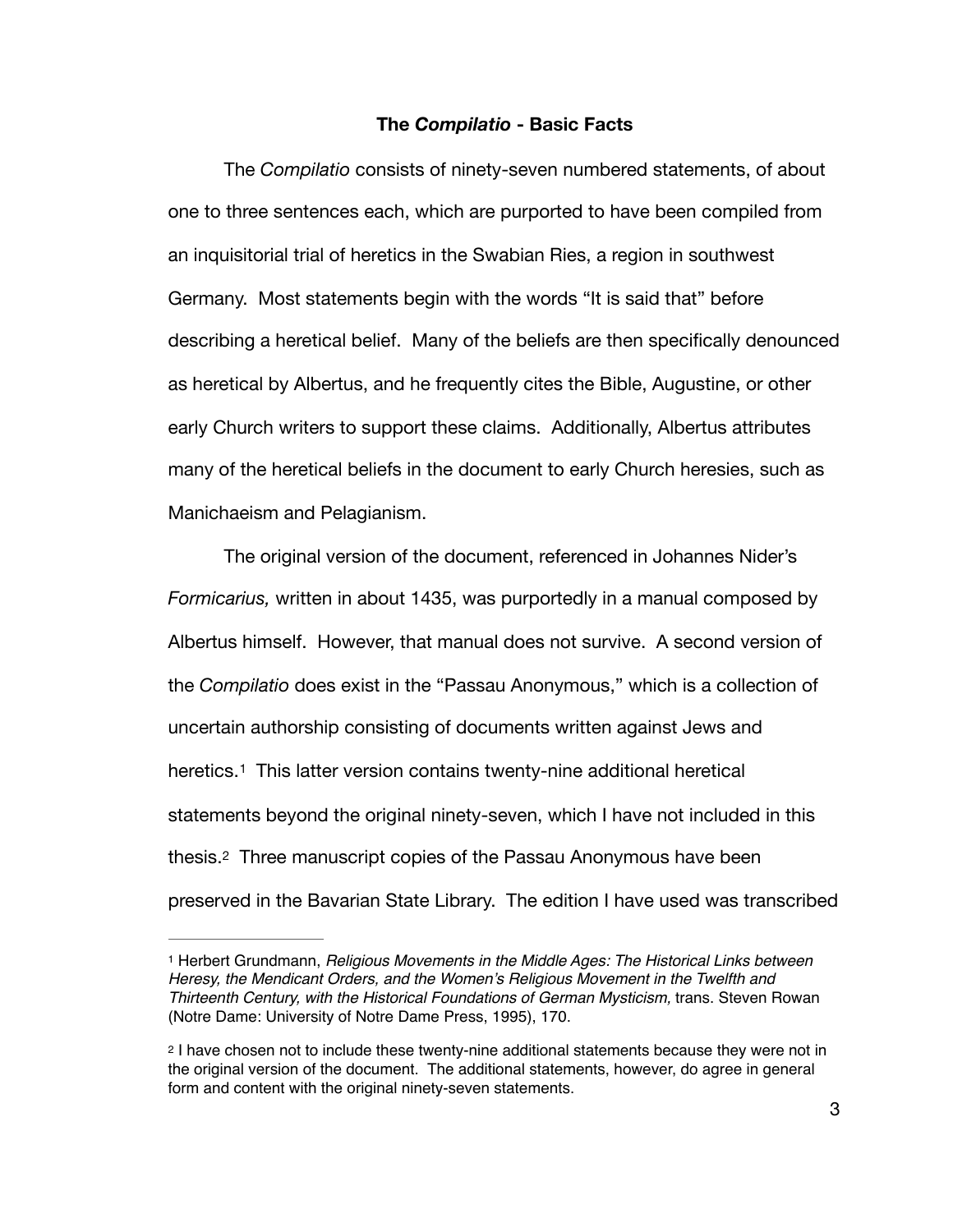by Wilhelm Preger from the oldest of these copies in a compilation of other documents on German mysticism in the Middle Ages. Preger transcribed it in its original Latin. No translation of the document has yet been made, so the translations in this thesis are my own.

<span id="page-9-5"></span><span id="page-9-4"></span>The author, date of composition, and purpose of the document have all elicited debate among historians. Scholars have long expressed disagreement over authorship of the *Compilatio*. Irven Resnick and Kenneth Kitchell include this document in their annotated bibliography on Albertus and his works, but list it as a "work of uncertain attribution." They cite William Preger's article, which attributes the *Compilatio* to David of Augsburg, the German mystic and Franciscan friar.<sup>[4](#page-9-1)</sup> However, a different source cited within their bibliography, "Albert der Grosse und der *Tractates de inquisitione*" by Franz Pelster, treats the issue of authorship and ultimately contends that the document was written by Albertus Magnus, not David of Augsburg.<sup>5</sup> John Freed, in his monograph *The Friars and German Society in the Thirteenth Century,* also includes a brief mention of the *Compilatio*. He does not attribute it to a specific author, rather crediting the "friars" in general. [6](#page-9-3)

<span id="page-9-7"></span><span id="page-9-6"></span><span id="page-9-0"></span>Irvin M. Resnick and Kenneth F. Kitchell, Jr., *Albert the Great: Selectively Annotated* [3](#page-9-4) *Bibliography (1900-2000)* (Tempe: Arizona Center for Medieval and Renaissance Studies, 2004), 69.

<span id="page-9-1"></span>Wilhelm Preger, "Der Traktat des David von Augsburg über die Waldenser, *Abhandlungen der* [4](#page-9-5) *Bayerischen Akademie der Wissenschaften*, *Historische Klasse* 18 (1878): 181-235.

<span id="page-9-2"></span>Franz Pelster, "Albert der Grosse und der Tractatus de inquisitione haereticorum," *Zeitschrift Für* [5](#page-9-6) *Katholische* 45 (1921): 609-627.

<span id="page-9-3"></span>John B. Freed, *The Friars and German Society in the Thirteenth Century* (Cambridge: The [6](#page-9-7) Medieval Academy of America, 1977), 145.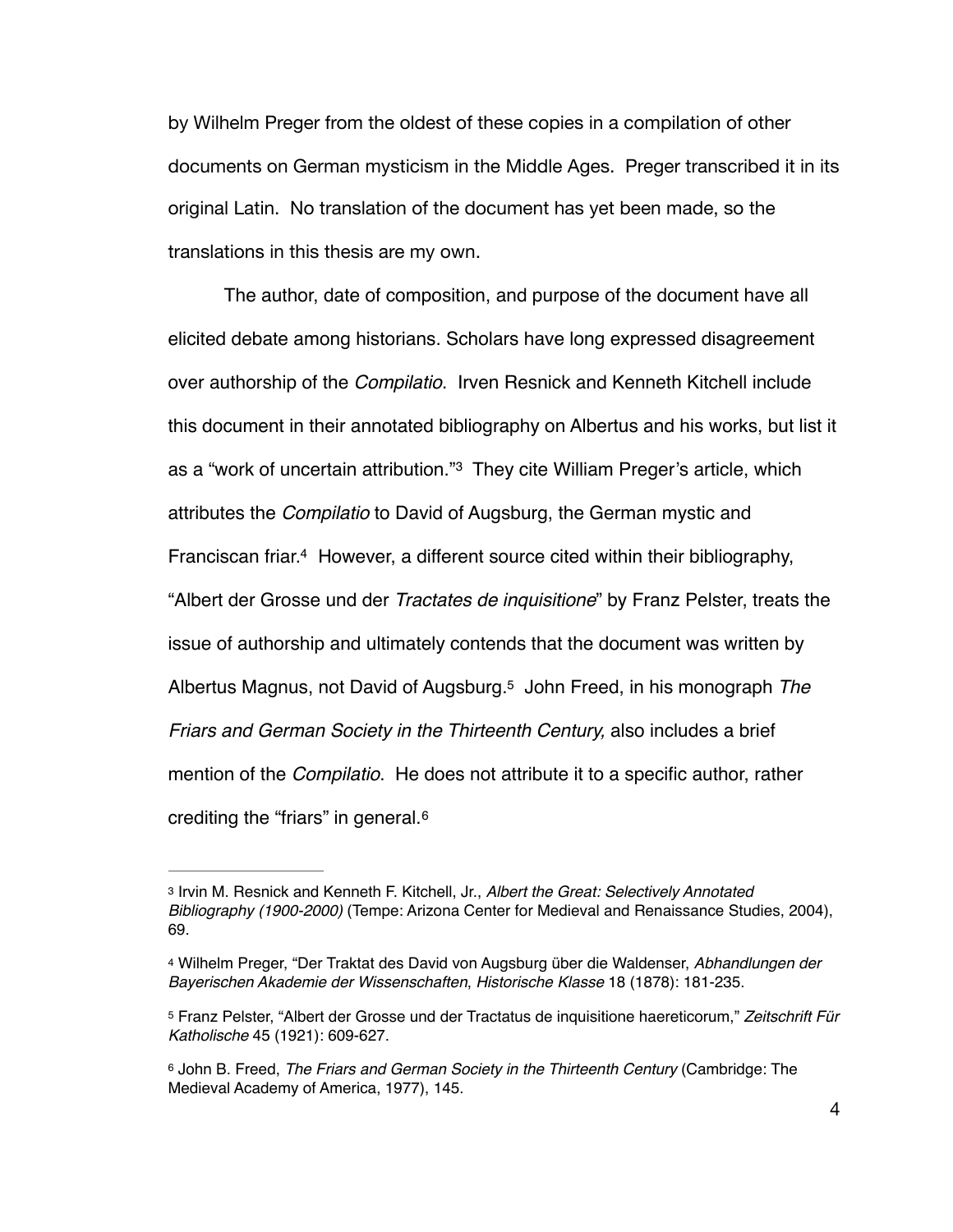<span id="page-10-5"></span><span id="page-10-4"></span>Most other scholars, however, attribute the authorship of the *Compilatio* to Albertus Magnus, the well-known Dominican friar, German bishop, and eventually Catholic saint and Doctor of the Church. Herbert Grundmann, in his book *Religious Movements in the Middle Ages*, unequivocally lists Albertus Magnus as the author of the work. He cites as evidence the *Formicarius,* written by Johannes Nider in 1435, which lists Albertus Magnus as the author of the text.<sup>7</sup> Robert Lerner also discusses the *Compilatio* in his detailed study of the Free Spirit movement. Like Grundmann, Lerner attributes the text to Albertus Magnus without any debate.<sup>[8](#page-10-1)</sup> Lerner cites as evidence the heading of an early copy of the document in a manuscript from Mainz dating from the end of the thirteenth or early fourteenth century, which states that "this is the determination of Master Albert, formerly Bishop of Regensburg, Order of Preachers, concerning the articles of the heresy found in the Ries, in the diocese of Augsburg."<sup>[9](#page-10-2)</sup> Additionally, Michael Bailey, in his work *Battling Demons: Witchcraft, Heresy, and Reform in the Late Middle Ages*, decisively lists Albertus Magnus as the author of the work. His book discusses the works of Johannes Nider, who, Bailey argues, "based his description of widespread Free Spirit heresy" on the list of heretical statements by ["](#page-10-3)the great Dominican theologian Albertus Magnus."<sup>[10](#page-10-3)</sup> Based upon

<span id="page-10-7"></span><span id="page-10-6"></span><span id="page-10-0"></span>Grundmann, *Religious Movements in the Middle Ages,* 170. [7](#page-10-4)

<span id="page-10-1"></span><sup>&</sup>lt;sup>[8](#page-10-5)</sup> Robert E. Lerner, *The Heresy of the Free Spirit in the Later Middle Ages* (Berkeley: University of California Press, 1972), 14.

<span id="page-10-2"></span><sup>&</sup>lt;sup>[9](#page-10-6)</sup> Ibid.

<span id="page-10-3"></span>[<sup>10</sup>](#page-10-7) Michael Bailey, *Battling Demons: Witchcraft, Heresy, and Reform in the Late Middle Ages* (University Park: The Pennsylvania State University Press, 2003), 56.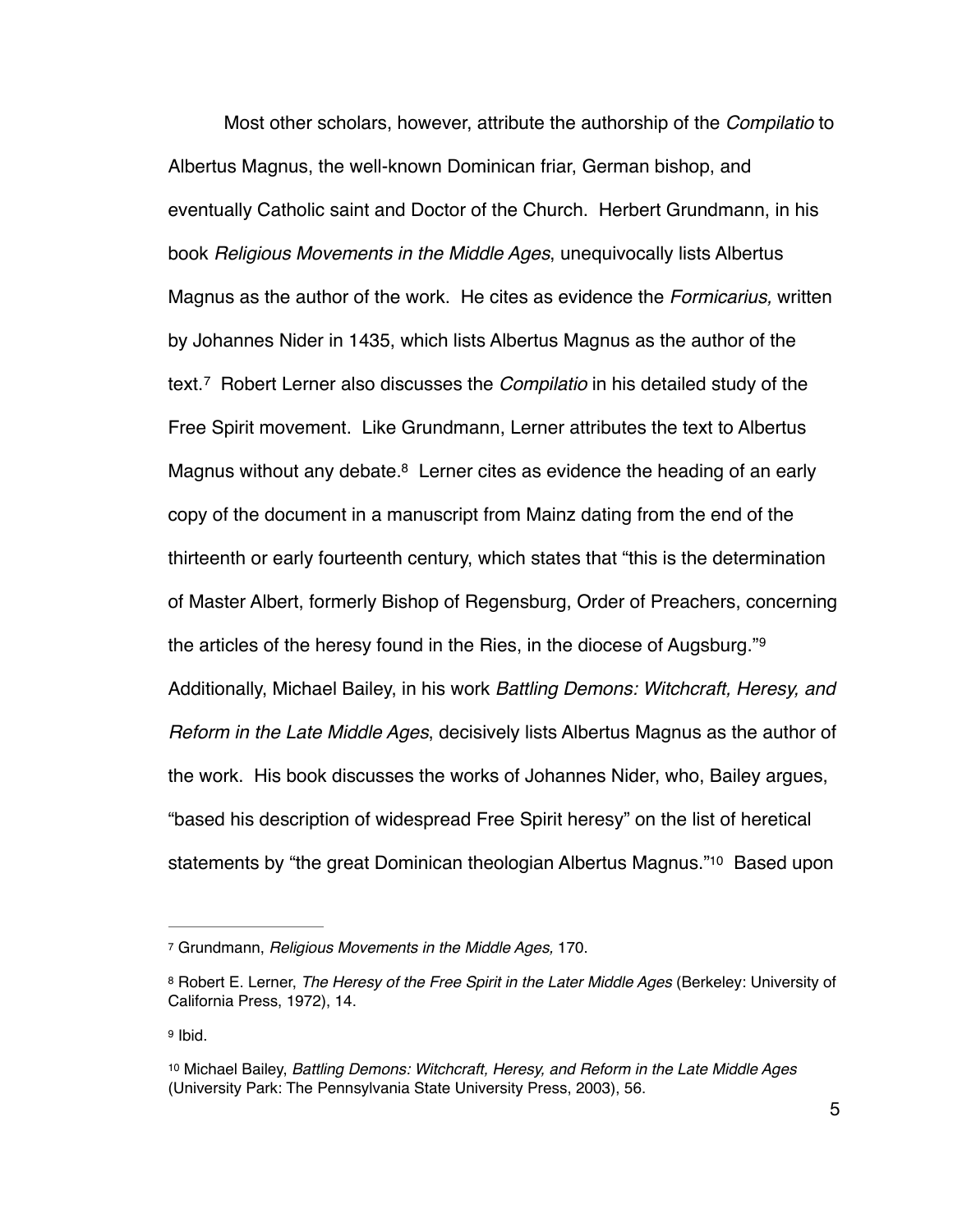the primary source evidence and the secondary source scholarship, I will follow current scholarly consensus and attribute the document to Albertus Magnus.

<span id="page-11-6"></span><span id="page-11-5"></span><span id="page-11-4"></span>Albertus Magnus is perhaps best known for his twenty-one volume enterprise which summarized "through systematic paraphrase" the entire works of Aristotle in order to make them more accessible to scholars of his own age. [11](#page-11-0) He was born the elder son of a military noble or knight sometime before 1200 in the Swabian town of Lauingen[.](#page-11-1)<sup>[12](#page-11-1)</sup> In 1223, Jordan of Saxony, Master General of the Dominican leaders, brought him into the Dominican Order. He studied in Cologne and then in Paris, where he was the first German to hold one of the Dominican chairs at the University. It was around this time that he began his commentarieson Aristotle and also took on Thomas Aquinas as his student.<sup>[13](#page-11-2)</sup> In 1256, he was summoned to the papal curia of Anagni to defend the mendicant orders against attacks from William of Saint-Amour. Historians describe Albertus as playing a pivotal role in resolving the controversy in favor of the mendicant orders[.](#page-11-3)<sup>[14](#page-11-3)</sup> In 1260, Albertus was appointed Bishop of Regensburg, a post which he was reluctant to take. Indeed, he served only a little over a year before resigning his position and returning to teaching. From 1263-1264, he was called by Pope Urban IV to preach the crusade against heresy in all Germanic speaking

<span id="page-11-7"></span><span id="page-11-0"></span><sup>&</sup>lt;sup>[11](#page-11-4)</sup> James A. Weisheipl, "Albertus Magnus," in *Dictionary of the Middle Ages*, ed. Joseph Strayer, vol. 1 (New York: Charles Scribner's Sons, 1982), 127.

<span id="page-11-1"></span>[<sup>12</sup>](#page-11-5) Alain de Libera, "Albertus Magnus, (1200-1280)," in *Routledge Encyclopedia of Philosophy, vol.* 1, ed. Edward Craig (London: Routledge Press, 1998), 145.

<span id="page-11-2"></span><sup>&</sup>lt;sup>[13](#page-11-6)</sup> Clyde Lee Miller, "Albertus Magnus (ca. 1200-1280)," in *Medieval Germany: An Encyclopedia*, ed. John M. Jeep (New York: Garland Publishing, 2001), 8.

<span id="page-11-3"></span><sup>&</sup>lt;sup>[14](#page-11-7)</sup> Weisheipl, "Albertus Magnus," 128.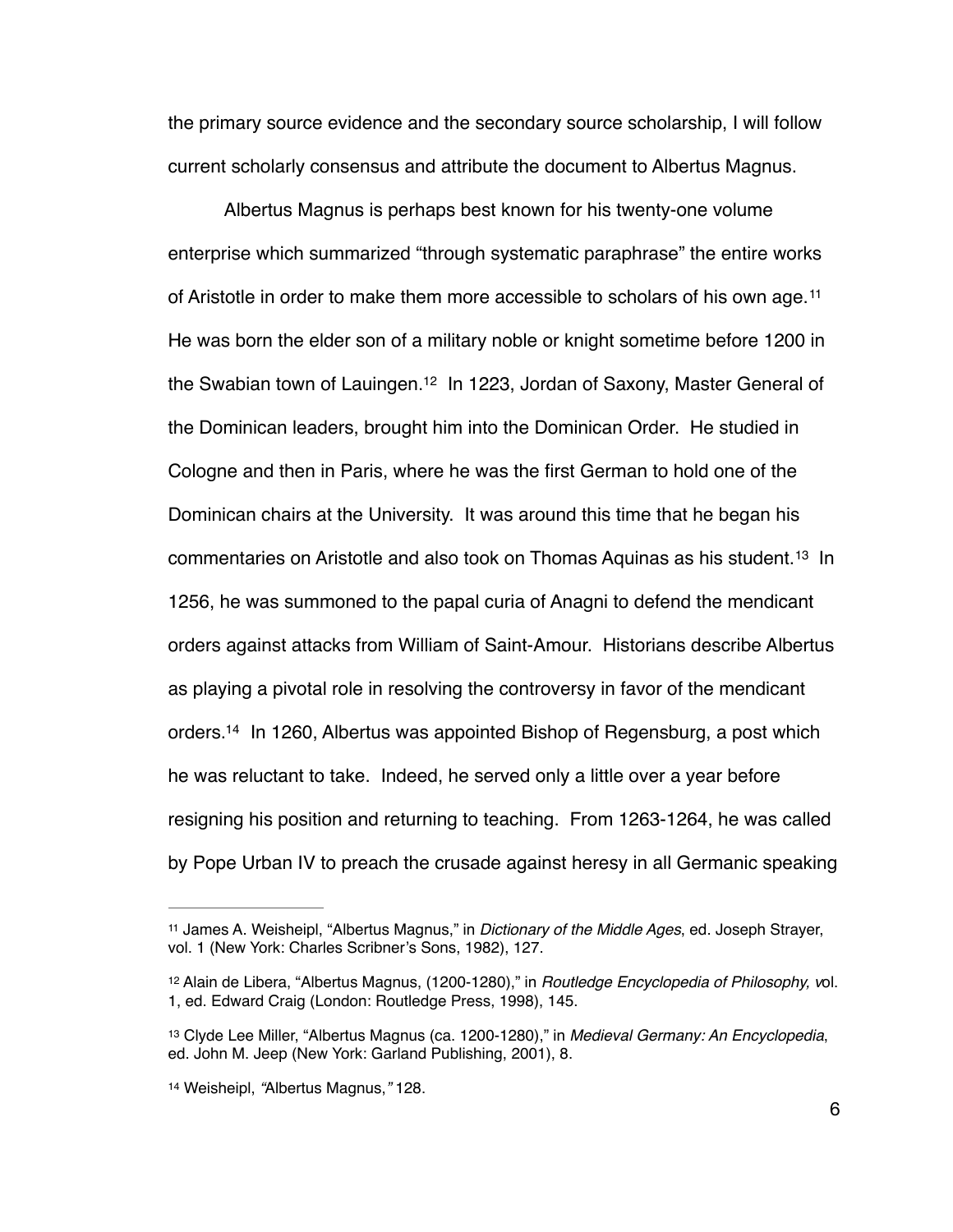<span id="page-12-6"></span><span id="page-12-5"></span>lands.<sup>[15](#page-12-0)</sup> Following this period, Albertus lectured at various Dominican houses in Germany, but also served as arbiter in Cologne between the archbishop and the citizens of the town until 1274. After this, historians debate whether Albertus made a trip back to Paris to defend Thomas Aquinas' views, but due to his advanced age many scholars express doubt about the veracity of this incident[.](#page-12-1) [16](#page-12-1) The title of "great" was conferred upon Albertus during his lifetime and he was considered by his contemporaries to be a preeminent scholar.<sup>[17](#page-12-2)</sup> Albertus was a prolific writer, but following his death a large number of spurious works were attributed to him, both devotional and magical, which contributes to the confusion regarding his authorship of the *Compilatio*[.](#page-12-3) [18](#page-12-3)

<span id="page-12-9"></span><span id="page-12-8"></span><span id="page-12-7"></span>The date the *Compilatio* was composed is also disputed by scholars. Herbert Grundmann includes a lengthy discussion of the dating of the document in *Religious Movements*. He disputes previous assertions that the document was composed prior to  $1260<sup>19</sup>$  $1260<sup>19</sup>$  $1260<sup>19</sup>$  Instead, he contends that the investigation of the heresy in the Swabian Ries likely took place between 1270-1273 during a period of dispute between the Dominicans and Franciscans. He bases this assumption upon two articles in the Colmar Annals which depict instances of heresy in the Swabian Ries in 1270. Grudnmann links these reports of heresy with the heresy

<span id="page-12-0"></span>[<sup>15</sup>](#page-12-5) Ibid., 129.

<span id="page-12-1"></span>Henryk Anzulewicz, "Albertus Magnus, Saint," in *Complete Dictionary of Scientific Biography,* [16](#page-12-6) *v*ol. 19 (Detroit: Charles Scribener's Sons, 2008), 38.

<span id="page-12-2"></span>[<sup>17</sup>](#page-12-7) Weisheipl, "Albertus Magnus," 129.

<span id="page-12-3"></span>[<sup>18</sup>](#page-12-8) Ibid.

<span id="page-12-4"></span><sup>&</sup>lt;sup>[19](#page-12-9)</sup> Grundmann, *Religious Movements in the Middle Ages*, 171.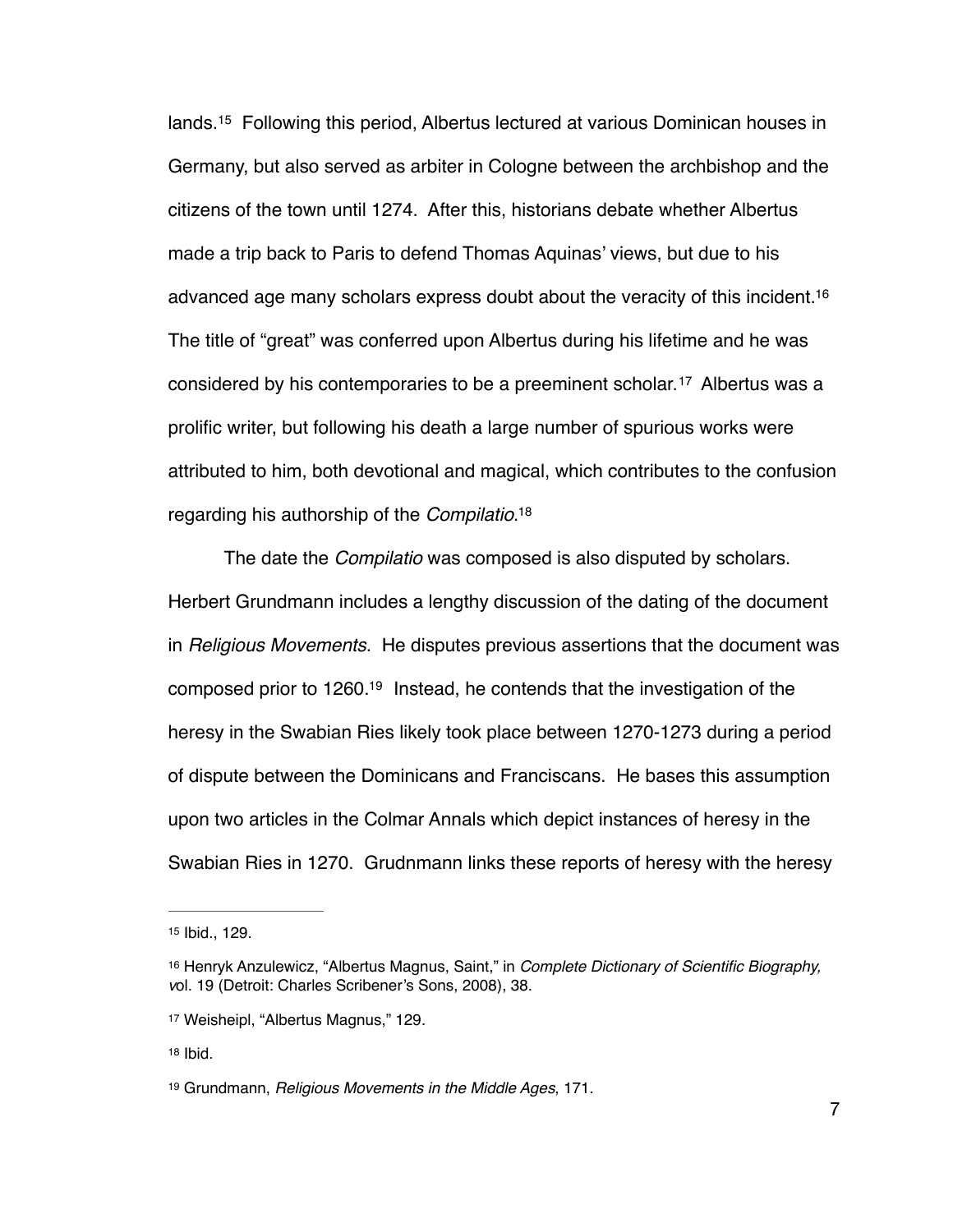<span id="page-13-8"></span><span id="page-13-7"></span>inquisition that Albertus is responding to in the *Compliatio*.<sup>[20](#page-13-0)</sup> According to this dating, the document would therefore have been composed sometime between 1270 and Albertus Magnus' death in 1280. John Freed also lists 1270 as the dateof the heresy investigation in the Swabian Ries.<sup>[21](#page-13-1)</sup> Similarly, Robert Lerner dates the heresy investigation between 1270-1273 and contends that the document was written at some point after that and prior to Albert's death[.](#page-13-2)<sup>[22](#page-13-2)</sup> In this paper, I will follow Grundmann and Lerner in dating the document between the years 1273 and 1280.

<span id="page-13-10"></span><span id="page-13-9"></span>Historians seem to largely agree that the *Compilatio* was not composed during the actual inquisition of the Swabian heretics. Grundmann also contends that Albertus Magnus likely did not personally participate in the heresy  $investigation<sup>23</sup>$  $investigation<sup>23</sup>$  $investigation<sup>23</sup>$  Due to Albertus' previous appointment to preach the crusade in German-speaking lands, he certainly had relevant experience in the judgment and prosecution of heresy.[24](#page-13-4) Nevertheless, Grundmann describes the *Compilatio* as "an evaluation in which Albertus Magnus gives a purely academic judgement" on the statements of heretics ["](#page-13-5)presented to him."<sup>[25](#page-13-5)</sup> Robert Lerner also argues that Albertus Magnus likely wrote the document secondhand.<sup>[26](#page-13-6)</sup> He contends that

<span id="page-13-13"></span><span id="page-13-12"></span><span id="page-13-11"></span><span id="page-13-0"></span><sup>&</sup>lt;sup>[20](#page-13-7)</sup> Ibid., 172.

<span id="page-13-1"></span>Freed, *The Friars and German Society*, 145. [21](#page-13-8)

<span id="page-13-2"></span>Lerner, *The Heresy of the Free Spirit*, 14. [22](#page-13-9)

<span id="page-13-3"></span>as Grundmann, *Religious Movements in the Middle Ages*, 173.

<span id="page-13-4"></span>Weisheipl, "Albertus Magnus," 128. [24](#page-13-11)

<span id="page-13-5"></span>[<sup>25</sup>](#page-13-12) Ibid.

<span id="page-13-6"></span><sup>&</sup>lt;sup>[26](#page-13-13)</sup> Lerner, *The Heresy of the Free Spirit*, 14.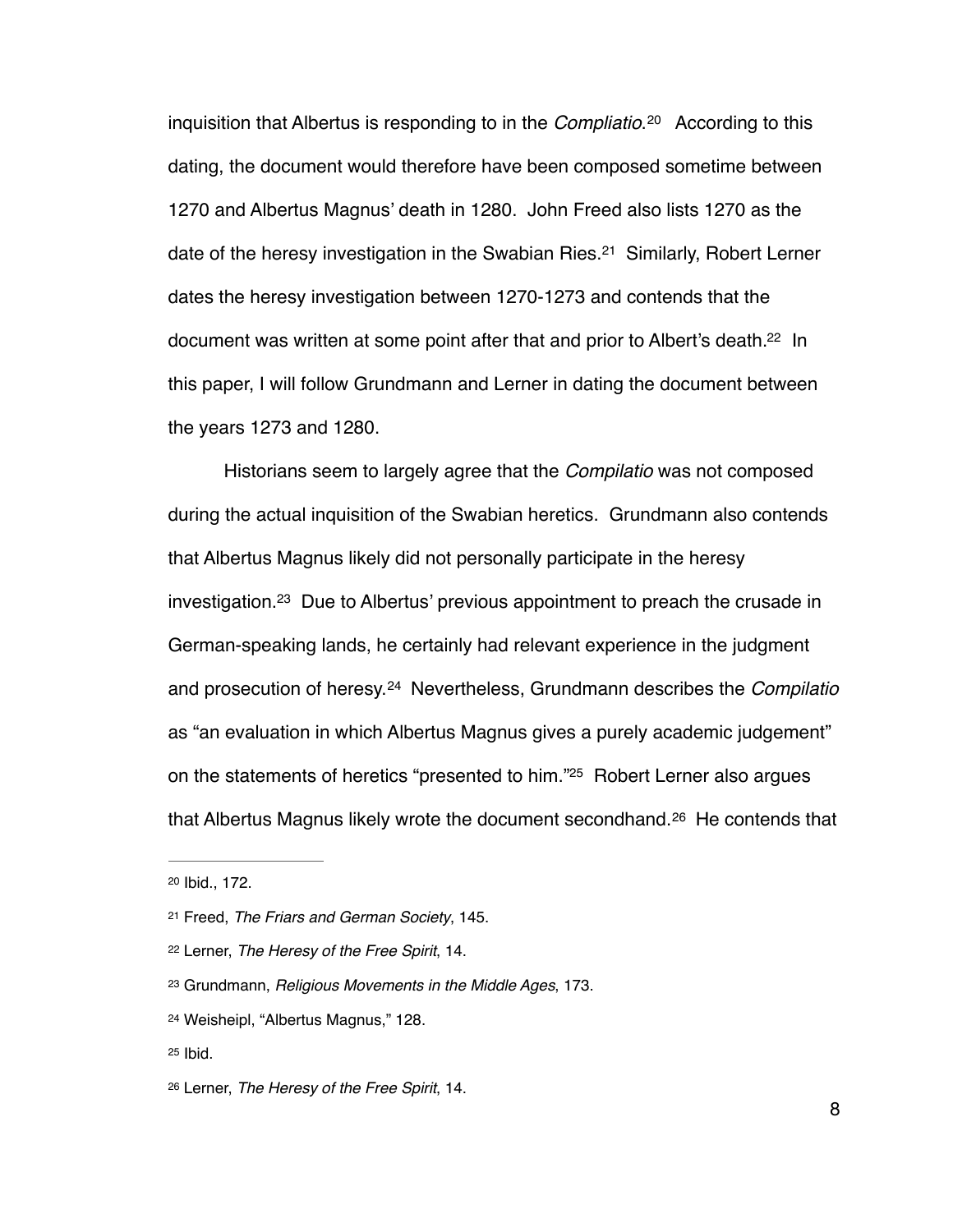<span id="page-14-6"></span><span id="page-14-5"></span>the purpose of the document was principally to classify and refute, as most of the statements are ascribed to ancient heresies[.](#page-14-0)<sup>[27](#page-14-0)</sup> Therefore, Lerner classifies the document as a "scholastic exercise" written from afar rather than a transcript fromthe actual inquisitorial trial. $28$  This thesis will also consider that the *Compilatio* was written after the actual heresy investigation for the purpose of classifying and refuting the beliefs described in the document.

<span id="page-14-9"></span><span id="page-14-8"></span><span id="page-14-7"></span>The religious situation in Germany, where Albertus Magnus served as prior and bishop, was distinct from the rest of western Europe[.](#page-14-2)<sup>[29](#page-14-2)</sup> Richard Kieckhefer, in his work *Repression of Heresy in Medieval Germany*, contends that in Germany, heresy was not "perceived as such an overwhelming danger," nor did it occupy the same place of fear in the public consciousness that it did in other parts of Europe[.](#page-14-3)<sup>[30](#page-14-3)</sup> Rather, Kieckhefer argues that most heretics in Germany were ["](#page-14-4)scattered" and "effectively underground,"<sup>[31](#page-14-4)</sup> with the exception of the Waldensians, who were active in Germany in the twelfth and thirteenth centuries. The Waldensians did inspire some heresy hunts in Germany beginning in the 1200s. However, the overly zealous actions of the infamous inquisitor Conrad of Marburg led to a lull in heresy accusations after the 1230s, as he accused and

<span id="page-14-0"></span> $27$  Ibid.

<span id="page-14-1"></span> $28$  Ibid., 15.

<span id="page-14-2"></span><sup>&</sup>lt;sup>[29](#page-14-7)</sup> Freed, *The Friars and German Society*, 227.

<span id="page-14-3"></span>[<sup>30</sup>](#page-14-8) Richard Kieckhefer, *Repression of Heresy in Medieval Germany* (Philadelphia: University of Pennsylvania Press, 1979), 6.

<span id="page-14-4"></span> $31$  Ibid.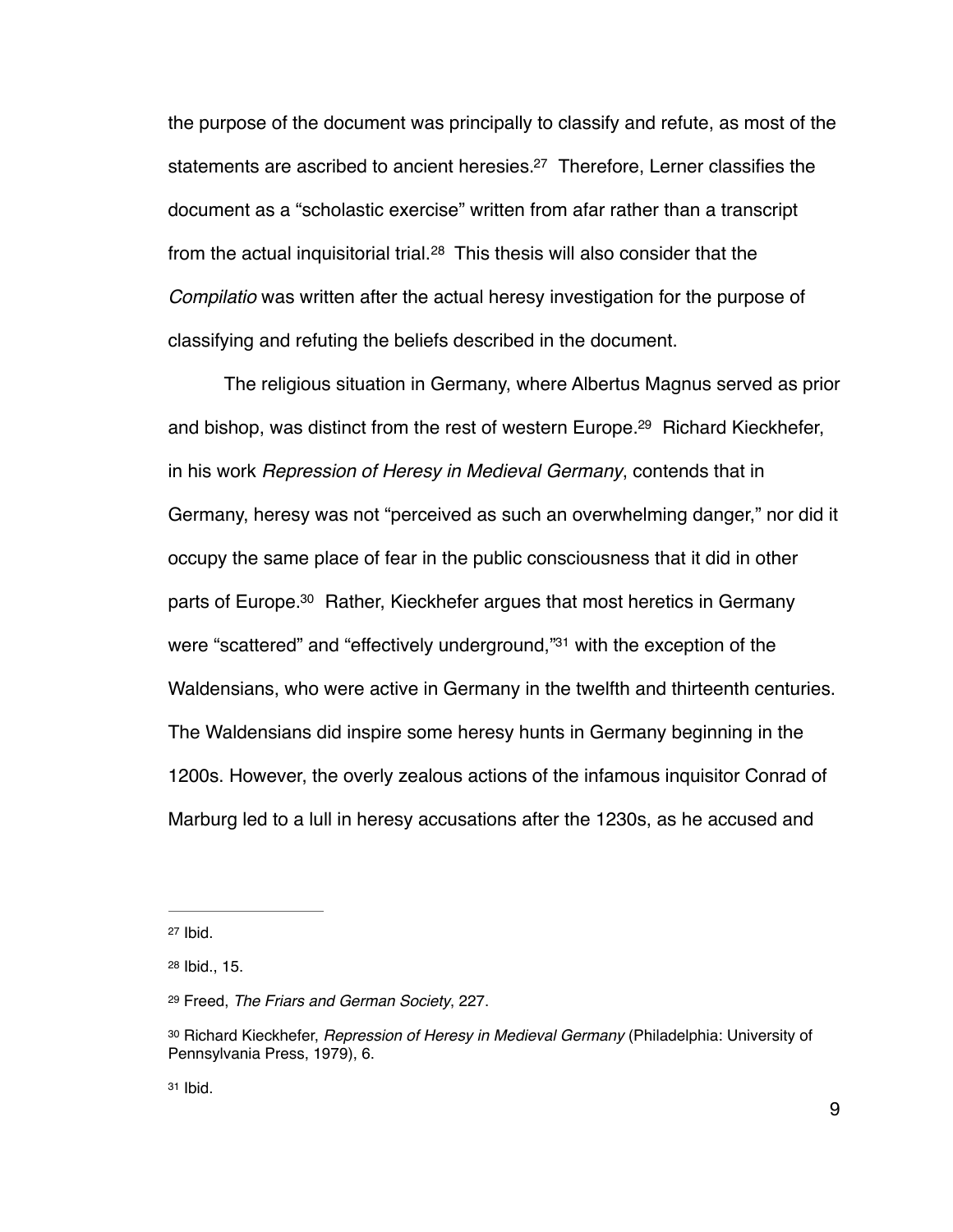<span id="page-15-6"></span>executed many people on charges of heresy without evidence[.](#page-15-0)<sup>[32](#page-15-0)</sup> Eventually, his accusation of a nobleman precipitated his own assassination. In the decades following this incident, during which the *Compilatio* was written, there were few accusations of heresy.

<span id="page-15-9"></span><span id="page-15-8"></span><span id="page-15-7"></span>The political situation in Germany, however, was quite contentious during the thirteenth century. The Dominican and Franciscan presence in Germany had increased[.](#page-15-1)<sup>[33](#page-15-1)</sup> As their numbers expanded, the friars frequently came into conflict with members of the secular clergy, especially during the latter half of the thirteenth century[.](#page-15-2)<sup>[34](#page-15-2)</sup> Additionally, there was considerable political tension between the bishops and the German burghers in this period, and the friars were routinely utilized as mediators[.](#page-15-3)<sup>35</sup> John Freed, in his work *Friars in German Society in Thirteenth Century,* describes these events in detail, including Albertus Magnus' role in the proceedings. Albertus personally acted as arbitrator in a number of these disputes; his arbitration services were sought out by both sides[.](#page-15-4)  $36$  In 1271, he mediated a serious dispute in Cologne. Freed contends that while Albertus ["](#page-15-5)sincerely tried to bring peace to a deeply troubled city,"<sup>[37](#page-15-5)</sup> he also did uphold the "commercial and financial interests" of the burghers, with several

<span id="page-15-11"></span><span id="page-15-10"></span><span id="page-15-0"></span>[<sup>32</sup>](#page-15-6) Ibid., 14.

<span id="page-15-1"></span>Freed, *The Friars and German Society*, 22. [33](#page-15-7)

<span id="page-15-2"></span>[<sup>34</sup>](#page-15-8) Ibid., 36.

<span id="page-15-3"></span>[<sup>35</sup>](#page-15-9) Ibid., 39.

<span id="page-15-4"></span>[<sup>36</sup>](#page-15-10) Ibid., 100-104.

<span id="page-15-5"></span>[<sup>37</sup>](#page-15-11) Ibid., 105.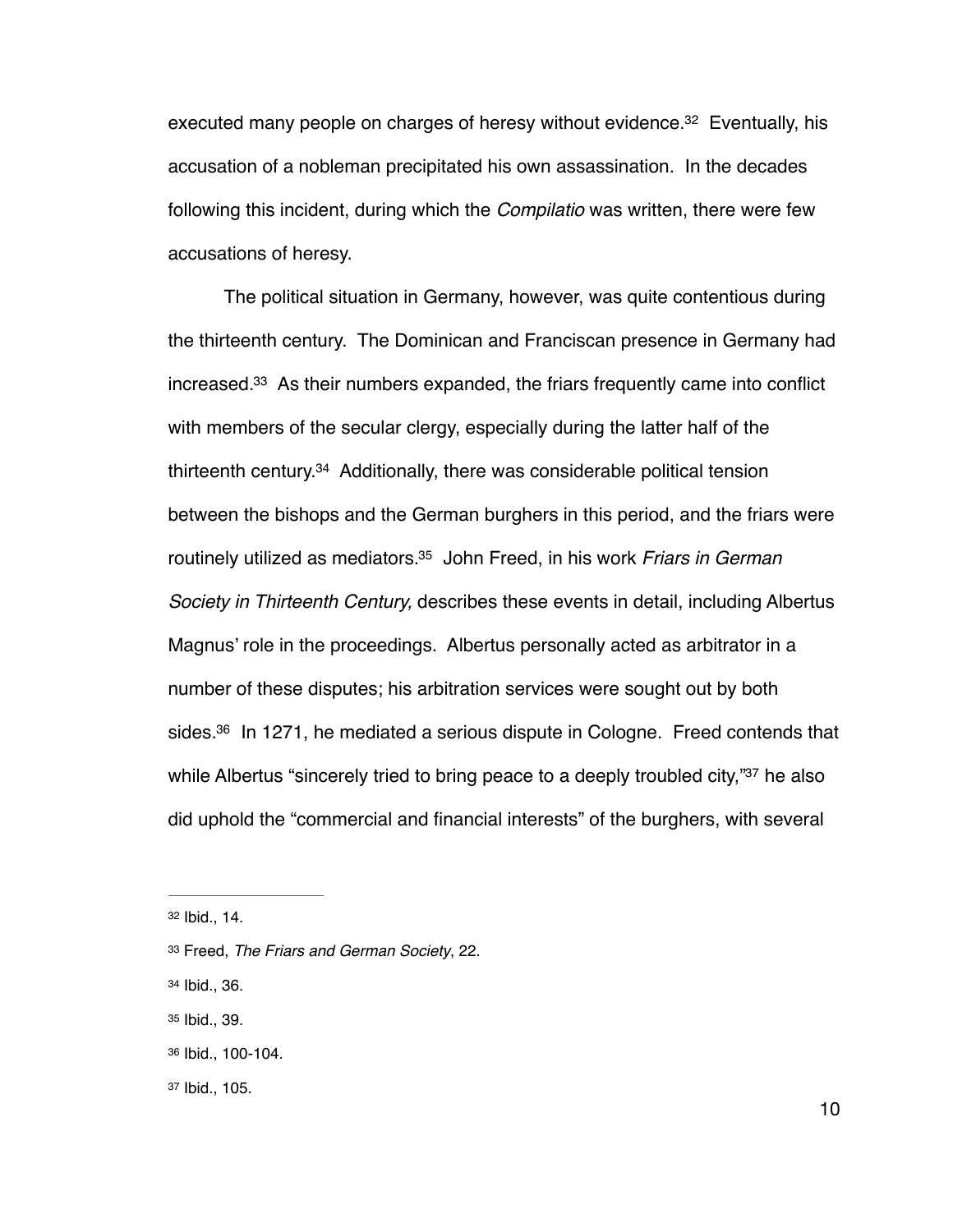<span id="page-16-3"></span>of whom he had lifelong friendships[.](#page-16-0)<sup>[38](#page-16-0)</sup> For Freed, the friars' involvement in these political disputes made it difficult to "preserve that detachment from earthly society which their self-professed role as the disciples of Christ demanded."<sup>39</sup> Freed describes this politicization of the friars as a great tragedy, which represented ["](#page-16-2)the failure of an ideal."<sup>[40](#page-16-2)</sup> It was during this period of political strife, in which Albertus Magnus was directly involved, that he composed the *Compilatio*.

#### <span id="page-16-5"></span><span id="page-16-4"></span>**The Study of Heresy - Orthodoxy & Heterodoxy**

In order to understand medieval heresy one needs to also understand medieval orthodox religious beliefs and the relationship between orthodoxy and heterodoxy. Heresy is generally defined as a belief that is opposed to orthodox doctrine. The very definition of heresy, therefore, requires the existence of defined orthodoxy. Herbert Grundmann's seminal 1933 work helps make clear the paradoxically close connection between medieval orthodoxy and heretical religious movements. He discusses how earlier historiography, which largely approached the subject matter from a Catholic or Protestant viewpoint, analyzed heretical groups as separate and distinct from the Church. This scholarship searched for what made the beliefs of heretical groups different from those of the established Church. Grundmann, in contrast, argues for a

<span id="page-16-0"></span>[38](#page-16-3) Ibid.

<span id="page-16-1"></span>[39](#page-16-4) Ibid.

<span id="page-16-2"></span>[40](#page-16-5) Ibid., 138.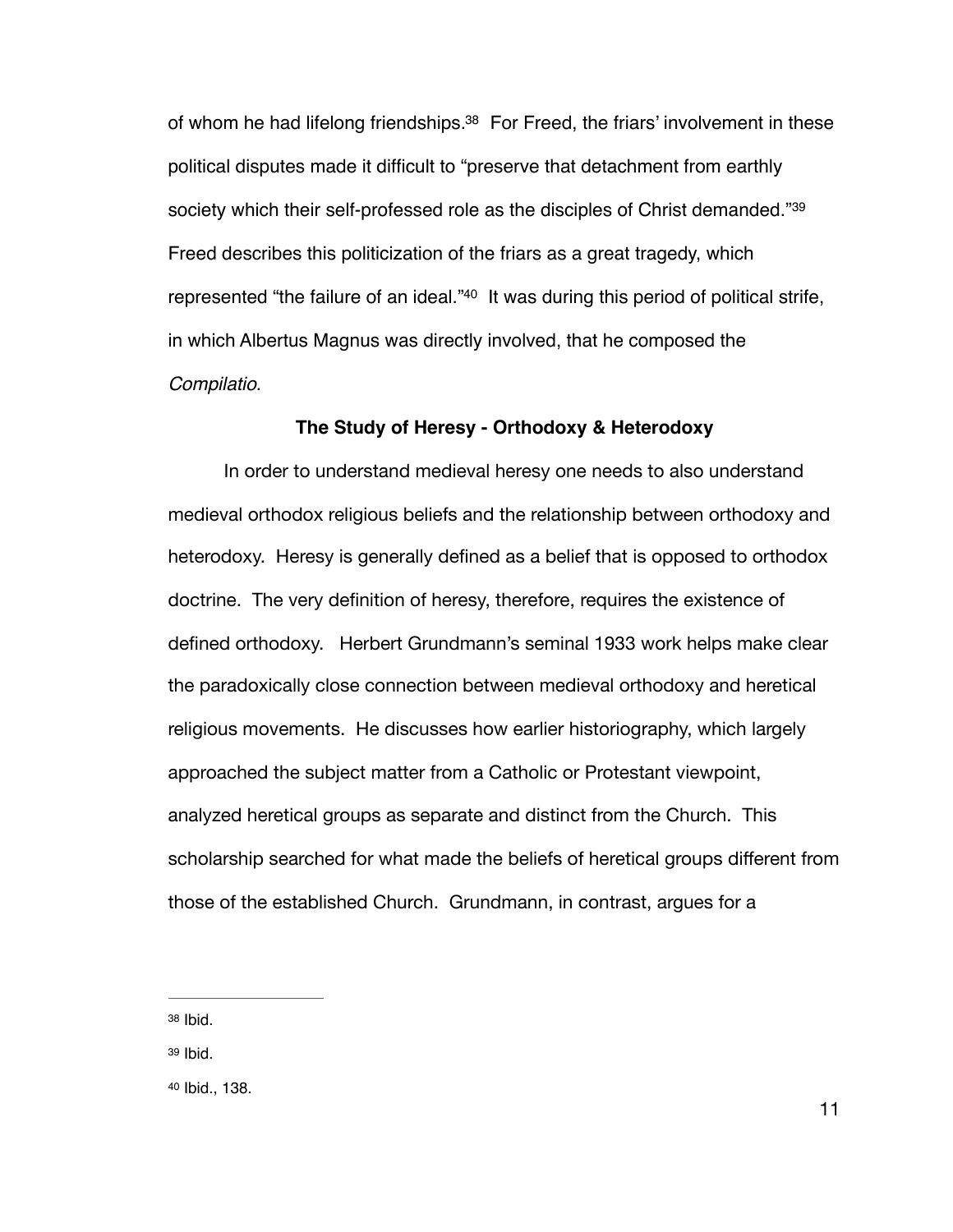<span id="page-17-9"></span><span id="page-17-8"></span><span id="page-17-7"></span>"panoramicvision of religious development in the Middle Ages."<sup>[41](#page-17-0)</sup> His work contends that individual groups, both heretical and orthodox, stemmed from a "single religious movement."[42](#page-17-1) Grundmann describes this as a "common family tree."<sup>43</sup>This common ancestry, Grundmann argues, lies within the movement for "evangelical poverty and apostolic preaching," otherwise known as the *vita apostolica*[.](#page-17-3)<sup>[44](#page-17-3)</sup> This is an important point that has shaped the study of heresy since the publication of Grundmann's work.

<span id="page-17-11"></span><span id="page-17-10"></span>Scholars have since built upon Grundmann's assertions in order to argue that orthodoxy requires heterodoxy in order to define itself. For example, Jeffrey Russell has contended that dissent is the "inevitable companion" of orthodoxy[.45](#page-17-4)  He argues that the challenge heterodoxy presented to dogma actually helped define doctrine by forcing orthodoxy to absorb the new ideas or to deem them heretical.[46](#page-17-5) Malcom Lambert also describes how heresy assisted in the development of the early church by forcing the definition of what constituted doctrinal truth and what constituted heresy[.](#page-17-6)<sup>[47](#page-17-6)</sup> Lambert, like Grundmann,

<span id="page-17-5"></span>[46](#page-17-12) Ibid., 249.

<span id="page-17-13"></span><span id="page-17-12"></span><span id="page-17-0"></span>Grundmann, *Religious Movements in the Middle Ages*, 3. [41](#page-17-7)

<span id="page-17-1"></span> $42$  Ibid.

<span id="page-17-2"></span>[<sup>43</sup>](#page-17-9) Ibid., 4.

<span id="page-17-3"></span>[<sup>44</sup>](#page-17-10) Ibid.

<span id="page-17-4"></span>Jeffrey Burton Russell, *Dissent and Reform in the Early Middle Ages* (Berkeley: University of [45](#page-17-11) California Press, 1965), 3.

<span id="page-17-6"></span>Malcolm Lambert, *Medieval Heresy: Popular Movements from the Gregorian Reform to the* [47](#page-17-13) *Reformation*, 3rd ed. (Malden, MA: Blackwell Pub., 2002), 1.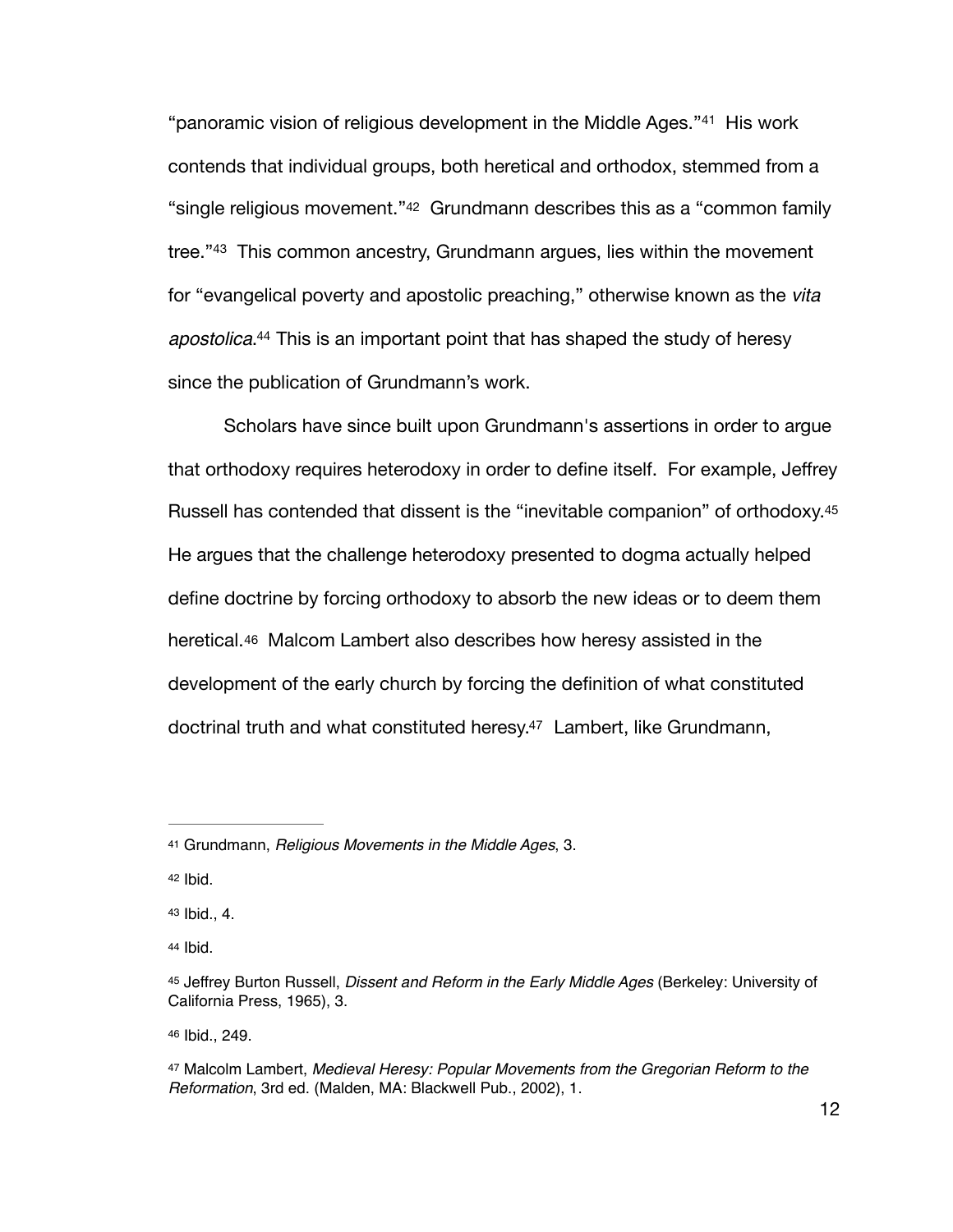<span id="page-18-1"></span>contends that a study of heresy cannot be undertaken without examining orthodoxy as well, as the two are mutually dependent. [48](#page-18-0)

The relationship between orthodoxy and heterodoxy is therefore vital in my own analysis of the *Compilatio*. In order to understand Albertus' response to the heretical statements listed in the document, I need to first describe his own understanding of Christian doctrine as well as the spiritual trends evident in thirteenth century Europe. Albertus clearly possessed in-depth knowledge of early church writers, especially Augustine, which help define his understanding of orthodox doctrine. The heretical statements listed in the *Compilatio* display elements of the spiritual trends that were predominant in thirteenth-century Europe. Both Albertus' understanding of Christianity, as well as the current concerns of the established Church, helped to inform his response to the heretical statements within the text.

#### **The Study of Heresy - Historiography**

Heresy can be a difficult subject to approach because most of the primary sources that depict accused heretics were written by their accusers and examiners. While a few documents written by those accused of heresy have survived, records of most accused heretics exist only through the words of the inquisitors. This difficulty has helped to fuel strident historiographical debate among historians on how to interpret primary sources relating to medieval heresy. Scholarship on this topic has changed significantly over the past several decades, with earlier scholars accepting inquisitorial sources as accurate

<span id="page-18-0"></span> $48$  Ibid., xiv.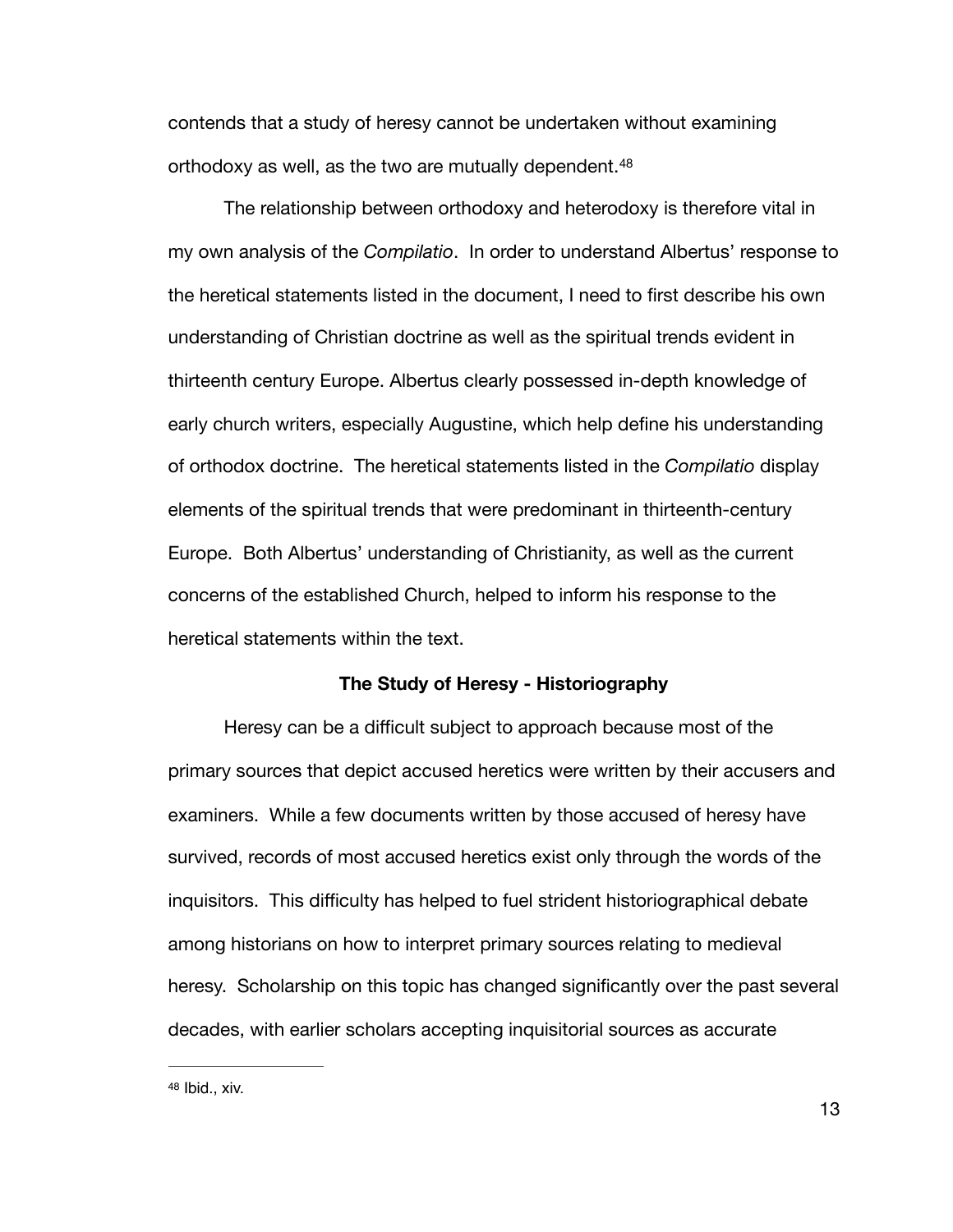depictions of heretical sects, whereas more recent scholars deny the existence of heresy in the Middle Ages outside of the minds of inquisitors. This debate is relevant to my study because we have essentially no information on those Albertus accused of heresy in the *Compilatio*, other than the words that he, an inquisitor, wrote. This dearth of corroborating sources makes it very difficult to form an understanding of the heretics referred to in this document, as we have no evidence beyond this document that they even existed at all. Therefore, before I begin my analysis, it is necessary to address this historiographical debate, as it is directly relevant to the question of how to approach a study of the *Compilatio*.

<span id="page-19-1"></span>Norman Cohn provides an example of the earlier tendency in scholarship to interpret primary source material literally. Although Cohn purports to examine the sources critically, he takes many accusations of heresy as proof of actual wrongdoing. His treatment of the Free Spirit Heresy provides an apt example. Although Cohn acknowledges that many scholars question the existence of an organized sect of "Free Spirits," he concludes that the Catholic Church's accounts of this heresy were ["](#page-19-0)substantially correct."<sup>[49](#page-19-0)</sup> Further, while Cohn concedes that accusations of promiscuity were commonly employed in the Middle Ages to discredit one's enemies, he gives credence to such accusations against the Free Spirits. He contends that such accusations present an "entirely convincing picture" of "eroticism" which serves as a "sign of spiritual

<span id="page-19-0"></span>Norman Cohn, T*he Pursuit of the Millennium: Revolutionary Millenarians and Mystical* [49](#page-19-1) *Anarchists of the Middle Ages* (London: Maurice Temple Smith, 1970), 149.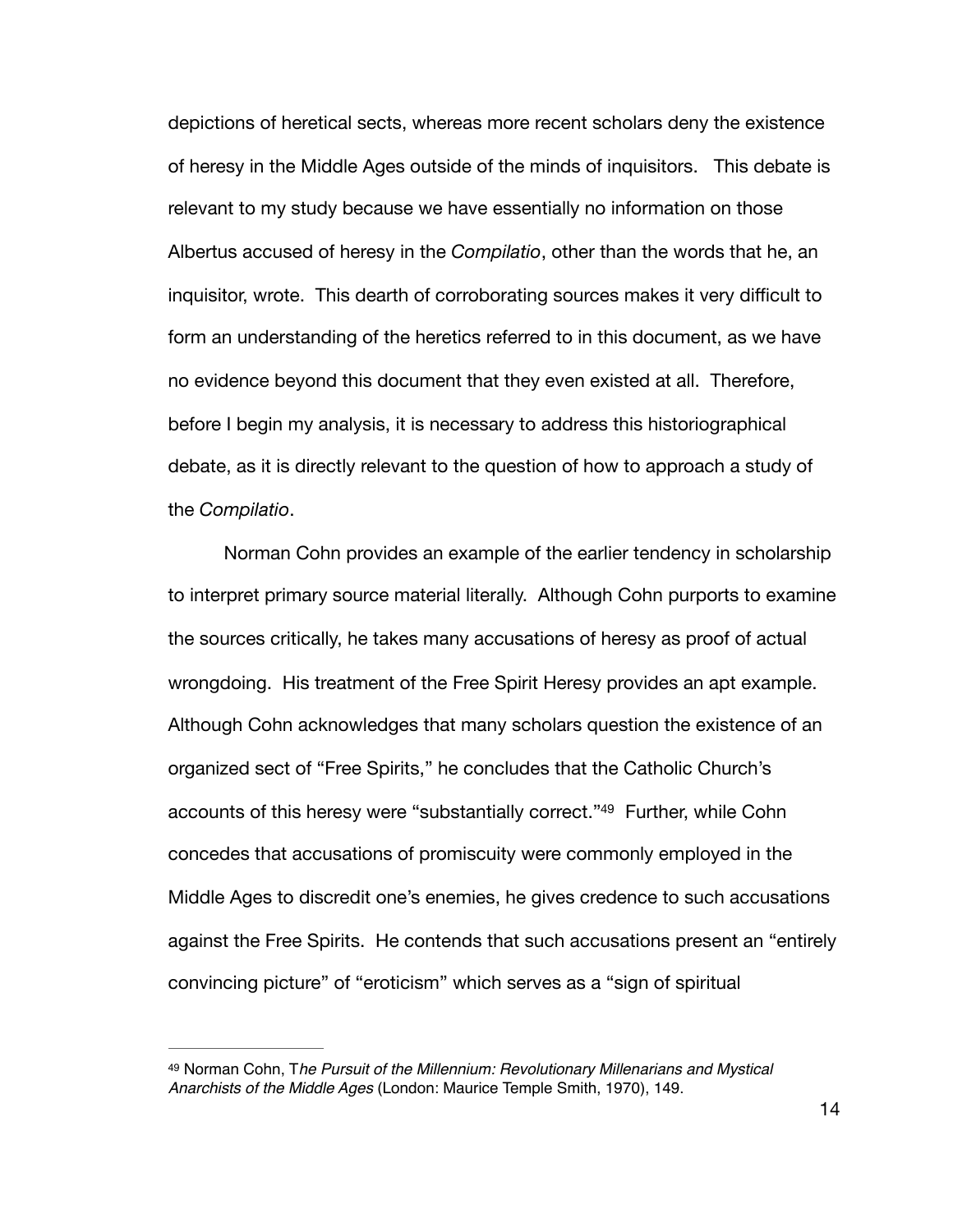<span id="page-20-5"></span>emancipation."<sup>[50](#page-20-0)</sup> Although most modern scholars no longer give credence to Cohn's conclusions, it is worth noting his work as one end of the spectrum of historical scholarship on medieval heresy.

<span id="page-20-7"></span><span id="page-20-6"></span>Jeffrey Burton Russell's 1965 work advanced a slightly different approach to the sources of medieval history. Russell more thoroughly discusses the difficulties involved in using sources. He explains that medieval writers frequently used what he terms "topoi," which he defines as "stock phrases," to assign blame "without much discretion."[51](#page-20-1) He reasons that this makes it more difficult to determine if accusations of heresy and sexual promiscuity are real or fabricated[.52](#page-20-2) However, Russell ultimately contends that all accusations of heresy in the Middle Ages were rooted in fact to some degree. He claims that medieval men did not "use the term promiscuously," so that what is termed as heresy "usually really is dissent of one sort or another.["53](#page-20-3) Russell widens the definition of heresy to include "deviations from the religious norms of medieval Catholicism," but he still gives credence to almost all other heresy charges.[54](#page-20-4) While Russell uses more discretion when interpreting primary source material, he still accepts many accusations as factual without sufficient contextualization.

<span id="page-20-2"></span>[52](#page-20-7) Ibid.

<span id="page-20-3"></span>[53](#page-20-8) Ibid., 3.

<span id="page-20-4"></span>[54](#page-20-9) Ibid.

<span id="page-20-9"></span><span id="page-20-8"></span><span id="page-20-0"></span>[<sup>50</sup>](#page-20-5) Ibid., 151.

<span id="page-20-1"></span>[<sup>51</sup>](#page-20-6) Russell, *Dissent and Reform*, 264.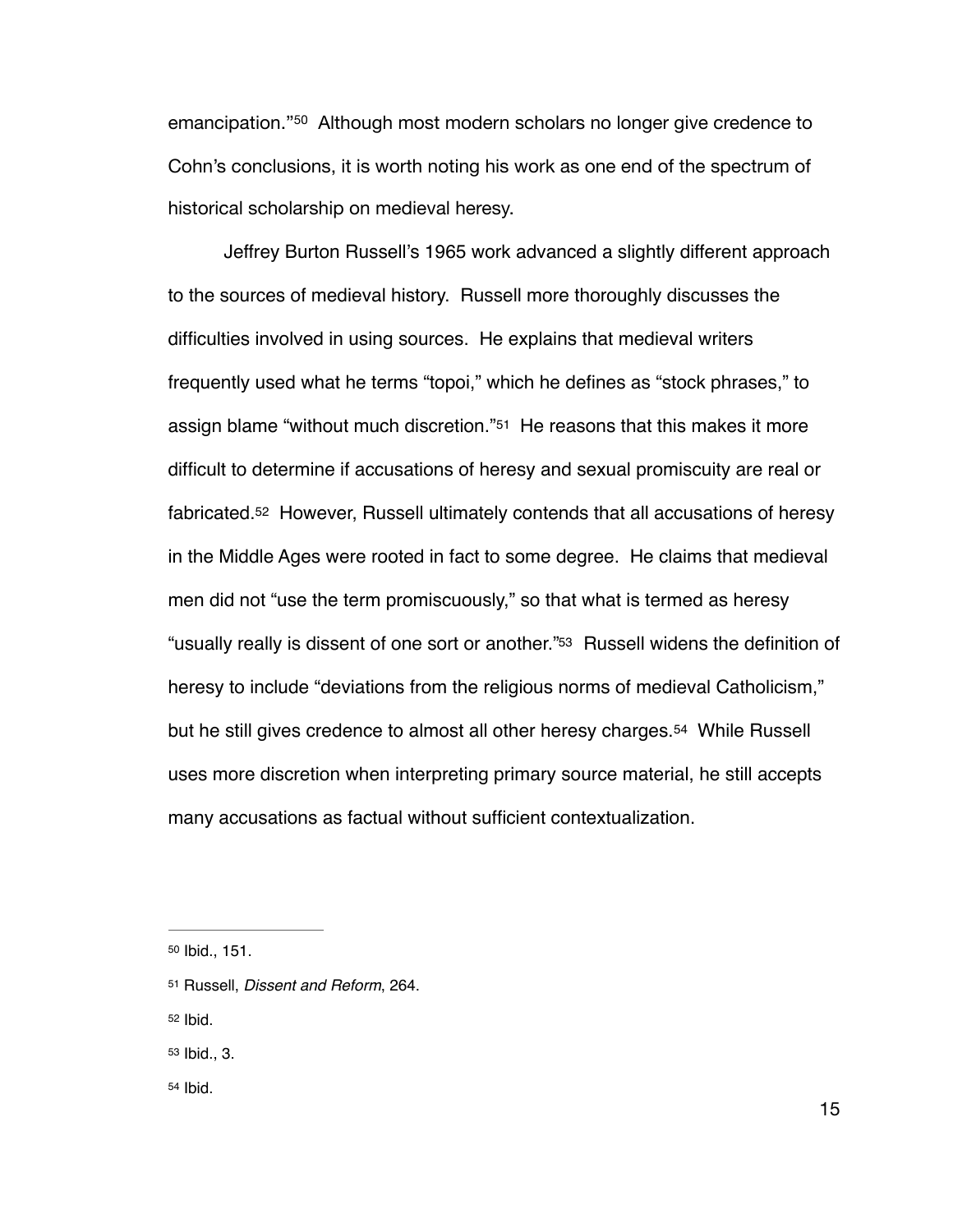<span id="page-21-4"></span>Robert Lerner, writing in 1972 about the heresy of the Free Spirit, distances himself from previous scholarship in his interpretation of primary source material. In his introduction, Lerner discusses the difficulties with sources on heresy. Importantly, he contends that scholars should never accept hostile sources as accurate depictions of medieval heresy, "no matter how seemingly independent they may be."<sup>[55](#page-21-0)</sup> This presents a change from both Russell and Cohn, who accepted hostile sources to form their conclusions about medieval heretics. He advocates the use of inquisitorial records, which he acknowledges are better than hostile sources, but still require caution as the threat of torture, particularly after the middle of the thirteenth century, was ever-present and the records themselves were summations rather than dictations[.](#page-21-1)<sup>[56](#page-21-1)</sup> Lerner contends that the best sources for examining the beliefs of medieval heretics are the heretics' own writings, which is where he focuses the most attention[.](#page-21-2)<sup>[57](#page-21-2)</sup> Lerner ultimately reaches the conclusion that the Free Spirit heretics, rather than the sexual deviants portrayed by Cohn, were instead "closely related to the orthodox mysticalmovement of the later Middle Ages."<sup>[58](#page-21-3)</sup> His reinterpretation of primary source material set him apart from previous scholarship and helped to establish a new trend in the study of medieval heresy, one that critically examines the rationale behind inquisitorial sources before utilizing them in the study of heresy.

<span id="page-21-1"></span>[56](#page-21-5) Ibid., 4.

<span id="page-21-3"></span>[58](#page-21-7) Ibid., 3.

<span id="page-21-7"></span><span id="page-21-6"></span><span id="page-21-5"></span><span id="page-21-0"></span>[<sup>55</sup>](#page-21-4) Lerner, *Heresy of the Free Spirit*, 3.

<span id="page-21-2"></span> $57$  Ibid., 6.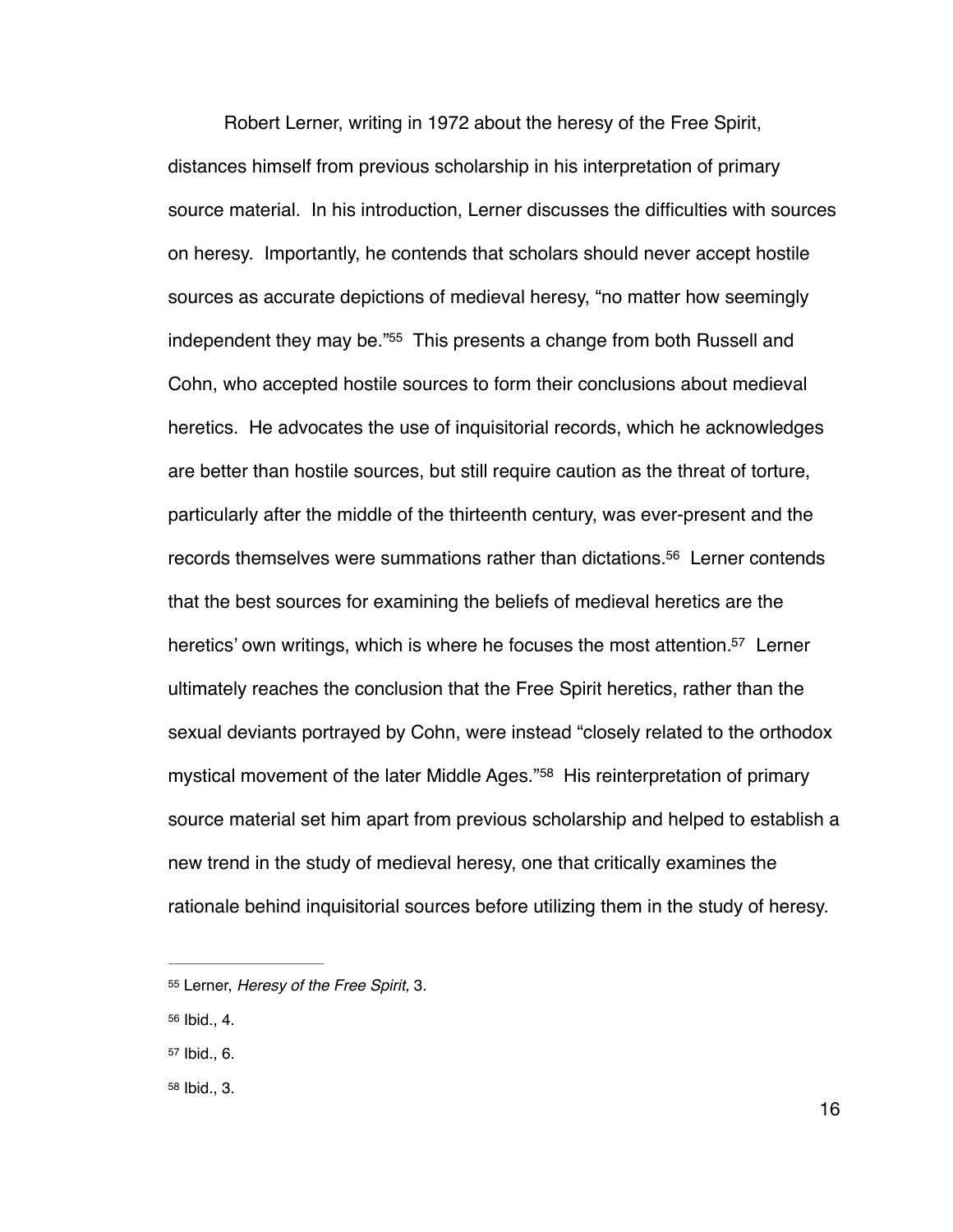<span id="page-22-2"></span>R.I. Moore, building upon numerous earlier studies and culminating in his 2014 monograph, utilizes a critical examination and contextualization of primary sources on heresy in order to attempt a more revisionist approach to the subject matter. He asserts that within the last twenty years historians have more critically examined the primary sources, questioning "their relationships to one another, the understanding, aims and motives of their authors, and in some cases their authenticity.["](#page-22-0)<sup>[59](#page-22-0)</sup> The result of this reassessment, he states, is that the "traditional story of 'medieval heresy' in which 'the Cathars' played a starring role" has been largely dismantled. Moore's goal is to retell the story of medieval heresy based upon a careful contextualization and assessment of the source material. Thus, he bases his book on a "pedantically painstaking text-by-text examination of each reported episode.<sup>["](#page-22-1)[60](#page-22-1)</sup> As a result of this analysis, Moore questions whether organized groups of heretics that consciously challenged Catholic doctrines ever actually existed except in the minds of the inquisitors. Instead, he looks for political motivation or other alternative explanations behind accusations of heresy. This more recent work on medieval heresy, while not universally accepted by historians, presents an example of scholarship that questions all accusations of heresy through careful re-examination of primary source evidence and represents the other end of the historiography spectrum from Cohn.

<span id="page-22-3"></span><span id="page-22-0"></span>[<sup>59</sup>](#page-22-2) R.I. Moore, War on Heresy: Faith and Power in Medieval Europe (Cumberland: Harvard University Press, 2012), 333.

<span id="page-22-1"></span> $60$  Ibid.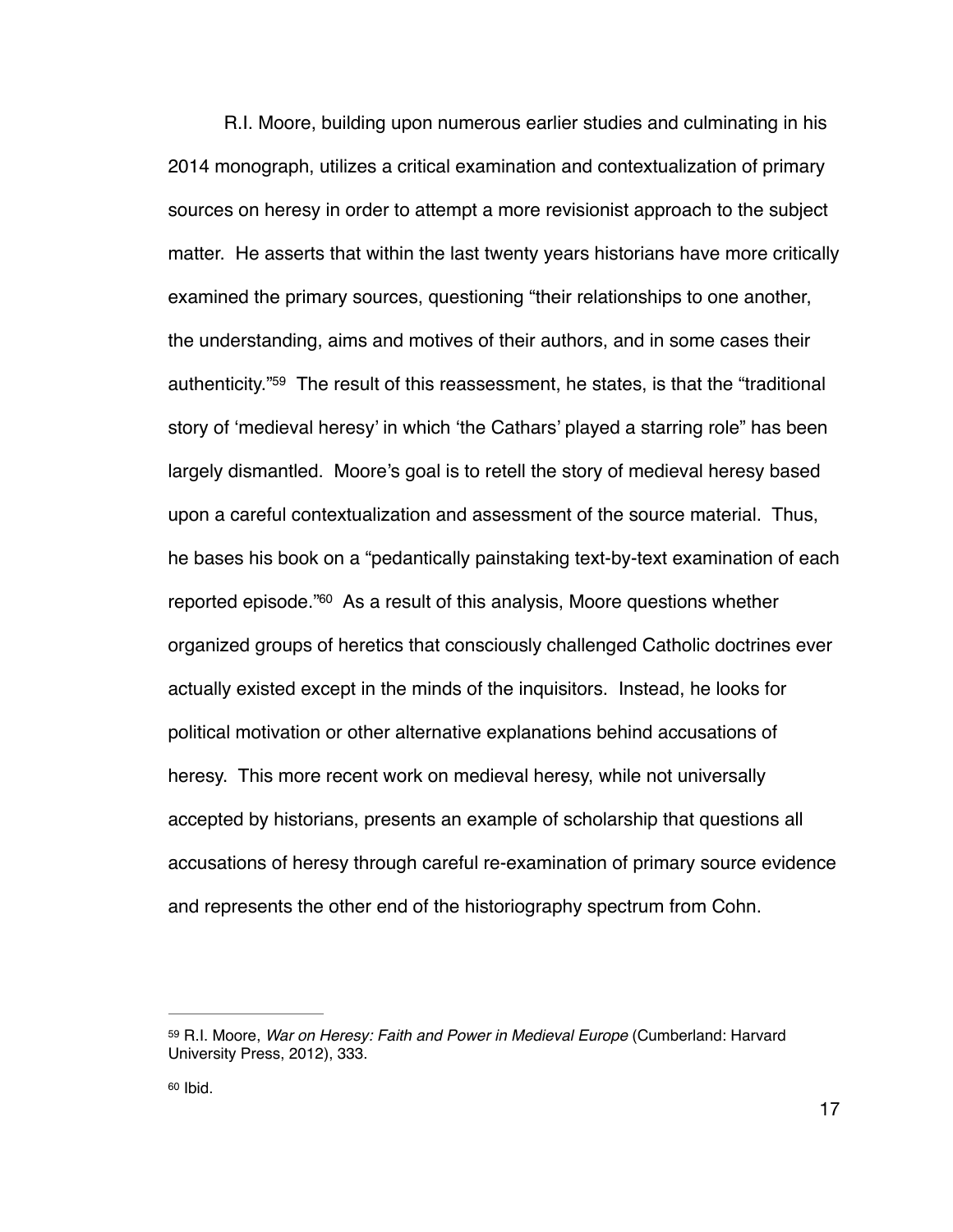<span id="page-23-4"></span><span id="page-23-3"></span>Mark Pegg, writing in 2008, goes even further in his revisionist approach. He asserts provocatively in the introduction to his work that "More than a century of scholarship on both the Albigensian Crusade and heresy hasn't been merely vaguely mistaken, or somewhat misguided, it has been breathtakingly wrong."<sup>61</sup> Pegg argues that the "Cathars" described in historical scholarship, as well as popular culture, did not exist. Instead, he describes the tendencies of eleventhcentury intellectuals to conceptualize heresy as an unchanging, evil force that could be traced through time and space[.](#page-23-1) $62$  He contends that the existence of heresy was necessary for an "eschatological vision," which was an essential element of this particular conception of Christianity.<sup>[63](#page-23-2)</sup> It was this world view that caused inquisitors to transform the faith of the "good men and women" into a treacherous heresy that necessitated a bloody crusade to eradicate it. Pegg reexamines the primary sources on the Albigensian Crusade through this lens in order to demonstrate his point. While not all historians completely agree with Pegg's conclusions, his book provides an important example of the benefits of contextualizing primary source material on heresy within the intellectual framework of the period in which they were written.

<span id="page-23-5"></span>Given the debate surrounding the existence of heresy in medieval Europe, extreme caution is required when analyzing sources, especially inquisitorial

<span id="page-23-0"></span><sup>&</sup>lt;sup>[61](#page-23-3)</sup> Mark Gregory Pegg, *A Most Holy War: The Albigensian Crusade and the Battle for Christendom* (Oxford: Oxford University Press, 2008), x.

<span id="page-23-1"></span> $62$  Ibid., 41.

<span id="page-23-2"></span> $63$  Ibid.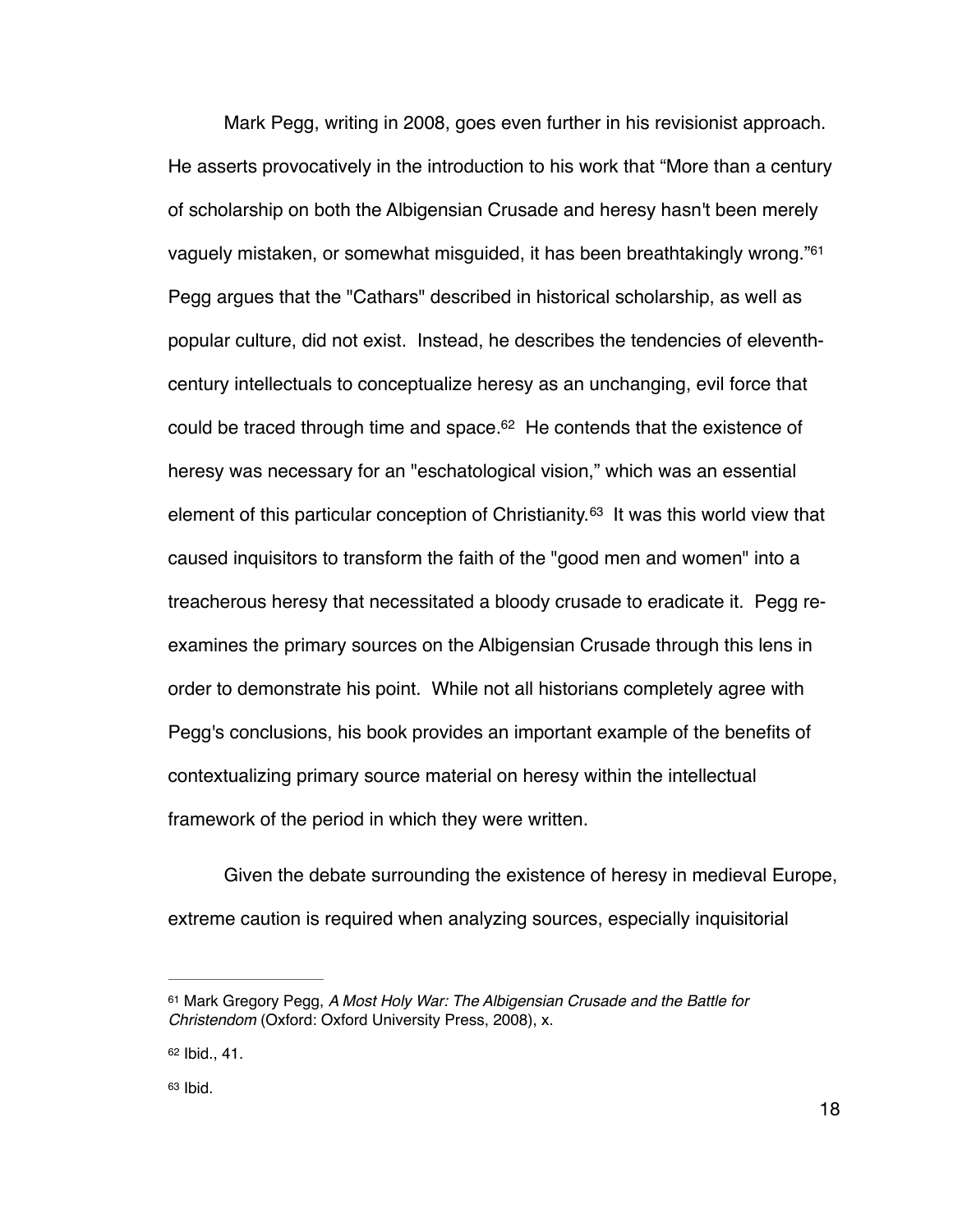sources, as evidence of heretical activity. Due to the lack of source material to corroborate the existence of the Swabian heretics examined by Albertus Magnus in the *Compilatio*, I have chosen not to speculate on whether these people existed or on what they may or may not have believed. Instead, I will focus on the author's response to statements set forth in the document. While we lack sufficient information to analyze the heretical beliefs, Albertus has left ample clues in the document to allow us to critically examine his thought process and belief system in responding to their alleged ideas. This approach has been taken by many modern scholars in recent years when analyzing inquisitorial documents.

<span id="page-24-1"></span>One example of this approach is the 1997 work of James Given. Given draws on inquisitorial records from heresy trials to attempt to better understand the lives of the lower classes. He analyzes the records in order to understand how "a medieval governing institution interacted with the people it sought to control.["](#page-24-0) $64$  Given's stated intention is to critically examine these records in order to discern the thoughts and feelings of non-literate, medieval people. Given, therefore, critically examines inquisitorial sources in order to understand medieval governance, and not to gauge the extent of heretical activity.

Similarly, John Arnold also dedicates his 2001 analysis of inquisitorial records to better understanding the subjects of the inquisitorial trials. His book attempts to establish an ethical methodology with which to read inquisitorial

<span id="page-24-0"></span>[<sup>64</sup>](#page-24-1) James B. Given, *Inquisition and Medieval Society* (Ithaca: Cornell University Press, 1997), 3.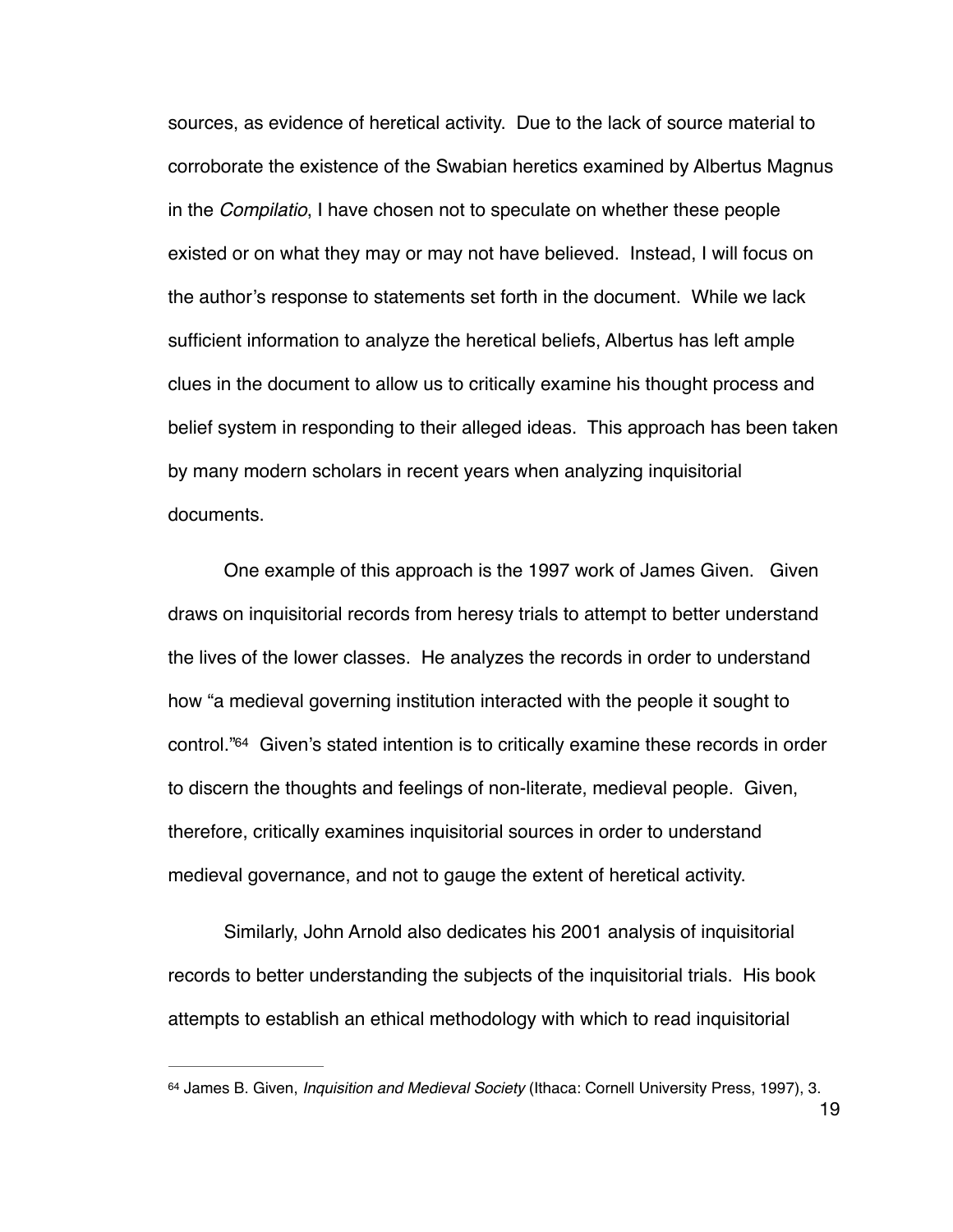<span id="page-25-6"></span><span id="page-25-5"></span>confessions. This method utilizes Foucault's theories of power and discourse in order to discern the voices of the accused through the language of power of their inquisitors[.](#page-25-0) $65$  His stated intention is to "engage with the voices of the deponents who were bound into the discourses of heresy and its repression." $66$  In order to accomplish this, Arnold attempts to find a way to address "the dialectical relationship between inquisitor and deponent," which he does by analyzing the effects of power within the sources[.](#page-25-2)<sup>[67](#page-25-2)</sup> Arnold utilizes this method in order to allow the confessors to tell their own stories, which forms the culmination of his work. Arnold's work thus provides a valuable critique of previous historians who accepted inquisitorial statements at face value.

<span id="page-25-8"></span><span id="page-25-7"></span>Many scholars argue that the inquisitorial records tell historians less about the supposed heretics than about the world view of those involved in its suppression. For example, Karen Sullivan, writing in 2011, chooses to analyze inquisitorial records, not to ascertain heretical practice, but in order to attempt to understand the inquisitors as literary subjects[.](#page-25-3) $68$  Sullivan advocates comparing texts of inquisitors in order to better understand the individuals who wrote them. [69](#page-25-4) She argues that the inquisitors can be understood as more than merely subjects

<span id="page-25-9"></span><span id="page-25-0"></span>[<sup>65</sup>](#page-25-5) John Arnold, *Inquisition and Power: Catharism and the Confessing Subject in Medieval Languedoc* (Philadelphia: University of Pennsylvania Press, 2001), 3.

<span id="page-25-1"></span>[<sup>66</sup>](#page-25-6) Ibid., 13.

<span id="page-25-2"></span> $67$  Ibid., 8.

<span id="page-25-3"></span>[<sup>68</sup>](#page-25-8) Karen Sullivan, *The Inner Lives of Medieval Inquisitors* (Chicago: The University of Chicago Press, 2011), 3.

<span id="page-25-4"></span>[<sup>69</sup>](#page-25-9) Ibid., 22.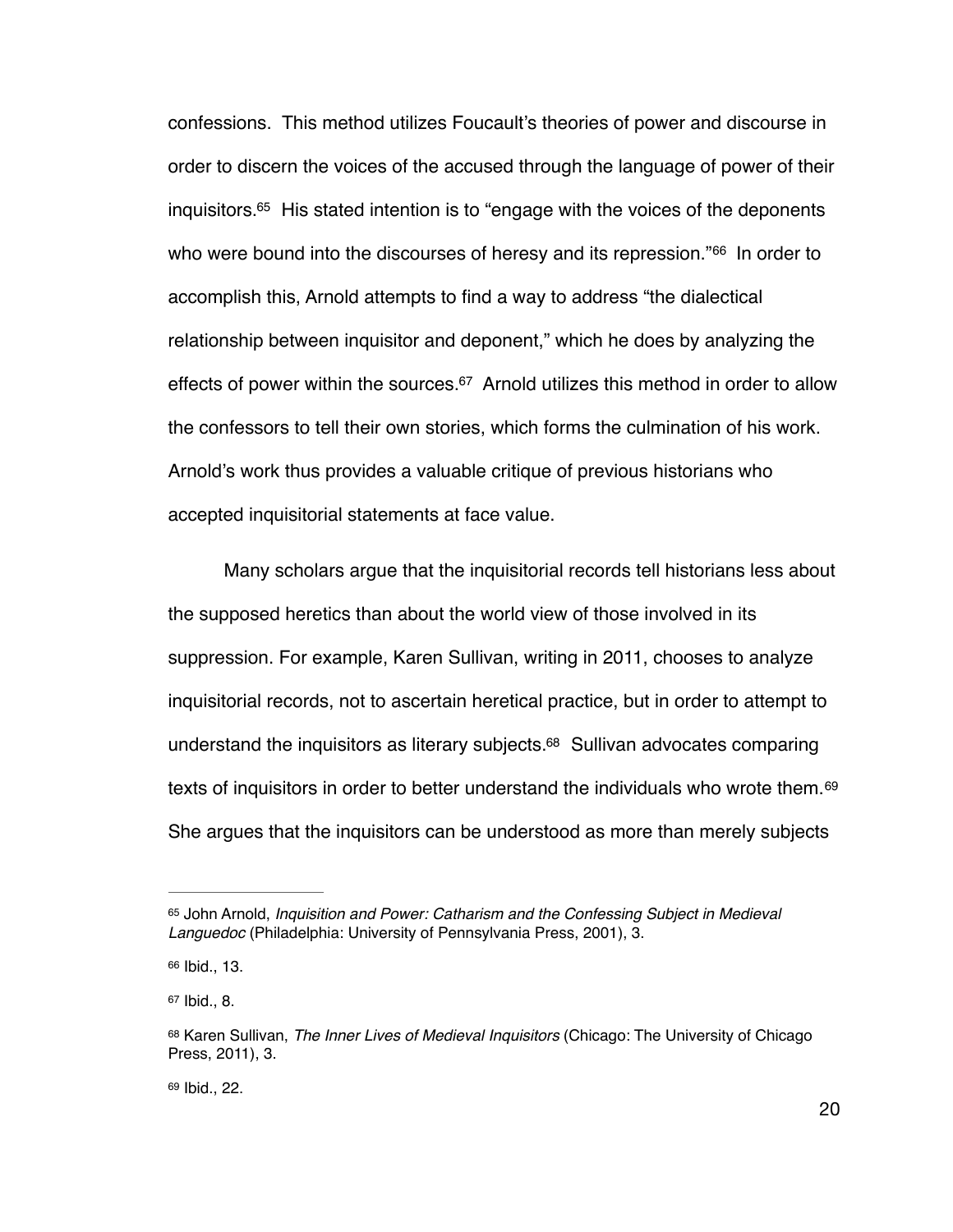<span id="page-26-6"></span><span id="page-26-5"></span>of historical circumstance, but as agents in their own right[.](#page-26-0)<sup>[70](#page-26-0)</sup> She sets out to examine them through their depictions in anti-heretical literature. Sullivan also attempts to understand what motivated inquisitors to persecute heretics. Finally, Christine Ames, in her 2014 book on the Dominican friars' response to heresy, acknowledges the scholastic debate surrounding the existence of heresy, but does not choose to participate in it. Instead, she analyzes the friars' response to heresy, without assessing whether the threat of heresy was legitimate. She discusses how recent scholars have challenged whether heresy actually existed "independent of inquisitors' schematic or fanatical constructions ofit."<sup>[71](#page-26-1)</sup> She contends that inquisitors constructed "cohesive categories of 'heresy,'" which could then be "imposed upon an individual's testimony" during an  $interrogation.72$  $interrogation.72$  These categories were developed from a combination of early church history and inquisitorial literature and frequently referenced early church heresies like Manichaeism.<sup>[73](#page-26-3)</sup> Rather than engage with this debate, however, she chooses to focus her work on how inquisitors utilized Christianity in order to justifythe interrogation and punishment of perceived heretics.<sup>[74](#page-26-4)</sup> She chooses to analyze her sources through the lens of the inquisitors themselves. Therefore,

<span id="page-26-2"></span>[72](#page-26-7) Ibid.

<span id="page-26-3"></span>[73](#page-26-8) Ibid.

<span id="page-26-4"></span>[74](#page-26-9) Ibid., 3.

<span id="page-26-9"></span><span id="page-26-8"></span><span id="page-26-7"></span><span id="page-26-0"></span>[<sup>70</sup>](#page-26-5) Ibid., 15.

<span id="page-26-1"></span>Christine Caldwell Ames, *Righteous Persecution: Inquisition, Dominicans, and Christianity in* [71](#page-26-6) *the Middle Ages* (Philadelphia: University of Pennsylvania Press, 2011), 9.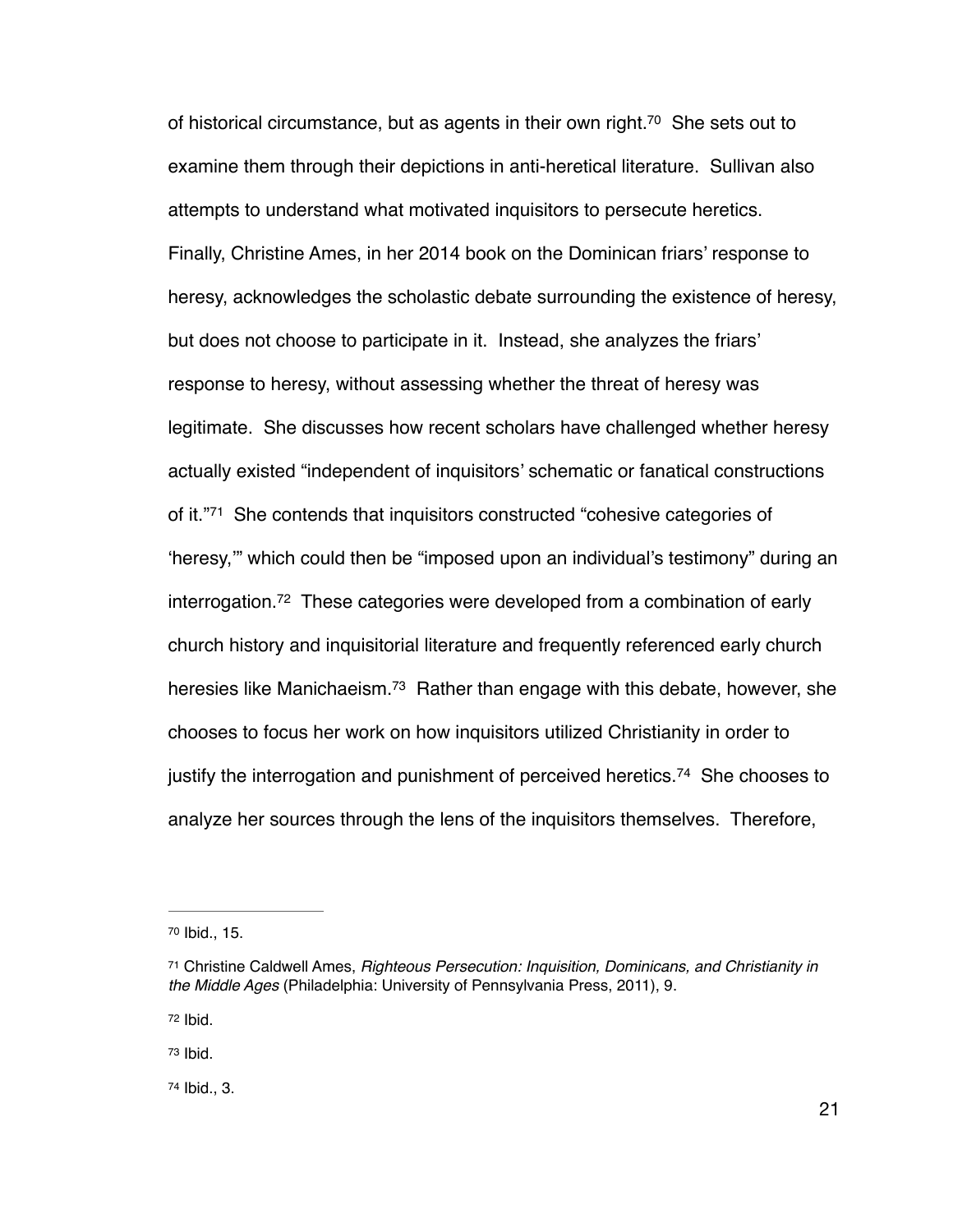she accepts how they defined heresy, not as evidence of actual religious deviance, but as evidence of what the inquisitors considered to be heretical.

I have chosen to form my own analysis of Albertus Magnus' *Compilatio*  using a methodology similar to that of Christine Ames and Karen Sullivan. While I acknowledge the debate surrounding the existence of distinct heretical sects, my analysis will focus instead on how Albertus himself perceived heretics and heterodoxy. I will examine how Albertus understands and classifies the errors of the supposed heretics and what religious and societal factors influenced his denunciation of their stated beliefs. While medieval heresy has been studied extensively, the manner in which scholars treat the sources has changed significantly over the last few decades. Consequently, many sources require new analysis which takes current scholarship into consideration. I will analyze this document in a manner consistent with the more recent trends in the scholarship. From this perspective, anti-heretical literature provides a more accurate picture of the authors themselves rather than the beliefs and practices of those they accused of heresy. The *Compilatio* has received little scholarly attention, and even less that analyzes the document from the perspective of Albertus. This work aims to rectify this omission and contribute to the recent scholarship analyzing the fight against heresy in the Middle Ages.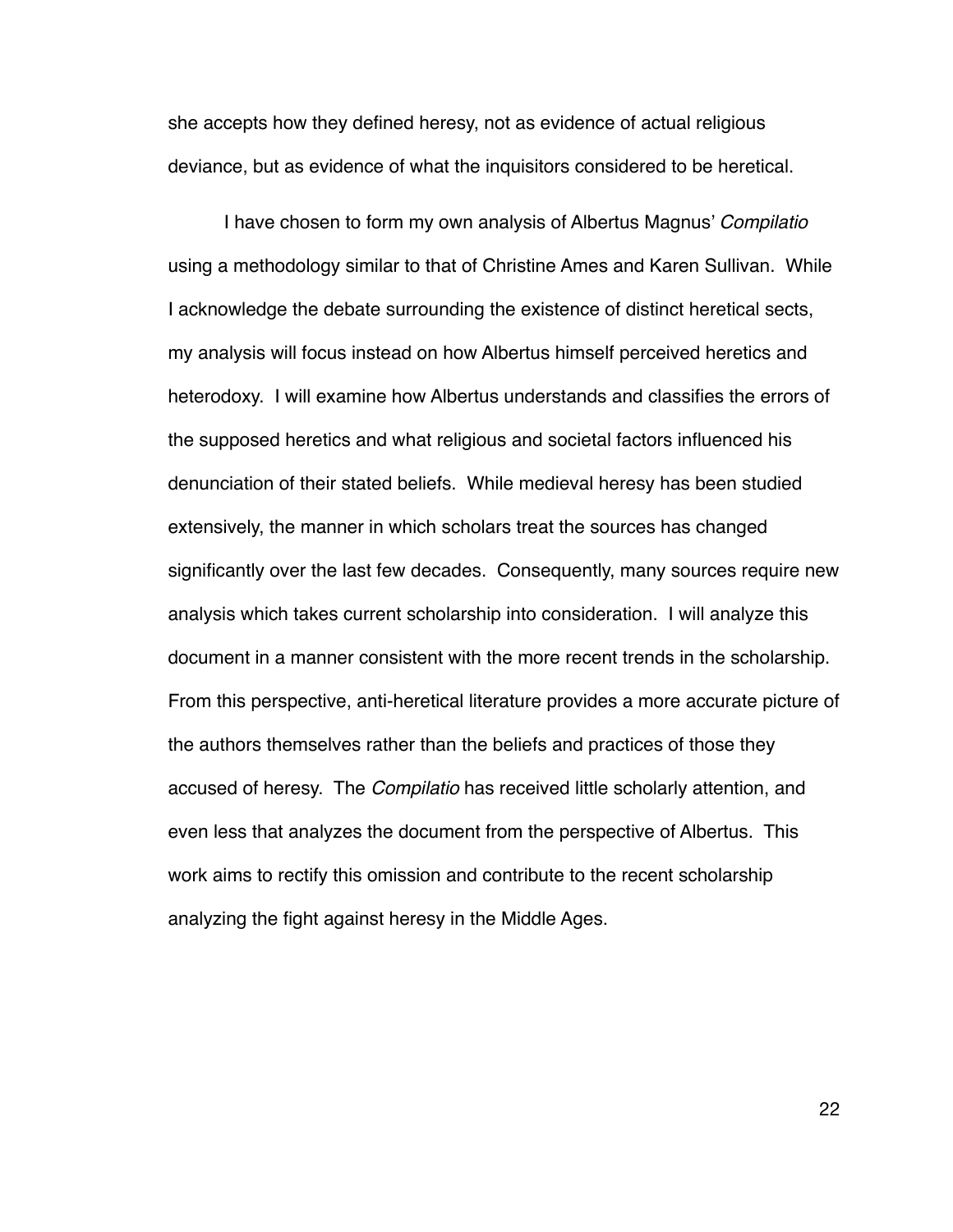#### **Chapter 1: The struggle to combat heresy**

The thirteenth century, when the *Compilatio* was composed, witnessed significant changes and events that markedly altered the Catholic Church in Europe. Institutional reformations in the eleventh and twelfth centuries had led many medieval people to take a more active role in their own faith. Many lay people, including women, following the apostolic model, formed semi-religious communities dedicated to a life of mendicancy, preaching, and poverty. Lay practitioners, both inside and outside of these communities, sometimes came into conflict with the established Church. The Church sought control over this outpouring of faith — sometimes by bringing practitioners into the Church and sometimes by declaring them heretics. The Dominican and Franciscan orders were both dedicated to the ideals of an apostolic faith, and were officially sanctioned by the Church. Their commitment to poverty as well as preaching made these orders invaluable tools to the papacy in its fight against heresy. Franciscan and Dominican inquisitors worked to combat heresy across Europe, producing a significant amount of anti-heretical literature of which the *Compilatio* is a part. In order to understand the document, it is therefore necessary to examine the period in which it was composed.

Social and economic changes in the thirteenth century, particularly in urban areas, considerably influenced religious practices. While thirteenthcentury Europe remained primarily a rural society, the population of the cities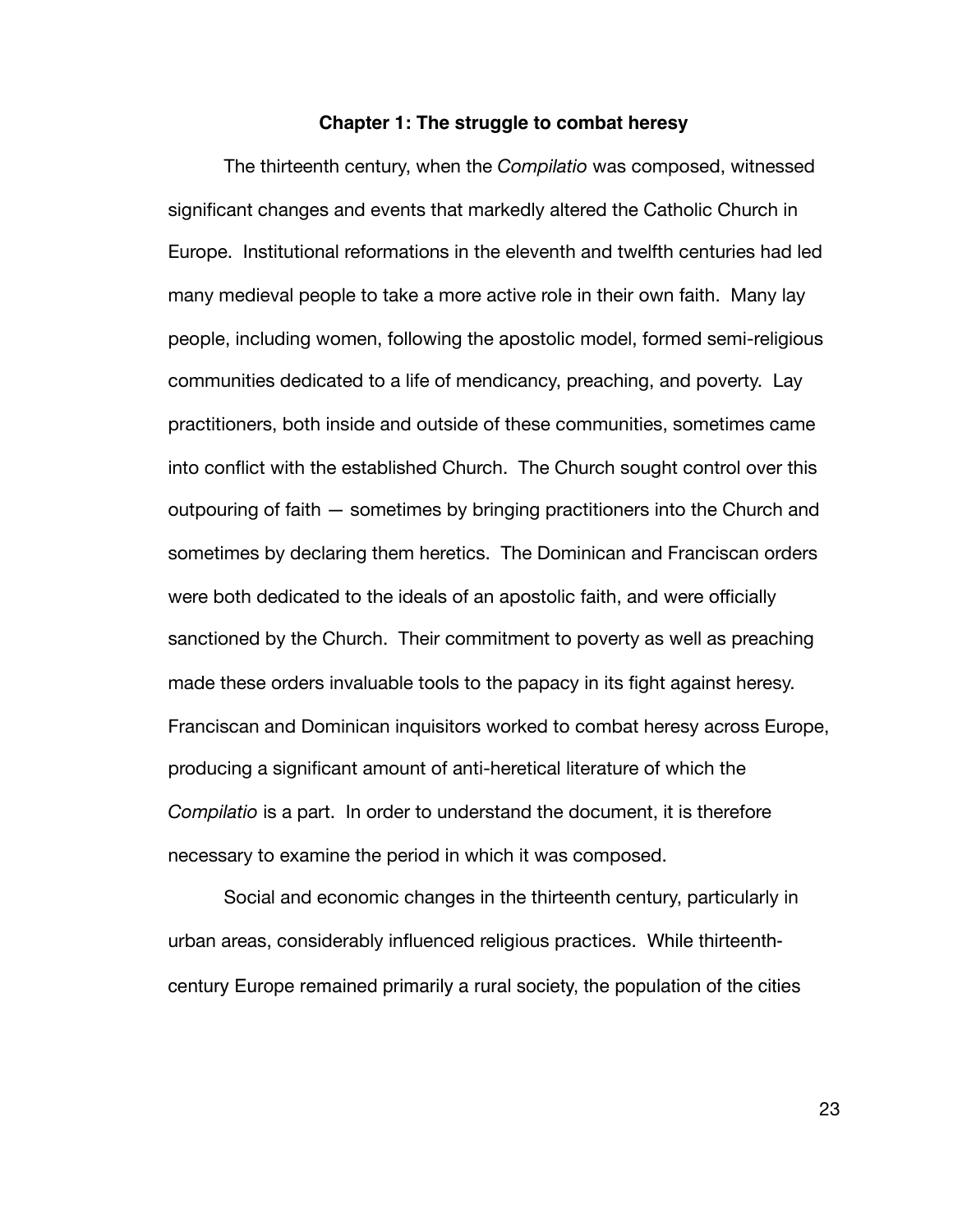<span id="page-29-8"></span><span id="page-29-7"></span>increasedrapidly, largely due to migration from rural areas.<sup>[75](#page-29-0)</sup> Unable to support themselves in their villages, migrants moved to larger cities to find work. Many made their livings using the relatively recent feature of wage labor, which was supported by the increasing commercialization and monetization of urban society including the initial formation of rudimentary banks[.](#page-29-1)<sup>[76](#page-29-1)</sup> Many less fortunate migrants, on the other hand, had to resort to begging. Sharon Farmer, in her study of the poor in Paris, describes crowds of beggars in the city's streets[.](#page-29-2)<sup>[77](#page-29-2)</sup> She estimated that about half the population of Paris during this period consisted of laboring and non-laboring poor[.](#page-29-3)<sup>[78](#page-29-3)</sup> For the more fortunate, guilds dedicated to specific industries flourished across European cities, and increasing trade opportunities expanded the merchant class[.](#page-29-4) [79](#page-29-4)

<span id="page-29-13"></span><span id="page-29-12"></span><span id="page-29-11"></span><span id="page-29-10"></span><span id="page-29-9"></span>The growth of cities increased contact with "undesirable" groups of people suchas Muslims, Jews, lepers, and prostitutes. $80\sigma$  $80\sigma$  Often these groups were required to identify themselves with distinctive clothing or badges[.](#page-29-6) $81$  Steven Epstein, in *A New Cambridge Medieval History*, argues that the densely populated urban areas brought religious differences into conflict and created

<span id="page-29-3"></span> $78$  Ibid.

<span id="page-29-0"></span>Steven A. Epstein, "Urban Society," in *The New Cambridge Medieval History, Vol. 5 c.* [75](#page-29-7) *1198-1300,* ed. David Abulafia (Cambridge: Cambridge University Press, 1999), 27-29.

<span id="page-29-1"></span><sup>&</sup>lt;sup>[76](#page-29-8)</sup> Ibid., 31.

<span id="page-29-2"></span>Sharon Farmer, *Surviving Poverty in Medieval Paris: Gender, Ideology, and the Daily Lives of* [77](#page-29-9) *the Poor* (Ithaca: Cornell University Press, 2002), 34.

<span id="page-29-4"></span>[<sup>79</sup>](#page-29-11) Epstein, "Urban Society", 32.

<span id="page-29-5"></span>[<sup>80</sup>](#page-29-12) Ibid., 30.

<span id="page-29-6"></span>[<sup>81</sup>](#page-29-13) Ibid., 30.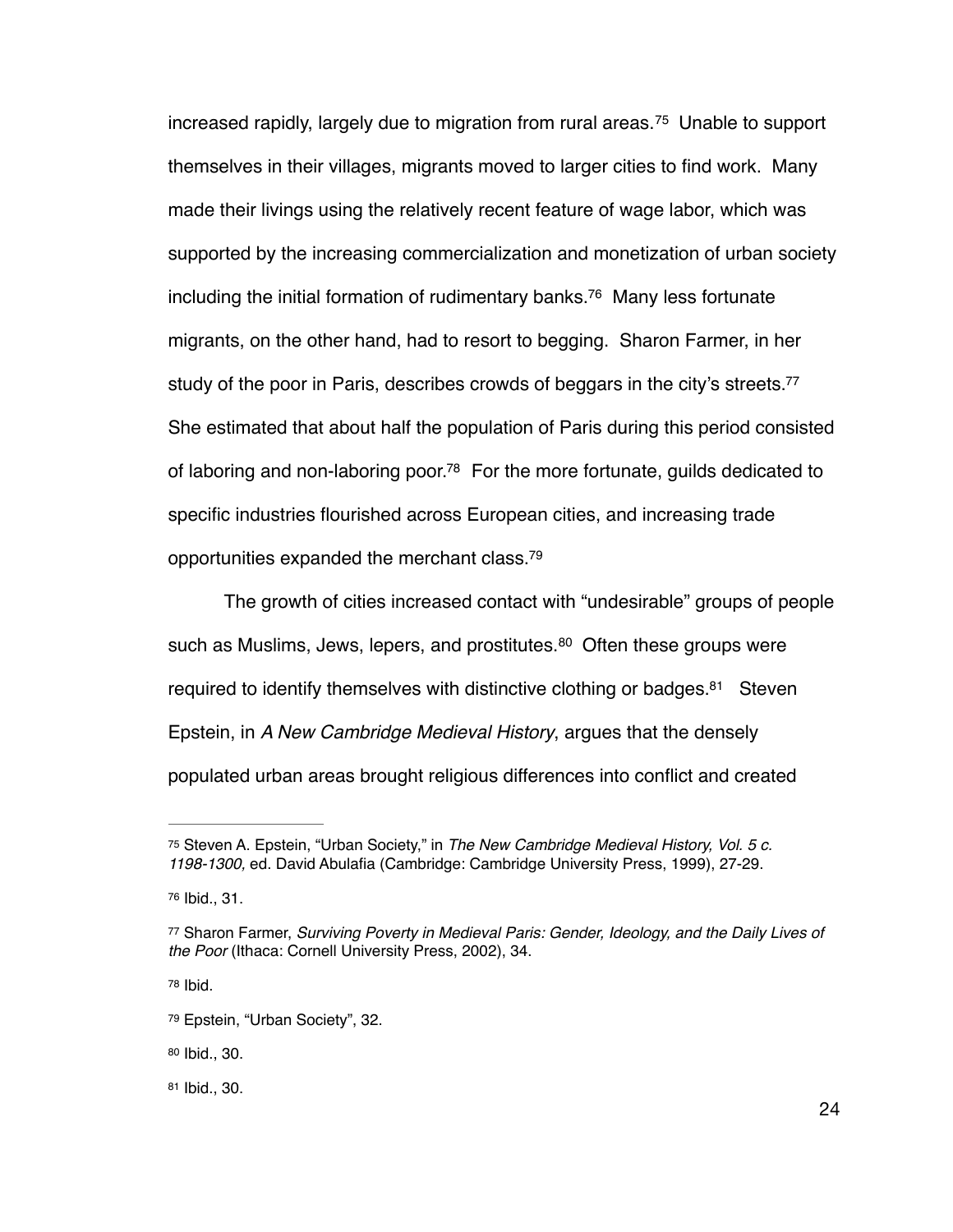<span id="page-30-5"></span><span id="page-30-4"></span>animosities in the workplace which led to social intolerance[.](#page-30-0)<sup>[82](#page-30-0)</sup> Additionally, cities, with their wealth and large populations, created opportunity for more experimental religious ideas. The Franciscan and Dominican Orders were active in the cities, as well as groups of lay people called beguines and beghards. The faith of these mendicant friars can be seen to present a protest to the increasing wealth of European cities as well as the wealth of the clergy[.](#page-30-1)<sup>[83](#page-30-1)</sup> Francis of Assisi himself came from a wealthy merchant family before renouncing worldly possessions and forming the Franciscan order. The religious changes in the thirteenth century thus can only be understood against the backdrop of rapid social and urban change.

<span id="page-30-6"></span>The significant religious changes that transpired during the thirteenth century derived from the reformations that began in the eleventh and twelfth centuries. Giles Constable argues that the "changes in religious attitudes and institutions" during the twelfth century "justify using the term reformation."<sup>84</sup> Constable contends that during the first half of the twelfth century, there was a common concern, centered around the ideal of personal perfection that led to the desire to monasticize the entire world[.](#page-30-3) $85$  The spread of monastic ideals to the larger population changed the position of monks within society in several different ways. First, there was a general impression among much of the population that

<span id="page-30-3"></span> $85$  Ibid., 6.

<span id="page-30-7"></span><span id="page-30-0"></span>[<sup>82</sup>](#page-30-4) Ibid., 34.

<span id="page-30-1"></span>[<sup>83</sup>](#page-30-5) Ibid.

<span id="page-30-2"></span>[<sup>84</sup>](#page-30-6) Giles Constable, *The Reformation of the Twelfth Century* (Cambridge: Cambridge University Press, 1996), 3.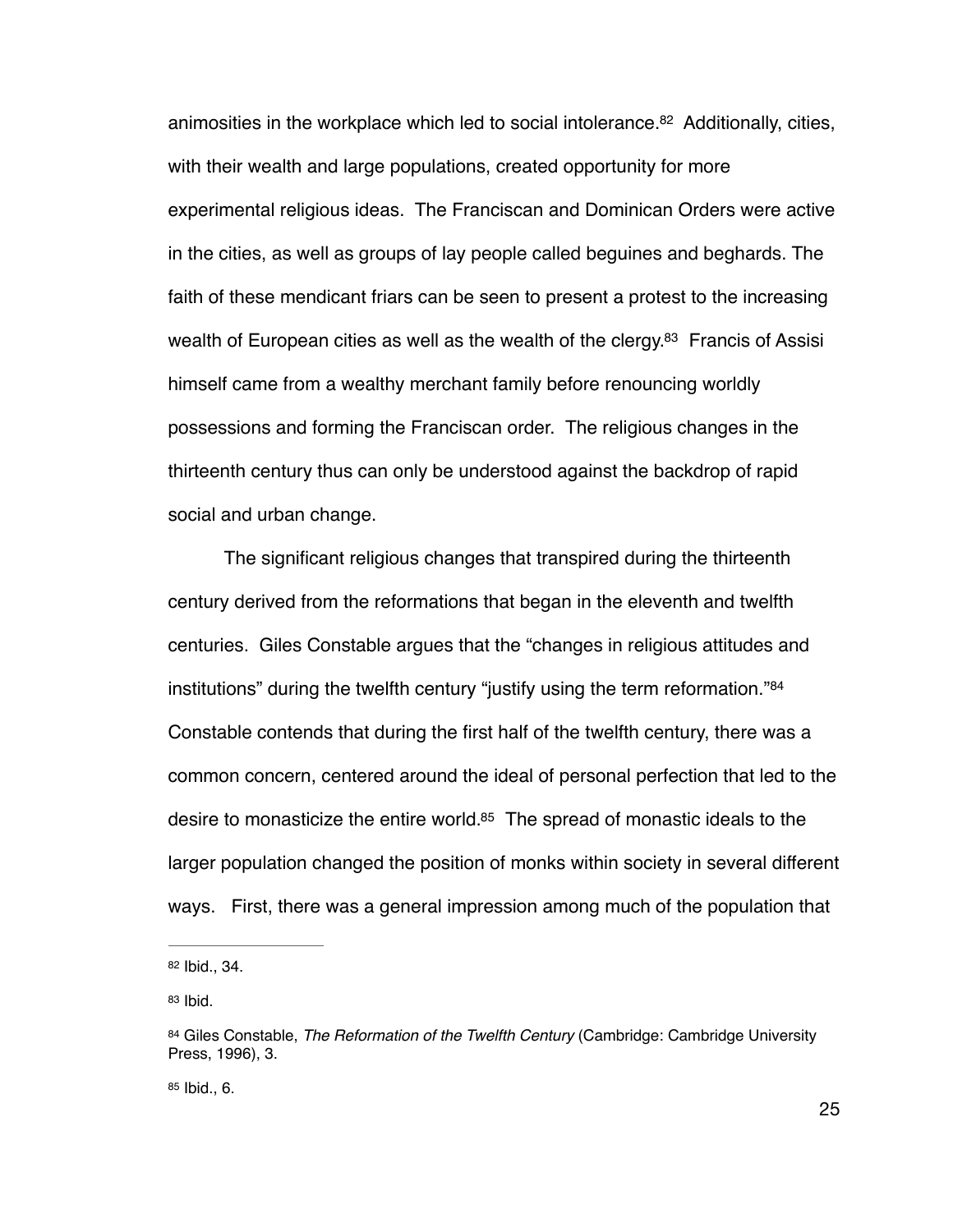<span id="page-31-7"></span><span id="page-31-6"></span><span id="page-31-5"></span>monks were not living up to the ideals of their own institutions. Many accusations were lodged against them of "hypocrisy, idleness, selfishness, avarice, lust, and worldly ambition.["](#page-31-0)<sup>[86](#page-31-0)</sup> Reformers, worried about the effect of worldly society upon monks' spirituality, advocated for monastic institutions to cut their ties with secular society and withdraw from the world. $87$  Second, the spread of monastic ideals to the populace led to an increase in individual religious responsibility. $88$ For example, the attainment of salvation shifted from being viewed as a communal task to be accomplished with the assistance of the monasteries to a personal journey accomplished by the individual practitioner alone. This deprived the monasteries of their larger social purpose as the spiritual intermediariesfor the larger population. $89$  These changes by no means destroyed the institution of monasticism, which was able to adapt and survive. However, it did significantly alter medieval Christianity. Constable argues that following the twelfth-century reformation, there was a significant number of Christians who felt that there were "other ways to heaven, which seemed to them more pleasing to God than that of monks.["](#page-31-4)<sup>[90](#page-31-4)</sup> These changes allowed for the formation of other religious institutions and ways of life.

- <span id="page-31-2"></span>[88](#page-31-7) Ibid., 305.
- <span id="page-31-3"></span>[89](#page-31-8) Ibid.

<span id="page-31-9"></span><span id="page-31-8"></span><span id="page-31-0"></span>[<sup>86</sup>](#page-31-5) Ibid., 306.

<span id="page-31-1"></span>[<sup>87</sup>](#page-31-6) Ibid., 302-3.

<span id="page-31-4"></span>[<sup>90</sup>](#page-31-9) Ibid., 325.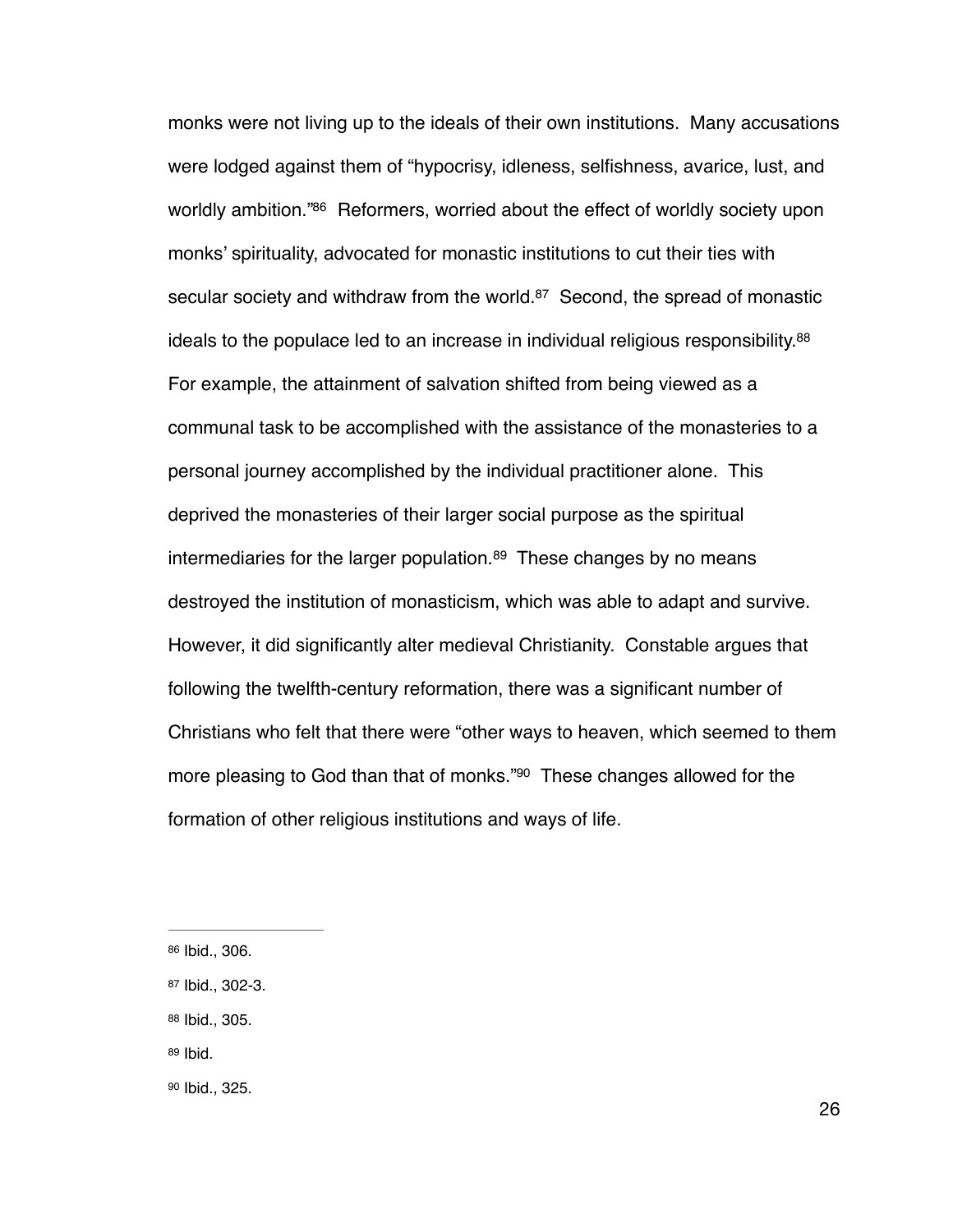<span id="page-32-6"></span><span id="page-32-5"></span>Following this twelfth-century reformation, many historians have noted an increase across Europe in lay piety evident. Herbert Grundmann contends that the monastic reforms "awakened" the population and inspired many to question whether the Church need be the only means for achieving Christian salvation[.](#page-32-0)<sup>[91](#page-32-0)</sup> Instead, many Christians looked to the example of the apostles described in the Bible and modeled their own lives after this ["](#page-32-1)apostolic standard." [92](#page-32-1) Instead of only following the teachings and traditions of the hierarchical Church, these devotees sought a personal commitment to Christ that formed a "religious way of life." Termed the *vita apostolica*, it was dedicated to following the example of the apostles[.](#page-32-2)  $93$  This ideology was centered around the "desire for voluntary, religious,or apostolic poverty described in the Acts of the Apostles." $94$  Devotees who had renounced their wealth frequently lived off the charity of others by begging, and mendicant preachers traveled around the countryside preaching to the laity in the vernacular.

<span id="page-32-8"></span><span id="page-32-7"></span>This religious lifestyle contrasted with that of the Church and sometimes came into conflict with it. Walter Simons in his work on beguines argues that the ideal of apostolic poverty either "implicitly or explicitly" contrasted with Church practice[.](#page-32-4)<sup>[95](#page-32-4)</sup> This institutional Church was quite wealthy and was a significant land

<span id="page-32-4"></span>[95](#page-32-9) Ibid.

<span id="page-32-9"></span><span id="page-32-0"></span>[<sup>91</sup>](#page-32-5) Grundmann, *Religious Movements in the Middle Ages*, 7.

<span id="page-32-1"></span> $92$  Ibid.

<span id="page-32-2"></span>[<sup>93</sup>](#page-32-7) Ibid., 8.

<span id="page-32-3"></span>[<sup>94</sup>](#page-32-8) Walter Simons, *City of Ladies: Bequine Communities in the Medieval Low Countries, 1200-1565* (Philadelphia: University of Pennsylvania Press, 2003), 14.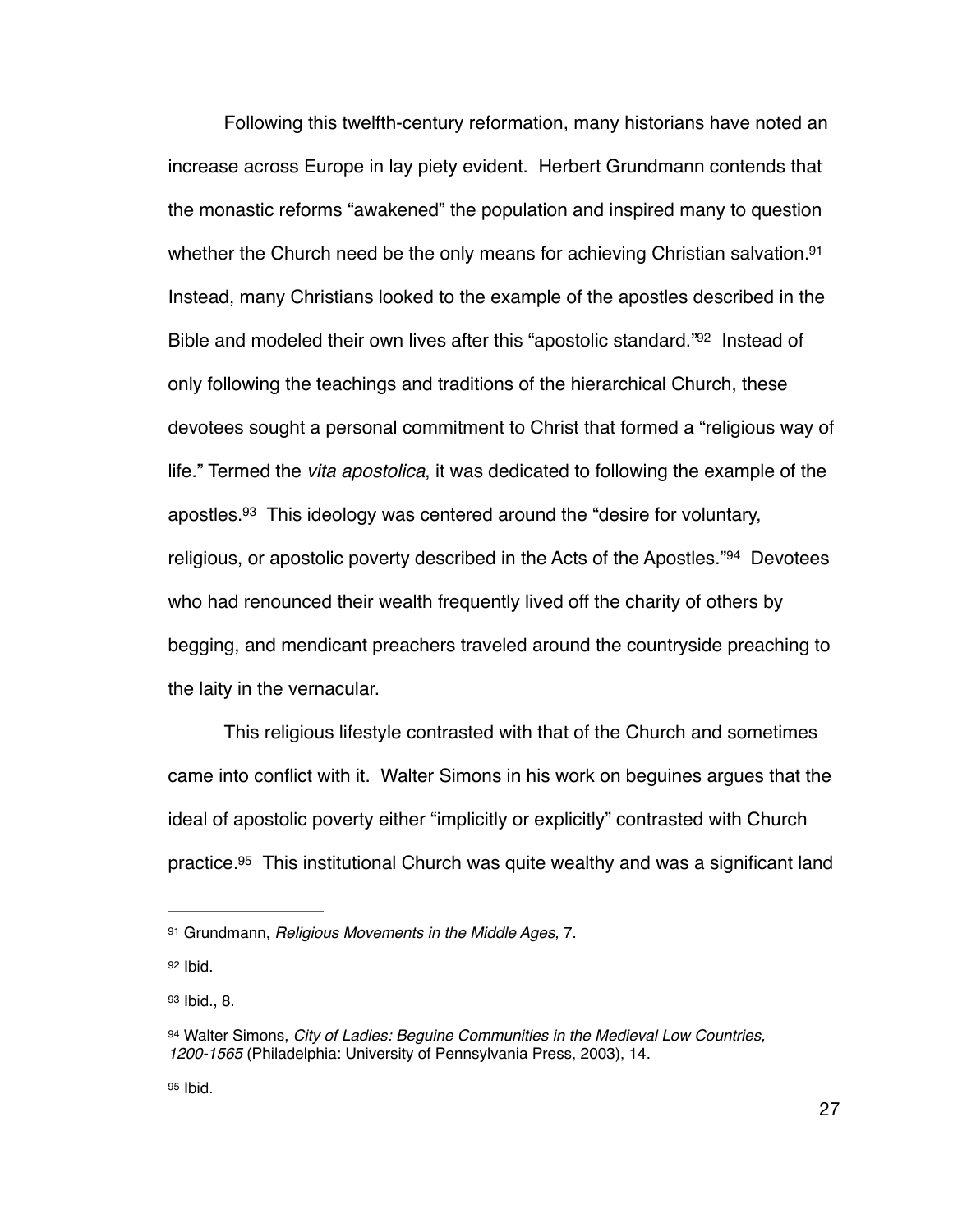<span id="page-33-5"></span><span id="page-33-4"></span>holder. Bishops, parish priests, and members of the lower clergy were all given an income from the Church. Even monks and nuns lived comfortably off of the sizable endowments that formed their monastic houses[.](#page-33-0)<sup>[96](#page-33-0)</sup> Therefore, the choice of voluntary poverty raised questions regarding the integrity of those working withinthe hierarchical Church.  $97$  Additionally, Church services were conducted in Latin, as opposed to the vernacular utilized by the wandering preachers. This made the services less accessible to uneducated members of the laity. Further, some who followed the apostolic life openly criticized members of the clergy for engaging in immoral practices. Simons argues that these tensions between the apostolic movement and the "clerical establishment" led to conflict and some of the first accusations of "popular heresy." <sup>[98](#page-33-2)</sup> Indeed, the Church did prosecute as heretics some of those who practiced an apostolic way of life.

<span id="page-33-6"></span>Of the many individuals who, inspired by the example of the apostles, wished to dedicate their life to Christ, a large proportion were women. The Catholic Church simply did not have sufficient room for all of these women to join monastic houses, nor could all who wished to join pay the required donation for admittance.<sup>[99](#page-33-3)</sup> Some of these women, termed beguines, formed semi-monastic communities frequently on the outskirts of urban areas, particularly in northwestern Europe. Simons states that these communities allowed single

<span id="page-33-1"></span>[97](#page-33-5) Ibid.

<span id="page-33-2"></span>[98](#page-33-6) Ibid.

<span id="page-33-7"></span><span id="page-33-0"></span>[<sup>96</sup>](#page-33-4) Ibid.

<span id="page-33-3"></span>[<sup>99</sup>](#page-33-7) Simons, x.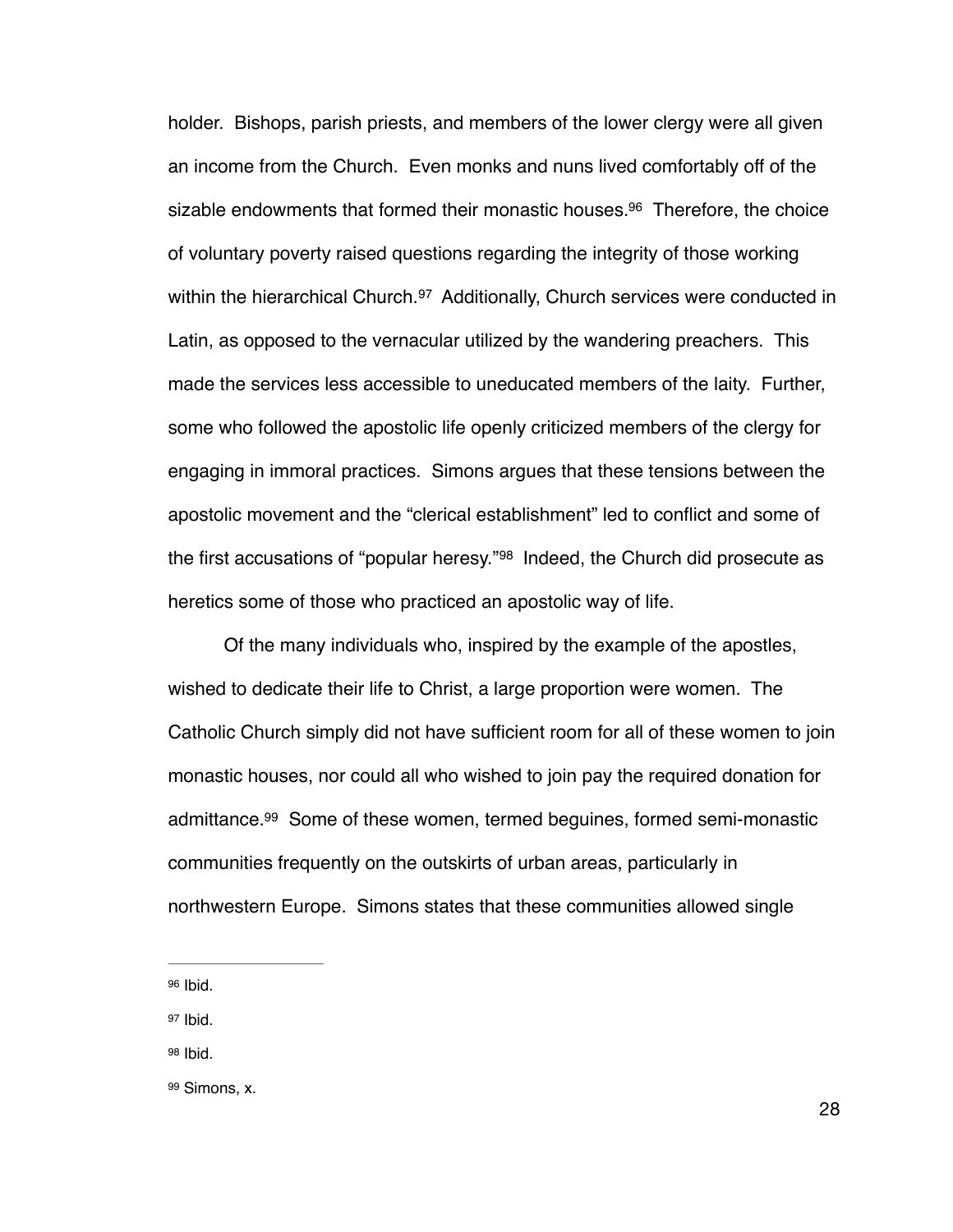<span id="page-34-6"></span><span id="page-34-5"></span>women of any age the "opportunity to lead a religious life of contemplation and prayer" without withdrawing completely from the temporal world.<sup>[100](#page-34-0)</sup> Men also formed semi-monastic communities of beghards, although these were not as common as the female communities. The beguines and beghards came into frequent conflict with religious authorities.<sup>[101](#page-34-1)</sup> They were subject to condemnation both from within and outside of the official Church. Lerner argues that they were accused of being too pious, while at the same time accused of hypocrisy.<sup>[102](#page-34-2)</sup> The Catholic Church vacillated in its response to the beguine communities, with official condemnation not occurring until 1274 during the Second Council of Lyon. Many of the heretical errors described in the *Compilatio* specifically mention women, which follows this trend of an outpouring of female spirituality.

<span id="page-34-8"></span><span id="page-34-7"></span>Many of those who lived in the beguine communities or practiced the *vita apostolica* experienced mystical episodes or espoused mystical theology[.](#page-34-3)<sup>[103](#page-34-3)</sup> The topic of mysticism has been much discussed and debated by medieval historians. A definition of mysticism by Bernard McGinn, one of the preeminent scholars on the subject, defines it as a "special consciousness of the presence of God that by definition exceeds description and results in a transformation of the subject who receives it.["](#page-34-4)<sup>[104](#page-34-4)</sup> Barbara Newman, another scholar of mysticism,

<span id="page-34-9"></span><span id="page-34-0"></span>[<sup>100</sup>](#page-34-5) Ibid.

<span id="page-34-1"></span>[<sup>101</sup>](#page-34-6) Lerner, *The Heresy of the Free Spirit*, 37.

<span id="page-34-2"></span>[<sup>102</sup>](#page-34-7) **Ibid.** 

<span id="page-34-3"></span>[<sup>103</sup>](#page-34-8) Willemien Otten, "Platonism," in The Wiley-Blackwell Companion to Christian Mysticism, ed. Julia A. Lamm (Chichester: Wiley Publishing, 2012), 92.

<span id="page-34-4"></span>[<sup>104</sup>](#page-34-9) Bernard McGinn, *The Presence of God: A History of Western Christian Mysticism* (New York: Crossroads Publishing, 1998), 26.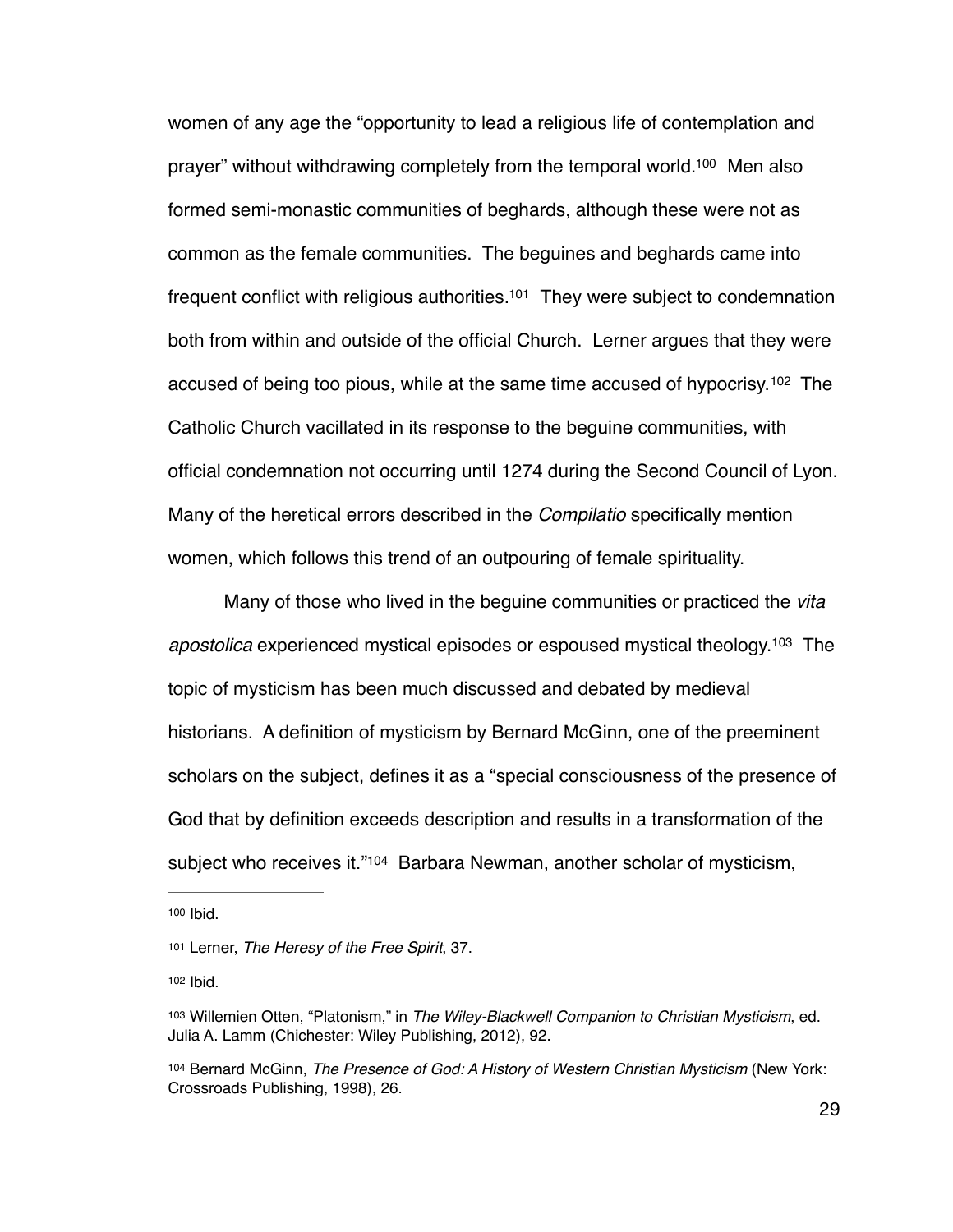<span id="page-35-3"></span>defines it as a "quest for experiential union with God," which "seeks to transcend all categories of human thought, including sex and gender. $\frac{n_{105}}{105}$  $\frac{n_{105}}{105}$  $\frac{n_{105}}{105}$  Mysticism generally involves personal, direct interactions between the practitioner and God. Church authorities often viewed mystics with suspicion. While not all mystics were persecuted as heretics, some certainly were when they were deemed to present a threat to Church authority or to have strayed beyond the bounds of orthodoxy.

<span id="page-35-4"></span>Church officials were perhaps most worried about a tendency of some mystics towards antinomianism, the "belief that laws no longer apply to a soul that has attained perfection.["](#page-35-1) $106$  This viewpoint was particularly threatening to the Church because it would make ecclesiastical and moral law obsolete for those who achieved divine salvation. The Catholic Church was so preoccupied with mysticism, and antinomianism in particular, that during the council of Vienne in 1311-1313 the council issued a decree known as *Ad nostrum,* which condemned many purported spiritual errors of an "abominable sect of wicked men … and of faithless women. $107$  Antinomianism was chief among these reported errors.

<span id="page-35-5"></span>*Ad nostrum* claims to describe a certain sect of heretics, termed the Free Spirits, who possessed defined teachings. This assertion was once accepted by some historians, but more recently scholars have come to the conclusion that the

<span id="page-35-0"></span>[<sup>105</sup>](#page-35-3) Barbara Newman, "Gender," in *The Wiley-Blackwell Companion to Christian Mysticism*, ed. Julia A. Lamm (Chichester: Wiley Publishing, 2012), 69.

<span id="page-35-2"></span><span id="page-35-1"></span>[<sup>106</sup>](#page-35-4) J. Patrick Hornbeck, "Heresy," The Wiley-Blackwell Companion to Christian Mysticism, ed. Julia A. Lamm (Chichester: Wiley Publishing, 2012), 123.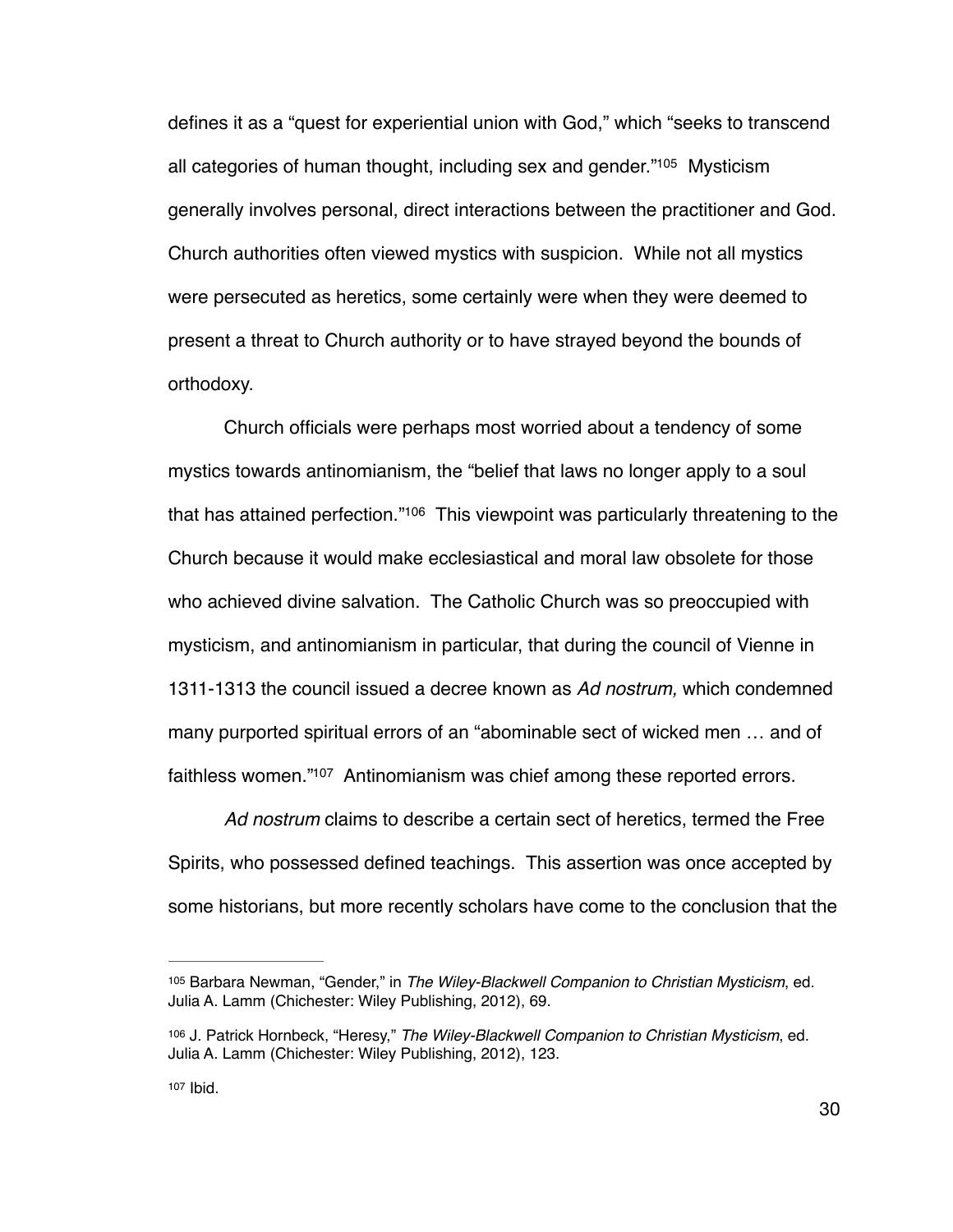<span id="page-36-4"></span>Free Spirits could not be classified as an organized sect or movement, but rather constituted a few scattered individuals or small groups.<sup>[108](#page-36-0)</sup> Most historians now emphasize their doctrinal similarity with orthodox medieval mysticism.

<span id="page-36-5"></span>The debate surrounding the Free Spirit heresy is of particular relevance to this thesis because some medieval, and a few contemporary, writers have argued that the heresy documented by Albertus Magnus in the Swabian Ries actually marked the origin of the Free Spirit heresy. This link is reflected in the full title of the document — C*ompilatio de Novu Spiritu.* Indeed, Michael Bailey observes that Johannes Nider, a Dominican inquisitor who authored the *Formicarius* in the early fifteenth century, ascribes the origins of the Free Spirit heresy to Albertus Magnus' account of heresy in the Swabian Ries[.](#page-36-1)<sup>[109](#page-36-1)</sup> Robert Lerner, in his discussion of the origins of heresy of the Free Spirit, contends that the heresy in the Swabian Ries "resembles[s] many later accounts of the Free-Spirit heresy so much that they may be regarded as typical.["](#page-36-2)<sup>[110](#page-36-2)</sup> While he concedes that the heretics in the Swabian Ries "may not have directly influenced others who came later," he does contend that they "seem to have spoken the same language."<sup>[111](#page-36-3)</sup> Scholarly consensus that the Free Spirits did not constitute a united sect of heretics makes unlikely a definitive origin of the sect in the Swabian Ries. Grundmann's assertion that the origins of the Free Spirit heresy

<span id="page-36-7"></span><span id="page-36-6"></span><span id="page-36-0"></span>[108](#page-36-4) Ibid.

<span id="page-36-1"></span>[<sup>109</sup>](#page-36-5) Bailey, *Battling Demons*, 56.

<span id="page-36-2"></span>[<sup>110</sup>](#page-36-6) Lerner, *Heresy of the Free Spirit*, 14.

<span id="page-36-3"></span> $111$  Ibid.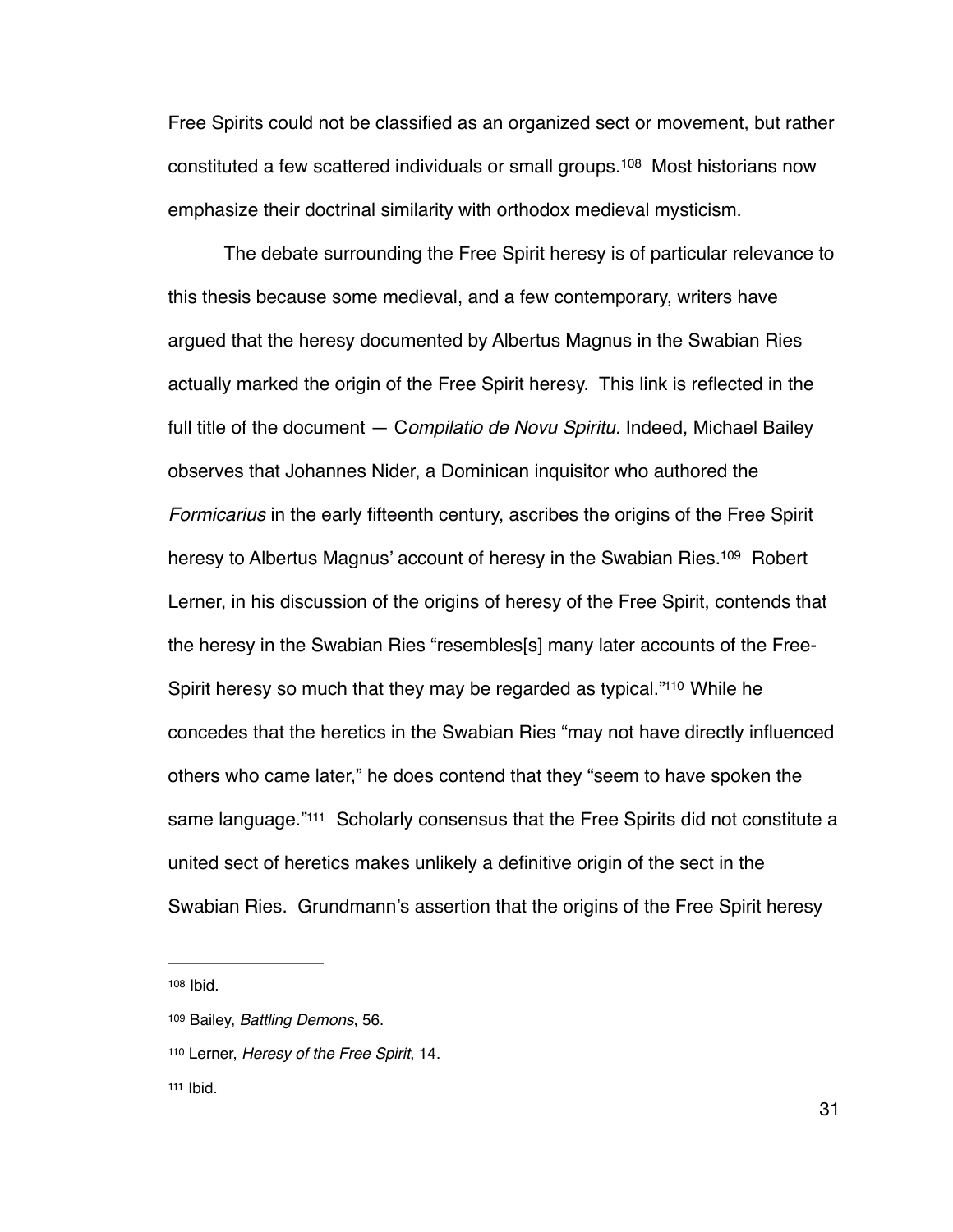<span id="page-37-4"></span>can be found in the "crisis in Christian life" evident in the thirteenth century, which led many Christians to "find new paths to higher religious perfection," forms a moreaccepted scholarly viewpoint.<sup>[112](#page-37-0)</sup> However, while the origin of the title of the *Compilatio* remains an open question, it speaks to the antinomian tendencies evident within the heretical statements it sets forth.

<span id="page-37-5"></span>With the outpouring of support for the apostolic lifestyle, the Church had to develop an official response to deal with those practicing the faith outside the bounds of the Church. During the twelfth century, Grundmann contends, the Church was consistently averse to the entire religious movement.<sup>[113](#page-37-1)</sup> However, after Innocent III ascended to the papacy in 1198, the policy of the Church towards the apostolic movement began to change. Pope Innocent worked to provide an avenue for those practicing the apostolic life to join the Church. As long as these believers were willing to recognize church law and authority he allowed them a legitimate place within the hierarchical Church.<sup>[114](#page-37-2)</sup> Congruent with this policy, however, was a stricter approach towards combatting heresy.

<span id="page-37-6"></span>The Lateran Council of 1215 helped to codify the Church's position towards heresy, and in so doing helped to better define Christianity. For example, it included a "detailed profession of the faith," which was used to test the orthodoxyof suspected heretics.<sup>[115](#page-37-3)</sup> The Fourth Lateran Council altered the

<span id="page-37-7"></span><span id="page-37-0"></span>[<sup>112</sup>](#page-37-4) Grundmann, *Religious Movements*, 161.

<span id="page-37-1"></span>[<sup>113</sup>](#page-37-5) Ibid., 5.

<span id="page-37-2"></span>[<sup>114</sup>](#page-37-6) Ibid., 32.

<span id="page-37-3"></span>[<sup>115</sup>](#page-37-7) Ibid., 187.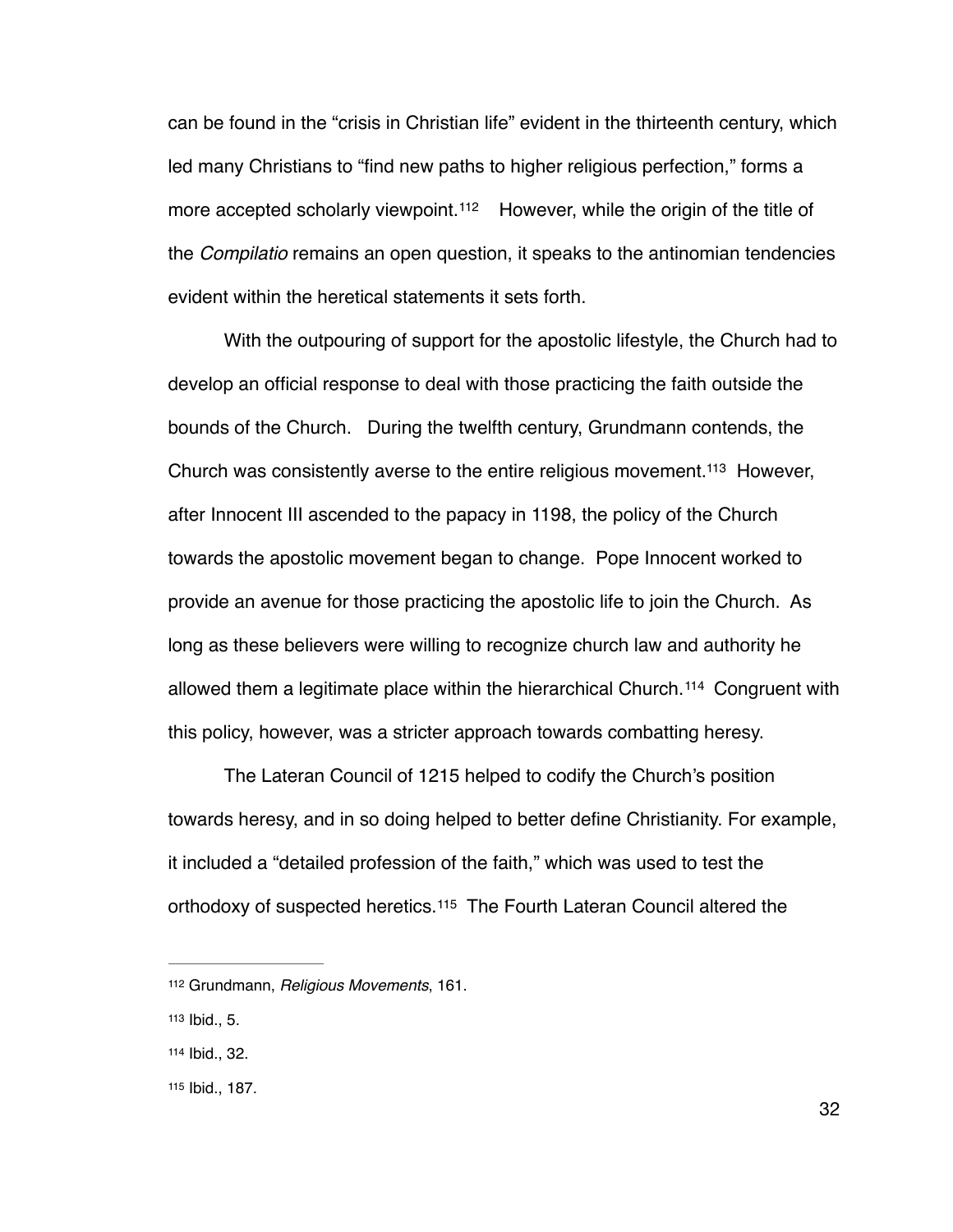<span id="page-38-6"></span><span id="page-38-5"></span>manner in which heretics were condemned, moving away from ordeals of fire and water to a more refined definition of dogma which delineated orthodoxy from heterodoxy.<sup>116</sup>It also established recommended measures for the Church to combat heresy, including a penal code for those who were condemned as heretics[.](#page-38-1)<sup>[117](#page-38-1)</sup> Additionally, the Council strove to prevent unlicensed preaching by lay people as well as limit the formation of new orders. Grundmann argues that this suspension in the approval of new orders was in "unmistakable opposition to Innocent's earlier decisions and measures, and was an attempt to retain order in the Church<sup>"[118](#page-38-2)</sup> If followed, this decision would have prevented the mendicant orders, including the Dominicans, from obtaining official recognition. [119](#page-38-3)

<span id="page-38-8"></span><span id="page-38-7"></span>Despite this fact, the Dominicans did obtain papal approval after, and the Franciscans just prior to, the Lateran Council giving a legitimate place in the Church to those who practiced the apostolic life. Dominic, with his patron Bishop Fulk of Toulouse, went to Rome shortly before the Fourth Lateran Council to seek endorsement for their foundling order from Pope Innocent III. While Innocent reportedly received them kindly, he was reluctant to give his support to Dominic's proposed order of preachers because that would take power away from the bishops.<sup>[120](#page-38-4)</sup> Shortly thereafter, the Lateran Council banned the creation of new

<span id="page-38-9"></span><span id="page-38-0"></span>[<sup>116</sup>](#page-38-5) Ibid., 60.

<span id="page-38-1"></span>[<sup>117</sup>](#page-38-6) J.A. Watt, "The Papacy," in *The New Cambridge Medieval History, Volume V, c. 1198-1300*, ed. David Abulafia (Cambridge: Cambridge University Press, 1999), 121.

<span id="page-38-2"></span>[<sup>118</sup>](#page-38-7) Grundmann, *Religious Movements*, 60-61.

<span id="page-38-3"></span>[<sup>119</sup>](#page-38-8) Ibid.

<span id="page-38-4"></span><sup>&</sup>lt;sup>[120](#page-38-9)</sup> C.H. Lawrence, *Friars: The Impact of the Mendicant Orders on Medieval Society* (London: I.B. Tauris, 2013), 70.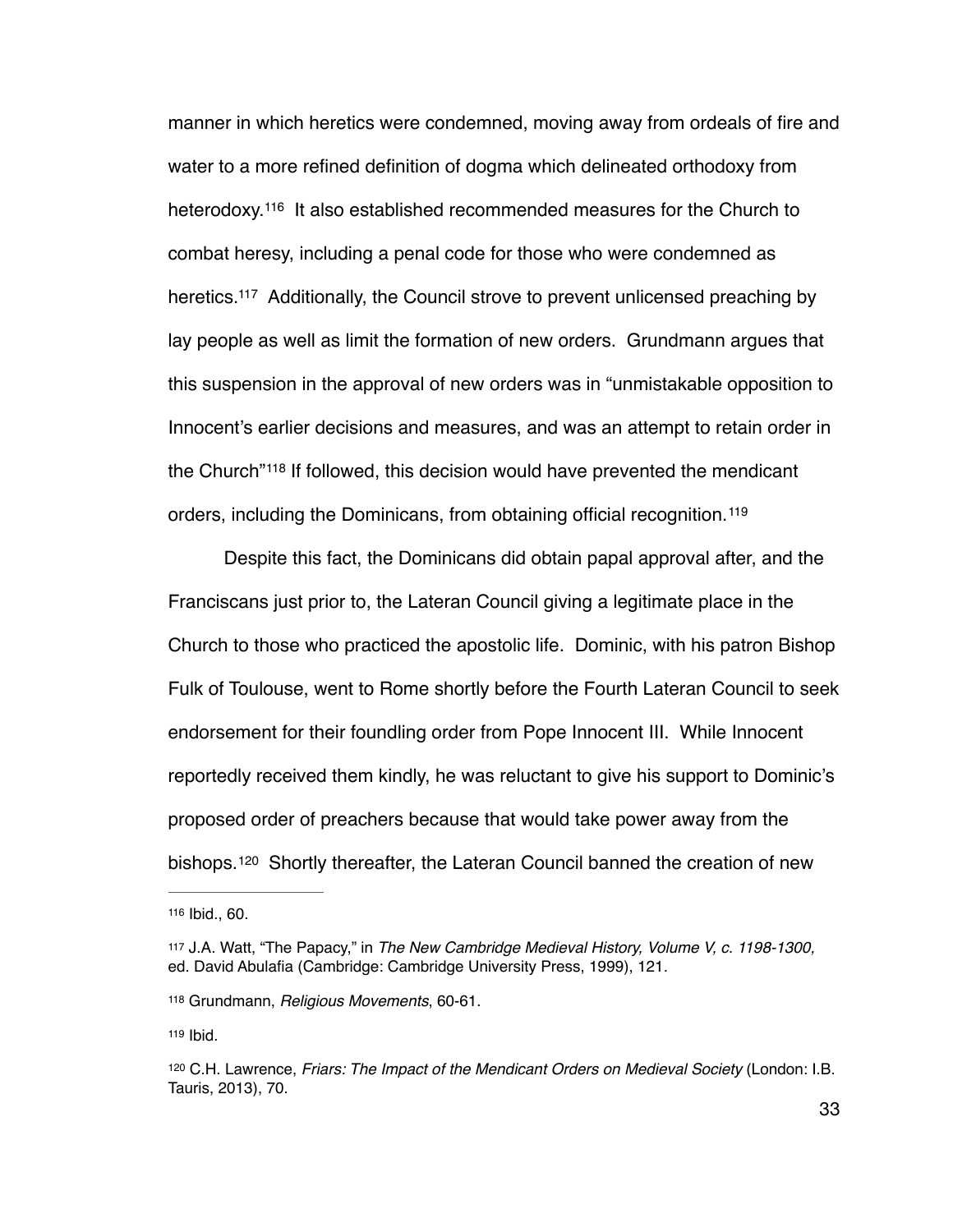<span id="page-39-6"></span><span id="page-39-5"></span>orders, so Dominic was forced to join his order with the Rule of St. Augustine[. 121](#page-39-0) In 1216, Pope Honorius III confirmed Dominic's order. However, this papal recognition did not ratify any specific rule or organization.<sup>[122](#page-39-1)</sup> The Dominican Order, therefore, was allowed to develop its own organizational structure, which wasofficially considered merely a branch of the canons regular.<sup>[123](#page-39-2)</sup> However, this did grant them legitimacy and a place within the hierarchical church.

<span id="page-39-9"></span><span id="page-39-8"></span><span id="page-39-7"></span>The Dominican Order, of which Albertus Magnus was a member, was defined by their adherence to the apostolic life. For the Dominicans, this meant living the life of an itinerant preacher, as well as their refusal to own any material goods beyond what was absolutely necessary for survival.<sup>[124](#page-39-3)</sup> They thus depended upon alms for their food and clothing.<sup>[125](#page-39-4)</sup> This ideal of apostolic poverty was central to the conception of the Dominican Order. As related by Jordan of Saxony, Dominic's chronicler, Dominic and his colleague Diego of Osma recognized the need for a monastic order formed around apostolic ideals while traveling through the Languedoc region of France. There, the good men and women, labeled and prosecuted as heretical Cathars, were well known for their austere lifestyle. Jordan of Saxony, one of the first leaders of the Dominicans, related that these religious people won converts due to their

<span id="page-39-2"></span>[123](#page-39-7) Ibid.

<span id="page-39-0"></span>[<sup>121</sup>](#page-39-5) Ibid., 71.

<span id="page-39-1"></span> $122$  lbid.

<span id="page-39-3"></span>[<sup>124</sup>](#page-39-8) Andre Vauchez, "The Religious Orders," in The New Cambridge Medieval History, Volume V c. *1198-1300,* ed. David Abulafia (Cambridge: Cambridge University Press, 1999), 236.

<span id="page-39-4"></span>[<sup>125</sup>](#page-39-9) Lawrence, *The Friars*, 68.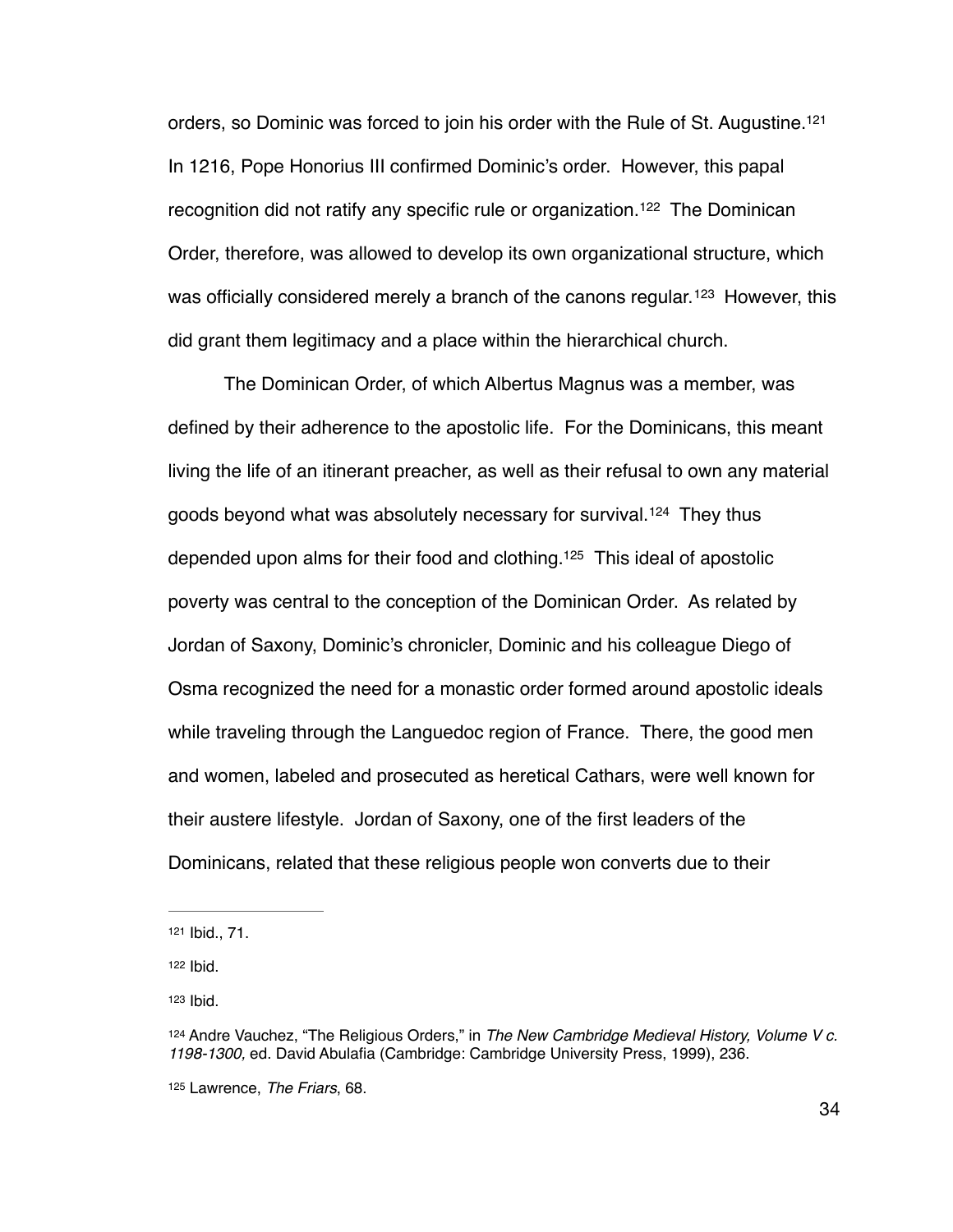<span id="page-40-5"></span><span id="page-40-4"></span>example of evangelical poverty. Therefore, in order to compete with the draw of the good men and women of the Languedoc, preachers would need to also live an austere lifestyle based on apostolic ideals.<sup>[126](#page-40-0)</sup> The Dominican Order formed around these ideals. Further, the Dominicans were dedicated to a preaching mission which sent members across Europe to preach the word of God. In order to prepare their members for this mission, the Dominicans were well-educated, especially with the skills needed for preaching.<sup>[127](#page-40-1)</sup> This preaching mission was endorsed by the papacy — Honorius III (1216-1227) provided them with papal letters in 1218 which commanded the clergy to "render them all possible assistance with their ministry of preaching."<sup>[128](#page-40-2)</sup> Therefore, both the apostolic life and the campaign against heresy were central to the formation of the Dominican Order and its religious identity.

<span id="page-40-6"></span>These characteristics made the Dominican Order an ideal tool of the papacy in the fight against heresy. Herbert Grundmann contends that even prior to the formation of the mendicant orders, Pope Innocent thought to utilize "ecclesiastical preachers living in apostolic poverty" in order to combat the growing heretical threat[.](#page-40-3)<sup>[129](#page-40-3)</sup> These preachers, by adhering to the apostolic ideals themselves, would have better credibility with pious lay people who found themselves on the wrong side of orthodoxy. He further contends that it was not

<span id="page-40-7"></span><span id="page-40-0"></span> $126$  Ibid.

<span id="page-40-1"></span>[<sup>127</sup>](#page-40-5) Ibid.

<span id="page-40-2"></span>[<sup>128</sup>](#page-40-6) Ibid., 72.

<span id="page-40-3"></span>[<sup>129</sup>](#page-40-7) Grundmann, *Religious Movements*, 46.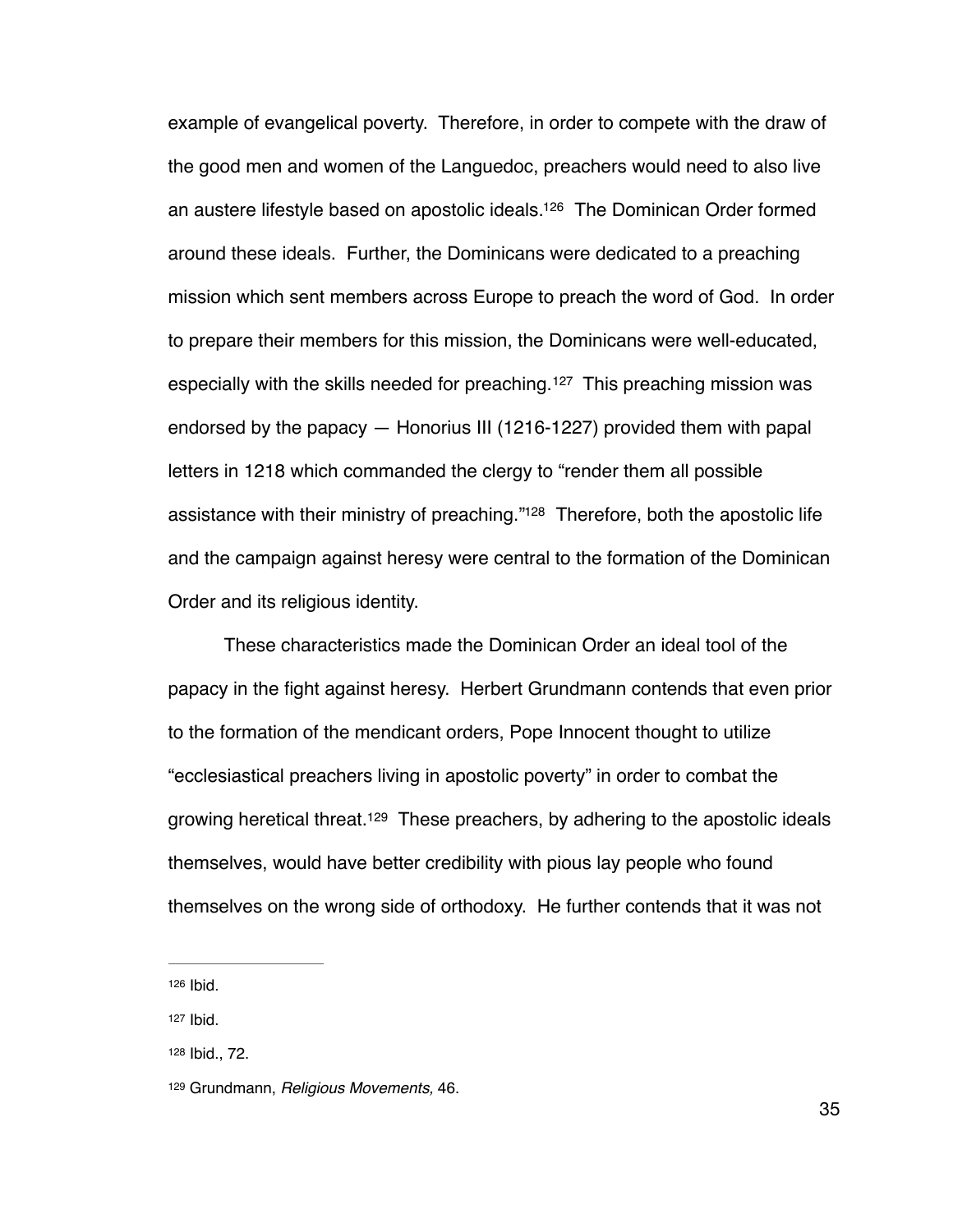<span id="page-41-6"></span>just a method to combat heresy, but a way to integrate the religious movement into the Church.[130](#page-41-0)

<span id="page-41-8"></span><span id="page-41-7"></span>The mendicant orders were not just utilized by the papacy in its fight against heresy, but also in their crusades, especially after 1230 during the papacy of Gregory IX (1227-1241). Crusades were waged by popes in the thirteenth century for many reasons. Primarily, they were conducted to reclaim the Holy Land from the Muslims. However, popes also enacted crusades against pagans in Lithuania, Christian leaders who disobeyed papal authority, as well as heretics.<sup>[131](#page-41-1)</sup> The friars were frequently appointed as preachers in these crusades and were sent out to recruit crusaders and spread papal propaganda[. 132](#page-41-2) Christoph Maier, in his work on this subject, argues that the Dominicans' diplomatic and preaching skills along with their dependability were some of the main characteristics that made the order valuable to the papacy.  $133$  For this reason, popes chose the friars to send into the more difficult crusading locations.<sup>[134](#page-41-4)</sup> Maier argues that without the mendicant orders, Gregory IX would not have been able to carry out the various crusades that he waged during his papacy[.](#page-41-5)<sup>[135](#page-41-5)</sup> These papal missions, however, tested the loyalty of the mendicant

<span id="page-41-2"></span> $132$  Ibid.

<span id="page-41-4"></span>[134](#page-41-10) **Ibid.** 

<span id="page-41-5"></span>[135](#page-41-11) Ibid., 62.

<span id="page-41-11"></span><span id="page-41-10"></span><span id="page-41-9"></span><span id="page-41-0"></span>[<sup>130</sup>](#page-41-6) Ibid.

<span id="page-41-1"></span>[<sup>131</sup>](#page-41-7) Lawrence, *The Friars*, 185.

<span id="page-41-3"></span>Christoph T. Maier, *Preaching the Crusades: Mendicant friars and the Cross in the Thirteenth* [133](#page-41-9) *Century* (Cambridge: Cambridge University Press, 1994), 61.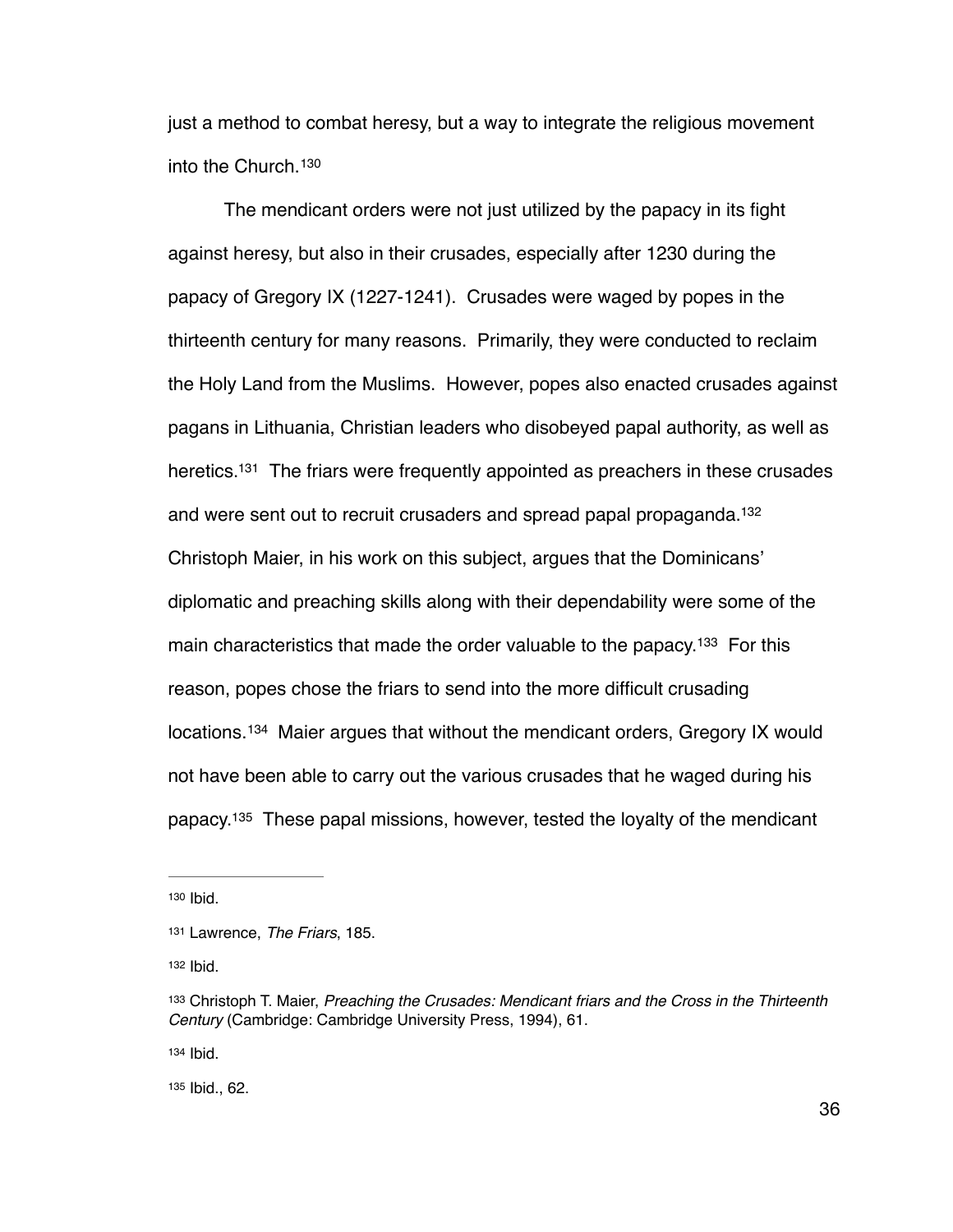<span id="page-42-6"></span>orders, as they were sometimes asked to carry out tasks that violated their vows of poverty as well as their aim of political neutrality[. 136](#page-42-0)

<span id="page-42-7"></span>The Dominican Order was also utilized by the papacy in the inquisition against religious heterodoxy. Gregory IX established permanent courts to try heretics in the early 1230s. Heresy trials were supervised by "specially appointed inquisitors," which were generally recruited from the Dominican Order.<sup>[137](#page-42-1)</sup> Christine Ames contends that the Dominicans were used not just because of their prominence in theology but because of their "foundational pastoral and apostolic vision.["](#page-42-2)<sup>[138](#page-42-2)</sup> Similarly, Maier argues that the Dominicans were valuable in heresy trials because of their "theological training and their dialectical experience," which made them successful interrogators. [139](#page-42-3)

<span id="page-42-10"></span><span id="page-42-9"></span><span id="page-42-8"></span>Ames further argues that the inquisition coincided with the values of the Dominican order. She contends that it was part of the vision of the Dominican orderto seek to "extend a monastic model to the laity."<sup>[140](#page-42-4)</sup> Specifically, Ames argues that the Dominicans sought a universal Christian community with God at its head.<sup>[141](#page-42-5)</sup> In this universal community, individuals would obey the will of God, practice chastity, work for the good of others, and continually investigate their

<span id="page-42-11"></span><span id="page-42-0"></span>[<sup>136</sup>](#page-42-6) Lawrence, *The Friars*, 186.

<span id="page-42-1"></span>[<sup>137</sup>](#page-42-7) Sullivan, *The Inner Lives of Medieval Inquisitors*, 7.

<span id="page-42-2"></span>Ames, *Righteous Persecution,* 8. [138](#page-42-8)

<span id="page-42-3"></span>[<sup>139</sup>](#page-42-9) Lawrence, *The Friars*, 190.

<span id="page-42-4"></span>Ames, *Righteous Persecution*, 8. [140](#page-42-10)

<span id="page-42-5"></span>[<sup>141</sup>](#page-42-11) Ibid.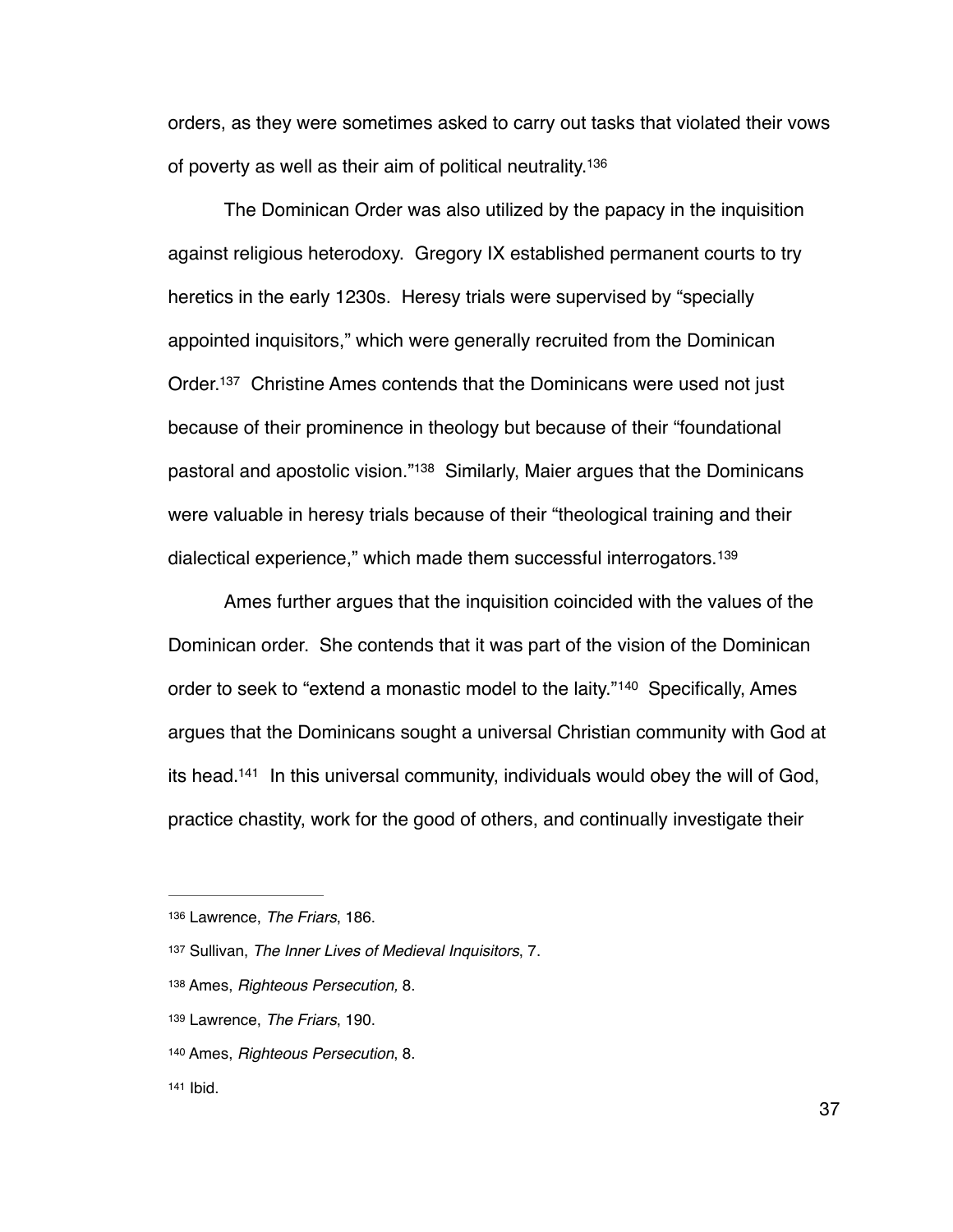<span id="page-43-7"></span><span id="page-43-6"></span>souls to ensure proper dedication to God.<sup>[142](#page-43-0)</sup> The inquisition assisted in this pursuit because, she argues, the inquisition sought "total jurisdiction" for the church over the "subtlest details of the engagement between human and divine."<sup>[143](#page-43-1)</sup> For the Dominicans, then, the inquisition fulfilled Dominic's vision for the order, rather than the corrupted it.  $144$  The Dominicans, therefore, were valuable assets to the inquisition because their order agreed with its fundamental aims.

<span id="page-43-8"></span>During their fight against heresy, inquisitors, particularly Dominicans, amassed a considerable amount of literature on the heretical threat they faced, of which the *Compilatio* is a part. This literature existed in many different formats. There were canon law texts and papal bulls issued which dealt with the subject of heresy and how to combat it. Additionally, the inquisitors produced transcripts from inquisitorial trials, which included notes and commentary, as well as formulae for interrogations to assist other inquisitors during trials.<sup>[145](#page-43-3)</sup> The first known inquisitorial manual was written as early as  $1248$ .<sup>[146](#page-43-4)</sup> Following this first simple manual, these resources became more sophisticated and included information on "inquisitorial theory" as well as detailed descriptions of the heretical threats the inquisitors faced.<sup>[147](#page-43-5)</sup> Much of this anti-heretical literature, like

<span id="page-43-11"></span><span id="page-43-10"></span><span id="page-43-9"></span><span id="page-43-0"></span>[<sup>142</sup>](#page-43-6) **Ibid.** 

<span id="page-43-1"></span>[<sup>143</sup>](#page-43-7) Ibid, 10.

<span id="page-43-2"></span>[<sup>144</sup>](#page-43-8) Ibid, 8.

<span id="page-43-3"></span>[<sup>145</sup>](#page-43-9) Ibid, 16.

<span id="page-43-4"></span>[<sup>146</sup>](#page-43-10) Given, *Inquisition and Medieval Society*, 45.

<span id="page-43-5"></span>[<sup>147</sup>](#page-43-11) Ames, *Righteous Persecution*, 17.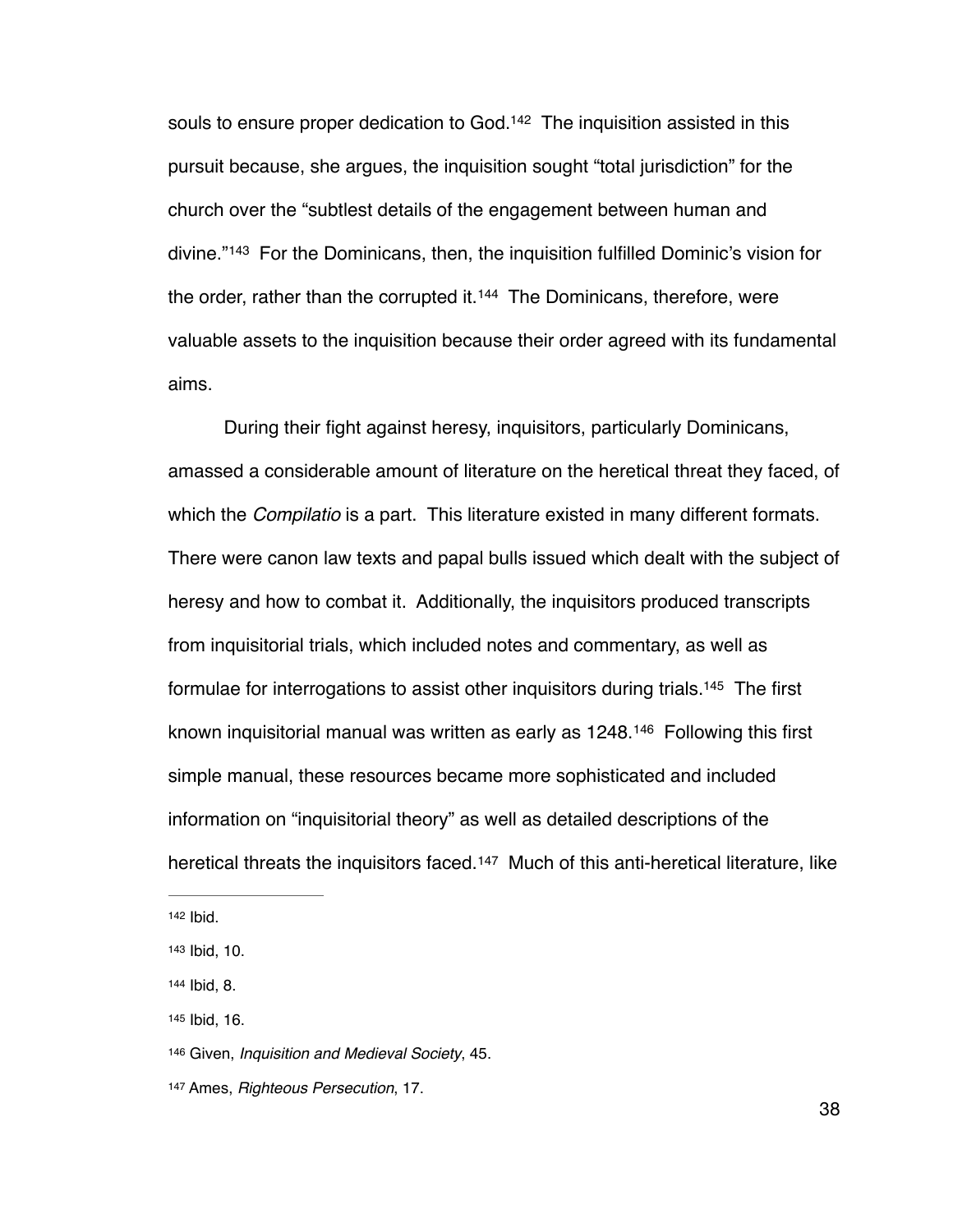the *Compilatio* discussed in this thesis, also describes heretical beliefs in order to refute them.

## <span id="page-44-6"></span><span id="page-44-5"></span>**Anti-heretical Literature**

Anti-heretical literature, despite being created across different regions and periods, demonstrates many similar themes and ideas. Edward Peters contends that the Dominican inquisitors formed a "separate profession … of inquisitor" with "specialized literature based upon inquisitorial archives."<sup>[148](#page-44-0)</sup> This literature was based upon common source material, and new generations of inquisitors extensively utilized their predecessors' documents in the creation of their own. [149](#page-44-1) Wakefield, in a 1967 article, closely analyzes inquisitorial material to demonstrate the degree to which these authors borrowed from their predecessors. He contends that some treatises were formed almost entirely from "pre-existing documents.["](#page-44-2)<sup>[150](#page-44-2)</sup> Malcolm Lambert contends that heretics were described by inquisitors with similar language which was then utilized by subsequent inquisitors.<sup>[151](#page-44-3)</sup> This produced some standard characteristics and categories of transgression that could be applied to accused heretics.<sup>[152](#page-44-4)</sup> Therefore, considerable anti-heretical literature was created from the thirteenth to the

<span id="page-44-9"></span><span id="page-44-8"></span><span id="page-44-7"></span><span id="page-44-0"></span>[<sup>148</sup>](#page-44-5) Edward Peters, ed., *Heresy and Authority in Medieval Europe: Documents in Translation* (Philadelphia: University of Pennsylvania Press, 1980), 191.

<span id="page-44-1"></span>[<sup>149</sup>](#page-44-6) Ames, *Righteous Persecution*, 17.

<span id="page-44-2"></span>[<sup>150</sup>](#page-44-7) Walter L. Wakefield, "Notes on Some Antiheretical Writings of the Thirteenth Century," *Franciscan Studies* 27 (1967): 320.

<span id="page-44-3"></span>[<sup>151</sup>](#page-44-8) Lambert, Medieval Heresy, 4.

<span id="page-44-4"></span> $152$  Ibid.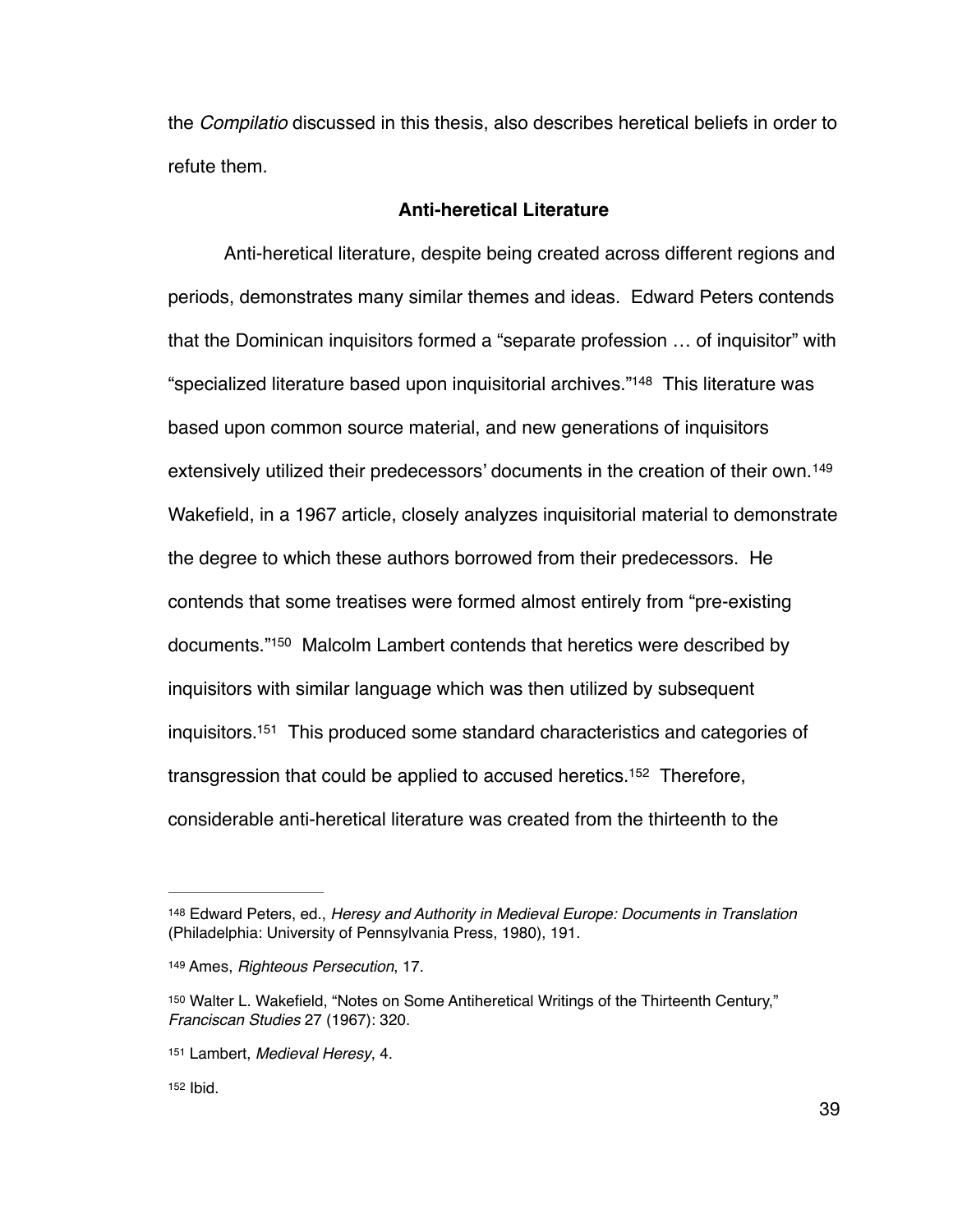sixteenth century which utilized common source material and demonstrated similar themes.

<span id="page-45-5"></span><span id="page-45-4"></span>James Given, in his work on the inquisition, describes how changes in documentary technology during this period helped inquisitors develop and retain this body of literature. Given contends that most European governments archived their important documents by the thirteenth century.<sup>[153](#page-45-0)</sup> He argues that while the inquisitors were not unique in their use of archives, they were able to utilize them more effectively in order to "exert power in a more concentrated and efficient way."<sup>[154](#page-45-1)</sup> He describes how inquisitors developed tools to expedite finding information, such as indexes and chapter headings. Further, inquisitors actively re-copied anti-heretical literature to proliferate the materials.<sup>[155](#page-45-2)</sup> Given contends that inquisitors' record-keeping and archiving greatly contributed to their success and were, in fact, a "necessary part of the inquisitors' investigative technology."<sup>156</sup> The survival of the "Compilato["](#page-45-3) is a testament to this archival technology.

<span id="page-45-7"></span><span id="page-45-6"></span>Within this body of anti-heretical literature, the threat of heresy was characterized by the inquisitors in several different ways. How heresy was portrayed by the inquisitors reveals how they interpreted the threat and helps us

<span id="page-45-1"></span><span id="page-45-0"></span>[<sup>153</sup>](#page-45-4) James B. Given, *Inquisition and Medieval Society* (Ithaca: Cornell University Press, 1997), 25. [154](#page-45-5) Ibid., 26.

<span id="page-45-2"></span>[<sup>155</sup>](#page-45-6) Ibid., 35.

<span id="page-45-3"></span>[<sup>156</sup>](#page-45-7) Ibid, 39.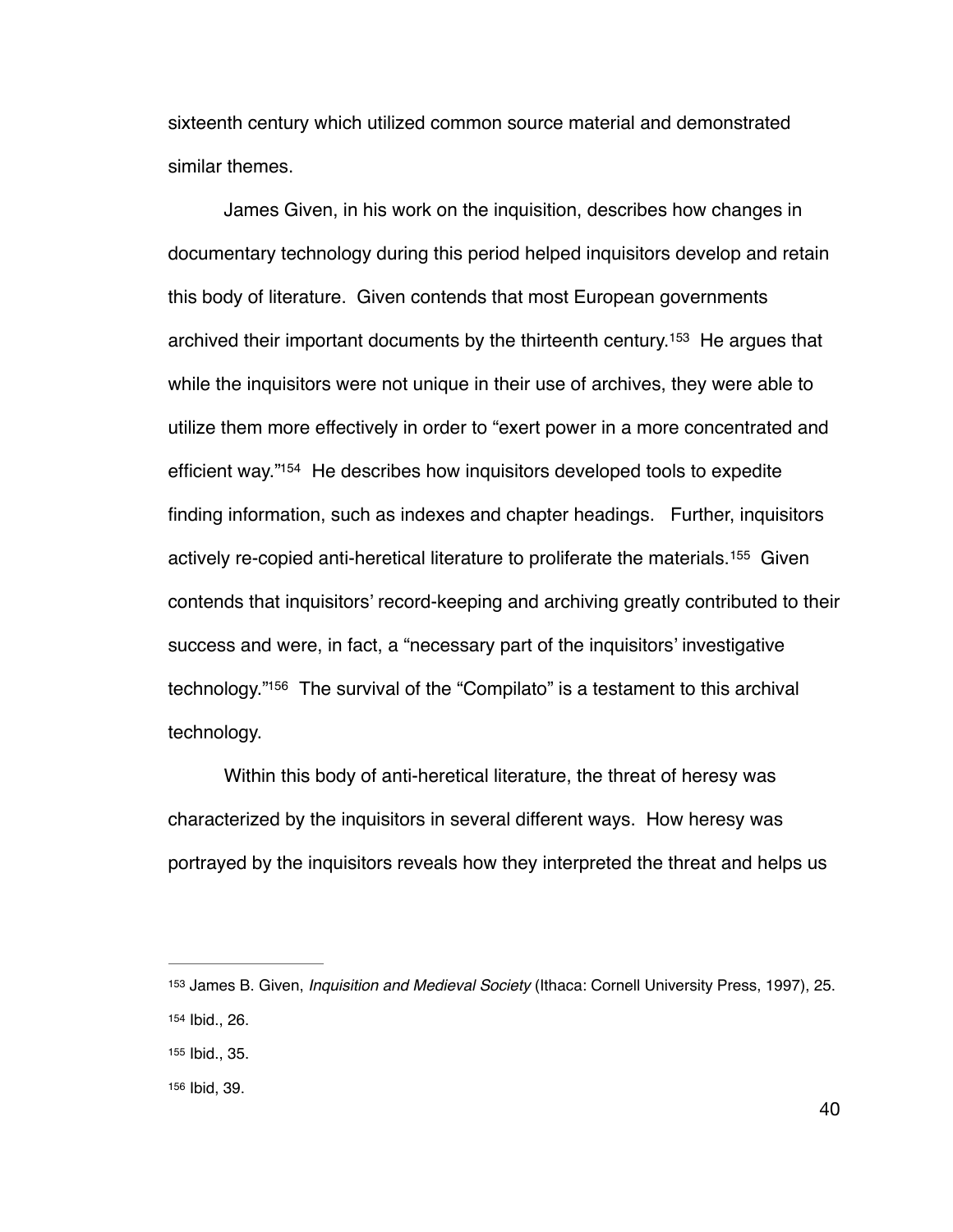understand their response to it. Many scholars of medieval heresy have discussed these different representations.

<span id="page-46-7"></span><span id="page-46-6"></span>One common representation utilized by both friars and the Catholic Church was to describe heresy as an insidious disease, spreading through the populace. Wakefield and Evans, in their compilation of primary source documentation on heresy, argue that heresy was considered a "deadly contamination"which necessitated "constant vigilance against infection."<sup>[157](#page-46-0)</sup> They further argue that is was conceived as one of the "worst offenses against Christian society."<sup>158</sup> R.I. Moore, in his *The Formation of a Persecuting Society*, argues that heresy was linked to the disease of leprosy in the writings of twelfthcentury writers. These men described heresy as "running far and wide" and "infecting the limbs of Christ."<sup>[159](#page-46-2)</sup> He further describes how heresy was viewed as an infection that required fire in order to be eradicated.<sup>[160](#page-46-3)</sup> He cites examples where heretics' homes and belongings were burned so as to stop the spread of the infection[.](#page-46-4)<sup>[161](#page-46-4)</sup> Christine Ames, similarly, cites sermons by Dominican preachers which argued that heresy was particularly threatening because it "led others into wicked belief," thereby infecting them like a disease.<sup>[162](#page-46-5)</sup> Further, these sermons

<span id="page-46-3"></span>[160](#page-46-9) Ibid, 60.

<span id="page-46-4"></span>[161](#page-46-10) Ibid.

<span id="page-46-11"></span><span id="page-46-10"></span><span id="page-46-9"></span><span id="page-46-8"></span><span id="page-46-0"></span>[<sup>157</sup>](#page-46-6) Walter L. Wakefield and Austin P. Evans, eds., *Heresies of the High Middle Ages* (New York: Columbia University Press, 1969), 2.

<span id="page-46-1"></span>[<sup>158</sup>](#page-46-7) **Ibid.** 

<span id="page-46-2"></span>[<sup>159</sup>](#page-46-8) R.I. Moore, *The Formation of a Persecuting Society: Authority and Deviance in Western Europe*, *950-1250,* (Malden, MA: Blackwell Publishing, 2007), 61.

<span id="page-46-5"></span>[<sup>162</sup>](#page-46-11) Ames, *Righteous Persecution*, 39.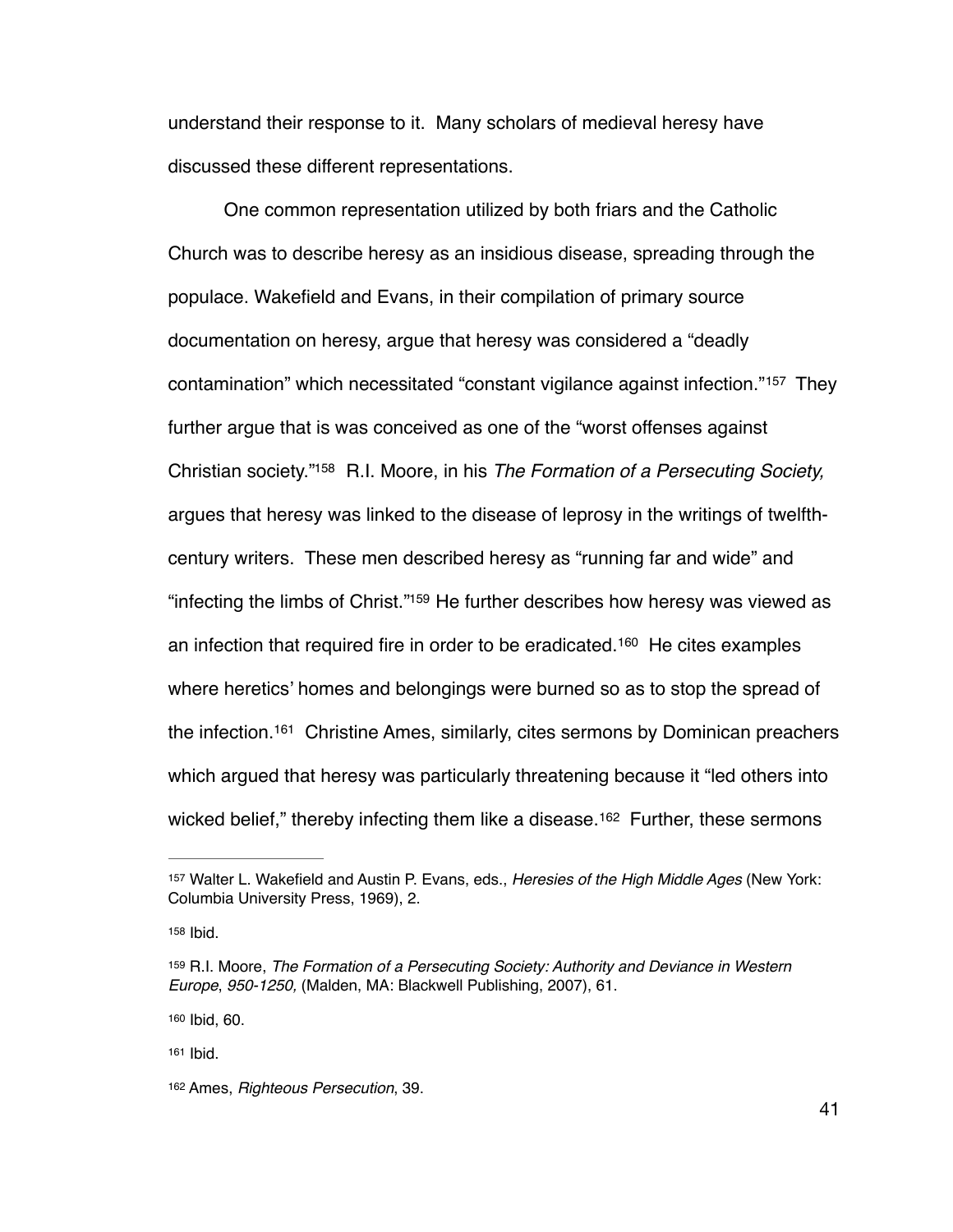<span id="page-47-7"></span>describe heresy as particularly threatening because of the difficulty in detecting it, as it "conceals itself under the likeness of good."<sup>[163](#page-47-0)</sup> These sermons even attempted to define heresy as "obstinate spiritual sabotage" which sought to destroy the entire Church[.](#page-47-1) [164](#page-47-1)

<span id="page-47-10"></span><span id="page-47-9"></span><span id="page-47-8"></span>Some historians also describe how medieval writers conceived of heretics as agents of the devil. R.I. Moore points to a "rhetoric of demonization" which describes heretics, as well as other persecuted groups, as engendered by the devil or at least in direct communication with him.<sup>[165](#page-47-2)</sup> Writing in 1987, Moore links the persecution of heretics to a more general zeal for persecution in European society.<sup>[166](#page-47-3)</sup> He asserts that during the eleventh, twelfth, and thirteenth centuries, a "myth was constructed, upon whatever foundation of reality, by an act of collective imagination" surrounding Jews, lepers, and heretics.<sup>[167](#page-47-4)</sup> By depicting these groups as agents of the devil, they were portrayed as enemies of God and of a Christian community.<sup>168</sup>

<span id="page-47-13"></span><span id="page-47-12"></span><span id="page-47-11"></span>Karen Sullivan also argues that zealous inquisitors conceived of heretics as "minion[s] of the devil." $169$  She further contends that these more fervent inquisitors conceived heretics as a threatening "other," which was "sharply

<span id="page-47-0"></span> $163$  Ibid.

<span id="page-47-1"></span>[<sup>164</sup>](#page-47-8) Ibid., 40.

<span id="page-47-2"></span>[<sup>165</sup>](#page-47-9) Moore, *The Formation of a Persecuting Society*, 160.

<span id="page-47-3"></span>[<sup>166</sup>](#page-47-10) Ibid., 63.

<span id="page-47-4"></span>[<sup>167</sup>](#page-47-11) Ibid.

<span id="page-47-5"></span>[<sup>168</sup>](#page-47-12) Ibid.

<span id="page-47-6"></span>[<sup>169</sup>](#page-47-13) Sullivan, *Inner Lives*, 14.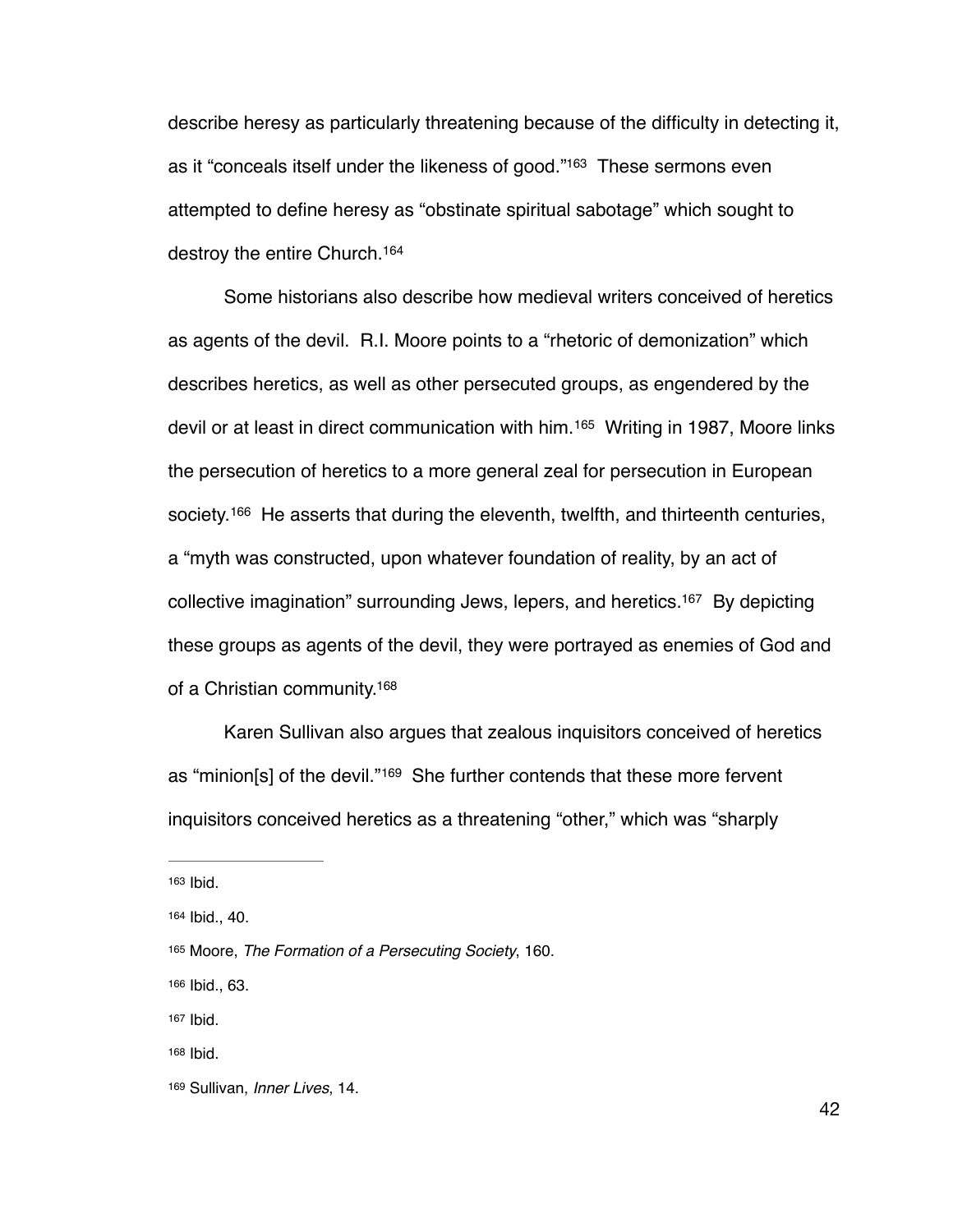<span id="page-48-9"></span><span id="page-48-8"></span><span id="page-48-7"></span><span id="page-48-6"></span>distinguished from the self."<sup>[170](#page-48-0)</sup> For these men, heretics were "forerunner[s] of the Antichrist,"who preceded the devil's arrival on earth.<sup>[171](#page-48-1)</sup> Under this conception of heresy, Sullivan contends that these inquisitors pursued heretics out of love.<sup>172</sup> However, she qualifies this statement to say that the inquisitors might understand this love more as "charity or zeal," and zeal may more often "look like hate" than love.<sup>[173](#page-48-3)</sup> She argues that during the mid-twelfth to mid-fourteenth century, during which time the *Compilatio* was written, the Church more often emphasized the needto pursue heretics with zeal "on behalf of the common people."<sup>[174](#page-48-4)</sup> If the heretics were indeed thought to be agents of the devil, then pursuing them could be an act of sincere religious devotion for the good of the entire Christian community.

<span id="page-48-11"></span><span id="page-48-10"></span>By contrast, the Dominicans' conceived of their preaching and inquisitorial pursuits as the work of Christ, while those who deviated from the Catholic Church's dogma were inspired by the devil.<sup>175</sup> Christine Ames cites sermons by Dominican preachers which discuss the threat from heresy. Among these sermons, many of them utilize the parable of wolves dressed in sheep's clothing (Matthew 7:15) to describe the danger of heresy to the Christian population. In this example, the wolves are the heretics, while the sheep are the good

<span id="page-48-3"></span>[173](#page-48-9) Ibid.

<span id="page-48-0"></span>[<sup>170</sup>](#page-48-6) Ibid.

<span id="page-48-1"></span>[<sup>171</sup>](#page-48-7) Ibid., 15.

<span id="page-48-2"></span>[<sup>172</sup>](#page-48-8) Sullivan, *The Inner Lives of Medieval Inquisitors*, 5.

<span id="page-48-4"></span>[<sup>174</sup>](#page-48-10) Ibid., 6.

<span id="page-48-5"></span>[<sup>175</sup>](#page-48-11) Ames, *Righteous Persecution*, 35.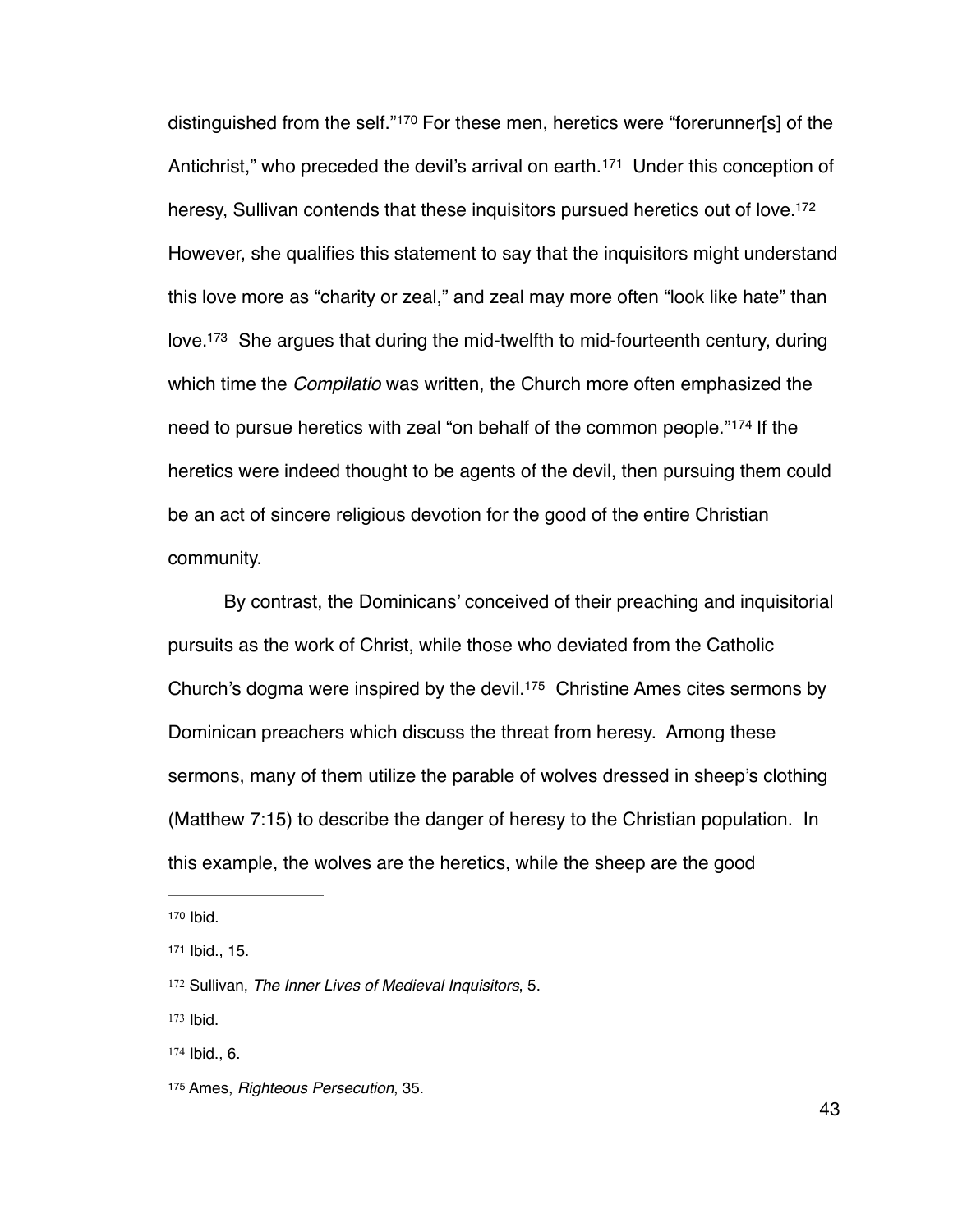Christians who are being deceived by the wolves. For the writers and preachers described by these historians, inquisitors had a Christian duty to work against these devil-inspired heretics who presented a real danger to the Christian community.

<span id="page-49-5"></span><span id="page-49-4"></span>Many historians, when analyzing inquisitorial sources, characterize heresy as threatening to the Church's power and its monopoly on salvation. Christine Ames, for example, argues that the goal of sermons preached against heresy was to assert that "no one could be truly pious who deviated from the custom and faith of the Roman Church."<sup>[176](#page-49-0)</sup> Ames, however, contends that the Dominican friars were sincere in their Christian vision expressed during the pursuit of heretics.<sup>[177](#page-49-1)</sup> She asserts that they were genuinely attempting to extend a monastic ideal to the laity which would emphasize "investigation of the soul, vigilance about others, chastening of the body, cultivation of the will to obedience and awareness of a surpassing, universal, timeless community with God at its head.["](#page-49-2)<sup>[178](#page-49-2)</sup> She contends that inquisitors often focused on minor heretical infractions, such as sheltering a heretic or expressing the belief that heretics were pious because they sought to claim the Church's complete authority over all aspectsof interaction between human and divine.<sup>[179](#page-49-3)</sup> This coincided with the Dominican ambition to extend a monastic model to the laity, but it also served to

<span id="page-49-3"></span>[179](#page-49-7) Ibid, 9.

<span id="page-49-7"></span><span id="page-49-6"></span><span id="page-49-0"></span>[<sup>176</sup>](#page-49-4) Ames, *Righteous Persecution*, 41.

<span id="page-49-1"></span>[<sup>177</sup>](#page-49-5) Ibid., 10.

<span id="page-49-2"></span>[<sup>178</sup>](#page-49-6) Ibid., 8.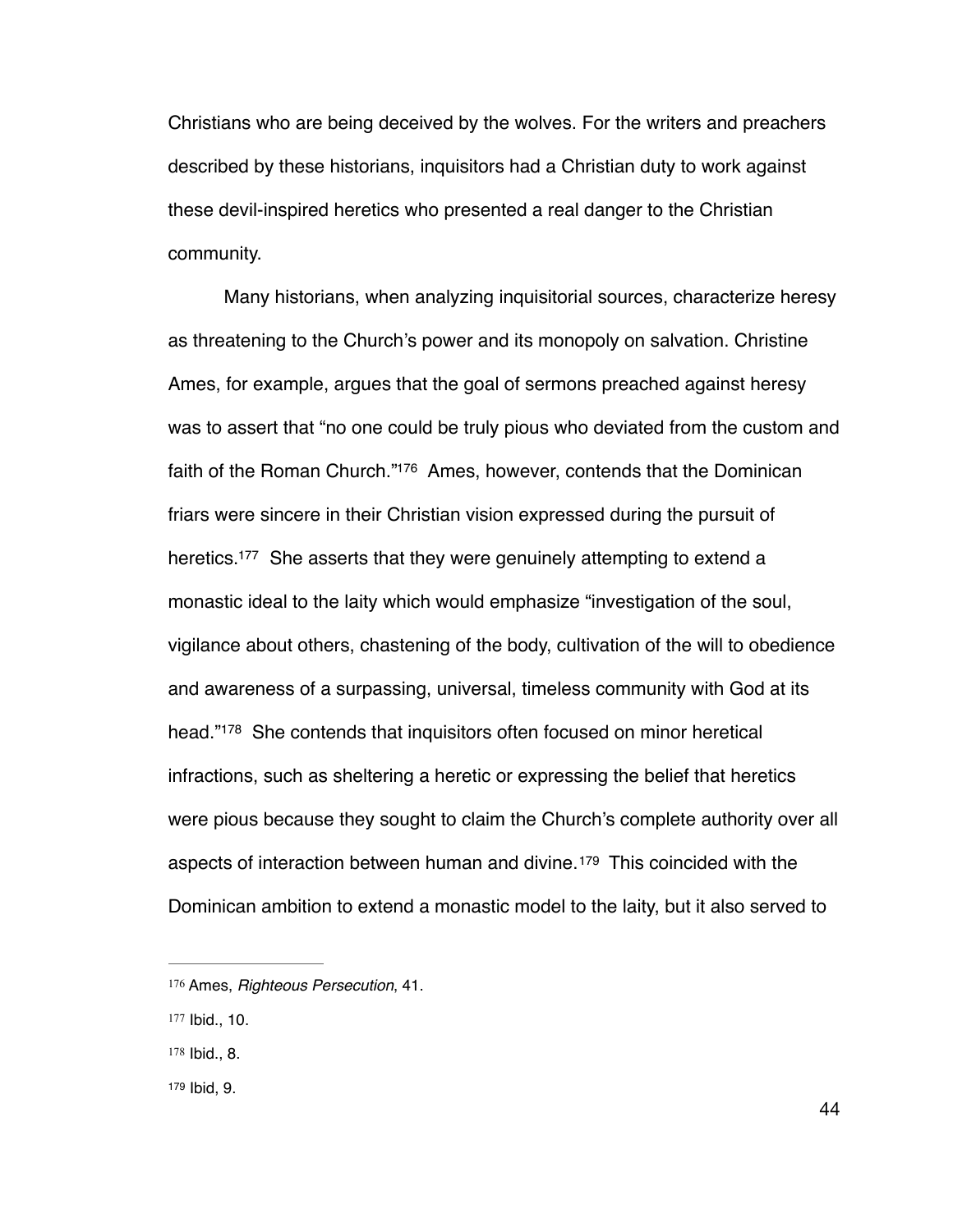<span id="page-50-2"></span>increase Church power over society. R.I. Moore takes a slightly more extreme viewpoint. He contends that many accusations of heresy were more concerned with not believing in the power of the church, rather than not believing in God.<sup>[180](#page-50-0)</sup> Moore further argues that the persecution of heretics helped to define Church doctrine by eliminating from the Christian community those whose "stubborn insistence on avowing particular doctrines, adhering to particular practices or following particular leaders seemed in one way or another to frustrate the ideals or obstruct the ambitions of secular or ecclesiastical power."<sup>[181](#page-50-1)</sup> For Moore, the persecution of heresy served only to empower the church and was not a sincere expression of faith.

<span id="page-50-3"></span>Albertus Magnus' *Compilatio* follows many of the trends in anti-heretical literature discussed above. His refutation of the heretical statements of the accused heretics in the Swabian Ries draws a clear distinction between orthodox views supported by the Bible, Augustine, or Gregory the Great and the heretical beliefs which he denigrates as "blasphemy" and "folly." Additionally, many of the heretical statements refuted in the *Compilatio* threatened the power of the Church, allowing as they did for salvation outside the official Church. For example, statements in the document assert that pious men need not confess their sins to a priest, that "man united to God does not have to revere the saints," and that pious men need not celebrate the holidays which the Church

<span id="page-50-0"></span>[<sup>180</sup>](#page-50-2) Moore, *The War on Heresy*, 329.

<span id="page-50-1"></span>[<sup>181</sup>](#page-50-3) Ibid., 330.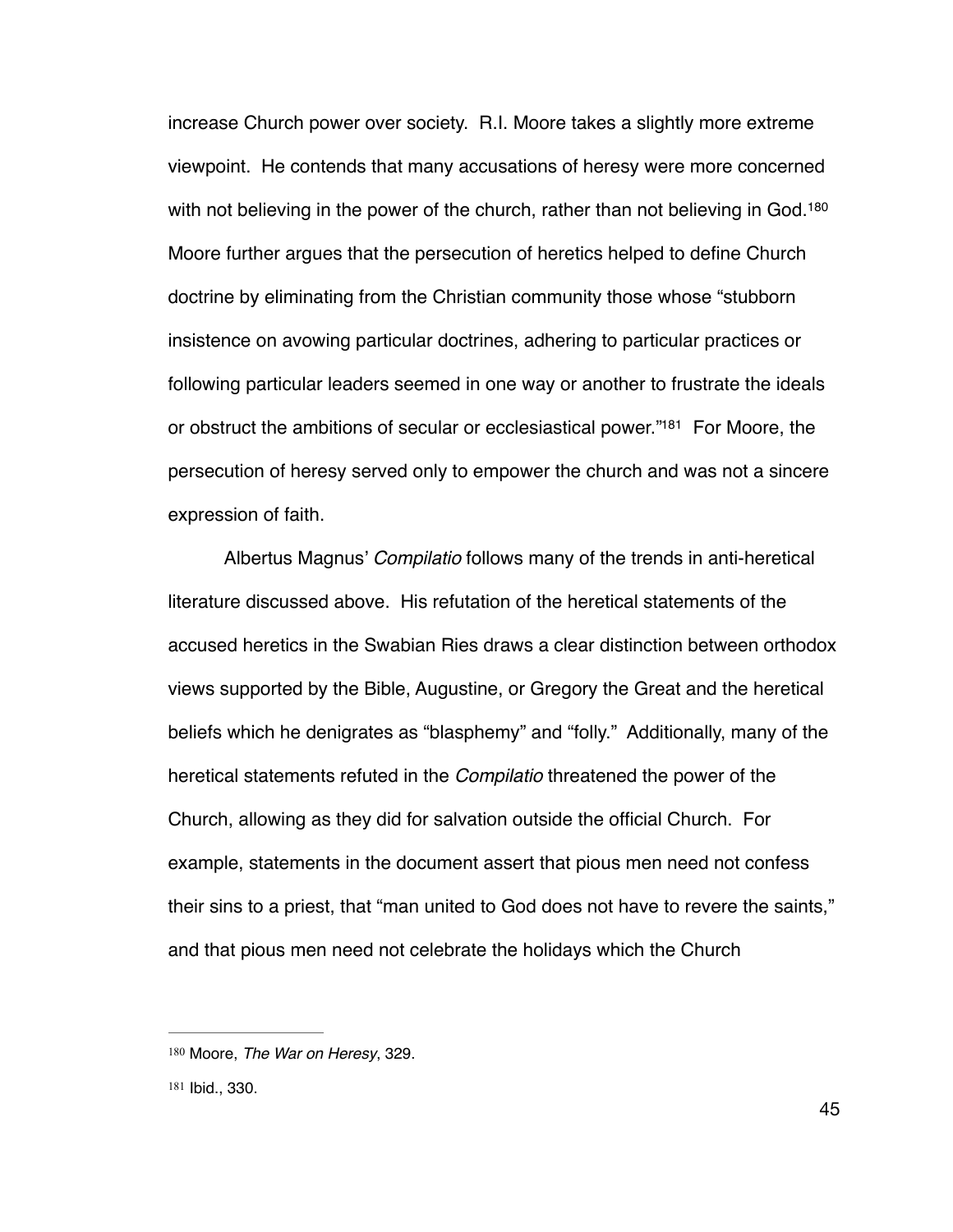<span id="page-51-1"></span>celebrates.<sup>[182](#page-51-0)</sup> Achieving salvation outside the Church is a significant theme among the heretical statements presented in the *Compilatio*, and supports historians Christine Ames' and R.I. Moore's arguments that the Dominican inquisitorial literature served to consolidate the power of the Church in medieval society.

<span id="page-51-0"></span>[<sup>182</sup>](#page-51-1) Albertus Magnus, "Compilatio," 462: "quod homo unitus deo non habeat sanctos revereri".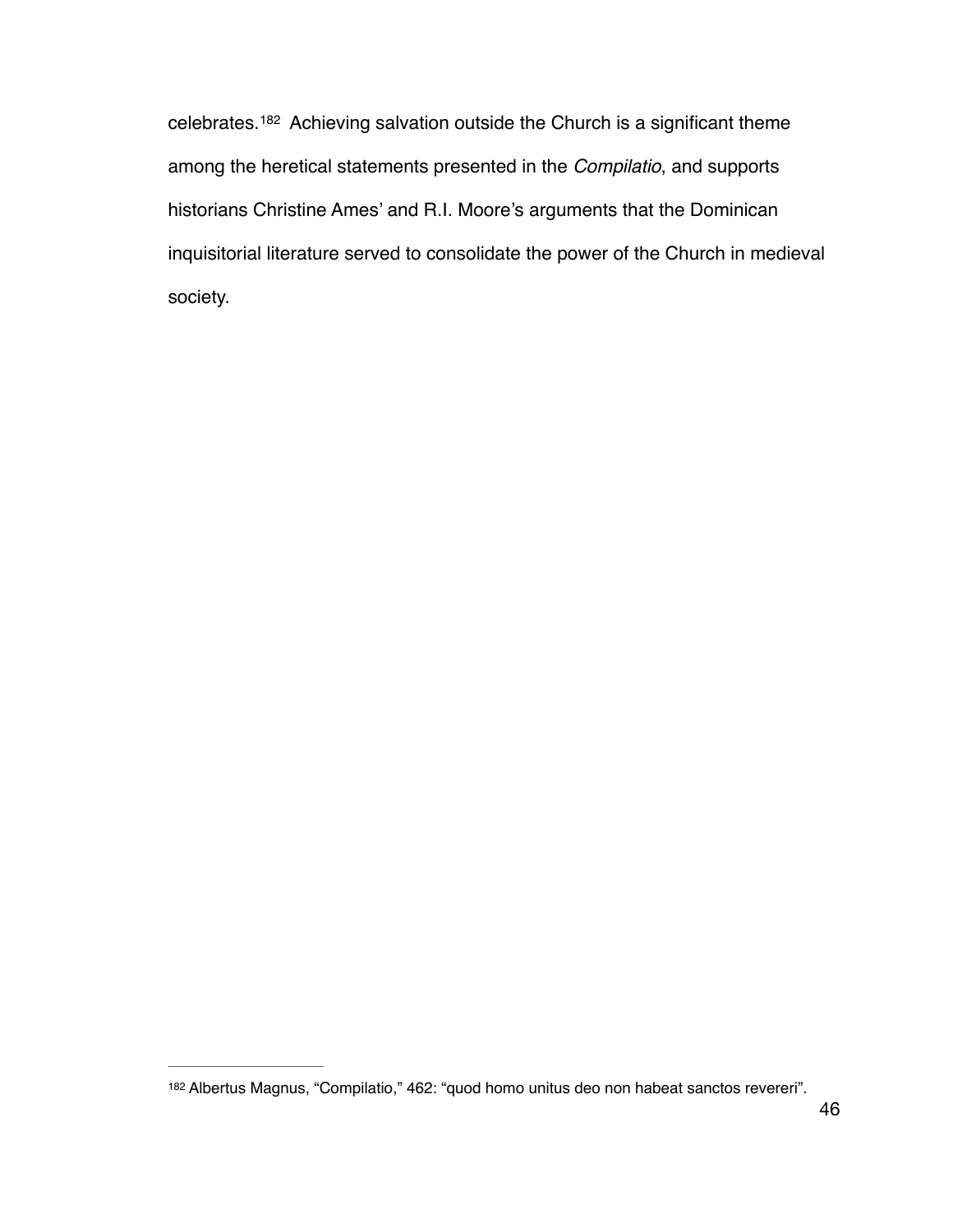## <span id="page-52-3"></span>**Chapter 2: Inquisitorial Tactics**

Dominican and Franciscan friars, including Albertus Magnus, utilized several common tactics in their campaign against heresy. Many scholars have discussed these strategies in their works on heretical inquisitions. In order to establish credibility, it was typical for inquisitors to cite the Bible to support their arguments when condemning heresy. Spiritual authorities like Gregory the Great and St. Augustine were also frequently quoted. Additionally, many inquisitors utilized accusations of sexual immorality to discredit those accused of heresy, even when there was little evidence of sexual impropriety. James Given contends that because the Church did not always comprehend the exact beliefs of supposed heretics, Church officials would link these "contemporary dissidents" with"those found in the pages of the Church fathers." $183$  Thus, many thirteenthcentury heretics were identified with such early Church heretics as the Manichaeans and the Donatists. Ames and Arnold both emphasize that a crucial element of inquisitorial works was to establish "categories of transgression," to which the inquisitors would then assign the accused heretics "according to an assessment of their actions and words.["](#page-52-1)<sup>184</sup> In this way, categories constructed in inquisitorial literature could be imposed upon the accused's testimony so that the contemporary heretics could be linked with older heresies.<sup>185</sup>

<span id="page-52-5"></span><span id="page-52-4"></span><span id="page-52-0"></span>[<sup>183</sup>](#page-52-3) Given, Inner Lives of Medieval Inquisitors, 13.

<span id="page-52-2"></span><span id="page-52-1"></span>[<sup>184</sup>](#page-52-4) Arnold, *Inquisition and Power: Catharism*, 9. Ames, *Righteous Persecution*, 8. [185](#page-52-5) Ibid.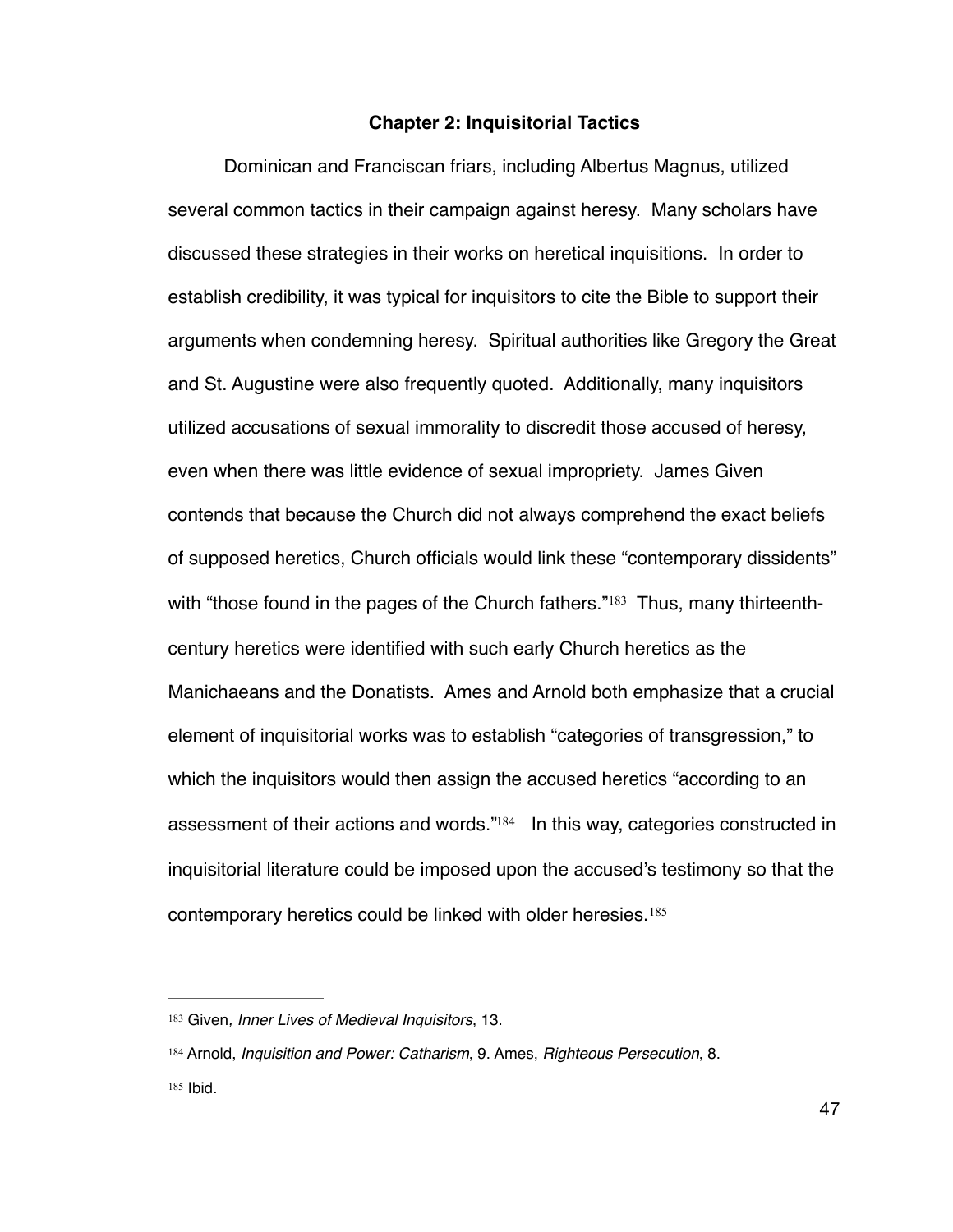<span id="page-53-6"></span><span id="page-53-5"></span>Making allegations of sexual immorality against accused heretics was a particularly common method utilized by inquisitors. As Christine Ames contends, inquisitors needed to "dislodge the heresy's spiritual credibility with the laity," and one method they used to accomplish this was lurid accounts of sexual depravity[.](#page-53-0)<sup>[186](#page-53-0)</sup> Similarly, Robert Lerner critically examines accusations of sexual immorality against the Free Spirits, and concludes that heretics in the thirteenth century were "simply assumed to be immoralists."<sup>[187](#page-53-1)</sup> He cites numerous examples of similar language used to describe the sexual liberties taken by many different accused heretics. However, allegations of sexual immorality were not limited to the thirteenth century. Augustine, in his work *Concerning Heresies*, depicts the sexual depravities of the Manichaeans. He cites the testimonies of a twelve-year-old girl and a woman who was "some kind of Manichaean nun," who both claimed to have been violated during a religious rite. [188](#page-53-2)

<span id="page-53-7"></span>Albertus Magnus similarly utilizes this trope of inquisitorial literature. He details numerous statements from the accused heretics of the Swabian Ries that express sexual immorality. For instance, he relates that the heretics believe that "whatis done under the belt by good men is not  $sin.^{"189}$  The document also relates that ["](#page-53-4)a girl is permitted to have sex without stain." $190$  These assertions of

<span id="page-53-9"></span><span id="page-53-8"></span><span id="page-53-0"></span>[<sup>186</sup>](#page-53-5) Ibid., 38.

<span id="page-53-1"></span>[<sup>187</sup>](#page-53-6) Lerner, *The Heresy of the Free Spirit*, 22.

<span id="page-53-2"></span>[<sup>188</sup>](#page-53-7) St. Augustine, "On Manichaeism," in *Heresy and Authority in Medieval Europe*, ed. Edward Peters (Philadelphia: University of Pennsylvania, 1980), 35.

<span id="page-53-3"></span>[<sup>189</sup>](#page-53-8) Ibid., 467: "quod fit sub cingulo a bonis non sit peccatum."

<span id="page-53-4"></span><sup>&</sup>lt;sup>[190](#page-53-9)</sup> Ibid., 466: "pueram ex licit concubitu pariens sine macula."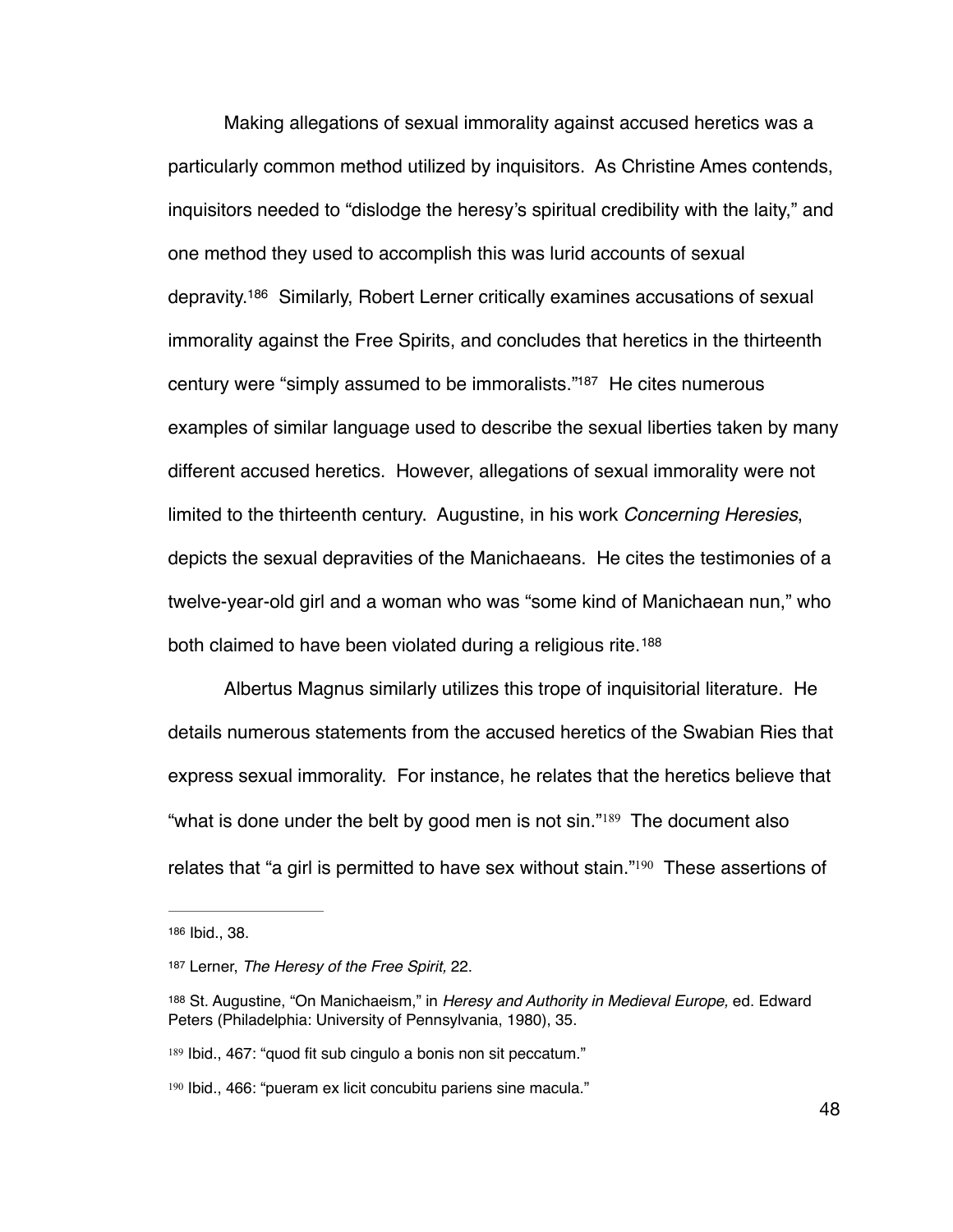<span id="page-54-2"></span>sexual immorality serve to discredit the piety of the heretics to the readers of the *Compilatio*. Robert Lerner discusses these statements in more detail. He contends that the assertion that what is done "under the belt" is not a sin appears in many medieval depictions of "completely disparate heresies" in Southern France, Italy, Germany, and Moravia.<sup>[191](#page-54-0)</sup> Lerner explains that while this description has been used in many accounts of heresy, he was unable to locate the original description in the patristic texts.<sup>[192](#page-54-1)</sup> This supports the assertion that allegations of the sexual liberties of heretics were utilized by inquisitors in order to discredit the accused heretics, and likely do not describe actual instances of immorality.

<span id="page-54-3"></span>In addition to accusations of sexual immorality, Albertus Magnus also links the contemporary heretics in the Swabian Ries with ancient heresies. While this was a common strategy utilized by other inquisitors, Albertus Magnus uses ancient heresies somewhat differently in this document. Many other inquisitors described contemporary heretics as Manichaean or Arian. Use of these early church heresies as a synonym for heresy lent legitimacy to their accusations. Albertus Magnus, however, utilizes ancient heresies much more extensively. Of the ninety-seven heretical statements listed, Albertus compares roughly twothirds (sixty-five statements) to fifteen different ancient heresies. Some of these are well known, such as the Manichaean and Pelagian heresies, while others are more obscure, such as the Elyoriste and the Ordevi heresies. How Albertus

<span id="page-54-1"></span><span id="page-54-0"></span>[<sup>191</sup>](#page-54-2) Lerner, *The Heresy of the Free Spirit*, 20.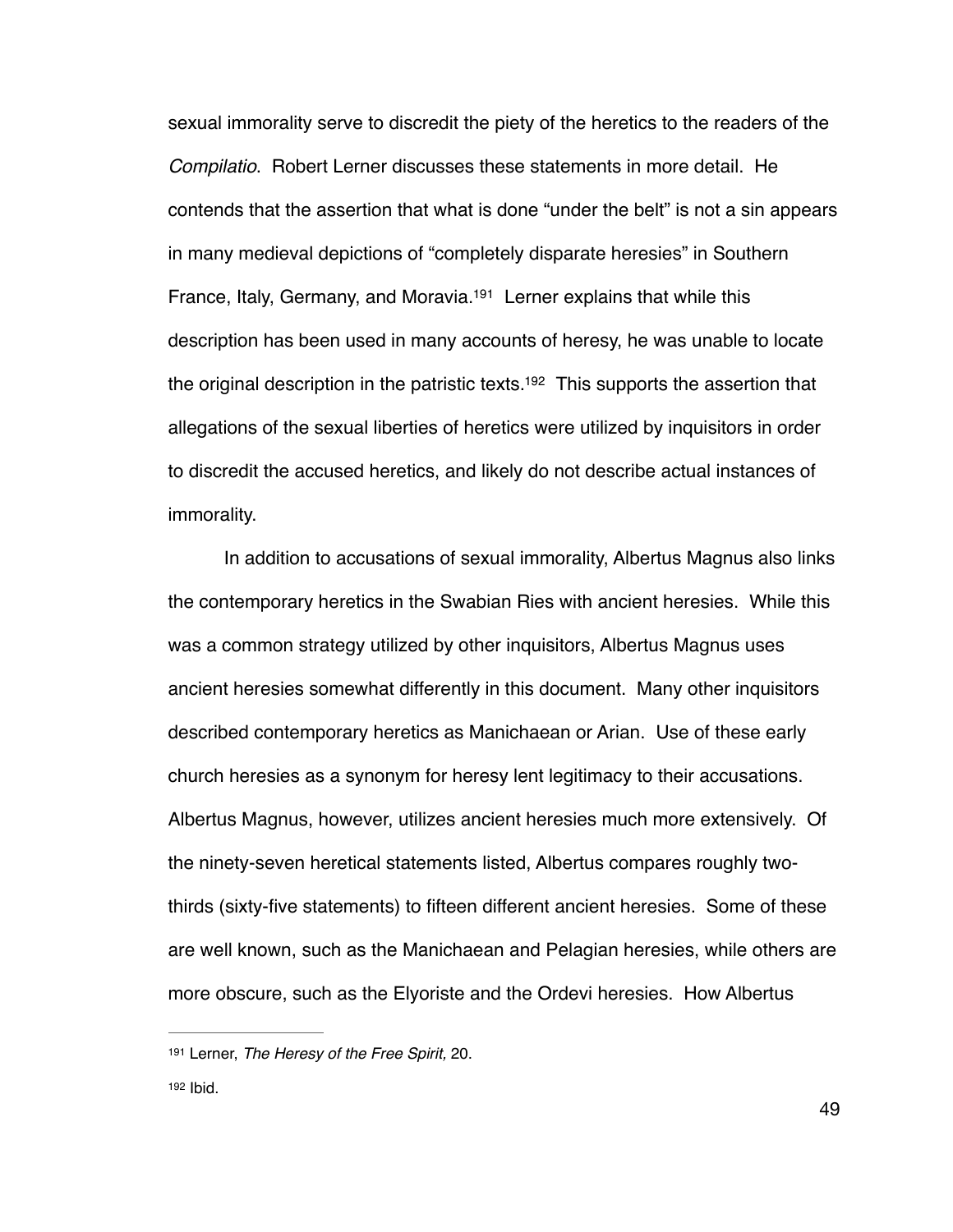ascribes these ancient heresies to the heretical statements is generally dictated by a thematic commonality. As such, the ancient heresies serve as a cursory system of categorization throughout the document. An analysis of how Albertus employs this system reveals how he viewed thirteenth-century heresy and what elements of this heresy concerned him.

The ancient heresy most frequently referenced by Albertus Magnus in the *Compilatio* is Pelagianism. Albertus ascribes thirty-seven different statements to Pelagius and Pelagianism, which pertain to many varied beliefs on such topics as sexuality, sin, fasting, prayer, and the cult of the saints. These varied statements have a thematic commonality in that they emphasize humans' ability to achieve salvation through their own means. Most of the statements by the accused heretics that Albertus attributes to Pelagianism seem to evidence a belief in the goodness, even the sanctity, of human nature.

<span id="page-55-2"></span>Pelagius lived from c.355 to c.420. He and St. Augustine disagreed on many elements of Christian theology, particularly concerning original sin. Pelagius argued that Adam's actions left his descendants with the propensity to sin, not with the legacy of original sin.<sup>[193](#page-55-0)</sup> Sin, Pelagius argued, requires a voluntary action; it has not been merely inherited. Under this theory, infants were baptized not to save them from sin, but to bring them into the life of the Church[.](#page-55-1)<sup>[194](#page-55-1)</sup> Pelagius' teachings place considerable faith in the goodness of

<span id="page-55-3"></span><span id="page-55-0"></span><sup>&</sup>lt;sup>[193](#page-55-2)</sup> Ian A. McFarland, *The Cambridge Dictionary of Christian Theology* (Cambridge: Cambridge University Press, 2011), 377.

<span id="page-55-1"></span>[<sup>194</sup>](#page-55-3) Ibid.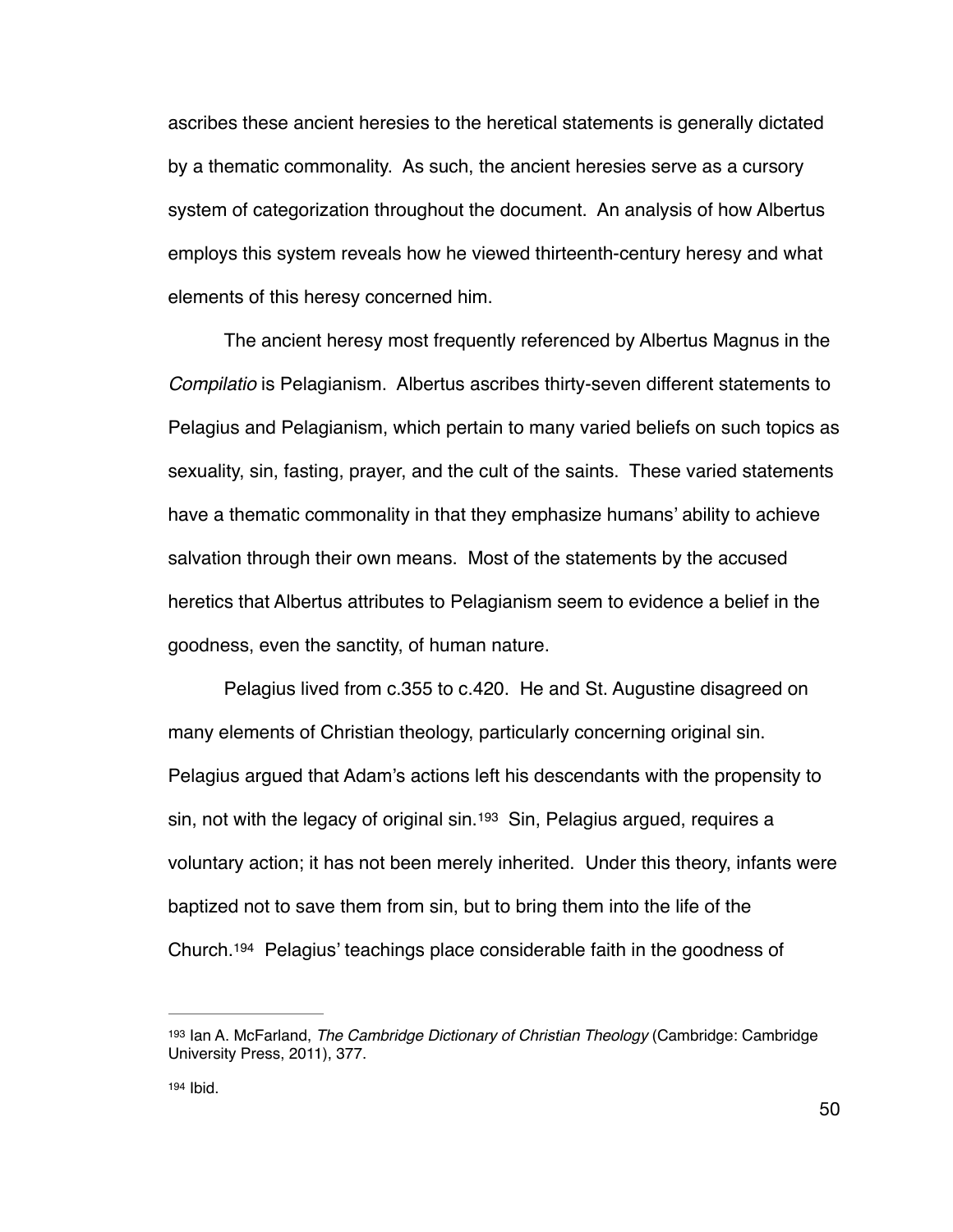<span id="page-56-5"></span>human nature. Specifically, he trusts in human beings' ability to find God through virtue and free will. His conception of Christianity relies, therefore, more on tangible actions than merely on grace.<sup>[195](#page-56-0)</sup> However, Pelagius was condemned as heretic at the Council of Carthage in 418, which relegated his views on free will to the realm of heterodoxy.

<span id="page-56-7"></span><span id="page-56-6"></span>Albertus references Augustine's writings throughout the *Compilatio*, and his conception of Pelagius seems to rely heavily upon Augustine's descriptions. Augustine describes Pelagians as "enemies of the grace of God, and all it implies."<sup>[196](#page-56-1)</sup> Specifically, Augustine denounces Pelagius for the view that "it is possible to attain righteousness and eternal life in some other way than by the sacrament of Christ."<sup>[197](#page-56-2)</sup> Augustine argues that if a person can achieve salvation through "natural law and the choice of will," as Pelagius asserts, then Christ will havedied in vain, as his sacrifice would be unnecessary.<sup>[198](#page-56-3)</sup> As Dominic Keech elucidates in his work on Augustine, if Pelagius teaches that humans can achieve salvation through freedom of will, then prayer and the Church are rendered superfluous.<sup>[199](#page-56-4)</sup> Keech explains that Augustine, in contrast, believed that if humans understood their sinful nature through the Law, then they could "call on

<span id="page-56-3"></span>[198](#page-56-8) Ibid., 324.

<span id="page-56-9"></span><span id="page-56-8"></span><span id="page-56-0"></span>[<sup>195</sup>](#page-56-5) Ibid., 378.

<span id="page-56-1"></span><sup>&</sup>lt;sup>[196](#page-56-6)</sup> Dominic Keech, *The Anti-Pelagian Christology of Augustine of Hippo, 396-430* (Oxford: Oxford University Press, 2012), 35.

<span id="page-56-2"></span>[<sup>197</sup>](#page-56-7) St. Augustine, "On Nature and Grace," in *Selected Writings on Grace and Pelagianism*, trans. Roland Teske (New York: New City Press, 2011), 322.

<span id="page-56-4"></span>Keech, *The Anti-Pelagian Christology of Augustine,* 35. [199](#page-56-9)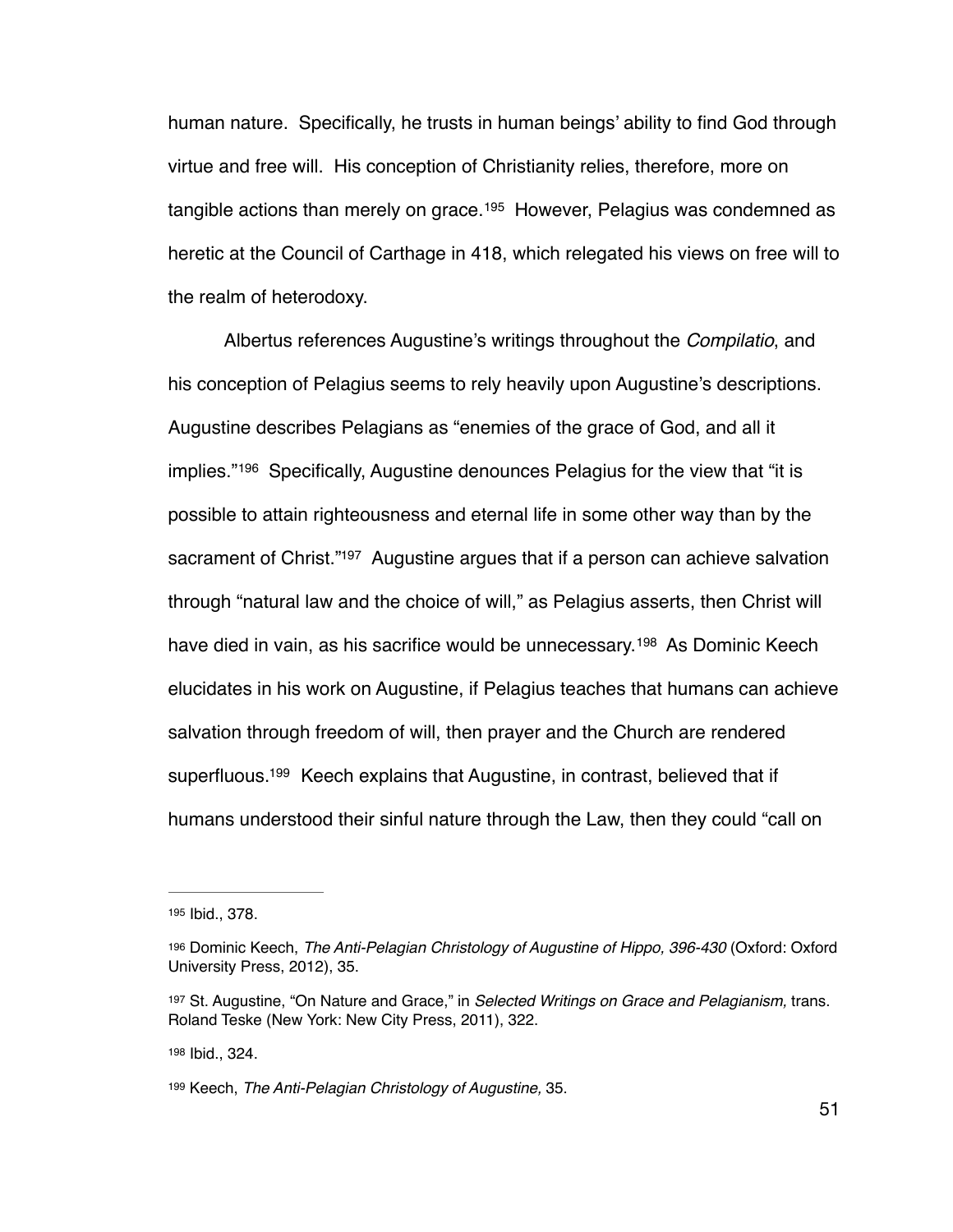<span id="page-57-6"></span>the grace of Christ for aid" to save them from their sins.  $200$  Consequently, Pelagius came to be associated with the belief that humans can achieve salvation on their own, without the aid of the Church. Isidore of Seville, writing in the seventh century, describes Pelagius and Pelagians in similar terms. He states that they "put free will before divine grace, saying that will is sufficient to fulfill divine commands.["](#page-57-1)<sup>[201](#page-57-1)</sup>

<span id="page-57-8"></span><span id="page-57-7"></span>Albertus Magnus' conception of Pelagianism seems to follow the prevailing view that Pelagius' ideas would render the Church unnecessary. The statements Albertus compares to Pelagianism demonstrate a disregard for Church laws or practices. One alleged heretical statement contends that "man advances so much that he does not require a priest."<sup>[202](#page-57-2)</sup> Another asserts that "one ought not seek the council of learned men either concerning devotion or concerning other things. $"203$  $"203$  Albertus contends that this statement is the "same" presumption of Pelagius, who placed his own perception for judgement in commandof scripture." $204$  A third avows that man is able to arrive at a level of spirituality where "he is not required to revere the saints."<sup>[205](#page-57-5)</sup> These statements

<span id="page-57-11"></span><span id="page-57-10"></span><span id="page-57-9"></span><span id="page-57-0"></span> $200$  Ibid., 16.

<span id="page-57-1"></span><sup>&</sup>lt;sup>[201](#page-57-7)</sup> Isidore of Seville, *The Etymologies of Isidore of Seville*, ed. Stephen A. Barney, et al. (Cambridge: Cambridge University Press, 2010), 178.

<span id="page-57-2"></span> $202$  Albertus Magnus, "Compilatio," 462: "homo tantum proficiat, quod sacerdote non indigeat."

<span id="page-57-3"></span><sup>&</sup>lt;sup>[203](#page-57-9)</sup> Albertus Magnus, "Compilatio," 462: "non debere queri consilium a viris litteratis sive de devotione sive de aliis."

<span id="page-57-4"></span><sup>&</sup>lt;sup>[204](#page-57-10)</sup> Ibid: "Ad idem redit dicere non debere queri consilium a viris litteratis sive de devotione sive de aliis, de eadem presumptione Pelagii est, qui suum sensum consilio scripture preposuit."

<span id="page-57-5"></span>Albertus Magnus, "Compilatio," 462: "sanctos non oporteat revereri". [205](#page-57-11)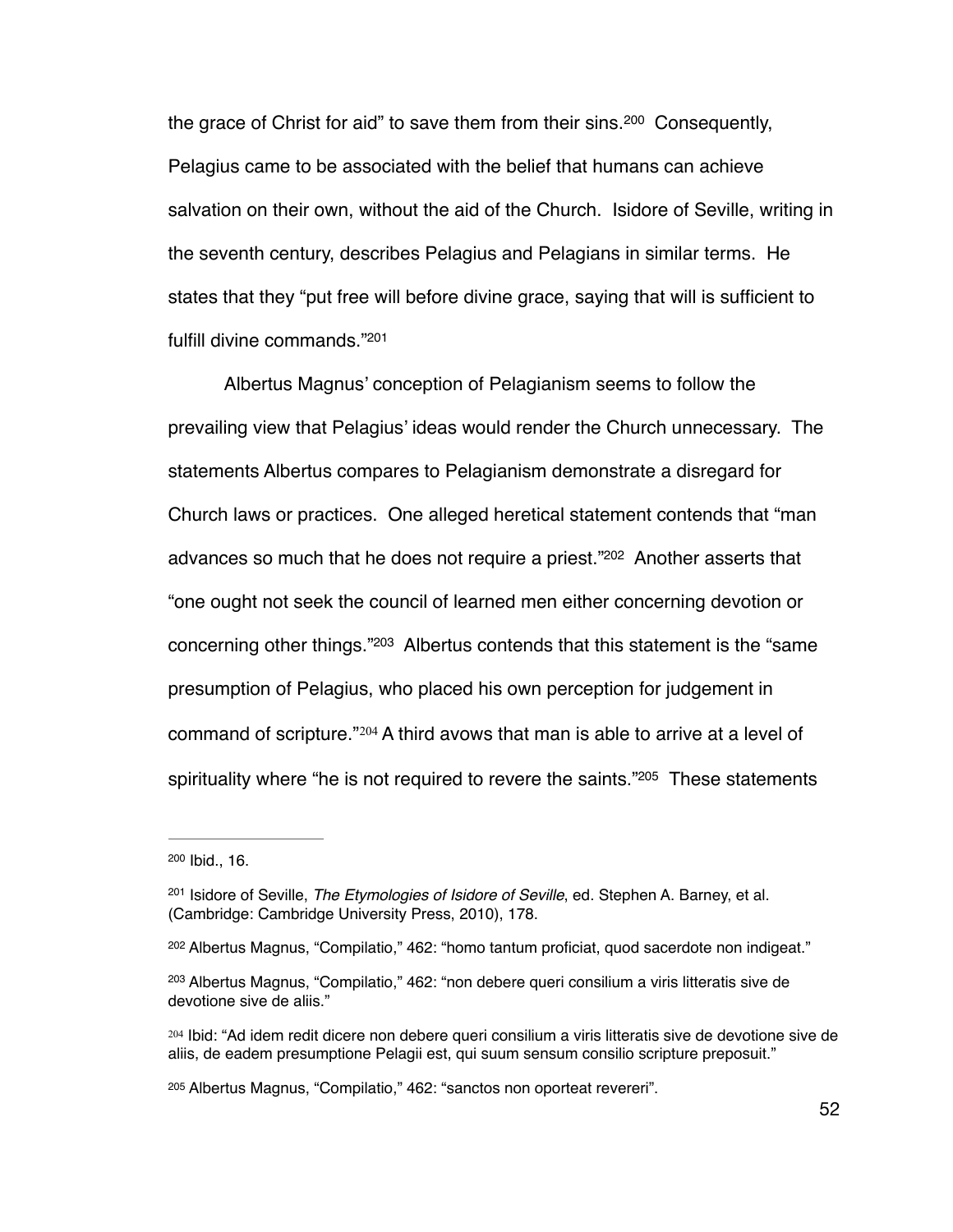seem to affirm Augustine's fear that Pelagius' conception of Christianity would render the Church obsolete. The heresy Albertus condemns as Pelagian demonstrates a belief in the ability of lay people to achieve salvation outside the Church.

<span id="page-58-6"></span><span id="page-58-5"></span><span id="page-58-4"></span>However, other listed heretical beliefs that Albertus attributes to Pelagianism go beyond antinomianism to establish the sanctity of human nature, such that a human soul could unite with God. For example, statement twenty-five asserts that "the soul united to God is deified."<sup>[206](#page-58-0)</sup> Albertus' rationale for attributing this heretical belief to Pelagius is that Pelagius considered himself to be "transformed into God by fasting and praying, serving God daily and nightly.["](#page-58-1)<sup>[207](#page-58-1)</sup> Another one of the alleged heretical tenets labeled as Pelagian assertsthat "man is able, in devotion, to surpass the blessed virgin." $208$  A third statement claims that ["](#page-58-3)a soul united with God is deified."<sup>209</sup> It was these assertions that led later scholars to align the heretical beliefs set forth in the *Compilatio* with the Free Spirit heresy which espouses the belief that human beings can become deified. Therefore, they appear to go beyond the viewpoint that the heretics do not require the Church to assert that they may become one with God and therefore not need a distinct, separate deity to obey. For example, statement seventy-two proposes that man is "admitted to the esteemed divinity

<span id="page-58-7"></span><span id="page-58-0"></span>Albertus Magnus, "Compilatio," 463: "anima deo unita deificetur". [206](#page-58-4)

<span id="page-58-1"></span><sup>&</sup>lt;sup>[207](#page-58-5)</sup> Albertus Magnus, "Compilatio," 463: "Pelagii est, qui putabat se in deum transformari ieiuniis et orationibus serviens deo die ac nocte."

<span id="page-58-3"></span><span id="page-58-2"></span><sup>&</sup>lt;sup>[208](#page-58-6)</sup> Albertus Magnus, "Compilatio," 464: "homo in devotione posset precellere beatam virginem". <sup>[209](#page-58-7)</sup> Ibid., 463: "anima deo unita deificetur".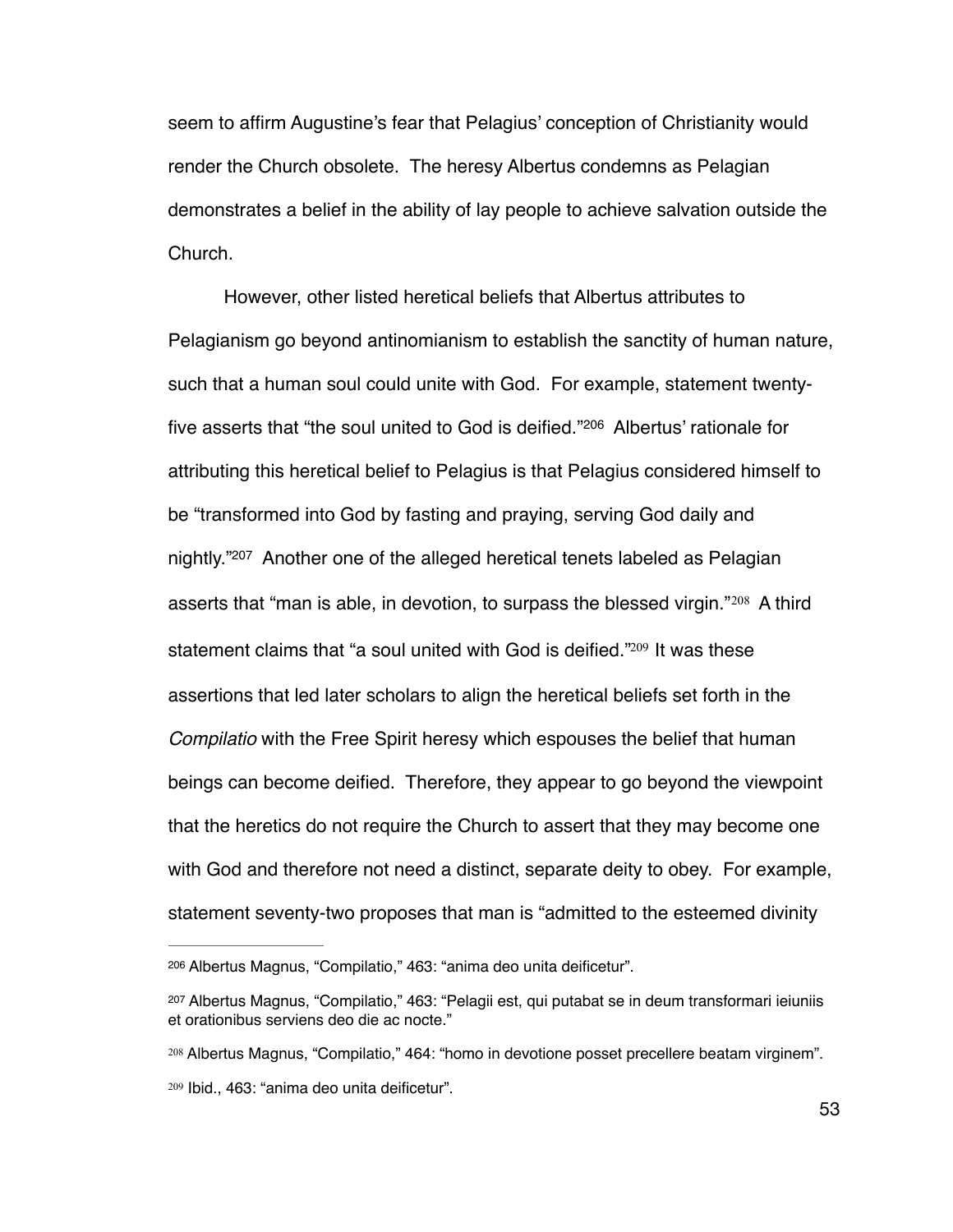<span id="page-59-4"></span>and he is given the power of making what he wishes," and statement seventyfour asserts that "man is able to transcend the merit of the blessed virgin and to become God and to not long for God.["](#page-59-0)<sup>[210](#page-59-0)</sup> These statements go beyond Augustine and Isidore of Seville's descriptions of Pelagianism and reflect Albertus' attempt to link the heretical views he encountered in the thirteenth century with an ancient heresy, despite the many evident differences.

<span id="page-59-6"></span><span id="page-59-5"></span>Pelagianism was referenced by other medieval writers besides Albertus, although it was not one of the most frequently cited ancient heresies. For example, the monk William employs this ancient heresy in his famous debate with the itinerant preacher, Henry, in the 1130s. William labels as Pelagian the heretical belief that children who die unbaptized before the "age of discretion" go to heaven.<sup>[211](#page-59-1)</sup> William explains that this viewpoint is heretical because it denies the existence of original sin[.](#page-59-2)<sup>[212](#page-59-2)</sup> He further states that to deny baptism, one must "deny the necessity of benefiting from the death of Christ," which he describes as an error of Pelagius[.](#page-59-3)<sup>[213](#page-59-3)</sup> Augustine also attributes this viewpoint to Pelagius, and William's words follow Augustine's conception of Pelagius. While none of the heretical statements in the *Compilatio* discuss baptism of the young, both documents attribute to Pelagius such beliefs that could potentially make the

<span id="page-59-7"></span><span id="page-59-0"></span><sup>&</sup>lt;sup>[210](#page-59-4)</sup> Ibid, 465: "[homo] ad amplexum divinitatis et tunc detur potestas faciendi quod vult," and "homo possit transscendere beate virginis meritum et fieri deus et deo non indigere."

<span id="page-59-1"></span><sup>&</sup>lt;sup>[211](#page-59-5)</sup> "Henry: the debate with the monk William, 1133-5," in *The Birth of Popular Heresy, ed. R.I.* Moore (New York: St. Martin's Press, 1976), 48.

<span id="page-59-2"></span>[<sup>212</sup>](#page-59-6) Ibid.

<span id="page-59-3"></span>[<sup>213</sup>](#page-59-7) Ibid., 49.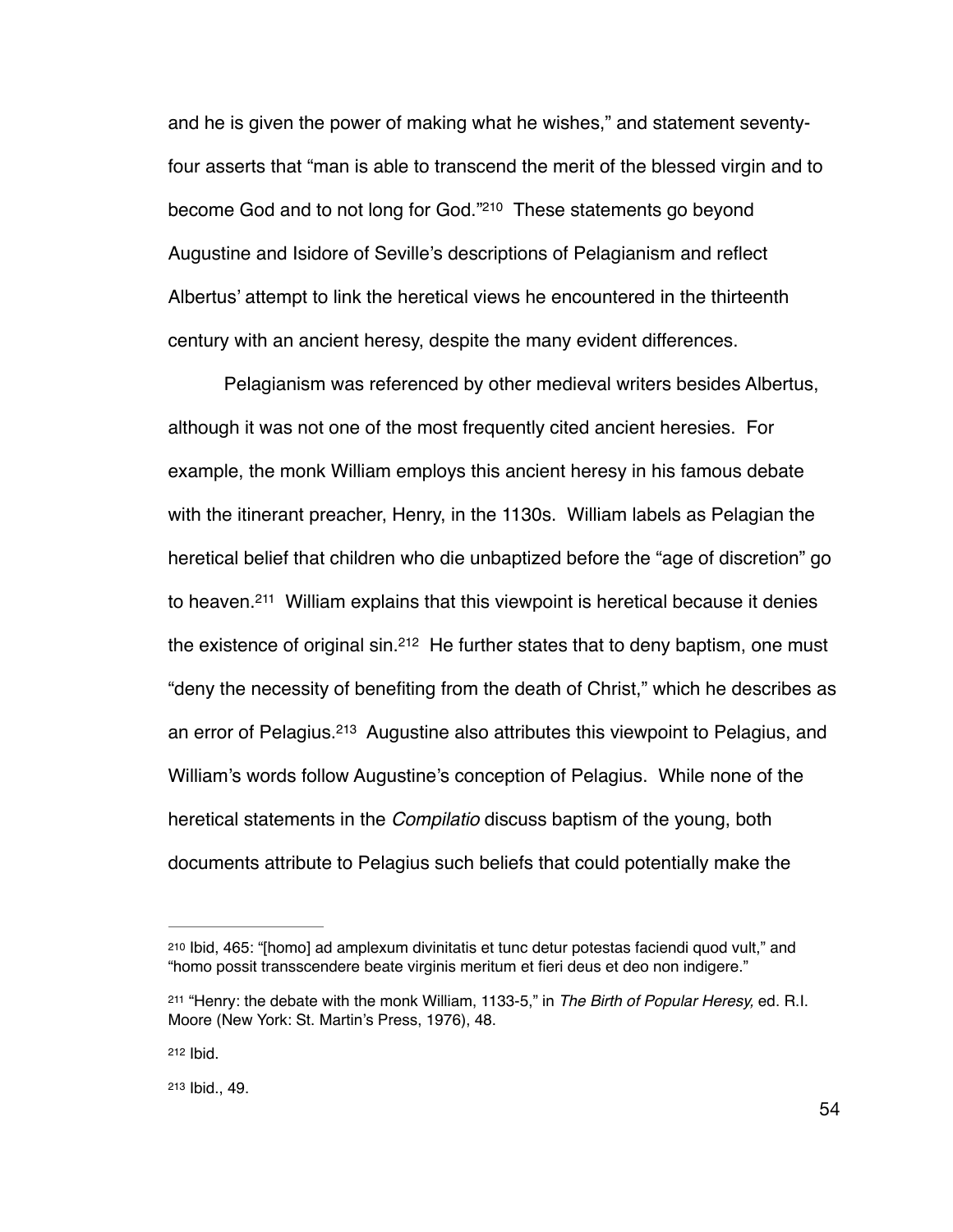Church unnecessary. Both William and Albertus give voice to a preoccupation that people like Henry and the heretics of the Swabian Ries will make the Church dispensable through their belief that human beings are not hindered by original sin and are even able to become deified. It is this inherently positive view of humanity that both men attribute to Pelagius and then refute in order to prove the necessity of the Church. For if humans are sinners, forever tainted by Adam and Eve's original sin, then they require the Church to guide them from this state.

After Pelagianism, Manichaeism is the second most referenced ancient heresy in the *Compilatio*. Albertus attributes twelve different statements to the Manichaean heresy. These twelve statements cover various topics, including the resurrection of Christ, confession, sin, and the soul. While some of these statements correspond with conventional definitions of the Manichaean faith, not all of them do. The statements attributed to Manichaeism seem to be a combination of denunciations of church sacraments and discussions of the substance of the soul, largely based upon Augustine's writings about the Manichaeans. In denouncing thirteenth century heresy as "Manichaean," Albertus follows a widespread practice. Jason Beduhn argues that the tradition of terming "any poorly known, heretical group" Manichaean was common not just in medieval Europe, but also in the Middle East and China. [214](#page-60-0)

<span id="page-60-1"></span><span id="page-60-0"></span><sup>&</sup>lt;sup>[214](#page-60-1)</sup> Jason David Beduhn, *The Manichaean Body: In Discipline and Ritual* (Baltimore: John Hopkins University Press, 2000), 7.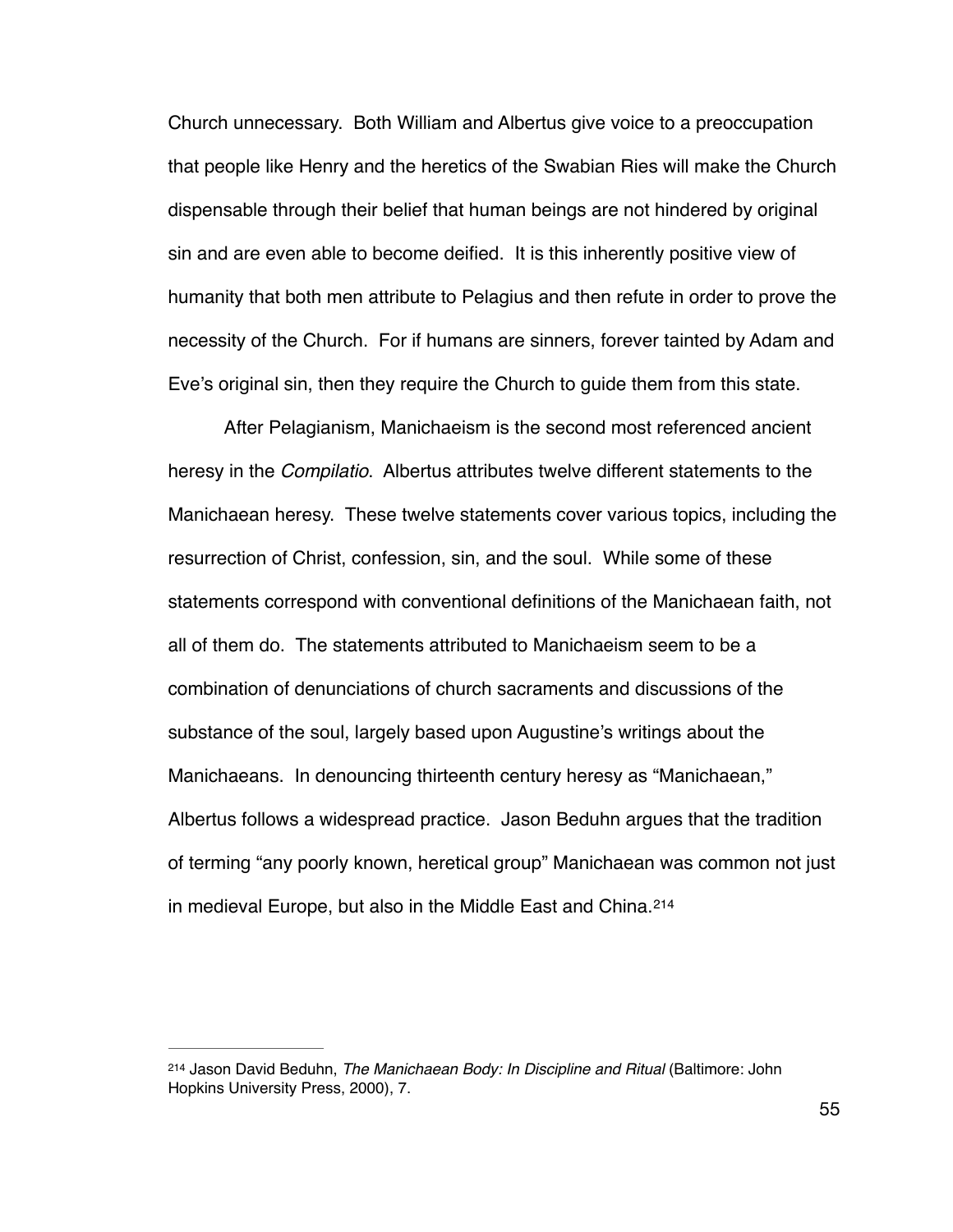<span id="page-61-6"></span><span id="page-61-5"></span><span id="page-61-4"></span>Manichaeism was founded by a Persian named Mani in the third century C.E. The faith combines elements of both Gnosticism and Zoroastrianism[. 215](#page-61-0) Edward Peters, in his discussion of Manichaeism, describes it as a "dualist faith," referring to the two competing powers in the world, good and evil.<sup>[216](#page-61-1)</sup> Mani believed that there were two gods — one of darkness and one of light. He explains the existence of evil in the world through the supposition that the god of darkness stole "sparks of divine light" and locked them inside human bodies. [217](#page-61-2) Humans needed to follow an austere lifestyle in order to release these divine sparks, which according to Mani was the purpose of human existence. BeDuhn contends that the Manichaean faith can be understood more through the actions of its practitioners than philosophical principles. For him, the essence of the Manichaean faith rested in the ascetic discipline and ritual procedures dedicated to releasing the light.<sup>[218](#page-61-3)</sup> Dualist beliefs, such as those held by the Manichaeans, alarmed Church writers from the founding of the Church through the Middle Ages. Augustine himself was a devotee of Manichaeism before denouncing it and turning to the Christian Church. He later wrote multiple works against the Manichaean faith. Albertus Magnus seems to base many of his ideas about the Manichaeans on Augustine's writings. In fact, the heresies Albertus attributes to Manichaeism do not appear to follow a thematic trend so much as they follow

<span id="page-61-2"></span>[217](#page-61-6) Ibid.

<span id="page-61-7"></span><span id="page-61-0"></span><sup>&</sup>lt;sup>[215](#page-61-4)</sup> Peters, *Heresy and Authority in Medieval Europe*, 32.

<span id="page-61-1"></span>[<sup>216</sup>](#page-61-5) Ibid.

<span id="page-61-3"></span><sup>&</sup>lt;sup>[218](#page-61-7)</sup> BeDuhn, *The Manichaean Body*, 21.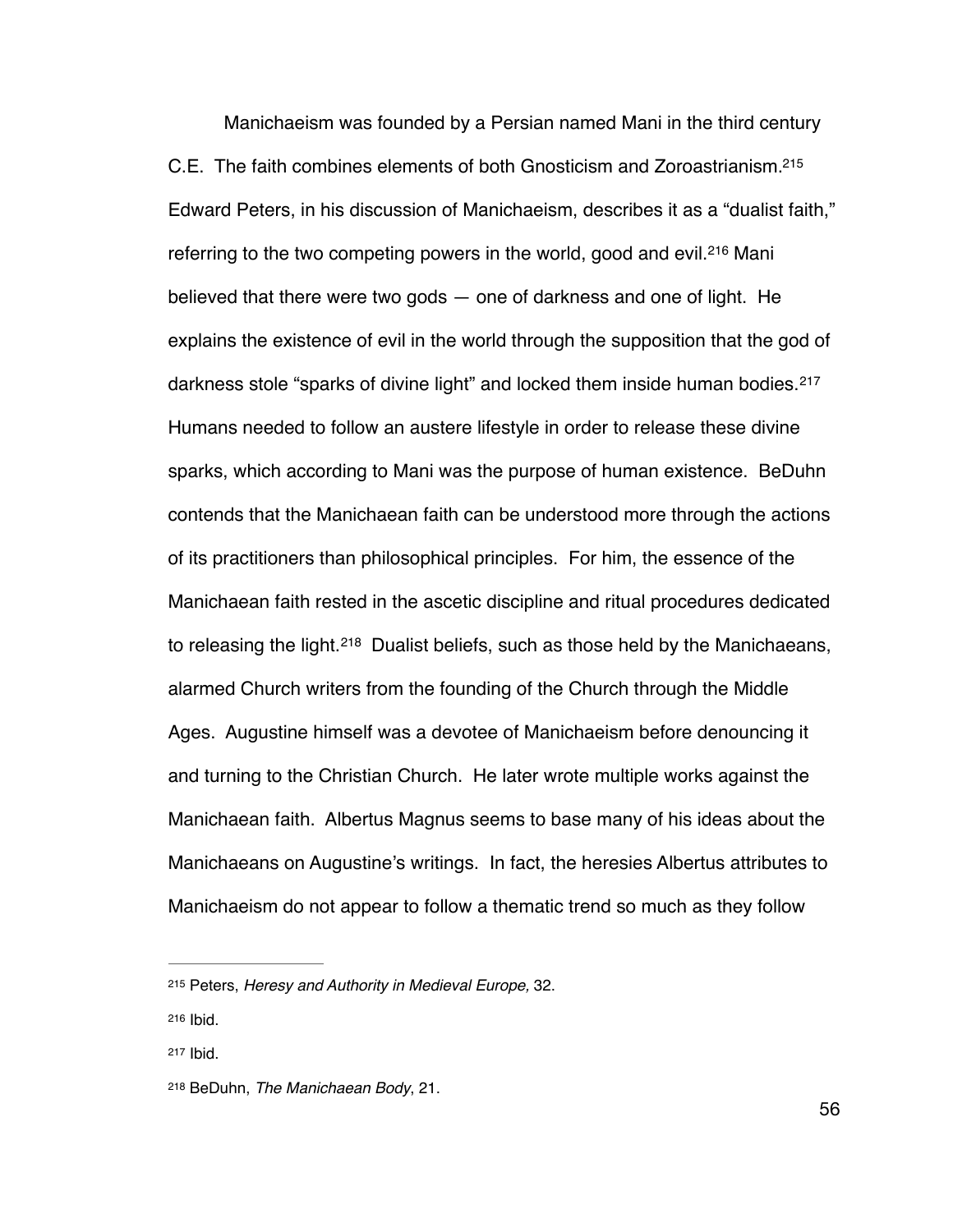Augustine's specific condemnations of the Manichaeans almost as if following a script.

<span id="page-62-6"></span>The first, and most obvious, heretical error that Albertus attributes to the Manichaeans is the belief that the human soul contains the essence of God. Albertus states that the heretics believed that "the soul is made up of the essence of God."<sup>[219](#page-62-0)</sup> He attributes this heresy to the Manichaeans, "as Augustine said."<sup>[220](#page-62-1)</sup> Further on in the document, Albertus lists a heresy that "the soul is of the substance of God," which he also attributes to Manichaeism. [221](#page-62-2)

<span id="page-62-9"></span><span id="page-62-8"></span><span id="page-62-7"></span>Augustine, in his work *Concerning Heresies*, describes how Manichaeans believed that "both God and the good souls … are of one and the same nature."<sup>[222](#page-62-3)</sup> Unlike Albertus, Augustine also describes the evil nature which Mani believed fought against good in the world. Augustine describes the Manichaean belief that there exist two substances, "good and evil," which engage in "mutual strife and commingling" within the world.<sup>[223](#page-62-4)</sup> He goes on to explain that the heretics believe that the good souls have been freed from the "contrary nature of the evil souls" and are now made up of the same nature as God. [224](#page-62-5)

<span id="page-62-11"></span><span id="page-62-10"></span>Isidore of Seville's description of Manichaeism exhibits considerable similarity to Augustine's. Isidore also describes the Manichaean belief that the

- <span id="page-62-4"></span>[223](#page-62-10) Ibid.
- <span id="page-62-5"></span>[224](#page-62-11) Ibid.

<span id="page-62-0"></span>Albertus Magnus, "Compilatio," 462: "… anima sit sumpta de substantia dei". [219](#page-62-6)

<span id="page-62-1"></span>[<sup>220</sup>](#page-62-7) Ibid., "ut dicit Augustinus".

<span id="page-62-2"></span>Ibid., "*animam esse de substantia dei".* [221](#page-62-8)

<span id="page-62-3"></span>[<sup>222</sup>](#page-62-9) St. Augustine, "On Manichaeism" 33.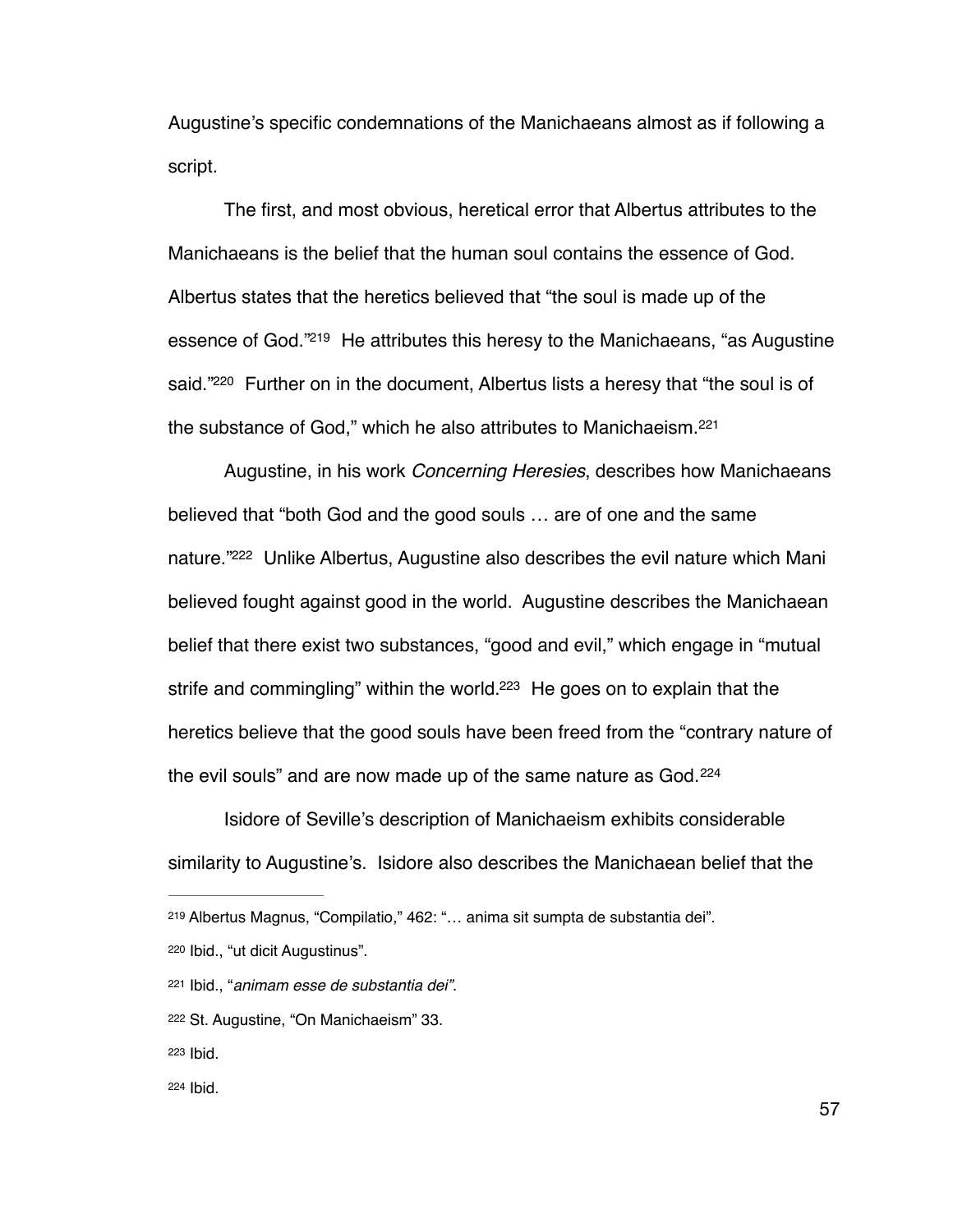<span id="page-63-6"></span><span id="page-63-5"></span>soul is made up of the substance of God. He states that Mani believed that "souls flow from God as if from some fountain." $225$  Like Augustine  $-$  and unlike Albertus — Isadore emphasizes the Manichaean belief in an evil substance. He describes the Manichaean belief that "two natures and substances, that is, good and evil" form the world[.](#page-63-1)<sup>[226](#page-63-1)</sup> Albertus, in his treatise, only depicts the Manichaean belief that the soul is made of the same essence of God, not their belief in both good and evil forces. The heretical statements that he transcribes in the *Compilatio* thus may be taken to evidence a belief in the sanctity of human nature, rather than a dualist conception of the world.

<span id="page-63-8"></span><span id="page-63-7"></span>Many of the other errors that Albertus ascribes to the Manichaeans pertain to the passion of Christ and the resurrection, including one heretical assertion that"Christ was not resurrected, it is a Manichaean heresy."<sup>[227](#page-63-2)</sup> Another contends that "God was not torn in the passion," while a third asserts that "the passion of Christ the Lord should not be remembered."<sup>[228](#page-63-3)</sup> A fourth statement about the resurrection asserts that Augustine "demolish[ed]" this Manichaean heresy.<sup>[229](#page-63-4)</sup> Indeed, Augustine's description of the Manichaeans in his work on heresies does align with Albertus' attribution of these statements to the Manichaeans. Augustine asserts that the Manichaeans believed that when Christ came to earth

<span id="page-63-9"></span><span id="page-63-0"></span>[<sup>225</sup>](#page-63-5) Isidore of Seville, *Etymologies*, 176.

<span id="page-63-1"></span>[<sup>226</sup>](#page-63-6) Ibid.

<span id="page-63-2"></span><sup>&</sup>lt;sup>[227](#page-63-7)</sup> Albertus Magnus, "Compilatio," 462: "Christum non resurrexisse, Manicheus est hereticus."

<span id="page-63-3"></span>Ibid, 464-5: "deum non laniatum fuisse inpassione,*"* and "non esse memorandam passionem [228](#page-63-8) Christi domini et impiissimum et hereticum est, cum nihil ita sit memorandum."

<span id="page-63-4"></span><sup>&</sup>lt;sup>[229](#page-63-9)</sup> Ibid, 462: "error est Manichei, quem destruit Augustinus".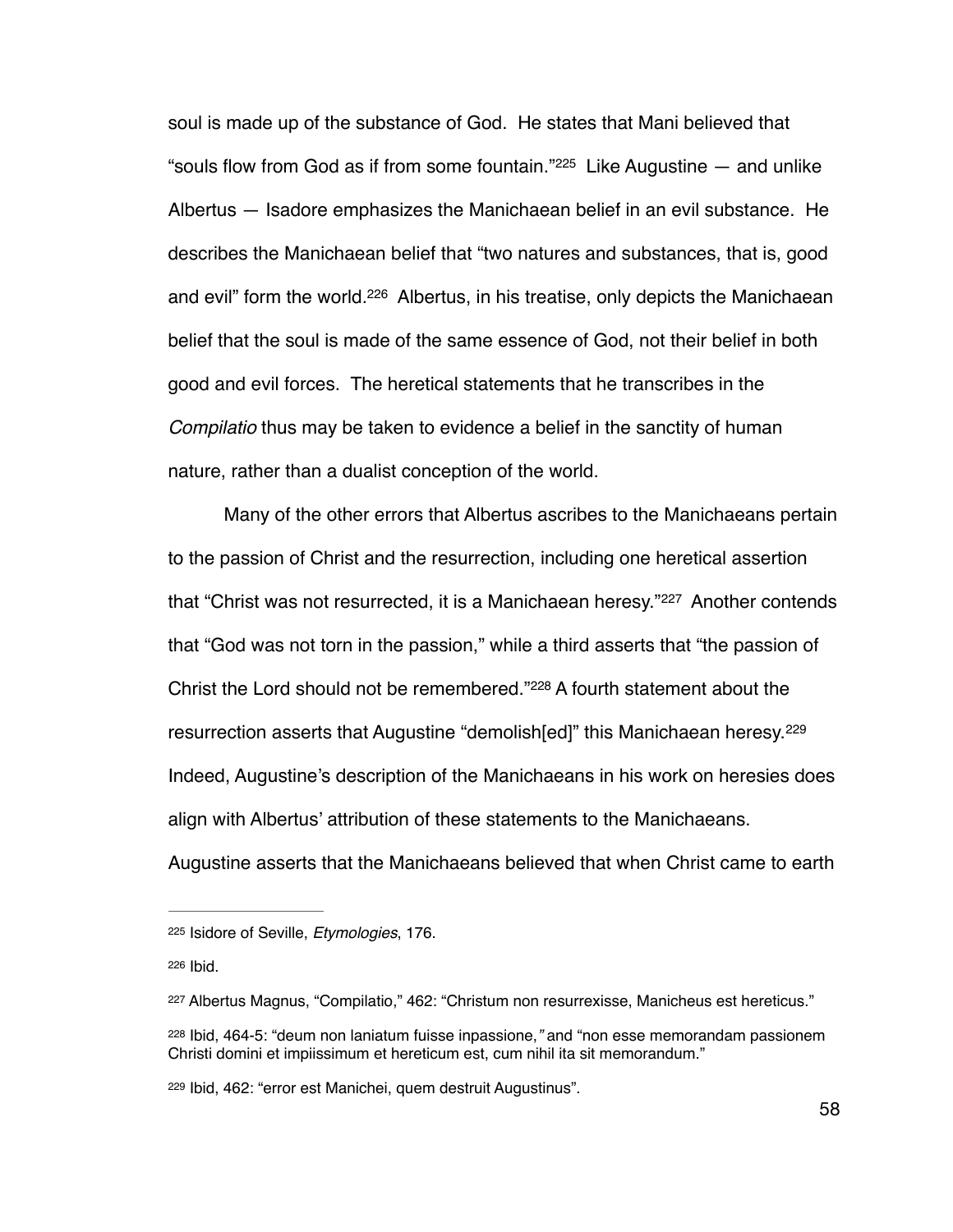<span id="page-64-6"></span><span id="page-64-5"></span>he did not come in a real body, but came in "the simulated appearance of flesh to deceive human perception.["](#page-64-0)<sup>[230](#page-64-0)</sup> Therefore, Christ "feigned not only death, but resurrection as well. $^{221}$  Augustine relates this to the Manichaean belief in the divine nature of human souls. He argues that the Manichaeans believed that Christ came not to save bodies, but to save souls which contained a divine spark.<sup>[232](#page-64-2)</sup> Therefore, in an indirect way these statements attributed to the Swabian heretics repeat the theme of the sanctity of human nature.

<span id="page-64-7"></span>Albertus was hardly the only inquisitor to link heresy in the Middle Ages with the Manichaeans of Augustine's time. Heretics were frequently described by inquisitors as Manichaean or as exhibiting characteristics of Manichaeism, and many of them cited the words of Augustine to prove this connection. Most inquisitors who mentioned Manichaeism did so either in relation to the ascetic lifestyle of the heretics they described or to the dualist nature of their beliefs. For example, Adhemar of Chabannes wrote about heretics in Languedoc around 1018[.](#page-64-3) He states that the Manichaeans "appeared" in Aquitaine.<sup>[233](#page-64-3)</sup> He asserts that they "did not eat meat, as though they were monks, and pretended to be celibate."<sup>[234](#page-64-4)</sup> Guibert of Nogent, writing in 1114 about heretics in Soissons, also links their practice of an austere lifestyle to Manichaeism. He states that the

<span id="page-64-1"></span>[231](#page-64-6) Ibid.

<span id="page-64-2"></span>[232](#page-64-7) Ibid.

<span id="page-64-4"></span>[234](#page-64-9) Ibid.

<span id="page-64-9"></span><span id="page-64-8"></span><span id="page-64-0"></span><sup>&</sup>lt;sup>[230](#page-64-5)</sup> Augustine, "On Manichaeism" 37.

<span id="page-64-3"></span><sup>&</sup>lt;sup>[233](#page-64-8)</sup> Adhemar of Chabannes, "Early heresies in the Languedoc," in *The Birth of Popular Heresy,* ed. R.I. Moore (New York: St. Martin's Press, 1976), 9.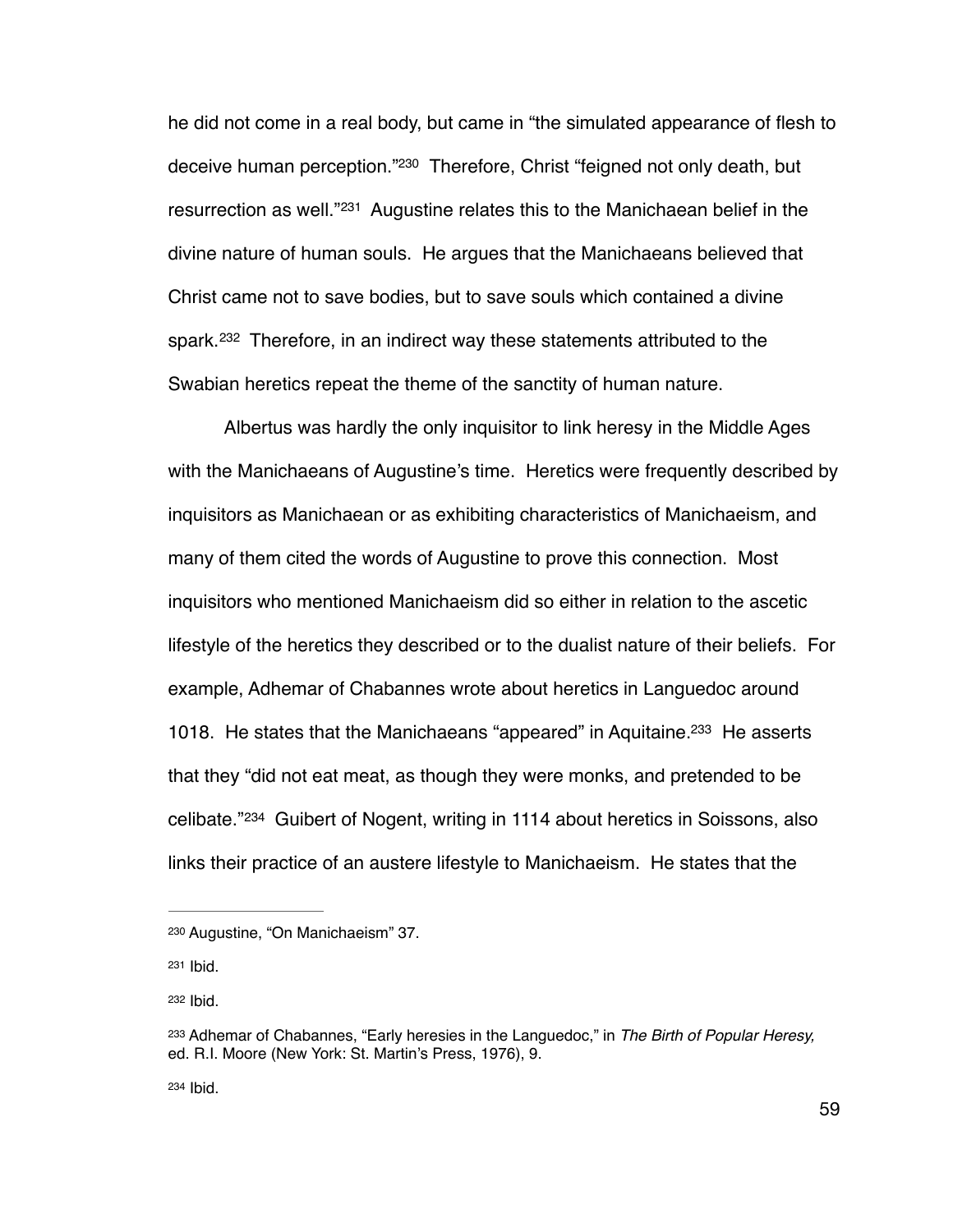<span id="page-65-5"></span><span id="page-65-4"></span>heretics "pride themselves on keeping up the apostolic life" and "esteem only the reading of the Acts of the Apostles."<sup>[235](#page-65-0)</sup> He also clearly bases his categorization of the heretics at Soissons as Manichaeans on Augustine, as he states that "if you review the heresies described by Augustine, you will find this like none of them so much as that of the Manichaeans.["](#page-65-1) $236$  These inquisitors evidently scoured the pages of Augustine in order to attempt to understand the heresy they believed to be evident in their own world. Many of them seemed to find the most resonance with Augustine's description of the Manichaeans, focusing most heavily on their apostolic lifestyle. Albertus also likely utilized this same text, but attributed heretical viewpoints relating to the sanctity of the human soul to Manichaeans.

With the growing concern about the "Cathar" heresy in Southern France, many inquisitors attributed the dualist beliefs evident there to a continuation of the Manichaean heresy. For example, the book entitled *The Higher Star*, written around 1235, describes individual sects within "Catharism" and the specific beliefs associated with each sect. The author, Salvo Burci, describes one sect which believes that "all good things are preordained by the good God, all evil things whatsoever by the devil.["](#page-65-2) $237$  He asserts that the heretics took this belief from the Manichaeans, who, "it is recorded, had spread this wickedness."<sup>238</sup>

<span id="page-65-7"></span><span id="page-65-6"></span><span id="page-65-1"></span><span id="page-65-0"></span><sup>&</sup>lt;sup>[235](#page-65-4)</sup> Guibert of Nogent, "Heretics at Soissons, 1114", in *The Birth of Popular Heresy*, ed. Moore, 73. [236](#page-65-5) Ibid.

<span id="page-65-3"></span><span id="page-65-2"></span>[<sup>237</sup>](#page-65-6) Salvo Burci, "The Higher Star," in *Heresies of the High Middle Ages*, ed. Walter L. Wakefield and Austin P. Evans (New York: Columbia University Press, 1969), 275.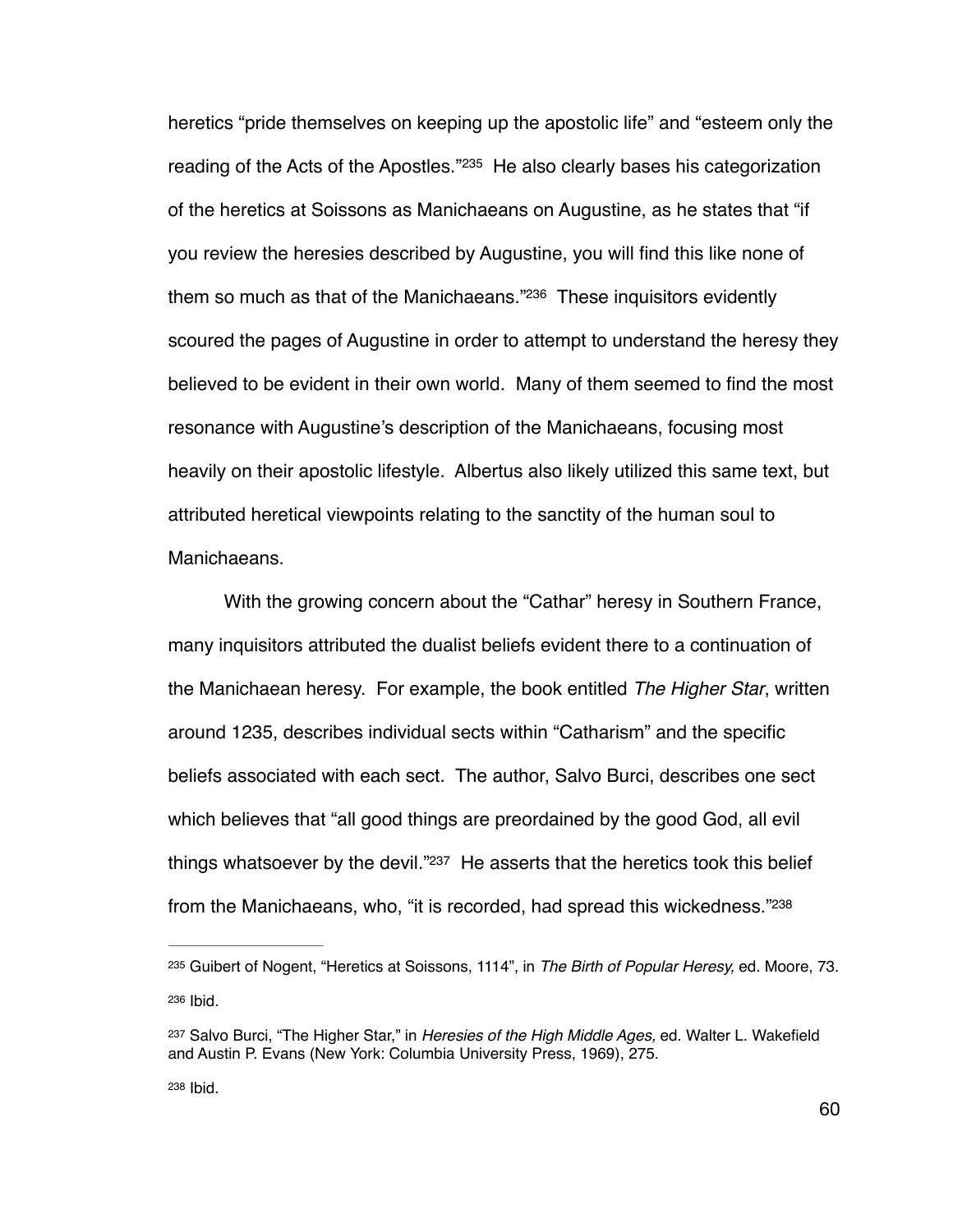<span id="page-66-5"></span><span id="page-66-4"></span><span id="page-66-3"></span>Another, more explicit, example is Eckbert of Schönau's sermon against the Cathars written in 1165. Eckbert lists multiple errors of the Cathars, which adhere closely to Augustine's descriptions of the Manichaeans. Eckbert states unequivocally that the origins of the Cathar sect come from the "heresiarch Mani" and the Manichaean faith[.](#page-66-0) <sup>[239](#page-66-0)</sup> One of the aspects of Manichaeism he discusses is dualism. He contends that the Manichaeans teach that "there were two creators, onegood and one evil: God and the prince of darkness."<sup>[240](#page-66-1)</sup> Eckbert bases these descriptions on Augustine and states that his sermon summarizes Augustine's works on Manichaeism.<sup>[241](#page-66-2)</sup> Therefore, many inquisitors attributed what they identified as contemporary dualist beliefs to a continuation of Manichaeism. They based their understanding of dualism heavily on the writings of Augustine, so the heretical errors they saw bore a strong resemblance to those Augustine recounts of the Manichaeans in the fourth century. While Albertus Magnus also employs Augustine in order to link contemporary heresy with Manichaeism, he showed much less concern with dualism and more concern with the heretics' belief in the sanctity of the human soul and the ability of human beings to achieve salvation outside the Church.

The use of Manichaeism as a term to describe medieval heresy continued after Albertus Magnus wrote the *Compilatio*. Bernard Gui, in his inquisitorial handbook written in the 1320s (fifty years after the composition of the

<span id="page-66-0"></span>Eckbert of Schonau, "Semon against the Cathars," in *The Birth of Popular Heresy,* ed. Moore, [239](#page-66-3) 93.

<span id="page-66-1"></span>[<sup>240</sup>](#page-66-4) Ibid.

<span id="page-66-2"></span>[<sup>241</sup>](#page-66-5) Ibid, 94.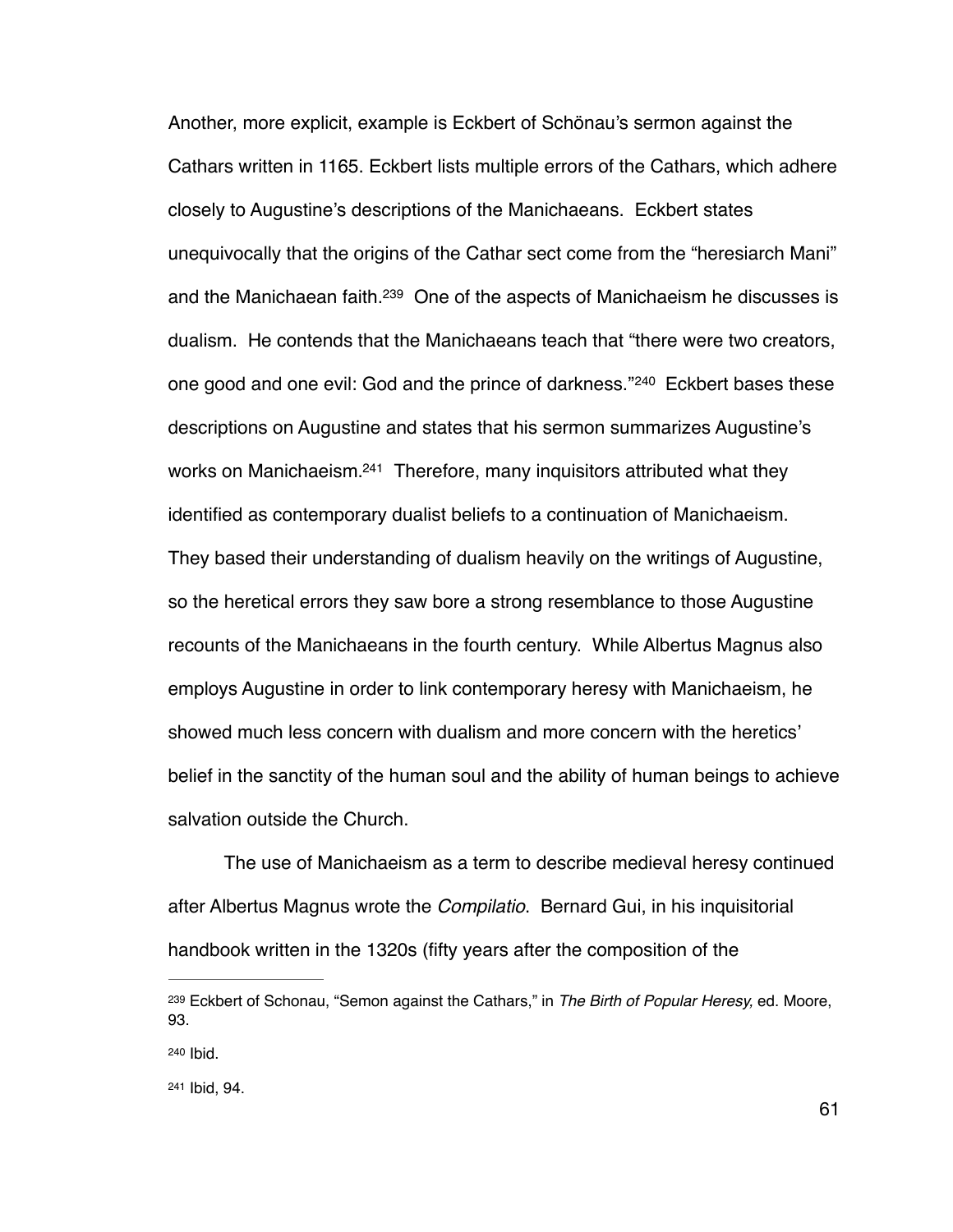<span id="page-67-9"></span><span id="page-67-8"></span><span id="page-67-7"></span><span id="page-67-6"></span>*Compilatio*), dedicates an entire chapter to ["](#page-67-0)The Manichaeans of Today."<sup>[242](#page-67-0)</sup> Like the other inquisitors, Bernard Gui focuses on the dualist aspects of the Manichaean beliefs. He states that these heretics believed in two gods, "one good and the other bad."<sup>[243](#page-67-1)</sup> The evil power created material things, while the good power created "unseen and non-material things."<sup>[244](#page-67-2)</sup> Bernard Gui also describes how the dualist heretics also believe in two churches — their own good Church and the Roman Church, which they considered to be evil.<sup>[245](#page-67-3)</sup> Bernard Gui thus attributes some of the same heretical errors to the "Manichaeans of Today" that Albertus and other earlier inquisitors did. For example, he relates the heretics' belief that Christ "did not have a real human body or real human flesh," and therefore he did not suffer during the passion, rise from the dead, or "ascend into heaven in human bodily flesh."<sup>[246](#page-67-4)</sup> Like earlier inquisitors citing Augustine, Gui ascribes an ascetic lifestyle to the dualist heretics. He also relates that they did not eat meat or kill any animal[.](#page-67-5) $247$  However, he adds additional practices not found in Augustine or earlier inquisitorial literature. For example, he relates that the heretics "bless a loaf of bread" at the beginning of meals, then keep it in a cloth around their necks before saying the Lord's Prayer and breaking the bread

<span id="page-67-3"></span>[245](#page-67-9) Ibid.

<span id="page-67-11"></span><span id="page-67-10"></span><span id="page-67-0"></span><sup>&</sup>lt;sup>[242](#page-67-6)</sup> Bernard Gui, *The Inquisitor's Guide: A Medieval Manual on Heretics*, trans. Janet Shirley (Welwyn Garden City: Ravenhall Books, 2006), 35.

<span id="page-67-1"></span>[<sup>243</sup>](#page-67-7) **Ibid.** 

<span id="page-67-2"></span>[<sup>244</sup>](#page-67-8) Ibid.

<span id="page-67-4"></span>[<sup>246</sup>](#page-67-10) Ibid., 37.

<span id="page-67-5"></span>[<sup>247</sup>](#page-67-11) Ibid., 39.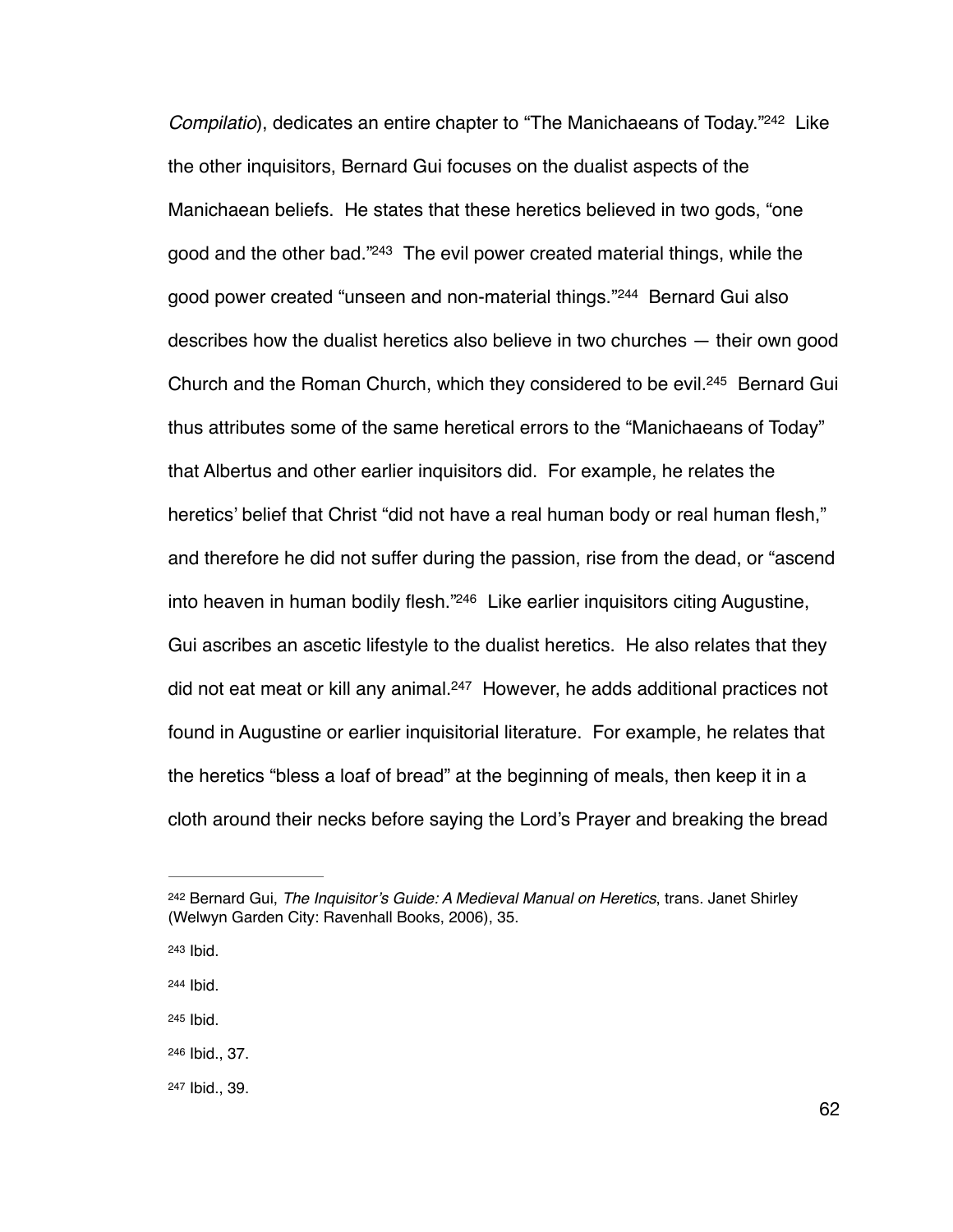<span id="page-68-3"></span><span id="page-68-2"></span>into pieces.<sup>[248](#page-68-0)</sup> Bernard Gui also discusses a "mark of reverence" called a "melioramentum" that the heretics have to prove their belief. [249](#page-68-1)

Therefore, later inquisitors who referenced the Manichaeans built upon the words of Augustine and previous inquisitors, but also added additional beliefs to previous ideas about the heretics. The circulation of inquisitorial literature helped form these ideas about the beliefs of medieval heretics, which in many cases were shaped by ideas of early church writers like Augustine. By examining the manner in which inquisitors cited Augustine and his writings on the Manichaeans, historians can understand how inquisitors fit Augustine's words to the heretics they were prosecuting.

Historian Mark Pegg, in *The Corruption of Angels,* discusses the enduring intellectual tendency to treat heresy as a distinctive and static category, largely unchanging over time. He contends that for medieval people, heresy was an evil, timeless force which has remained constant. Many medieval intellectuals had read Augustine's descriptions of Manichaeism, so they utilized this ancient heresy to characterize any dualist tendencies they encountered in their own era. Pegg, however, warns that it has not only been medieval intellectuals that have fallen victim to this intellectual bias. He advises that many modern historians are also guilty of linking all dualist tendencies together in a genealogical chain stretching back to the original Manichaeans, including the Bogomils in eastern Europe, as well as the good men and good women of the Languedoc. Pegg

<span id="page-68-0"></span>[<sup>248</sup>](#page-68-2) Ibid.

<span id="page-68-1"></span>[<sup>249</sup>](#page-68-3) Ibid., 40.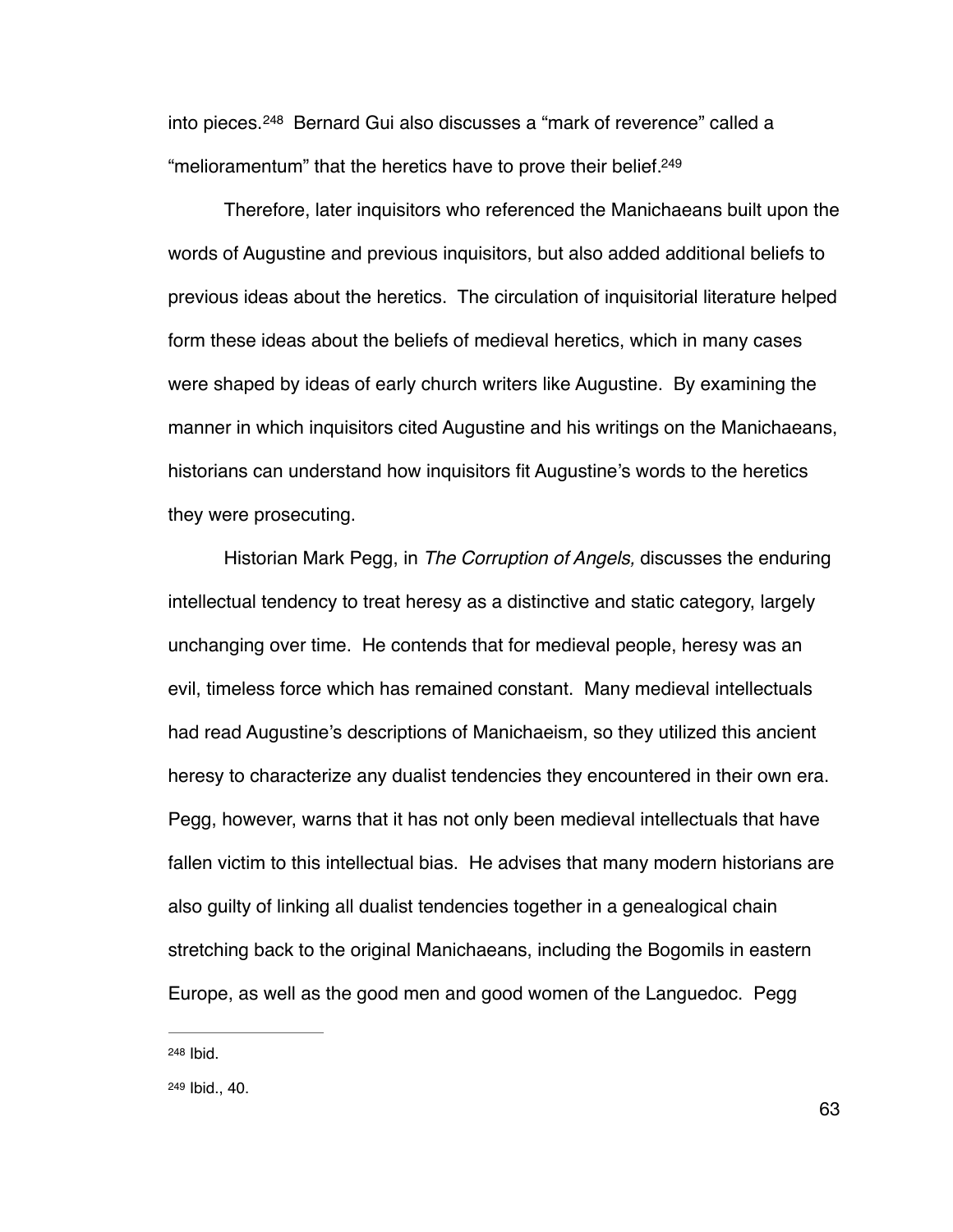entreats modern historians to be mindful of this conception of heresy as an enduring an unchanged evil when analyzing the manner in which heresy is classified in medieval sources[.](#page-69-0) [250](#page-69-0)

<span id="page-69-5"></span>While the Manichaean and Pelagian heresies were the two early heresies most frequently cited by Albertus in the *Compilatio*, he also mentions many other distinct ancient heresies. Albertus' descriptions of each of them generally follows a thematic trend, and his understanding of the early church heresies can generally be traced back to the writings of either Augustine or Isidore of Seville.

<span id="page-69-7"></span><span id="page-69-6"></span>For example, Albertus ascribes four of the *Compilatio*'s heretical statements to the Nestorian heresy. Nestorius, who lived in the fifth century, was accused of dividing Christ's natures between the human and divine elements.<sup>251</sup> Nestorius asserted that there were two complete natures within Christ, one human and one divine, which were not completely joined.<sup>[252](#page-69-2)</sup> Even more divisively, Nestorius argued that Christ could not be the Word of God in the flesh.<sup>[253](#page-69-3)</sup> For Nestorius, it was crucial for the Christian faith that Christ the man suffered the passion. He could not accept that the human man who suffered was also the embodiment of the Word of God[. 254](#page-69-4)

<span id="page-69-9"></span><span id="page-69-8"></span><span id="page-69-0"></span><sup>&</sup>lt;sup>[250](#page-69-5)</sup> Pegg, *Corruption of Angels*, 15-16.

<span id="page-69-1"></span><sup>&</sup>lt;sup>[251](#page-69-6)</sup> M. Simonetti, "Nestorianism," in *Encyclopedia of the Early Church, Volume II,* ed. Angelo Di Beradino, trans. Adrian Walford (New York: Oxford University Press, 1992).

<span id="page-69-2"></span><sup>&</sup>lt;sup>[252](#page-69-7)</sup> Daniel A. Keating, "Cyril of Alexandria (C.378-444) and Nestorius of Constantinople (C. 381-C. 451)," in *The Student's Companion to the Theologians*, ed. Ian S. Markham (Chicester: Wiley Blackwell Publishers, 2013), 56.

<span id="page-69-4"></span><span id="page-69-3"></span>[<sup>253</sup>](#page-69-8) Ibid., 57.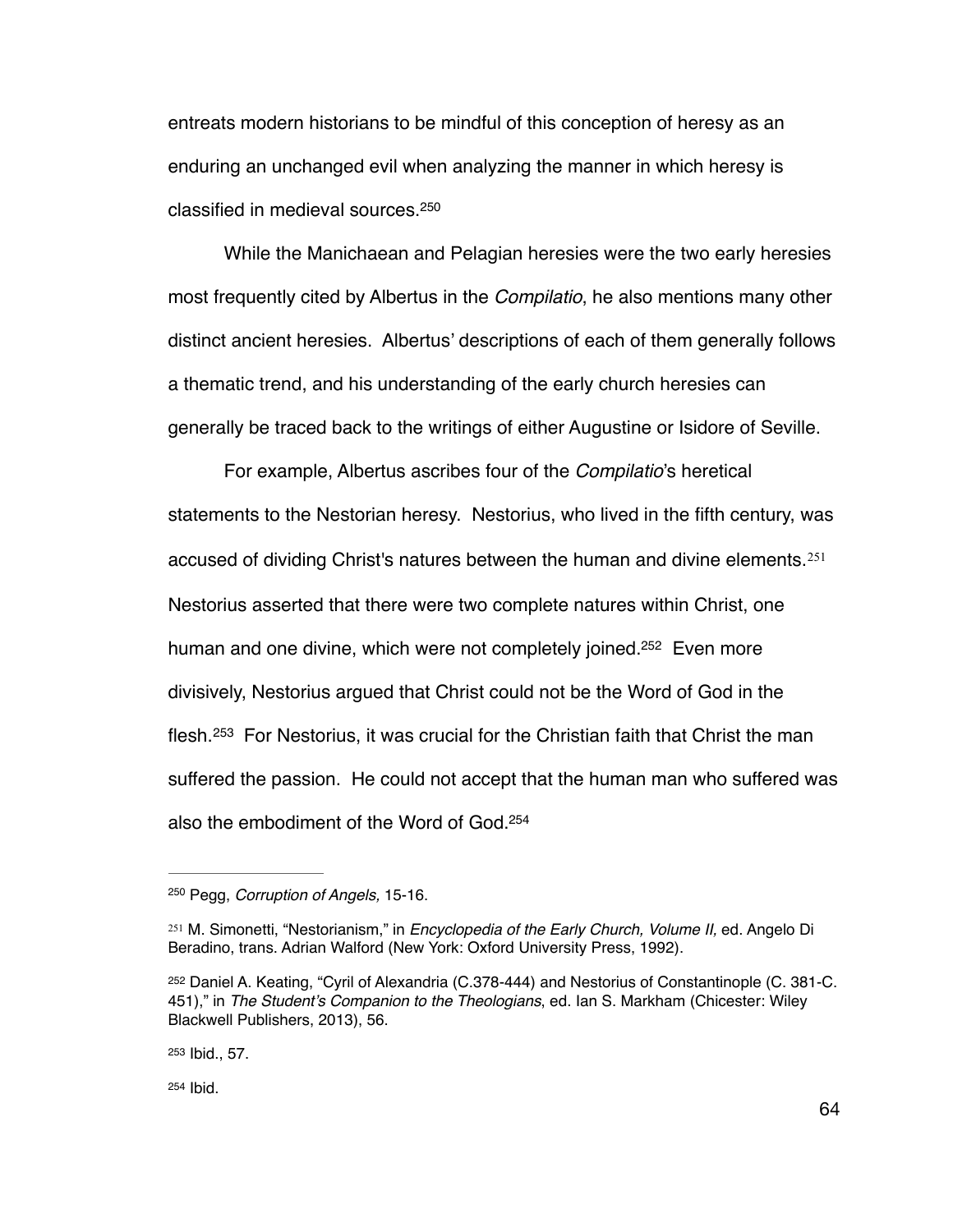<span id="page-70-8"></span><span id="page-70-7"></span>While Augustine himself does not write about the Nestorians, Isidore of Seville does. Isidore claims that Nestorius (after whom the Nestorians were named) believed that "there was one separate and distinct Son of God and another of humankind."<sup>[255](#page-70-0)</sup> In other words, Christ, who was born from the Virgin Mary, was born human, but there came to be a divine Son of God within the human man Jesus[.](#page-70-1)  $256$  Following this understanding of Nestorianism, all the statements Albertus designates as Nestorian pertain to either Christ's nature or the passion of the Christ. Some of them adhere quite closely to Isidore's description of Nestorianism. For example, Albertus Magnus attributes to Nestorianism the supposed belief of the Swabian heretics that "the godhead is separated from the body of Christ."<sup>[257](#page-70-2)</sup> This adheres closely to Isidore's description of Nestorius' belief that there was "one person of the flesh and the other of the godhead.["](#page-70-3) $258$  Albertus also describes as Nestorian the alleged belief that ["](#page-70-4)Christ was not a man." $259$  He relates this to the belief that "Christ did not sufferduring the passion."<sup>[260](#page-70-5)</sup> Albertus further attributes to Nestorius the heretical belief that ["](#page-70-6)the passion of Christ the Lord should not be remembered." $261$  His

<span id="page-70-13"></span><span id="page-70-12"></span><span id="page-70-11"></span><span id="page-70-10"></span><span id="page-70-9"></span><span id="page-70-0"></span><sup>&</sup>lt;sup>[255](#page-70-7)</sup> Isidore of Seville, *Etymologies*, 178.

<span id="page-70-1"></span><sup>&</sup>lt;sup>[256](#page-70-8)</sup> Robert L. Wilken, "Nestorianism," in *Encyclopedia of Religion*, ed. Lindsay Jones, vol. 10 (Detroit: Macmillan Reference, 2005), 6482.

<span id="page-70-2"></span><sup>&</sup>lt;sup>[257](#page-70-9)</sup> Albertus Magnus, "Compilatio," 464: "Quod dicitur divinitatem separatam esse a corpore Christi".

<span id="page-70-3"></span><sup>&</sup>lt;sup>[258](#page-70-10)</sup> Isidore of Seville, *Etymologies*, 178.

<span id="page-70-4"></span><sup>&</sup>lt;sup>[259](#page-70-11)</sup> Albertus Magnus, "Compilatio," 466: "dicere Christum non doluisse in passione est dicere quod Christus non fuerit homo nisi secundum Phantasma et hoc est heresis Nestorii et Eutychis."

<span id="page-70-5"></span>Albertus Magnus, "Compilatio," 466: "Dicere Christum non doluisse in passione". [260](#page-70-12)

<span id="page-70-6"></span><sup>&</sup>lt;sup>[261](#page-70-13)</sup> Ibid: "dicere non esse memorandam passionem Christi domini."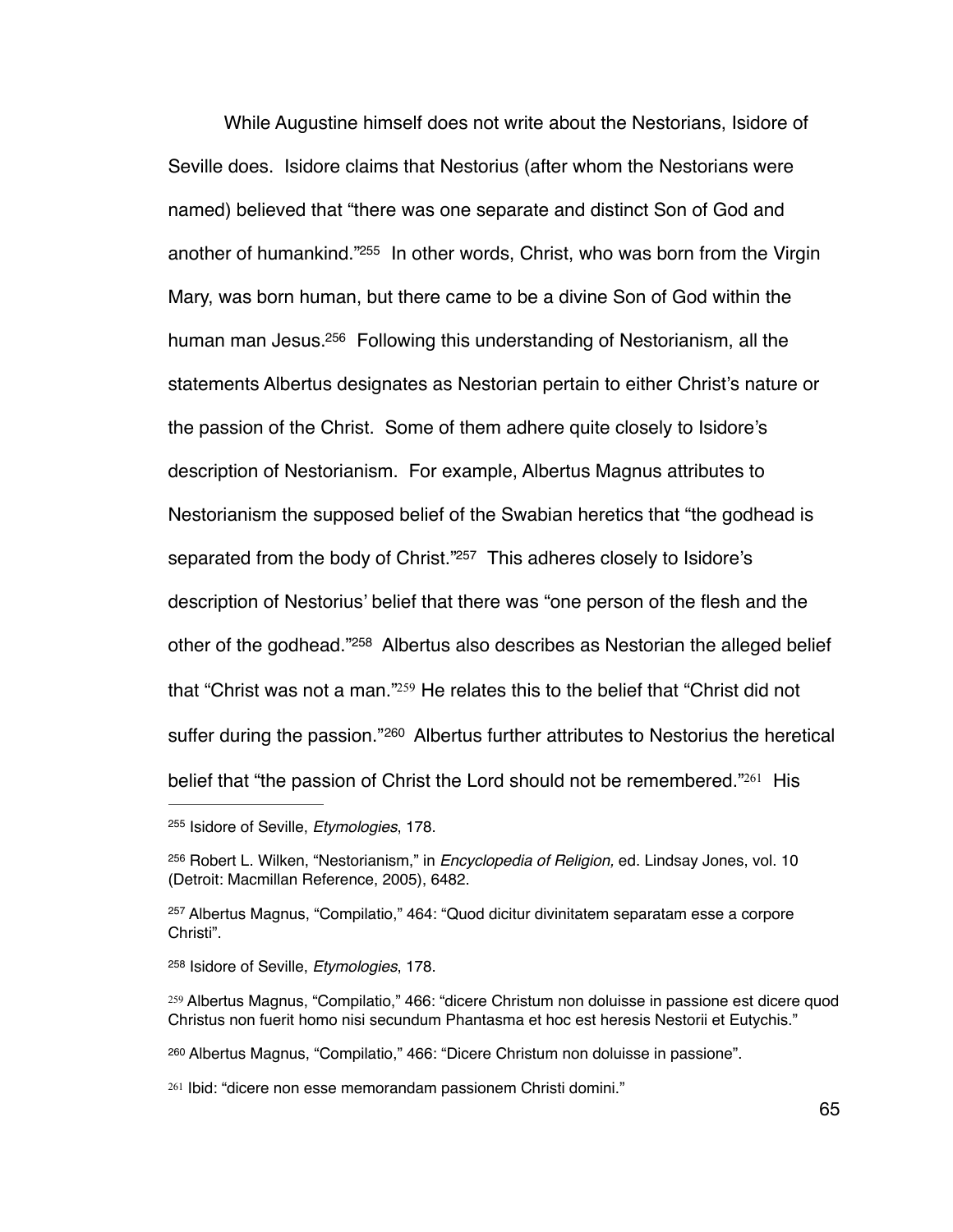rationale for this connection stems from the belief that Christ did not suffer during the passion. Therefore, the heretical statements that Albertus attributes to Nestorianism demonstrate a similarity to Isidore of Seville's description of the beliefs of Nestorius and follow the thematic trend of the division of Christ' nature between human and divine. These heretical statements do not, however, seem to follow the trend of referring to the goodness or sanctity of humanity.

<span id="page-71-5"></span><span id="page-71-4"></span>Additionally, Albertus designates two of the heretical statements which pertain to sexuality as Jovinian. Jovinian believed there was no particular heavenly reward for virginity, so that married and remarried women had the same worthas virginal women. He even urged consecrated virgins to marry.  $262$  David Hunter, in his recent work on the Jovinianist controversy, asserts that Jovinian's overall argument was that "Christian sanctity does not depend on an individual's ascetic merit."<sup>[263](#page-71-1)</sup> Since Christ offered salvation to the entire Church, any baptized Christian is entitled to the same heavenly reward. Therefore, individual actions such as "celibacy, fasting, or other ascetic practices" did not matter. [264](#page-71-2) Hunter further contends that while Jovinian was ultimately condemned as heretic, his philosophy was motivated by a concern with the ascetic piety practiced by many other accused heretics. <sup>[265](#page-71-3)</sup> The fourth century, in which Jovinian lived,

<span id="page-71-7"></span><span id="page-71-6"></span><span id="page-71-0"></span><sup>&</sup>lt;sup>[262](#page-71-4)</sup> A. Hamman, "Jovinian," in *Encyclopedia of the Early Church, Volume I, ed. Di Beradino, trans.* Walford.

<span id="page-71-1"></span>David G. Hunter, *Marriage, Celibacy, and Heresy in Ancient Christianity: The Jovinian* [263](#page-71-5) *Controversy* (Oxford: Oxford University Press, 2012), 1.

<span id="page-71-2"></span>[<sup>264</sup>](#page-71-6) Ibid.

<span id="page-71-3"></span>[<sup>265</sup>](#page-71-7) Ibid., 130.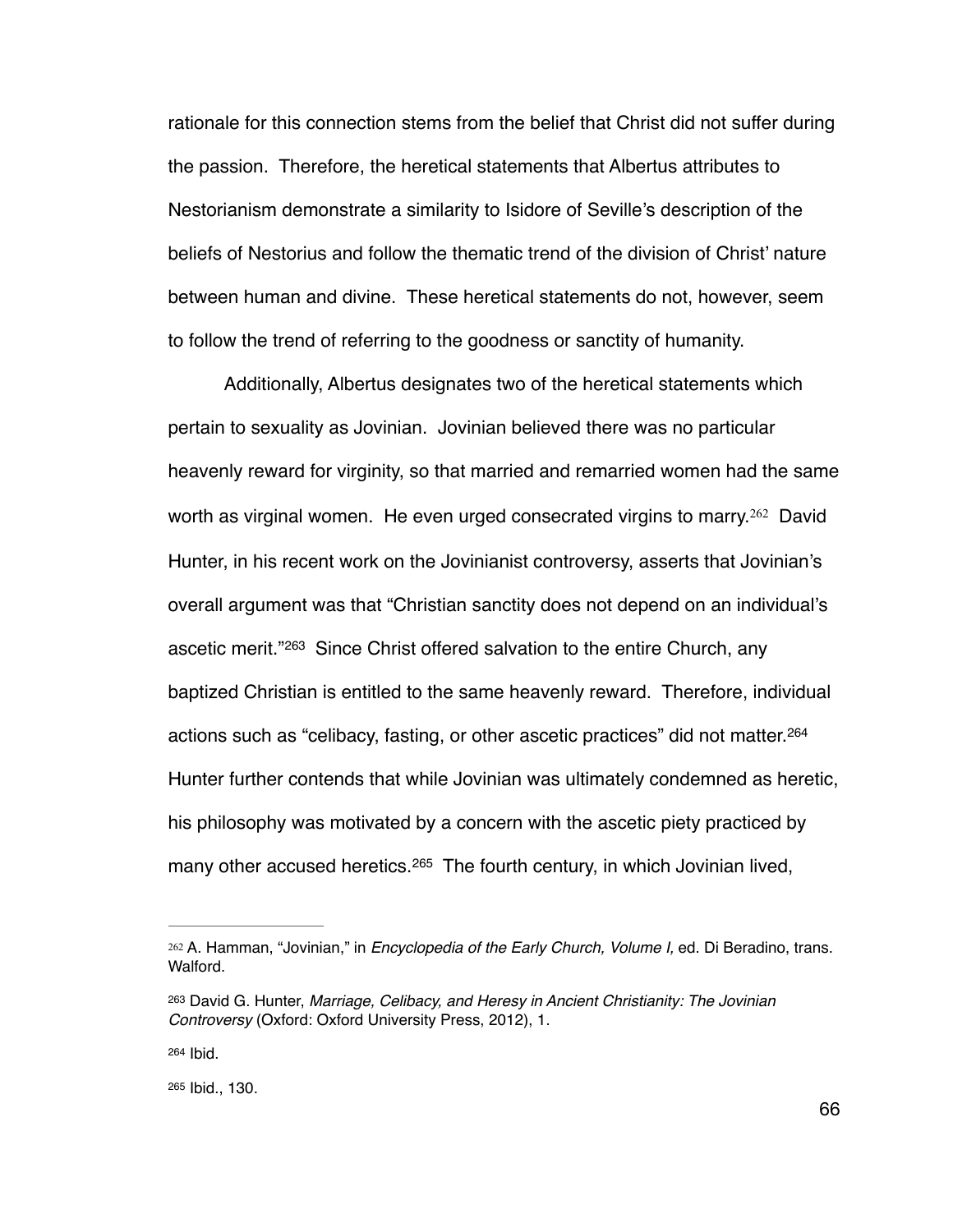<span id="page-72-5"></span>witnessed an overall increase in asceticism and an increase in accusations of heresy against those who practiced or advocated for an ascetic lifestyle, particularly the Manichaeans[.](#page-72-0)<sup>266</sup> Jovinian's ideas were consistent with this antiheretical trend.

<span id="page-72-8"></span><span id="page-72-7"></span><span id="page-72-6"></span>Both Augustine and Isidore of Seville write about the Jovinians. Augustine relates that Jovinian believed that "all sins are equal, that it is impossible for man to sin after baptism, and that fasts and abstinence from certain kinds of food avail nothing."<sup>[267](#page-72-1)</sup> He goes on to argue that Jovinian "attempted to destroy the virginity of Mary" by asserting that she had had sex while pregnant with Jesus. [268](#page-72-2) Additionally, Augustine argues that Jovinian equated the morality of chaste monks and nuns with those who were faithfully married.<sup>[269](#page-72-3)</sup> Isidore of Seville, writing about Jovinian 200 years later, builds on these claims somewhat. While Isidore also describes the Jovinian belief that "there is no difference between wives and virgins," he further states that Jovinian believed that there was "no distinction between those who are abstinent and those who carouse unreservedly.["](#page-72-4)<sup>[270](#page-72-4)</sup>

<span id="page-72-9"></span> Albertus Magnus, writing 600 years after Isidore, further exaggerates the sexual freedom allowed by Jovinian. He ascribed alleged heretical statements to

<span id="page-72-2"></span>[268](#page-72-7) Ibid.

<span id="page-72-3"></span>[269](#page-72-8) Ibid.

<span id="page-72-0"></span>[<sup>266</sup>](#page-72-5) Ibid.

<span id="page-72-1"></span>St. Augustine, *The De Haeresibus of Saint Augustine,* trans. Liguori G. Muller (Washington [267](#page-72-6) DC: The Catholic University of America Press, 1956), 117.

<span id="page-72-4"></span><sup>&</sup>lt;sup>[270](#page-72-9)</sup> Isidore of Seville, *Etymologies*, 177.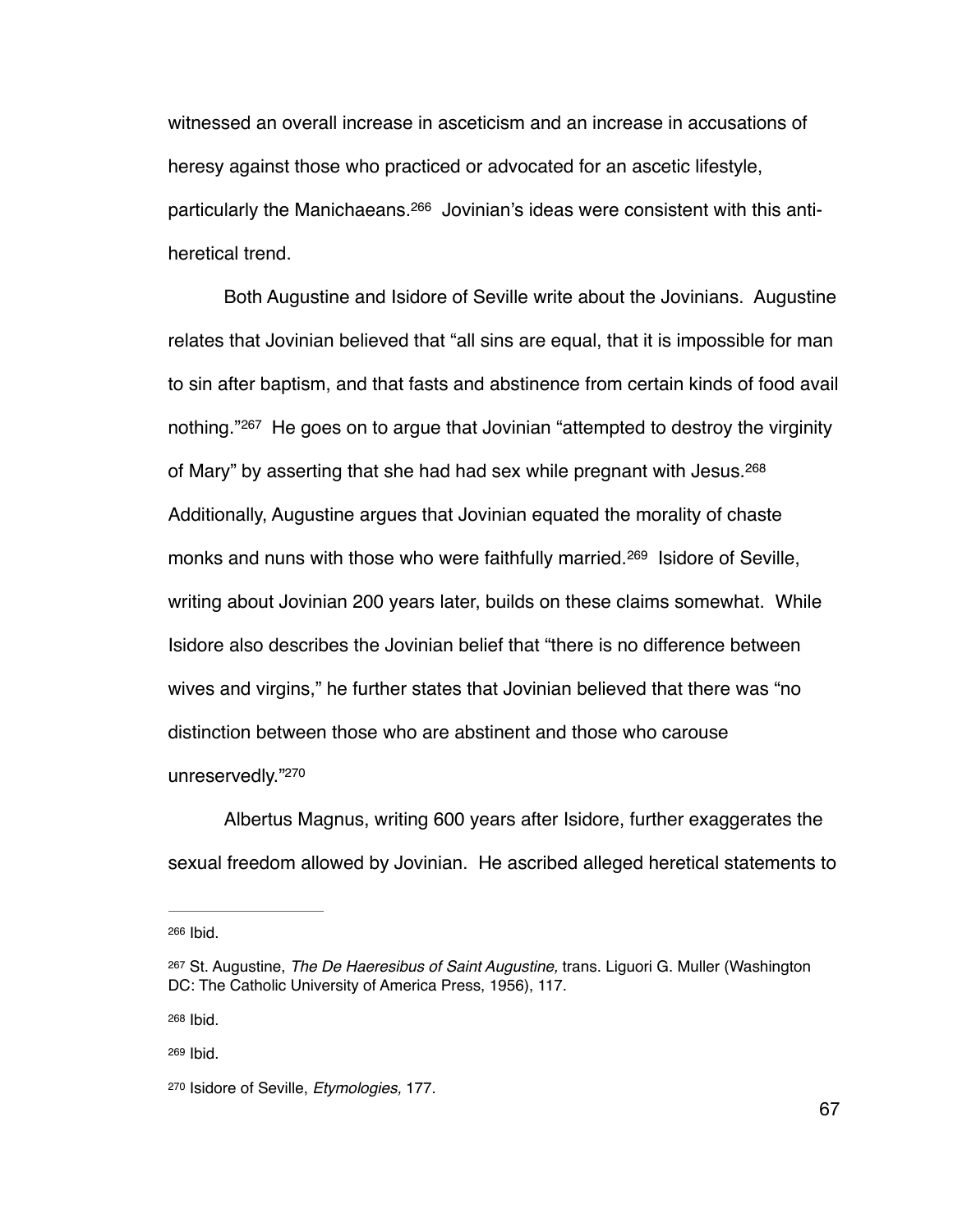<span id="page-73-3"></span><span id="page-73-2"></span>Jovinianism which assert that "a free woman having sex with a free man is not more sinful than those conjoined matrimonially, $\frac{1}{271}$  and that ["](#page-73-0)a virgin is able to be with five boys.["](#page-73-1)<sup>272</sup> Jovinianism was an interesting choice of an early church heresy for the *Compilatio*, because Jovinian preached against an ascetic lifestyle, practiced by the Manichaeans and others, which was also a serious concern among thirteenth-century church writers. However, it would appear that Albertus was mostly utilizing the works of Augustine and Isidore of Seville, which condemn Jovinian for his views on virginity. Albertus seems to be quite concerned with the heretics' belief that engaging in sexual activities was not a sin. Many of the heretical statements pertain to allegations of sexual promiscuity. However, as previously discussed, these types of accusations were frequently utilized against suspected heretics in order to discredit them. So Albertus may have been looking for sources among early church writers to lend credence to his condemnations of the heretics' alleged sexual promiscuity. Among those early church heresies, Jovinianism must have seemed like an apt choice, as both Isidore and Augustine mention his views on sexuality.

The attribution of heretical statements about sex to Jovinian reflects a cursory categorization system within the document. Any heretical belief listed in the *Compilatio* that reflected sexual immorality was attributed to Jovinian. This classification, however, also shows the occasional inconsistencies in Albertus'

<span id="page-73-0"></span><sup>&</sup>lt;sup>[271](#page-73-2)</sup> Albertus Magnus, "Compilatio," 466: "oluta concubendo cum soluto non plus peccat quam admittendo matrimonialiter coniunctum."

<span id="page-73-1"></span><sup>&</sup>lt;sup>[272](#page-73-3)</sup> Ibid., 469: "quinque puerorum virgo possit esse."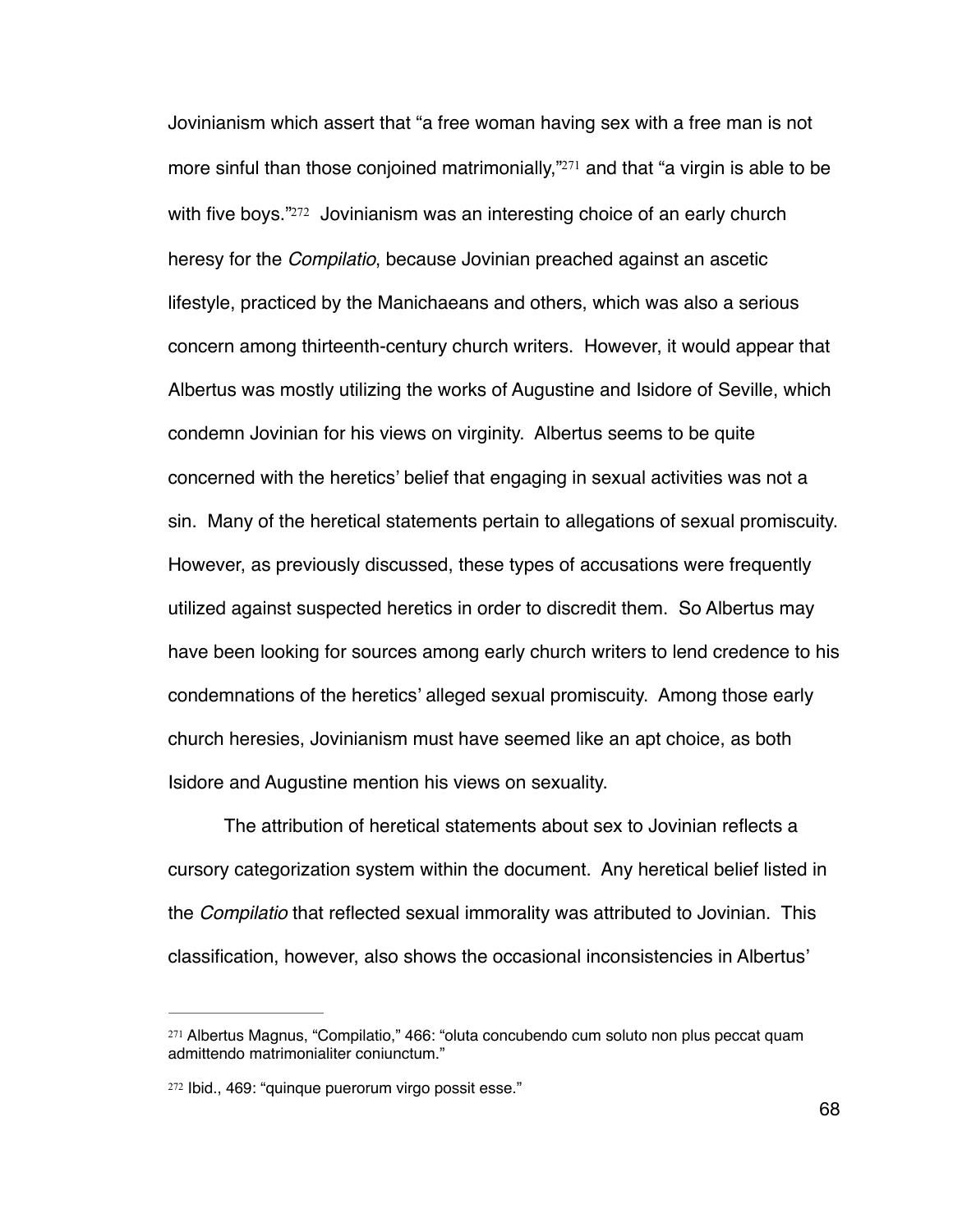thinking, an inconsistency also reflected in other inquisitorial literature. Albertus' approach to this list of alleged heretical beliefs was to classify and then refute them in the most strident terms possible, and he clearly referenced the writings of Isidore of Seville and Augustine to help with this task. Logically, however, it would be difficult to link an entire list of thirteenth-century beliefs with heresies from the fourth and fifth centuries. For example, there is no evidence to support Albertus' assertion that Jovinian believed that a woman could have sex with five boys and still be considered virginal. Even Isidore and Augustine's descriptions of Jovinian's views do not support this connection. However, Albertus believed there to be enough of an association that he could attribute it to Jovinianism. This classification reflects a desire by medieval inquisitors to understand contemporary heresy as belonging to an authentic, unchanging tradition that can be traced back accurately to the words of church fathers.

Among medieval inquisitors, linking contemporary heresy to early church heresies such as Manichaeism was a common tactic. Many utilized the writings of early church writers such as St. Augustine and Isidore of Seville both in order to gain credibility and to help them understand the beliefs of people in their own time period. Albertus Magnus utilizes this tactic frequently throughout the *Compilatio*. He attributes most of the heretical statements in the document to an early church heresy and these heresies serve as a categorization system throughout the document. Albertus' knowledge of early church heresies can generally be traced to the writings of Augustine and Isidore of Seville. However, how Albertus employs these ideas reveals his concern with the Christians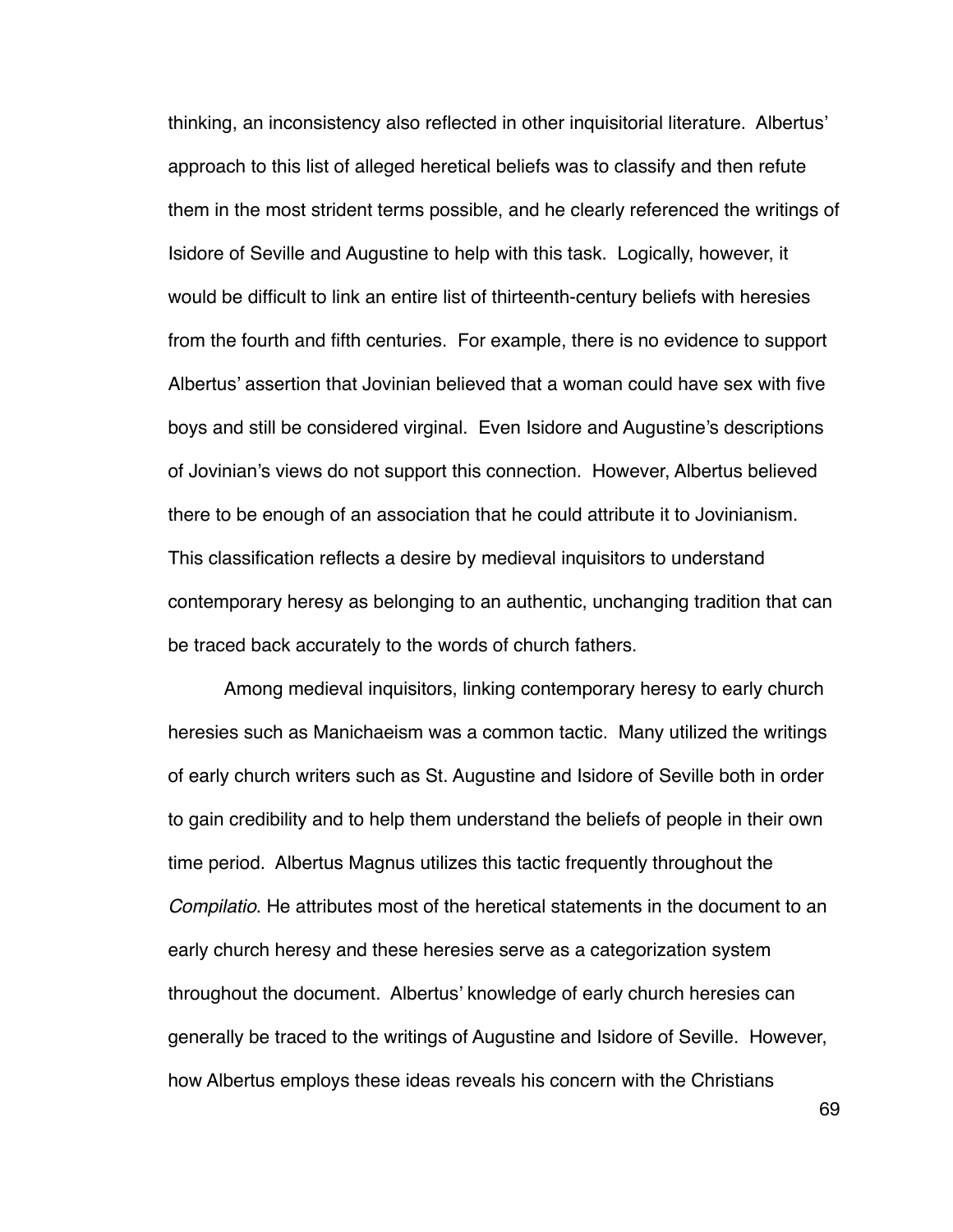achieving salvation outside the church. His selectivity suggests that he was particularly concerned with any views that demonstrated the sanctity of human nature.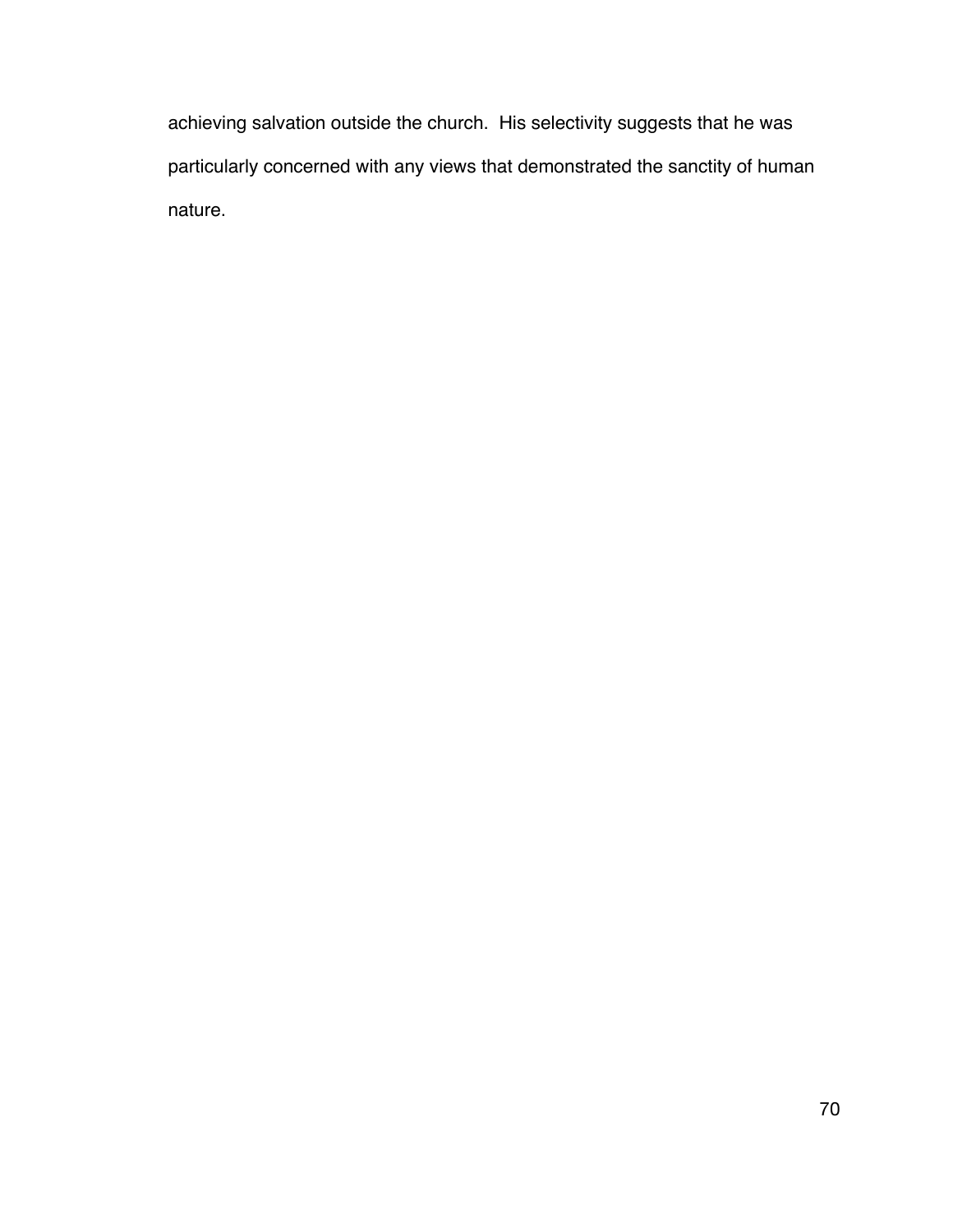## <span id="page-76-5"></span>**Chapter 3: Pride**

Many of the heresies refuted by Albertus Magnus in the *Compilatio*  concern the heretical belief that lay people could be as holy, if not holier than Church officials, the Virgin Mary, and even God himself. This represents the sin of pride which constituted a central theme in the writings of Augustine and Gregory. One statement recorded in the *Compilatio,* for example, contends that ["](#page-76-0)man is able to become God," $273$  while another contends that "man is able to become equal with God."<sup>[274](#page-76-1)</sup> These assertions exhibit the sin of pride, and Albertus Magnus applied particular intensity in his denouncement of this specific heretical idea.

<span id="page-76-7"></span><span id="page-76-6"></span>Albertus Magnus cites both Augustine and Gregory the Great throughout the document in order to refute the heretics. He often references their writings on early heresies, but he also refers to their writings on the danger of pride. Albertus utilizes Augustine to condemn the belief that a man who has united his soul with God, is able to raise up others. $275$  He quotes Augustine's statement contending that "when the rank is higher, so much more intense is the fall,"[276](#page-76-3) which derides pride. He also references Gregory in order to refute the belief that people can achieve a state where they no longer require God.<sup>[277](#page-76-4)</sup> He cites

<span id="page-76-9"></span><span id="page-76-8"></span><span id="page-76-0"></span><sup>&</sup>lt;sup>[273](#page-76-5)</sup> Albertus Magnus, "Compilatio," 462: "...dicitur quod homo possit fieri deus..."

<span id="page-76-1"></span><sup>&</sup>lt;sup>[274](#page-76-6)</sup> Ibid., 463: "...hominem posse fieri equalem deo."

<span id="page-76-2"></span>[<sup>275</sup>](#page-76-7) Ibid., 465.

<span id="page-76-4"></span><span id="page-76-3"></span><sup>&</sup>lt;sup>[276](#page-76-8)</sup> Ibid., 464: "...dicit Augustinus, quod quando altior est gradus tanto profundior est casus." [277](#page-76-9) Ibid., 462.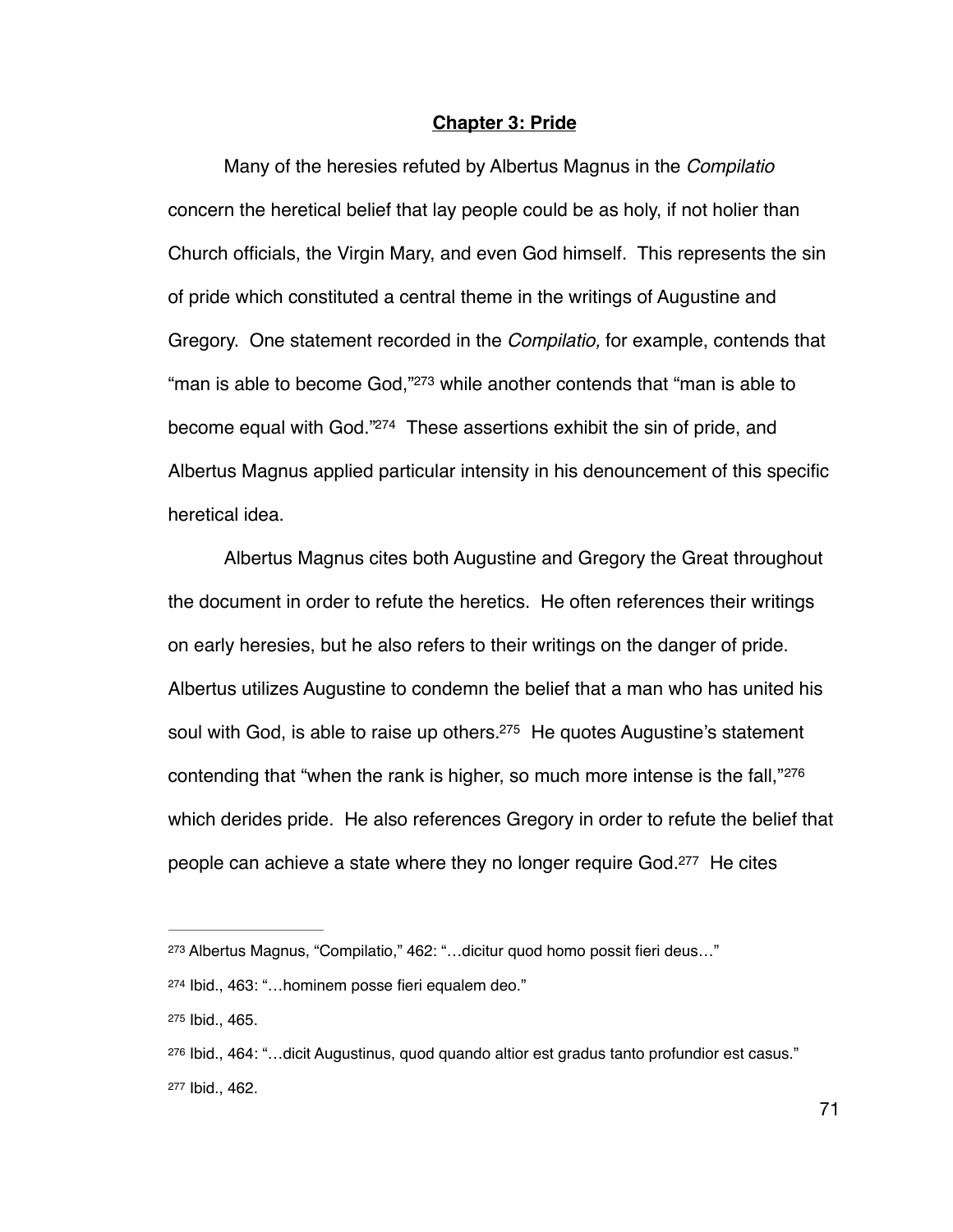<span id="page-77-6"></span><span id="page-77-5"></span>Gregory's statement that without God, "creation would collapse into nothing" in order to condemn this dangerous assertion. Further, Albertus employs Gregory's writings to invalidate the belief that men united with God are "free from the lessons of Christ.["](#page-77-0)<sup>[278](#page-77-0)</sup> He refers to Gregory's statement that "the proof of love is its manifestation in deeds" in order to refute this heretical presumption.<sup>[279](#page-77-1)</sup> For Gregory and Augustine, pride was a cardinal sin on which they both wrote extensively. Albertus was therefore able to find ample material within their writings with which to denounce this sin in the heretical beliefs set forth in the *Compilatio.*

<span id="page-77-7"></span>The sin of pride is indeed a central theme in Augustine's writings. William Green in his article "Augustine on Pride as the First Sin" opens with the assertion that "Augustine is the most notable ancient defender of the doctrine that pride is the first and basic sin, the cause of Satan's fall and of man's first disobedience.["](#page-77-2)<sup>[280](#page-77-2)</sup> Similarly, in the encyclopedia of Augustine's thought, John Cavadini asserts that for Augustine, pride "is the archetypal sin, the original sin from which all other sin proceeds as from a root.["](#page-77-3) $281$  Cavadini further contends that for Augustine, "pride is the desire to replace God with oneself."<sup>[282](#page-77-4)</sup> Many of the heretical statements in the *Compilatio* adhere, quite literally, to this tendency.

<span id="page-77-9"></span><span id="page-77-8"></span><span id="page-77-1"></span><span id="page-77-0"></span>[<sup>278</sup>](#page-77-5) Ibid., 462: "...quo omnis creatura indiget, quia aliter in nichilum decideret, ut dicit Gregorius..." [279](#page-77-6) Ibid, 468: "...Probatio dilecciones exhibido est operis..."

<span id="page-77-2"></span><sup>&</sup>lt;sup>[280](#page-77-7)</sup> William M. Green, *Initium Omnis Peccati Superbia: Augustine on Pride as the First Sin* (Berkely: University of California Press, 1949), 407.

<span id="page-77-3"></span><sup>&</sup>lt;sup>[281](#page-77-8)</sup> John C. Cavadini, "Pride," in *Augustine through the Ages: An Encyclopedia*, ed. Allan D. Fitzgerald (Grand Rapids: William B. Eerdmans Publishing Company, 1999), 679.

<span id="page-77-4"></span>[<sup>282</sup>](#page-77-9) Ibid.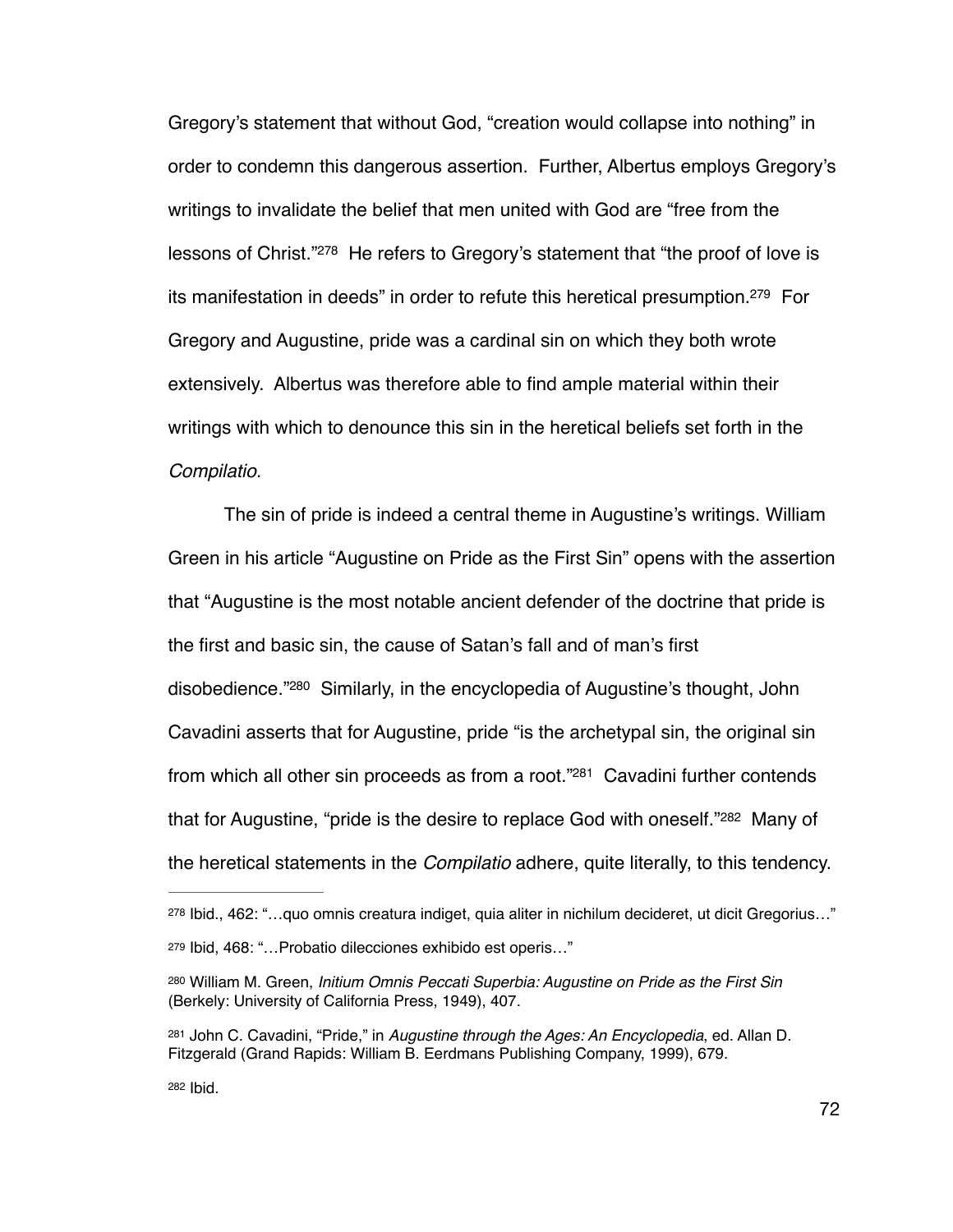<span id="page-78-5"></span>Pride, and its opposing virtue, humility, constitute a significant part of Gregory the Great's writings as well. The *Moralia of Job* especially focuses on the dangers of pride and the importance of humility. George Demacopoulos, in his work on Gregory the Great, contends that Gregory believed that pride was so dangerous because it led humans to distance themselves from God.<sup>[283](#page-78-0)</sup> Humility is necessary to avoid sin and to lead a life dedicated to God. Demacopoulos further argues that the "balanced antitheses of pride and humility…are at the heart of Gregory's theological outlook."<sup>[284](#page-78-1)</sup> Matthew Baasten agrees, asserting in his work on Gregory the Great that "pride is truly the backbone of Gregory's development of the moral life" and even forms the essence of his spirituality[.285](#page-78-2)

<span id="page-78-7"></span><span id="page-78-6"></span>Pride was not just a central concern for Augustine and Gregory the Great, but was also a central concern of Christian writers from the beginning of Christianity. Writers such as Cassian (d. 435) and Isidore of Seville (d. 636) all treated pride as the root of all sin. Morton Bloomfield, in his treatment of the seven deadly sins, describes the preeminence of pride as the most dangerous sin up through the later Middle Ages.  $286$  Bloomfield attributes the centrality of the sin of pride to the medieval ideals of orders and balance. $287$  He contends that

<span id="page-78-9"></span><span id="page-78-8"></span><span id="page-78-0"></span><sup>&</sup>lt;sup>[283](#page-78-5)</sup> George E. Demacopoulos, *Gregory the Great: Ascetic, Pastor, and First Man of Rome* (Notre Dame: University of Notre Dame Press, 2015), 25.

<span id="page-78-1"></span>[<sup>284</sup>](#page-78-6) **Ibid.** 

<span id="page-78-2"></span><sup>&</sup>lt;sup>[285](#page-78-7)</sup> Matthew Baasten, *Pride According to Gregory the Great : A Study of the Moralia* (Lewiston, NY: E. Mellen Press, 1986), 8.

<span id="page-78-3"></span>[<sup>286</sup>](#page-78-8) Morton W. Bloomfield, *The Seven Deadly Sins: an Introduction to the History of a Religious Concept, with Special Reference to Medieval English Literature* (East Lansing: Michigan State College Press, 1967), 74.

<span id="page-78-4"></span>[<sup>287</sup>](#page-78-9) Ibid, 75.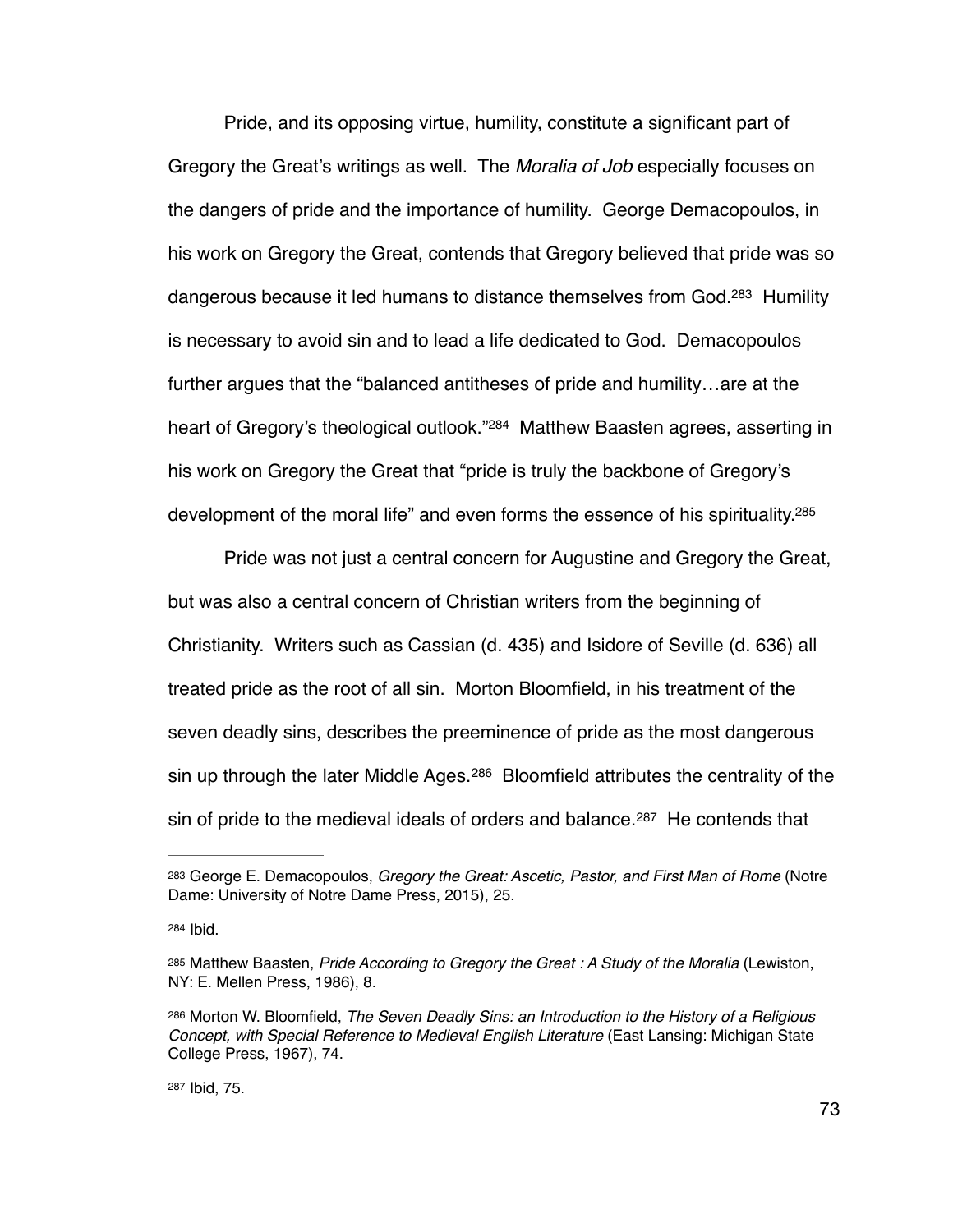<span id="page-79-5"></span><span id="page-79-4"></span>pride represented a "rebellion against God, the sin of exaggerated individualism," which was abhorrent to a civilization that valued order and balance.<sup>[288](#page-79-0)</sup> Bloomfield also emphasizes that pride was considered to upset the "divinely appointedorder" and as such constituted the "ultimate heresy." $289$  Lester Little has contended that by the eleventh century there had occurred a shift from pride to avarice as the most important sin due to the general increase in wealth. This shift is further demonstrated in the apostolic poverty movement. However, Albertus Magnus seems to still be more concerned with pride than avarice, which was consistent with the work of early church writers like Augustine and Gregory.

<span id="page-79-6"></span>Many of the references Albertus makes to Augustine's works demonstrate the similarities in their conceptions of pride. For example, in statement forty Albertusrelates the heretical belief that "the resurrection is not the future." $290$  He attributes this error to the Manichaeans and cites Augustine's work *Contra Epistulam Manichaei quam vocant fundamenti* to support this assertion. Augustine wrote this work in response to a letter purportedly written by Mani which describes some of the fundamental tenets of Manichaeism. As such, it is written in a similar format to that of the *Compilatio*.<sup>[291](#page-79-3)</sup> In this document, Augustine harshly condemns Mani for taking the title of "Paraclete," which

<span id="page-79-7"></span><span id="page-79-0"></span>[<sup>288</sup>](#page-79-4) Ibid.

<span id="page-79-1"></span>[<sup>289</sup>](#page-79-5) Ibid.

<span id="page-79-2"></span>Albertus Magnus, *Compilatio:* "Quod dicitur: resurrectio non est futura…" [290](#page-79-6)

<span id="page-79-3"></span>J. Kevin Coyle, "*Epistulam Manichaei quam vocant fundamenti, Contra*," in *Augustine through* [291](#page-79-7) *the Ages: An Encyclopedia*, ed. Allan D. Fitzgerald (Grand Rapids: William B. Eerdmans Publishing Company, 1999), 311.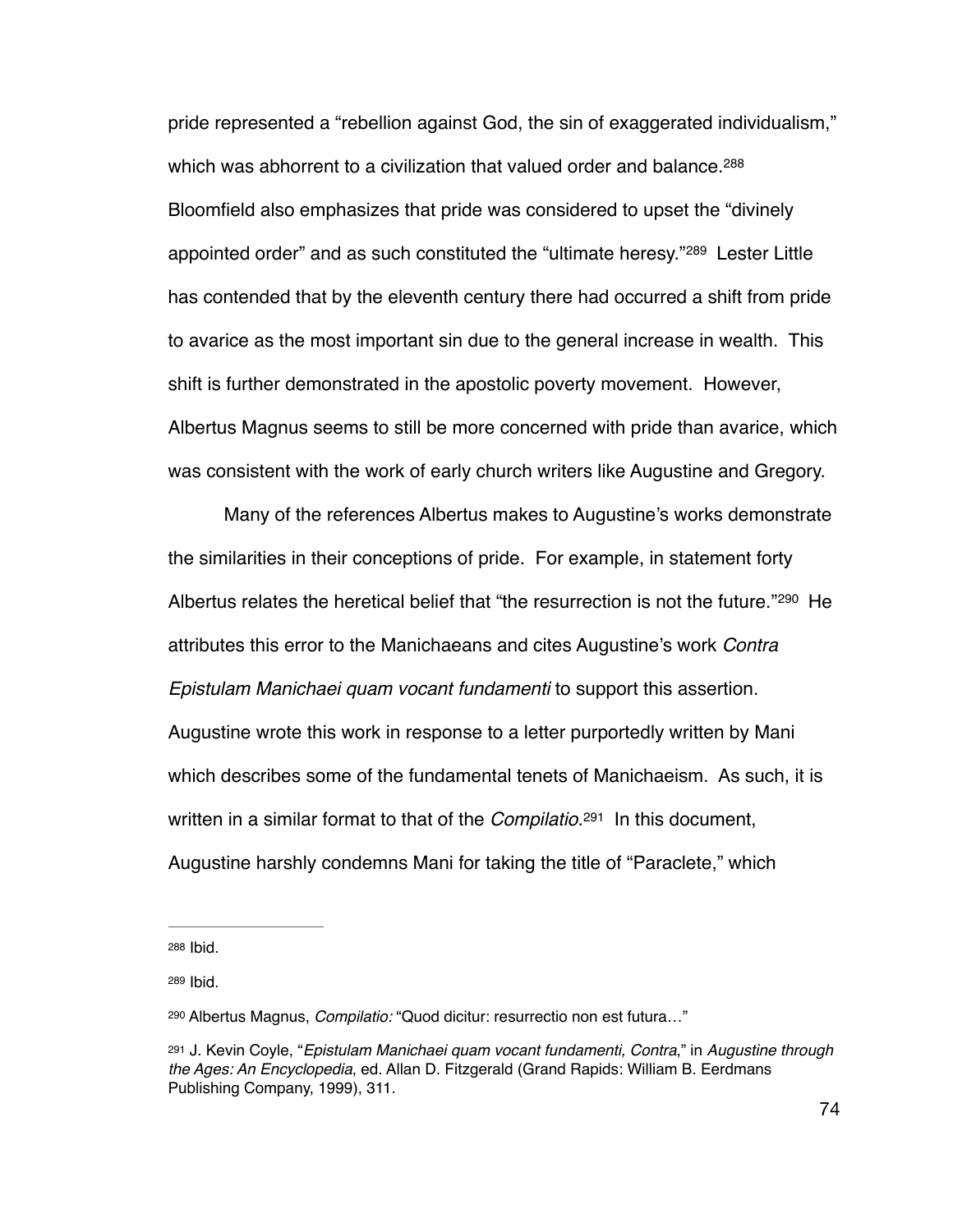<span id="page-80-4"></span>Augustine understands to mean that Mani thought himself to be "taken up by the Holy Spirit.["](#page-80-0)<sup>[292](#page-80-0)</sup> This seems to be the link between the thirteenth-century heretical statement that the resurrection is not the future and the *Contra Epistulam Manichaei.* Augustine argues that Mani wished to be thought of as the reincarnation of the Holy Spirit and an apostle of Jesus Christ, that is, the "one sent by Jesus Christ, who promised to send him.["](#page-80-1)<sup>[293](#page-80-1)</sup> If Mani was the reincarnation of the Holy Spirit, then he fulfilled the promise from Jesus Christ of a Second Coming. Therefore, there would be no need for a future resurrection, with Jesus Christ returning to earth.

<span id="page-80-7"></span><span id="page-80-6"></span><span id="page-80-5"></span>Augustine explicitly denounces Mani for daring to take on the title of "Paraclete," specifically condemning the pride behind such an action. Augustine writes that "what do we suppose to be the reason of this, but pride, the mother of all heretics? $294$  He continues on to label it a ["](#page-80-2)singular audacity" and an "unutterable sacrilege."<sup>[295](#page-80-3)</sup> Albertus Magnus, confronted with heretics who believed themselves to be united with God and above Church law, found an appropriate example to support his refutation of the thirteenth-century heretics in Augustine's condemnation of Mani as a prideful imposter of the Holy Spirit.

<span id="page-80-0"></span><sup>&</sup>lt;sup>[292](#page-80-4)</sup> Saint Augustine of Hippo, "Against the Epistle of Manichaeus, Called Fundamental," in A *Select Library of the Nicene and Post-Nicene Fathers of the Christian Church, Volume IV: St. Augustine: The Writings against the Manichaeans and Against the Donatists,* ed. Philip Schaff (Edinburgh: T&T Clark, 1887), 132.

<span id="page-80-1"></span>[<sup>293</sup>](#page-80-5) Ibid.

<span id="page-80-2"></span>[<sup>294</sup>](#page-80-6) Ibid.

<span id="page-80-3"></span>[<sup>295</sup>](#page-80-7) Ibid.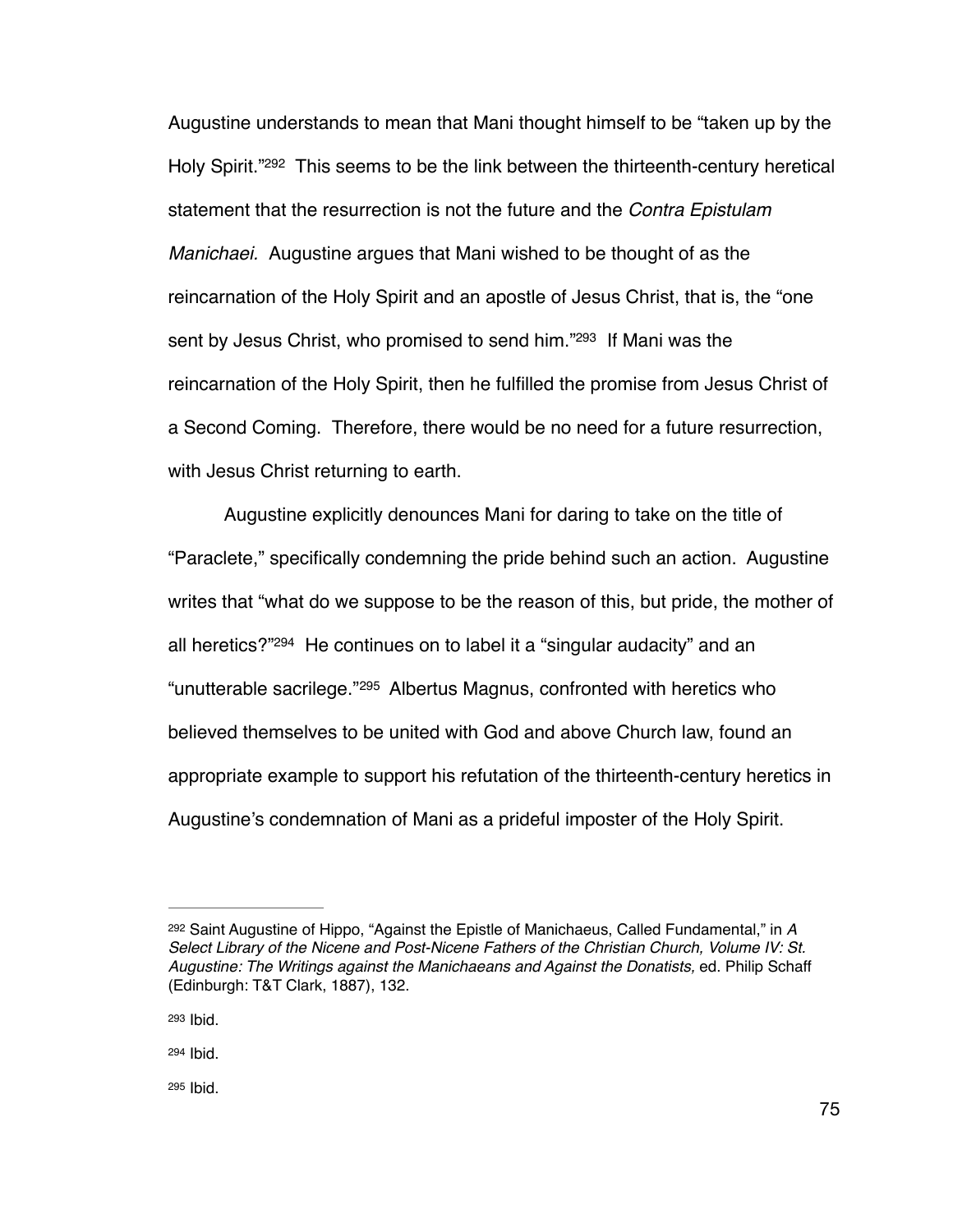Many of Albertus' references to Augustine point to works where Augustine enumerates his thinking on original sin and free will. As discussed in the previous chapter, throughout the document, Albertus links the heretics in the Swabian Ries with Pelagius and Pelagianism, and he uses Augustine's writings in order to make this comparison. The references to Pelagius serve to identify the thirteenth-century heretics with the belief that human beings are capable of achieving salvation outside of the church through morality and free will. Similarly, many of Albertus' references to Augustine seem dedicated to disproving the notion that human beings can achieve salvation without the aid of the church or that they can successfully live without sin. For Augustine, the idea that human beings can achieve salvation without both divine assistance and the church sacraments was considered the ultimate sin of pride. Therefore, many of the works of Augustine that Albertus references discuss Augustine's doctrine on original sin and free will and are predicated upon the need for humility.

<span id="page-81-3"></span><span id="page-81-2"></span>For example, in statement fifty Albertus relates the heretical belief that "prayers, fasts, and confessions of sin impede a good man." $296$  He cites Augustine ["](#page-81-1)on infant baptism" $297$  in order to disprove this. I believe that the work referenced here is Augustine's *De peccatorum meretis et remissione peccatorum et de baptismo parvulorum*. Augustine wrote this work in response to Pelagius

<span id="page-81-0"></span> <sup>&</sup>quot;Albertus Magnus, *Compilatio,* 465: "Dicere quod orationes ieiunia confessiones peccatorum [296](#page-81-2) inpediant bonum hominem".

<span id="page-81-1"></span>[<sup>297</sup>](#page-81-3) Ibid.: "de baptismo parvulorum".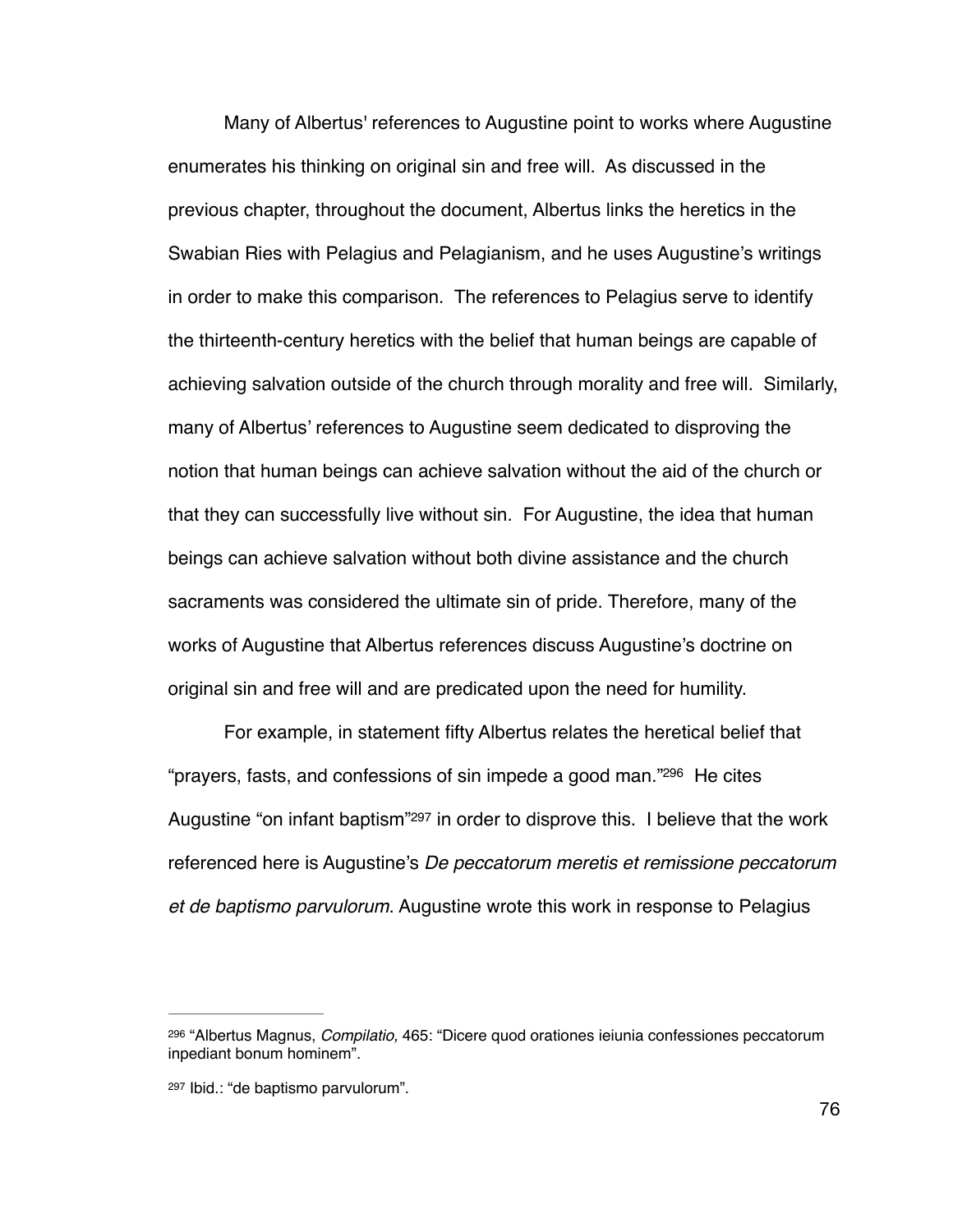<span id="page-82-4"></span>and other writers who shared Pelagius' views on original  $sin^{298}$  $sin^{298}$  $sin^{298}$  It is divided into three books, of which the first two are the most relevant. In the first book, Augustine argues that Adam's original sin is transmitted to all humans, which means that everyone, even infants, need to be baptized in order to be admitted to heaven. In the second book, he contends that no one, except for Jesus Christ, is able to live without sin. Here, Albertus chose to reference a work that focuses heavily upon Augustine's views on original sin.

<span id="page-82-5"></span>The connection between this particular example from Augustine's writings and the heretical belief that human beings do not require confession, fasts, or prayers to reach heaven is not completely linear. *De peccatorum meretis et remissione* does not discuss the need for prayers, confession, or fasts. However, Augustine does discuss the need for baptism in order to overcome original sin. He writes that "whoever is born of the flesh has need of spiritual regeneration."<sup>299</sup> He goes on to explain that men "born in the flesh" are "liable to sin and death from … Adam," and then must be "born again in baptism associated with righteousness and eternal life.["](#page-82-2) $300$  He further argues that there is no Christian who would "allow it to be said, that any one could attain eternal salvation without beingborn again in Christ," which must be "effected through baptism."<sup>[301](#page-82-3)</sup> This

<span id="page-82-2"></span>[300](#page-82-6) Ibid.

<span id="page-82-3"></span>[301](#page-82-7) Ibid, 23-24.

<span id="page-82-7"></span><span id="page-82-6"></span><span id="page-82-0"></span><sup>&</sup>lt;sup>[298](#page-82-4)</sup> Gerald Bonner, "Peccatorum merits et remission peccatorum et de baptismo parvularum, De," in *Augustine through the Ages: An Encyclopedia*, Fitzgerald, 632.

<span id="page-82-1"></span><sup>&</sup>lt;sup>[299](#page-82-5)</sup> Saint Augustine of Hippo, "A Treatise on the Merits and Forgiveness of Sins, and on the Baptism of Infants," in *A Select Library of the Nicene and Post-Nicene Fathers of the Christian Church, Volume V: St. Augustine: Anti-Pelagian Writings,* ed. Philip Schaff (Edinburgh: T&T Clark, 1887), 23.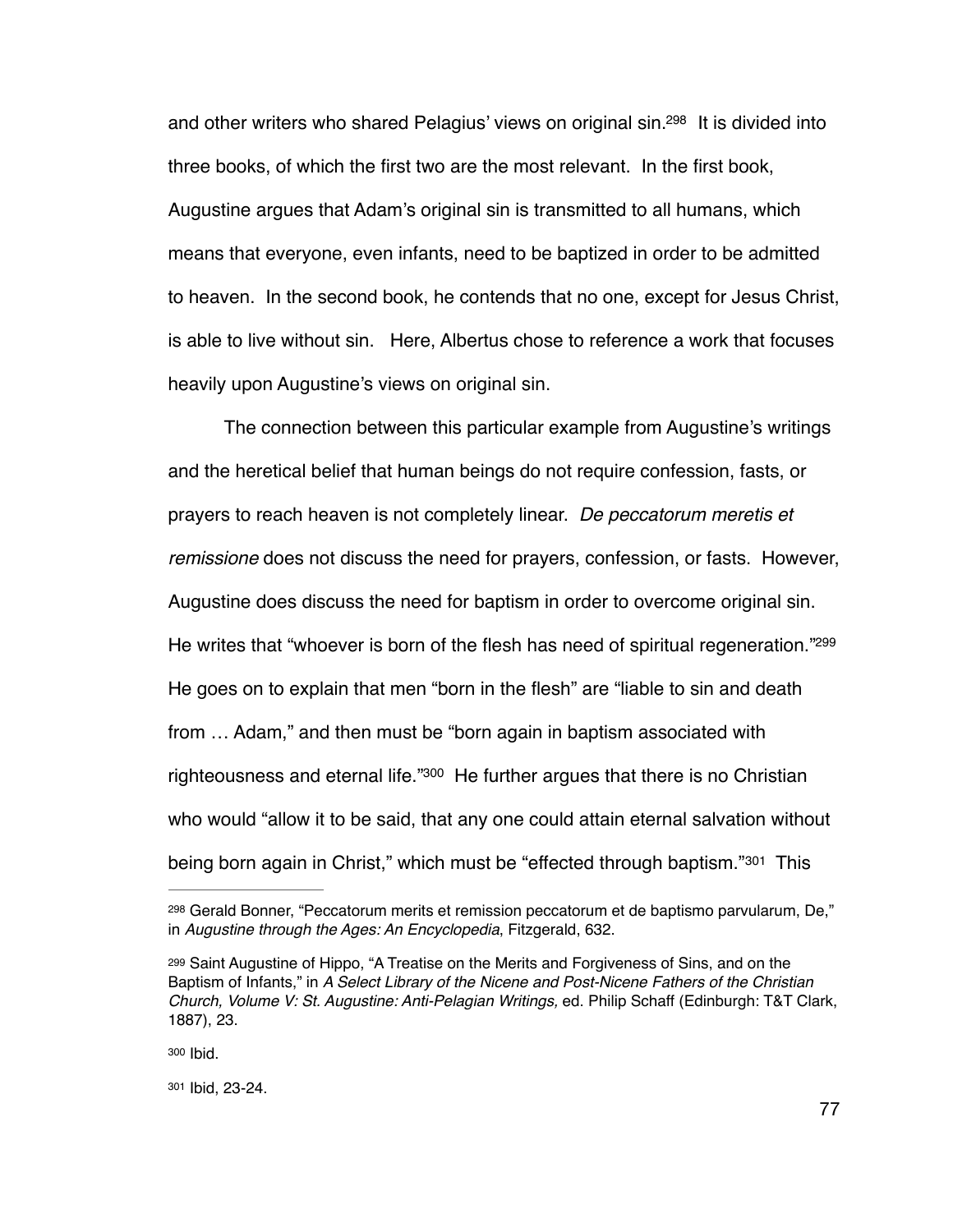doctrine, like the others already discussed, is predicated upon the need for humility. Human beings must admit their sinfulness and submit themselves to God's mercy. I believe that Albertus chose to reference this work because of Augustine's emphasis on original sin and the necessity of baptism to overcome it. Albertus was confronting the heretical belief that church sacraments like confession or religious practices like prayer and fasts were not required for salvation. In response, he cited Augustine's work that enforced the inherent sinfulness of human beings and their need for the Church in order to reach the Kingdom of God.

<span id="page-83-4"></span><span id="page-83-3"></span>In statement twenty-four, Albertus references Augustine on the doctrine of free will, which was also a point of contention between Augustine and Pelagius. In this statement, Albertus relates the belief of the heretics in the Swabian Ries that "man united to God is not able to sin."<sup>[302](#page-83-0)</sup> He refutes this belief with the argument that it is "to remove free will from man," and he cites Augustine as proof of this statement[.](#page-83-1)<sup>[303](#page-83-1)</sup> While Albertus does not reference any specific writing by Augustine here, the document referenced above — *De peccatorum meretis et remissione* - also discusses this topic. In the second book of this work, Augustine states that "there are some persons who presume so much upon the free determination of the human will, as to suppose that it need not sin, and that we require no divine assistance."<sup>[304](#page-83-2)</sup> Augustine refutes this idea by stating that

<span id="page-83-5"></span><span id="page-83-1"></span><span id="page-83-0"></span>[<sup>302</sup>](#page-83-3) Albertus Magnus, *Compilatio*, 463*:* "Dicere quod homo unitus deo peccare non possit." [303](#page-83-4) Ibid.: "tollere est liberum arbitrium ab homine".

<span id="page-83-2"></span>[<sup>304</sup>](#page-83-5) Augustine, "A treatise on the Merits and Forgiveness of Sins," 44.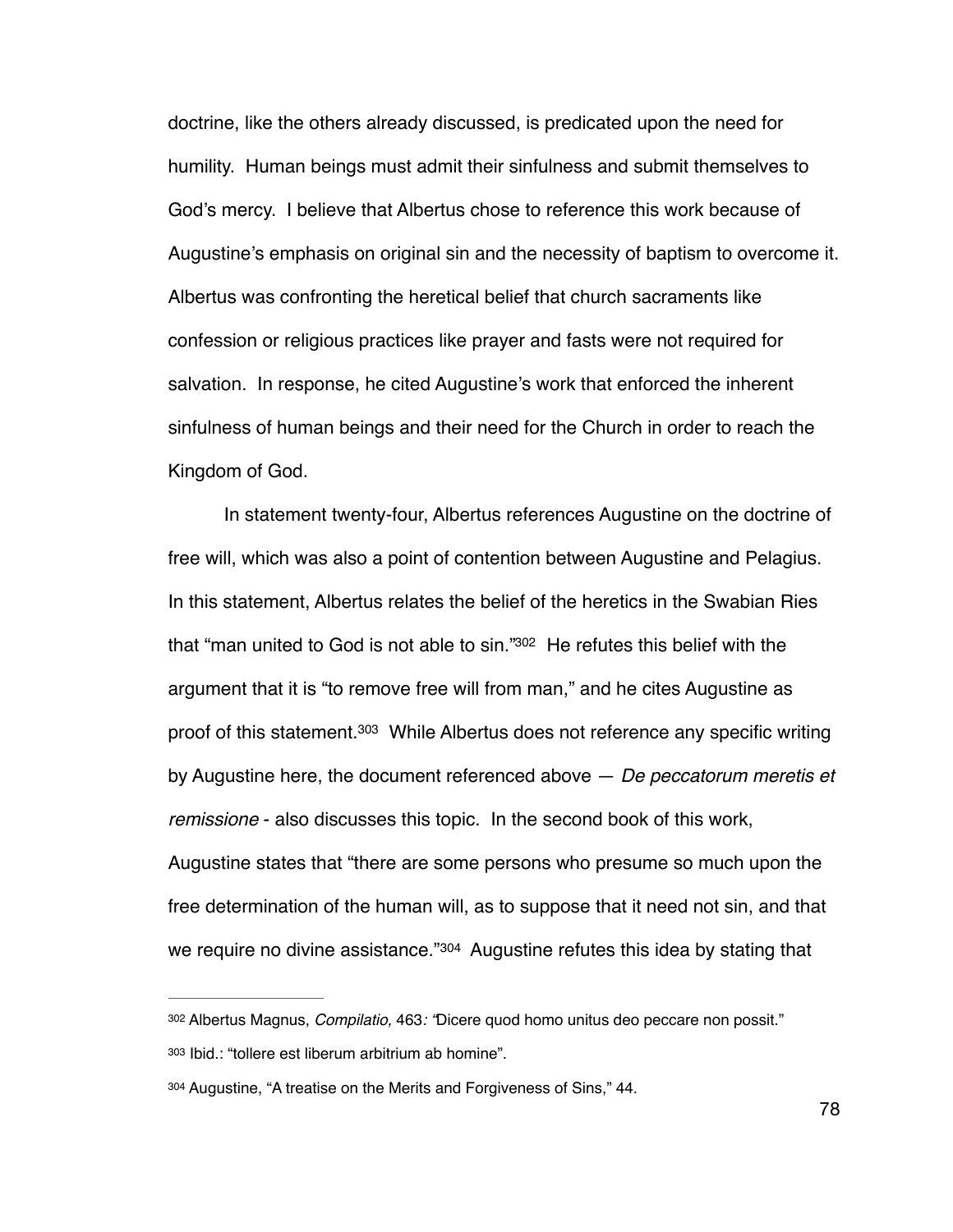<span id="page-84-6"></span><span id="page-84-5"></span><span id="page-84-4"></span>only Jesus Christ "was born without sin," and "lived without sin amid the sins of others."<sup>[305](#page-84-0)</sup> To claim to be without sin, Augustine says, "is to deceive oneself."<sup>306</sup> Regarding free will and sin, Augustine contends that human beings need to exercise their free will constantly to avoid temptation, but that even using all our energies, we will still fall into sin. It is only through divine assistance that humans can be freed from  $sin^{307}$  $sin^{307}$  $sin^{307}$  Therefore, in this statement, Albertus attacks the thirteenth-century heretical notion that humans can achieve a state of being where they are unable to sin by referencing Augustine's fourth-century argument with Pelagius. Augustine's argument is that human beings can never be without sin, and therefore they need to humbly submit to God and the Church in order to free themselves from sin. In this argument, he attributes to Pelagius the idea that humans can achieve salvation solely through exercising their free will. Albertus, pushing the argument further, utilizes this doctrinal dispute in order to disprove the belief that humans can unite with God and become sinless.

Another heretical belief that Albertus refutes with reference to Augustine is the idea that sex and desire are not sins. As previously discussed, sexual immorality was a common incrimination used by inquisitors against accused heretics. Albertus seems to follow this trend when he relays the heretical belief that "a girl is permitted to have sex without stain." $308$  He equates this tenet with

<span id="page-84-7"></span><span id="page-84-0"></span>[<sup>305</sup>](#page-84-4) Ibid., 67

<span id="page-84-1"></span>[<sup>306</sup>](#page-84-5) Ibid.

<span id="page-84-2"></span>[<sup>307</sup>](#page-84-6) Ibid., 44-45.

<span id="page-84-3"></span><sup>&</sup>lt;sup>[308](#page-84-7)</sup> Albertus Magnus, *Compilatio*, 466: "Dicere quod puerum ex licito concubine pariens sine macula sit".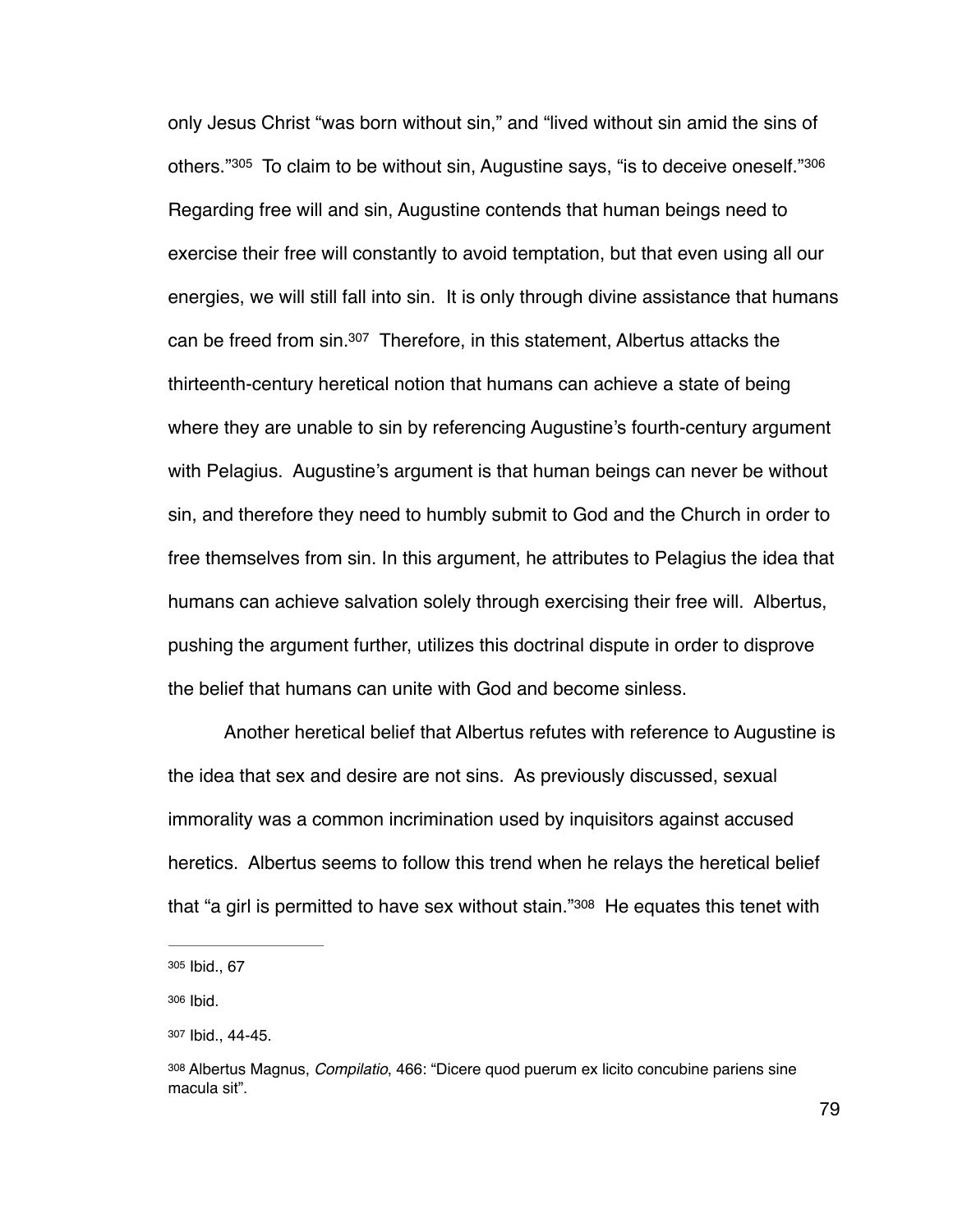<span id="page-85-5"></span>the teachings of Julian, a disciple of Pelagius, who, Albertus contended, preached that "desiring is not a stain."<sup>[309](#page-85-0)</sup> Again, Albertus utilizes the words of Augustine in order to refute a statement in the *Compilatio*. Here, Albertus references Augustine's book *Contra Julianum* in order to condemn the belief that sex and desire are not sins.

<span id="page-85-7"></span><span id="page-85-6"></span>Augustine wrote *Contra Julianum* in response to Julian's book, which condemned Augustine's views on marriage and desire. Julian argued that Augustine's contention that any sexual desire is a sin, which was transmitted to humanity through Adam's original sin, results in a condemnation of lawful marriage.<sup>[310](#page-85-1)</sup> For Julian, desire was a "precondition of sexual union and procreation["](#page-85-2) and indeed was the "purpose of physical marriage. $311$  So, while Julian did indeed argue that desire itself is not a sin, he did not allow that all sexual activity was without sin. He believed that excessive desire was reprehensible and needed to be controlled through the institution of marriage[. 312](#page-85-3) Augustine, in contrast, argues that all sexual desire is a sin, even in marriage. He allows that although the control of concupiscence through marriage may be "forgiven in comparison with what is worse," $313$  desire is nevertheless always

<span id="page-85-2"></span>[311](#page-85-7) Ibid.

<span id="page-85-4"></span>[313](#page-85-9) Ibid., 134.

<span id="page-85-9"></span><span id="page-85-8"></span><span id="page-85-0"></span>[<sup>309</sup>](#page-85-5) Ibid.: "est predicare concupiscenciam maculam non esse, et heresis est cuiusdam Juliani, qui fuit discipulus Pelagii".

<span id="page-85-1"></span>[<sup>310</sup>](#page-85-6) Mathijs Lamberigts, "Julian of Eclanum," in *Augustine through the Ages: An Encyclopedia*, ed. Fitzgerald, 478.

<span id="page-85-3"></span>Saint Augustine of Hippo, *The Fathers of the Church: Saint Augustine: Against Julian*, trans. [312](#page-85-8) Matthew A. Schumacher (New York: Fathers of the Church, 1957), 142.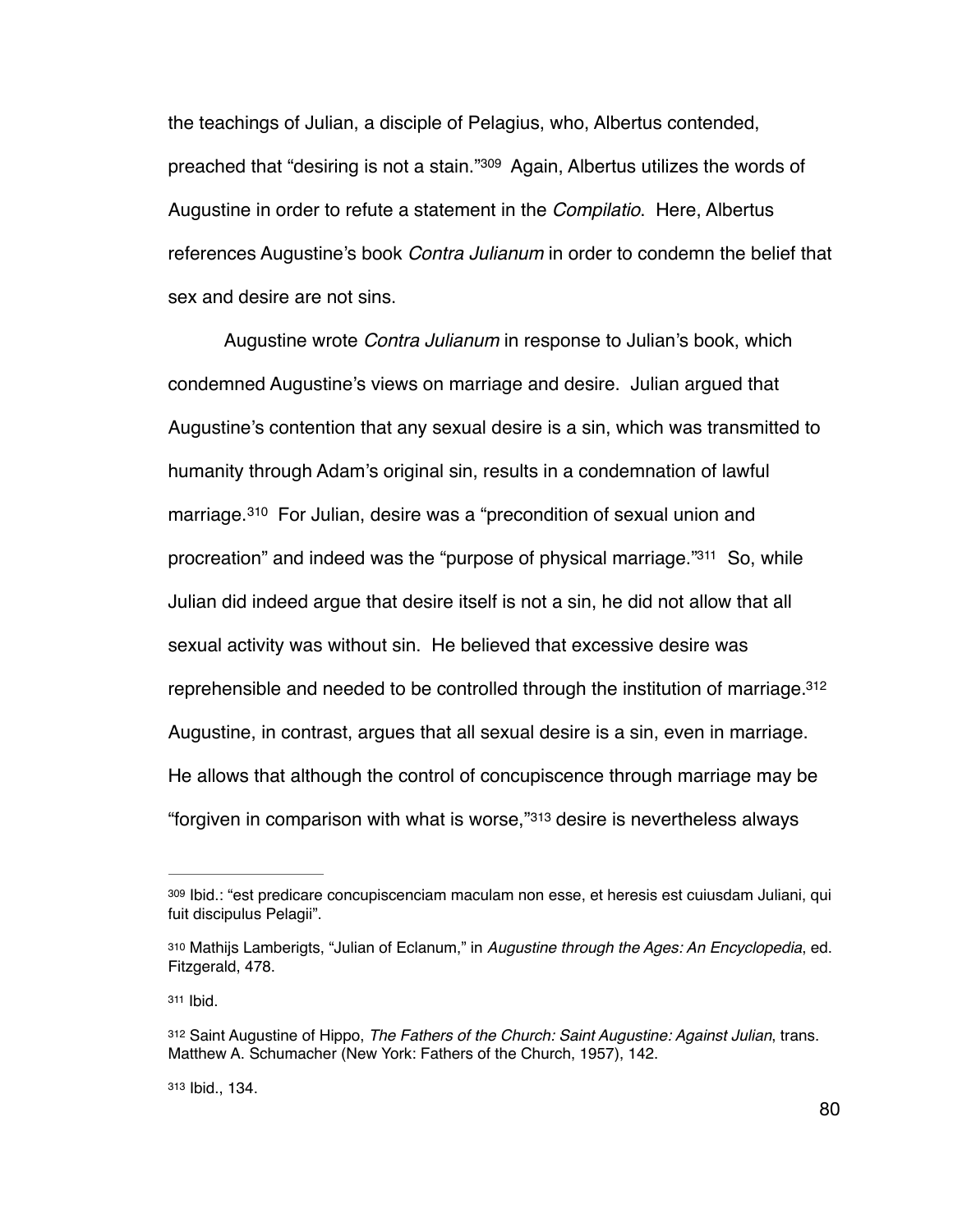sinful. The central tenet of this debate between Julian and Augustine is the doctrine of original sin. Julian did not believe that Adam's original sin was transmitted to all his offspring, especially to newly born infants. [314](#page-86-0)

<span id="page-86-1"></span>Augustine, in contrast, argued that all humans are born into sin, inherited from Adam and Eve. For Augustine, concupiscence was proof of the sinfulness of humanity. Further, he contends that it is through concupiscence that Adam's Original Sin is transmitted, thus making all human beings tainted by Original Sin from birth. Augustine personally struggled against sexual desire, which he wrote about in his *Confessions*. He argued that the only way to combat it was through Christ's redemption. Writers such as Julian and Jovinian disagreed and argued that humans could utilize their free will, as well as the institution of marriage, in order to control concupiscence. Augustine's beliefs on Original Sin require Christians to humbly request divine assistance in order to control sexual desire. For Augustine, the belief that human beings could control the effects of concupiscence themselves, without divine intervention, constitutes the sin of pride. Therefore, Augustine argues that all humans need to humbly request divine assistance in order to control sexual desire.

Albertus, in citing this argument, employs Augustine's words for a slightly different purpose. While he is correct that Julian allows that concupiscence itself is not always a sin, Julian did advocate for it to be controlled within marriage. Albertus, however, in order to better fit Augustine's words to the contemporary heresy, uses this argument to condemn sexual activities outside marriage. Here,

<span id="page-86-0"></span>[<sup>314</sup>](#page-86-1) Lamberigts, "Julian of Eclanum," 479.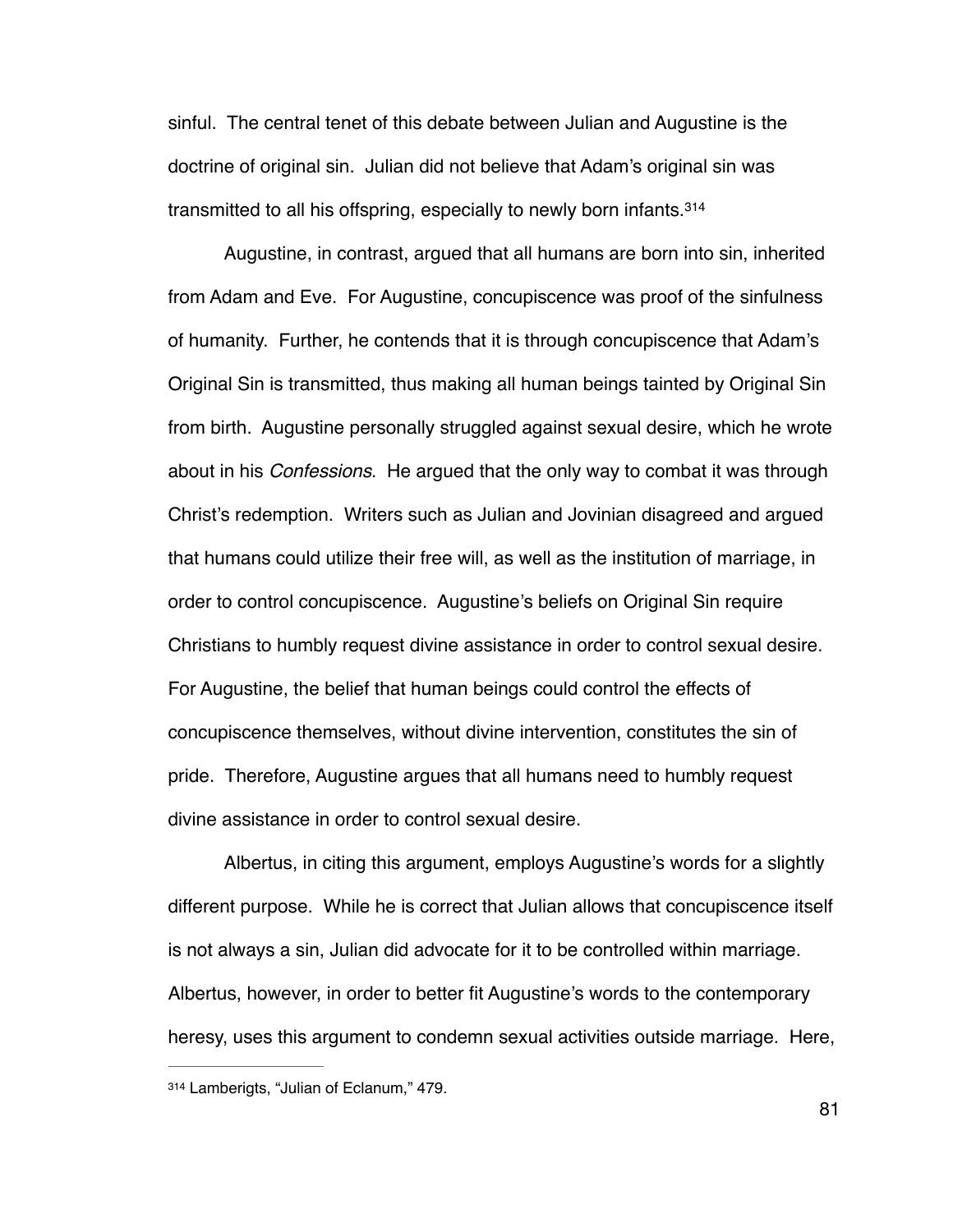Albertus again utilizes Augustine to condemn human beings presuming to be above church laws, such as the control of concupiscence. While he takes Julian's statements out of context, Albertus does reflect Augustine's viewpoint that sexual desire is always a sin. Although not explicitly in this statement, Albertus also reflects Augustine's doctrine that no one is above God's laws and that all human beings require divine assistance, attained through humbly beseeching God for his mercy.

 Despite the commonalities between Augustine, Gregory the Great, and Albertus Magnus' condemnations of pride, the three men, writing in disparate time periods, perceived somewhat different threats to the Church from the sin. An analysis of each writer's treatment of this sin demonstrates their concerns, which are rooted in their own historical circumstances.

<span id="page-87-1"></span>Augustine, who lived from 354-430, wrote during a much different era of Christian history than Albertus Magnus. Emperor Constantine had only recently decriminalized Christianity in 313 through the Edict of Milan, and Christianity was still a nascent religion[.](#page-87-0)<sup>[315](#page-87-0)</sup> In response, Augustine's opinions on pride demonstrate a concern that those in power believe they do not require a Christian God. After all, Emperor Constantine's decriminalization of Christianity had occurred a mere forty-one years before Augustine's birth. Augustine's writings primarily deride those in power, such as the leaders of the Roman Empire, rather than societal dissidents. John C. Cavadini contends that Augustine associated the sin of pride more with "that which is dominant in a

<span id="page-87-0"></span>Robin Lane Fox, *Pagans and Christians* (New York: Knopf, 1987), 666-667. [315](#page-87-1)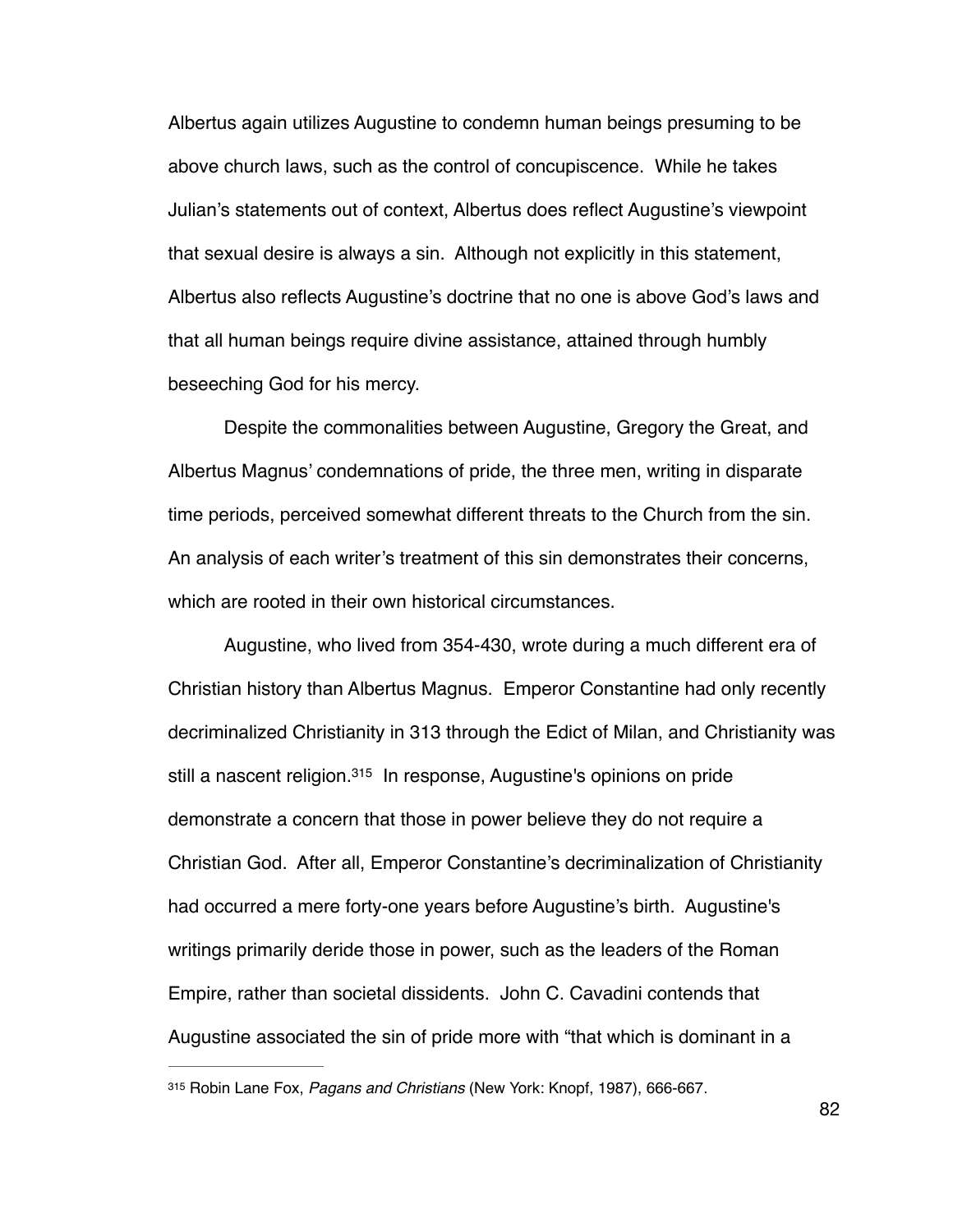<span id="page-88-6"></span><span id="page-88-5"></span>culture,["](#page-88-0) and not with those who "resist human authority."<sup>[316](#page-88-0)</sup> For example, he specifically condemns the "lust for domination" that "characterized the Roman Empire" as well as the "lust for praise" that "characterized the heroic Roman character as well as the ethos of the schools." $317$  Similarly, R.A. Markus describes how Augustine's *City of God* condemns the Roman Empire as "the very embodiment of pride, of the lust for domination."[318](#page-88-2)

<span id="page-88-8"></span><span id="page-88-7"></span>One reference to Augustine within the *Compilatio* reveals some difference between the two authors. Albertus quotes Augustine's statement that "when rank is higher, so much more intense is the fall.["](#page-88-3)<sup>[319](#page-88-3)</sup> This statement seems to refer more to those in power, rather than those opposing the power of the Church. It also fits with Cavadini's assertion that Augustine typically condemned those in power for the sin of pride, not dissidents.

Albertus Magnus, in contrast, utilized this quotation in a different way. Many of the heretical statements refuted in the *Compilatio* involve lay people circumventing the Church hierarchy, sometimes by taking upon themselves the functions of the Church. In this statement, Albertus relates that the heretics believed that "man united with God can permissibly raise up someone else."[320](#page-88-4)

<span id="page-88-9"></span><span id="page-88-0"></span>Cavadini, "Pride," 679. [316](#page-88-5)

<span id="page-88-1"></span>[<sup>317</sup>](#page-88-6) Ibid, 679.

<span id="page-88-2"></span>Robert A. Markus, "*De Civitate Dei*: Pride and the Common Good," in *Sacred and Secular:* [318](#page-88-7) *Studies on Augustine and Latin Christianity,* ed. Robert A. Markus (Aldershot: Variorum, 1994), 252.

<span id="page-88-3"></span>Compilatio, number 40, "quod dicit Augustinus, quod quando altior est gradus tanto profundior [319](#page-88-8) est casus."

<span id="page-88-4"></span>[<sup>320</sup>](#page-88-9) Albertus Magnus, "Compilatio," 465: "homo unitus deo licite possit tollere rem alterius".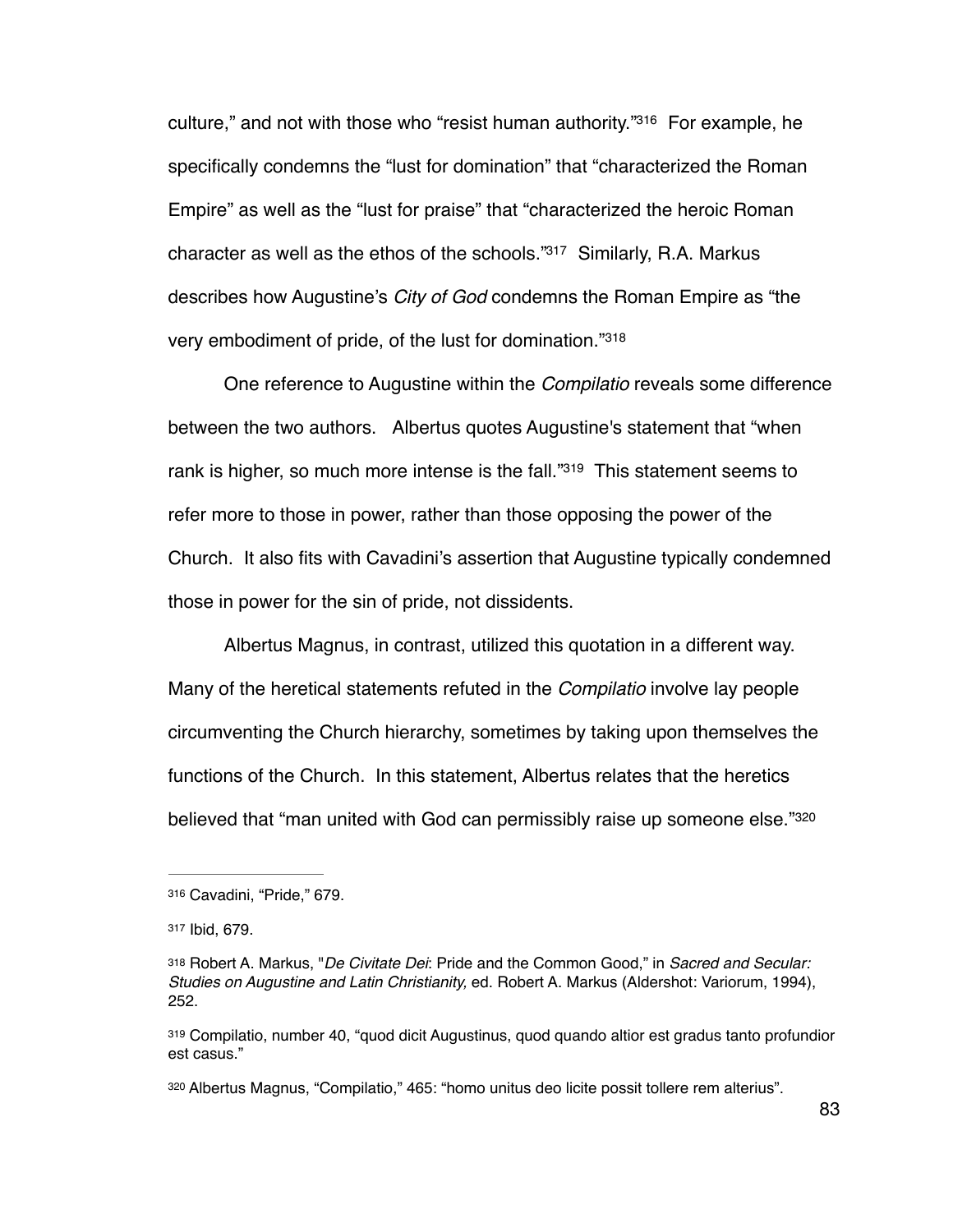<span id="page-89-1"></span>While Augustine was concerned with the pride of those in power, Albertus, as well as other Dominican inquisitors, were concerned with the presumption of lay people acting as Church officials or practicing their Christian faith outside of the Church. For example, one of the other statements asserts that man united to Godis better able "to arrive to perfection than 100 cloistered monks."<sup>[321](#page-89-0)</sup> These statements demonstrate prideful behavior by the alleged heretics who presumed to act as Church officials, even asserting their own spiritual superiority above monks. The manner in which Albertus cites both Augustine and Gregory reveals the varying concerns between the different periods in which each author was writing. However, it also reveals the persistent concern with pride among Christian writers, even though it may assume different forms over time.

However, Augustine also spent considerable time and intellectual energy writing against heretics. In this early period of church history, labeling some beliefs and the people who espoused them as heretics helped to define Christian doctrine. Augustine's doctrinal disputes with Pelagius and Julian, among others, helped to define the essence of Christianity, and these debates are still relevant to Christianity as it is practiced today. Augustine also wrote a heresiology, entitled De Haeresibus, which lists eighty-eight heresies and briefly describes them. As Todd Berzon argues, for Augustine and other early church writers, heresiologies functioned as both theological and ethnographic texts. He contends that De haeresibus was an attempt to "manage the content of

<span id="page-89-0"></span>[<sup>321</sup>](#page-89-1) Ibid, 467. "melius est hominem unum ad talem perfectionem [pervenire] quam centum claustra constituere".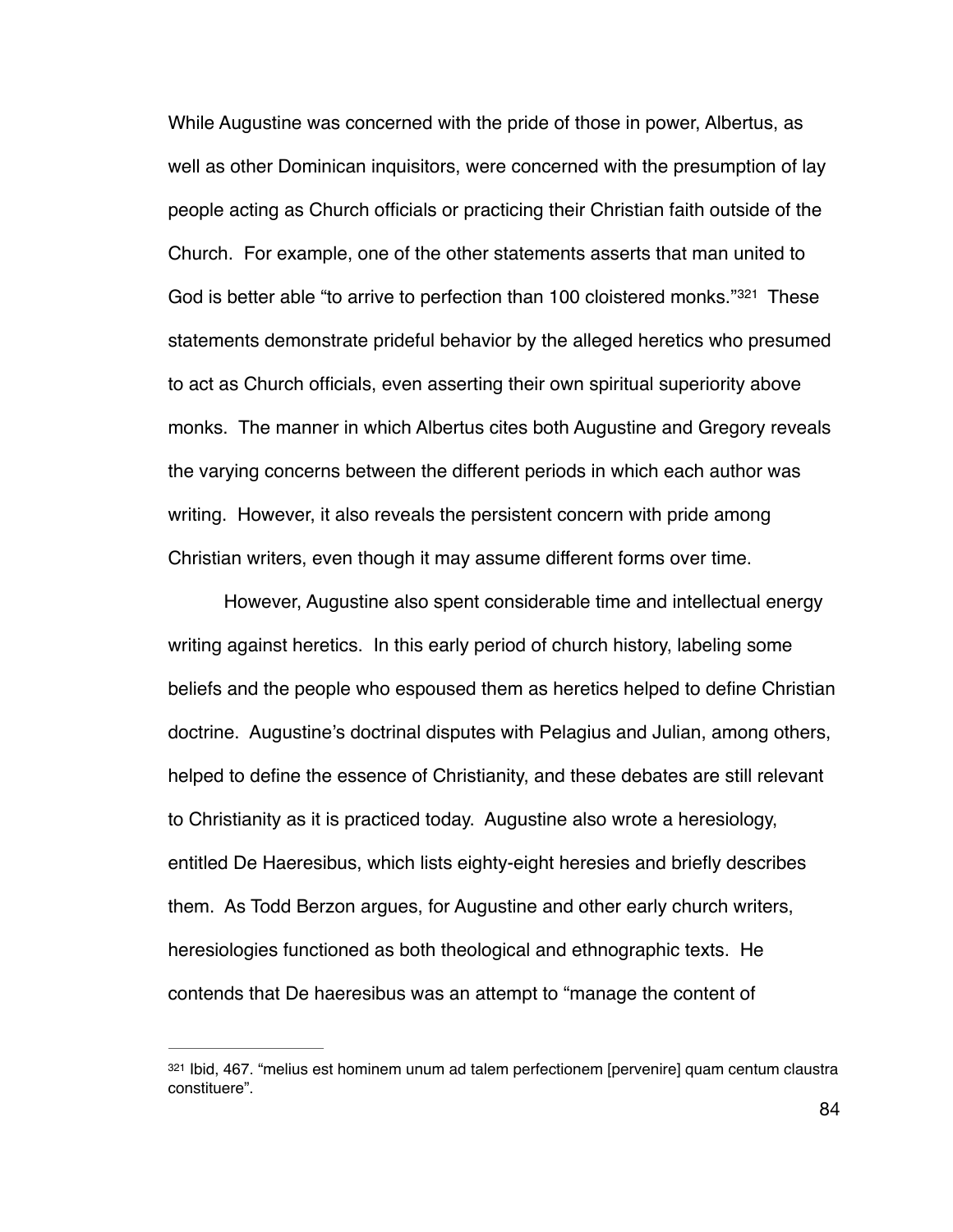<span id="page-90-6"></span><span id="page-90-5"></span>Christianity's counterworld.["](#page-90-0) [322](#page-90-0) He further explains that the text "aspires to orient the Christian within a world of enemies through negation and antitypology.["](#page-90-1)<sup>[323](#page-90-1)</sup> Therefore, while Augustine was concerned with the pride of those in power, and those still clinging to pagan beliefs, like Albertus, he also focused on describing heretics and defining them as contrary to the Christian doctrine.

<span id="page-90-7"></span>For Gregory, there were two different types of pride — carnal pride and spiritual pride. Matthew Baasten, in his treatment of pride in Gregory's writings, defines carnal pride as that which affects Christians, particularly those in positions of power, and causes them to revel in their own success. Gregory writes that pride can lead men to be lifted up in "conceit above the rest of his fellow creatures" and to "despise their neighbors at their side."<sup>[324](#page-90-2)</sup> Carol Straw also describes this type of pride in Gregory's writings. She relates Gregory's view that if those suffering from carnal pride enjoy success, then they believe that "the world's good fortune is a result of their own worthiness." $325$  When this happens, they do not thank God for their prosperity, but take pride in their own accomplishments[.326](#page-90-4)

<span id="page-90-9"></span><span id="page-90-8"></span>Gregory's notion of carnal pride is similar to Augustine's conception of pride. It afflicts primarily those in positions of power within society. Gregory

<span id="page-90-0"></span>[<sup>322</sup>](#page-90-5) Todd S. Berzon, *Classifying Christians: Ethnography, heresiology, and the limits of knowledge in Late Antiquity* (Oakland: University of California Press, 2016), 225.

<span id="page-90-1"></span>[<sup>323</sup>](#page-90-6) Ibid.

<span id="page-90-2"></span>[<sup>324</sup>](#page-90-7) Baasten, Pride According to Gregory the Great, 39.

<span id="page-90-3"></span>[<sup>325</sup>](#page-90-8) Carole Ellen Straw, *Gregory the Great: Perfection in Imperfection* (Berkeley: University of California Press, 1988), 240.

<span id="page-90-4"></span>[<sup>326</sup>](#page-90-9) Ibid.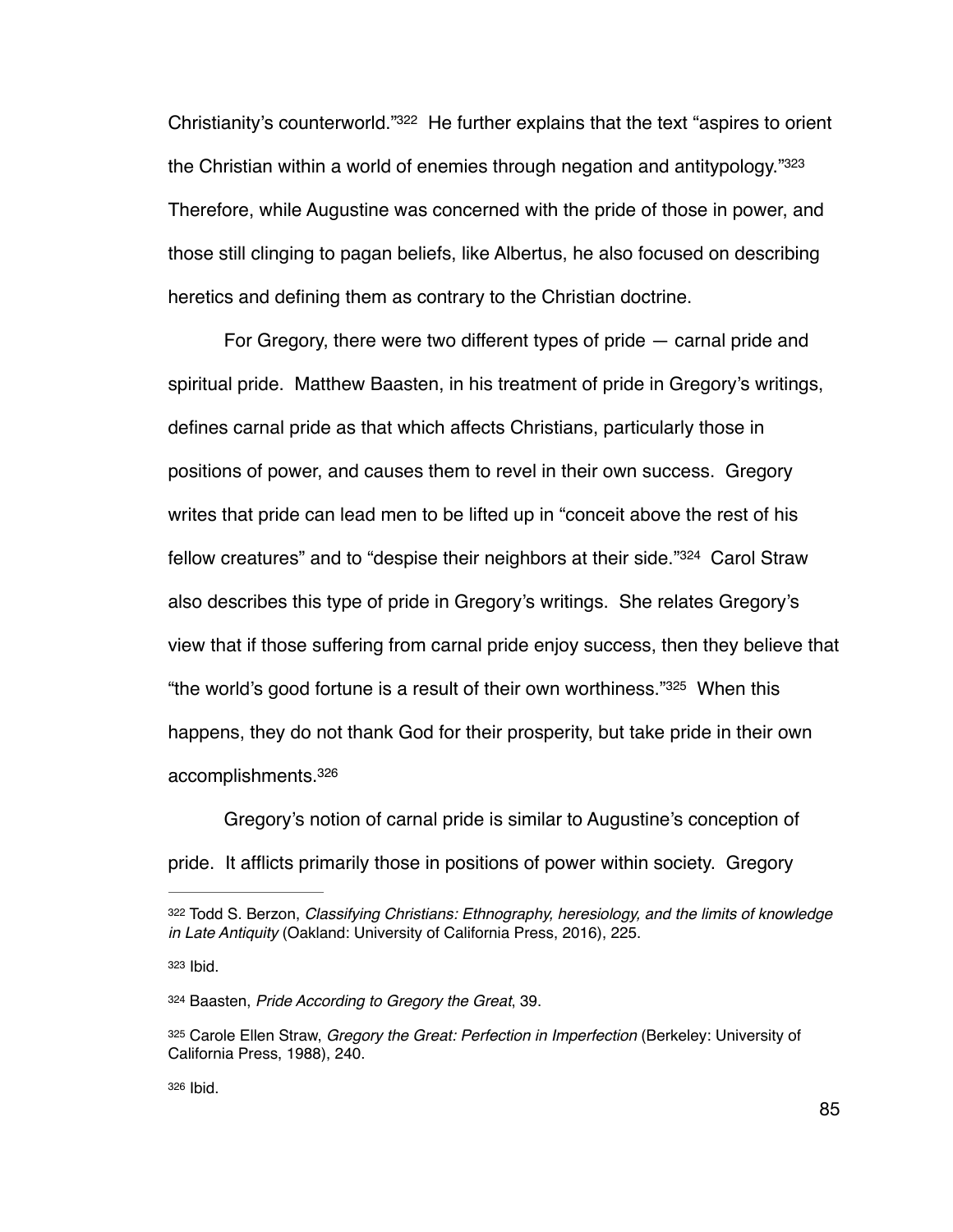<span id="page-91-5"></span>witnessed firsthand the horrors resulting from rulers who sought wealth and glory through war and conquest. Born in 540 AD, Gregory lived most of his life in Rome. Rome during the years of Gregory's life was neither peaceful nor stable. Italy was besieged by nearly constant warfare during this period, with invasions from both Gothic tribes and imperial forces[.](#page-91-0)  $327$  Rome itself was held under siege numerous times, resulting in famine, disease and depopulation of the city[.](#page-91-1)<sup>[328](#page-91-1)</sup> The effects of the continuous wars of conquest waged by Gothic tribes and imperial forces attempting to increase their power could only have had a profound impact on Gregory and likely formed his ideas about the dangers of carnal pride.

<span id="page-91-8"></span><span id="page-91-7"></span><span id="page-91-6"></span>Gregory also discusses the dangers of spiritual pride. Spiritual pride, as defined by Baasten, generally affects those who are more dedicated to a spiritual life, and causes them to become proud due to their "acquisition of virtue."<sup>329</sup> Gregory warns that the virtuous must be constantly vigilant to avoid this type of pride[.](#page-91-3)  $330$  Carol Straw also describes the theme of spiritual balance in Gregory's writings. She characterizes the ideal state of mind for Gregory as "like water apportioned in a balance, the heart of the saint is in equilibrium.<sup>"[331](#page-91-4)</sup> Regarding pride, Straw describes Gregory's belief in the necessary balance between virtue and temptation, which helps to regulate between pride and despair. Gregory

<span id="page-91-9"></span><span id="page-91-0"></span>[<sup>327</sup>](#page-91-5) R. A. Markus, *Gregory the Great and His World* (Cambridge: Cambridge University Press, 1997), 4.

<span id="page-91-1"></span>[<sup>328</sup>](#page-91-6) Ibid.

<span id="page-91-2"></span>[<sup>329</sup>](#page-91-7) Baasten, *Pride According to Gregory the Great*, 44.

<span id="page-91-3"></span>[<sup>330</sup>](#page-91-8) Ibid.

<span id="page-91-4"></span>[<sup>331</sup>](#page-91-9) Straw, *Gregory the Great*, 244.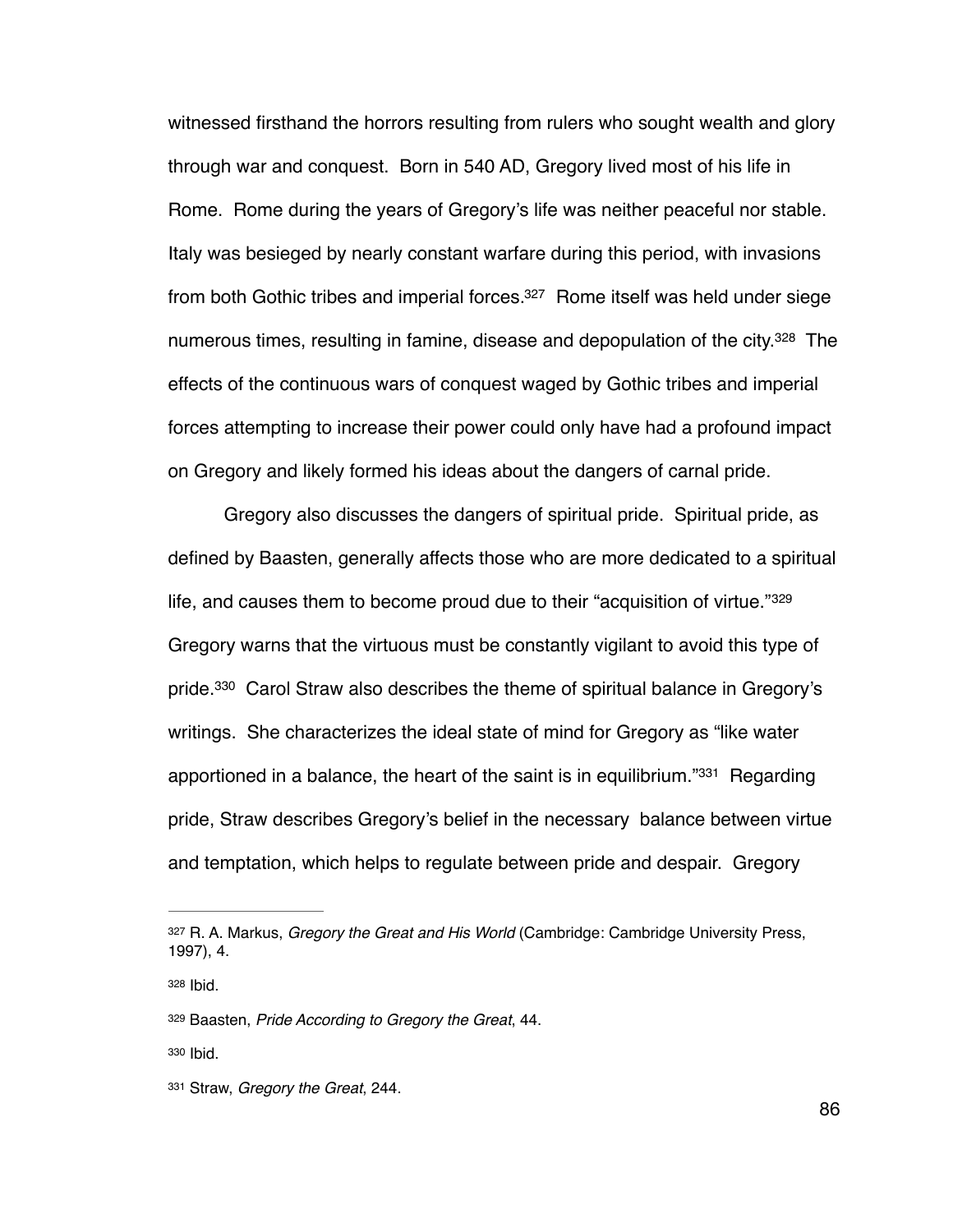<span id="page-92-7"></span><span id="page-92-6"></span><span id="page-92-5"></span>contends that it is spiritual virtue which keeps in check the "carnal excess of sin and despair caused by sin."[332](#page-92-0) Conversely, he argues that it is temptation that keeps in check "spiritual excess and pride by making the soul humble."333 Similarly, Baasten argues that Gregory believes that the spiritually proud become "blinded by the illusion of their own strength," and in this illusion they forget that their strength comes not from themselves, but from the grace of God.<sup>[334](#page-92-2)</sup> Baasten quotes Gregory on this topic stating that the spiritually proud individual "increasing in the sin of pride  $\ldots$  sees himself up above all," including God.<sup>[335](#page-92-3)</sup> It is this type of pride that Albertus is most concerned with in his refutation of the heretics from the Swabian Ries. Indeed, that description could easily apply to the heretical statements Albertus condemns in the *Compilatio*.

<span id="page-92-8"></span>The experiences of Gregory's life likely informed these views as well. Before becoming pope, Gregory lived an austere life as a monk. However, he was drawn out of this contemplative life into an active life of public service, despite his desire to remain a monk and his unwillingness to accept the role of pope. R.A. Markus argues that Gregory felt inadequate to the responsibilities involved in the papal office. Additionally, Gregory preferred the quiet contemplative life to the "tempestuous sea of world affairs."<sup>[336](#page-92-4)</sup> This tension

<span id="page-92-3"></span>[335](#page-92-8) Ibid., 48.

<span id="page-92-9"></span><span id="page-92-0"></span>[<sup>332</sup>](#page-92-5) Ibid., 245.

<span id="page-92-1"></span>[<sup>333</sup>](#page-92-6) Ibid.

<span id="page-92-2"></span>Baasten, *Pride According to Gregory the Great,* 47. [334](#page-92-7)

<span id="page-92-4"></span>[<sup>336</sup>](#page-92-9) Markus, *Gregory the Great and His World*, 13.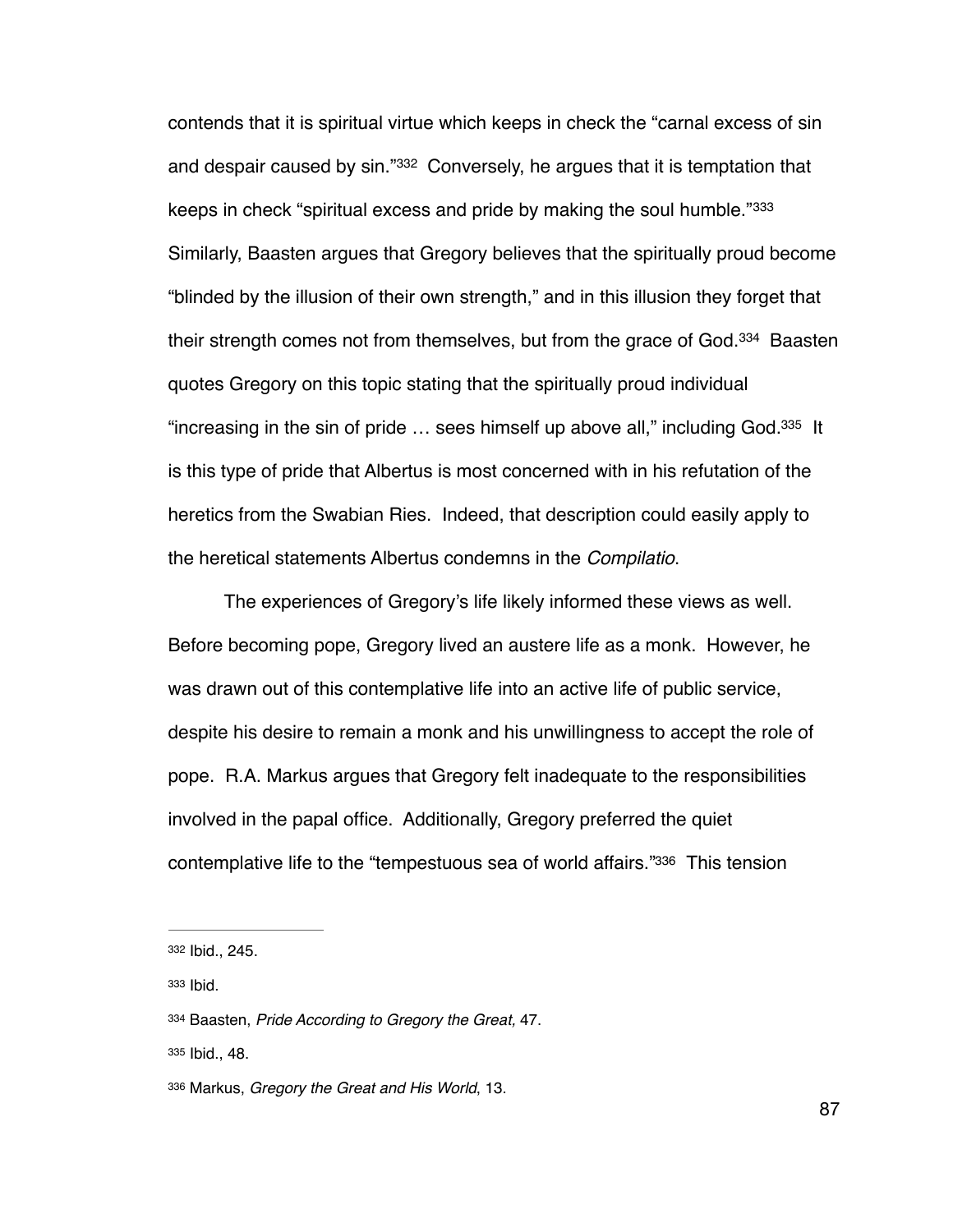<span id="page-93-5"></span><span id="page-93-4"></span>between the active and the contemplative life is evident in many of Gregory's writings. Markus argues that Gregory resolved this conflict in his own life by humble obedience to God's will through public service.<sup>[337](#page-93-0)</sup> Gregory attempted to follow Christ's example in this. He wrote that while the contemplative life differs greatly from the active, the "Redeemer coming in the flesh and leading both, combined them in himself."[338](#page-93-1) For Gregory, both the active and the contemplative life were necessary to be a good Christian. His writings on spiritual pride reflect this viewpoint, as he considers that merely acquiring virtue without either experiencing temptation or conducting charity towards others leads to the sin of pride.

<span id="page-93-6"></span>An example from the *Compilatio* demonstrates both the similarities and differences between Albertus' and Gregory's conceptions of pride and their concerns about the Church. Albertus states that the Swabian heretics believe themselves to be "free from the lessons of Christ."<sup>[339](#page-93-2)</sup> Albertus asserts that this is a "lie in true doctrine" and cites both the Bible and Gregory the Great as proof of this assertion[.](#page-93-3) $340$  He utilizes two quotations from Gregory's Homily thirty to support his point. The first is that "the proof of love is its manifestation in deeds," and the second is "let him examine his words, his thoughts, and his life

<span id="page-93-7"></span><span id="page-93-0"></span>[<sup>337</sup>](#page-93-4) Ibid, 20.

<span id="page-93-1"></span>[<sup>338</sup>](#page-93-5) Ibid, 21.

<span id="page-93-3"></span><span id="page-93-2"></span>Albertus Magnus, *Compilatio*, 468: "Dicere hominem liberum esse a Christi preceptis…" [339](#page-93-6) Ibid.: "…mendacium est in doctrina veritatis…" [340](#page-93-7)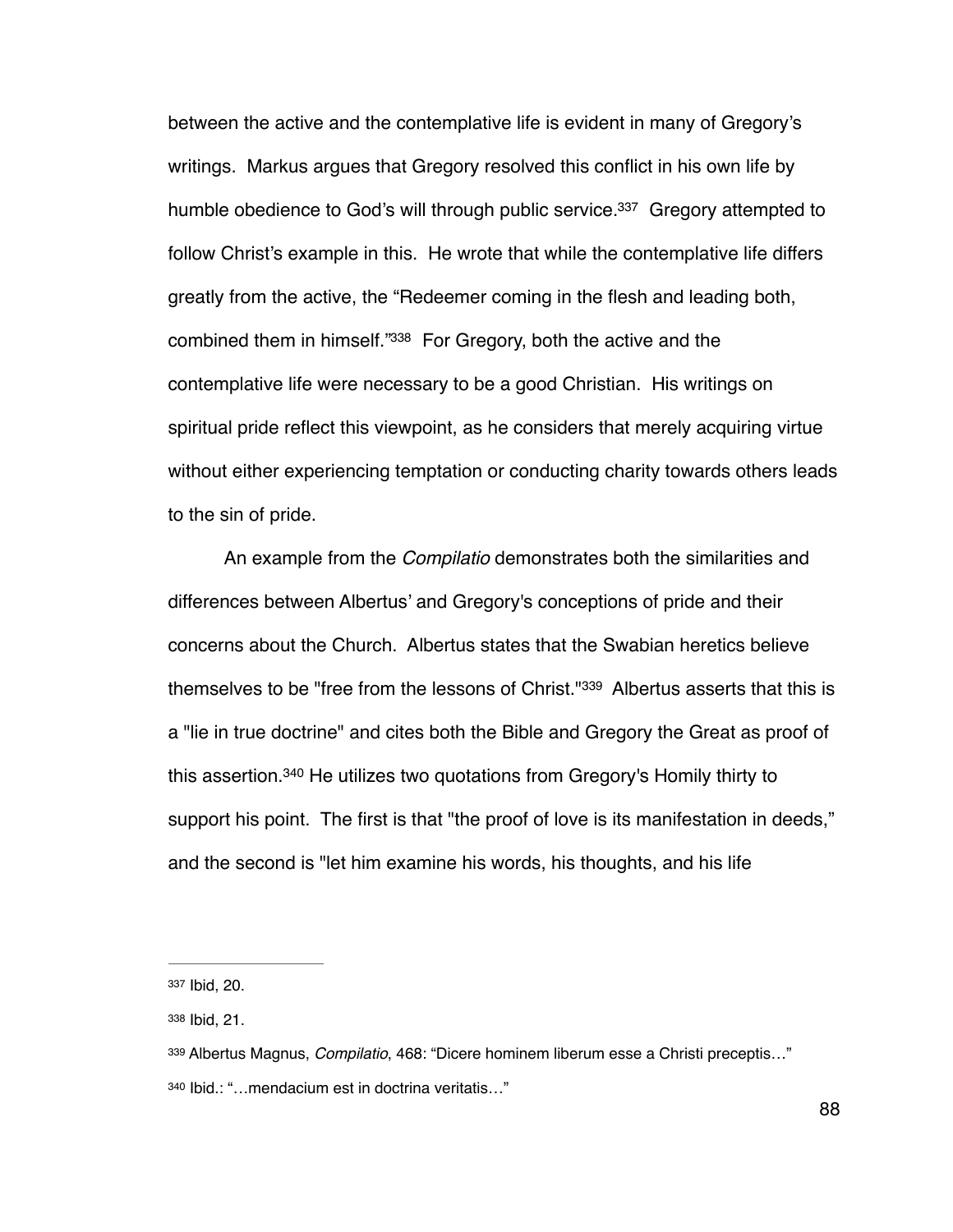<span id="page-94-5"></span>concerning the love of his creator." $341$  The second quotation has been paraphrased somewhat, but is close enough to determine its origin. Carole Straw interprets this Homily as a lesson that the love of God is shown through deeds. In order to achieve a balanced life dedicated to God, Straw argues, one must resist pleasure. [342](#page-94-1)

<span id="page-94-7"></span><span id="page-94-6"></span>As previously discussed, Gregory valued balance as a central component of his Christianity. For Gregory, a significant tension that required a difficult balance was the tension between an ascetic life and one of public service. Gregory believed that Christianity necessitated "an authentic, convincing, and lifelong commitment" to humility, which could only be achieved through "ascetic detachment.  $1343$  $1343$  He enjoyed his time as a monk, living a quiet, contemplative life. However, Gregory also felt considerable civic responsibility and believed that capable men should not remain in monasteries, but "must hear the call to serve."<sup>[344](#page-94-3)</sup> Gregory argued that a true ascetic actually "cared so little about himself" that he would "willingly suspend his own enjoyment of the contemplative life to be of service to others." $345$  This is indeed what Gregory himself did  $-$  he left the sanctuary of the monastery in order to become pope during an exceptionally turbulent time for Rome. He served God through his service to the

<span id="page-94-9"></span><span id="page-94-8"></span><span id="page-94-0"></span>[<sup>341</sup>](#page-94-5) Ibid.: "Probatio dilectionis exhibido est operis, et ibidem de dilectione conditoris, lingua (?) manus requiratur."

<span id="page-94-1"></span>Straw, *Perfection in Imperfection,* 120. [342](#page-94-6)

<span id="page-94-2"></span>Demacopoulos, *Gregory the Great*, 10. [343](#page-94-7)

<span id="page-94-3"></span>[<sup>344</sup>](#page-94-8) Ibid.

<span id="page-94-4"></span>[<sup>345</sup>](#page-94-9) Ibid., 19.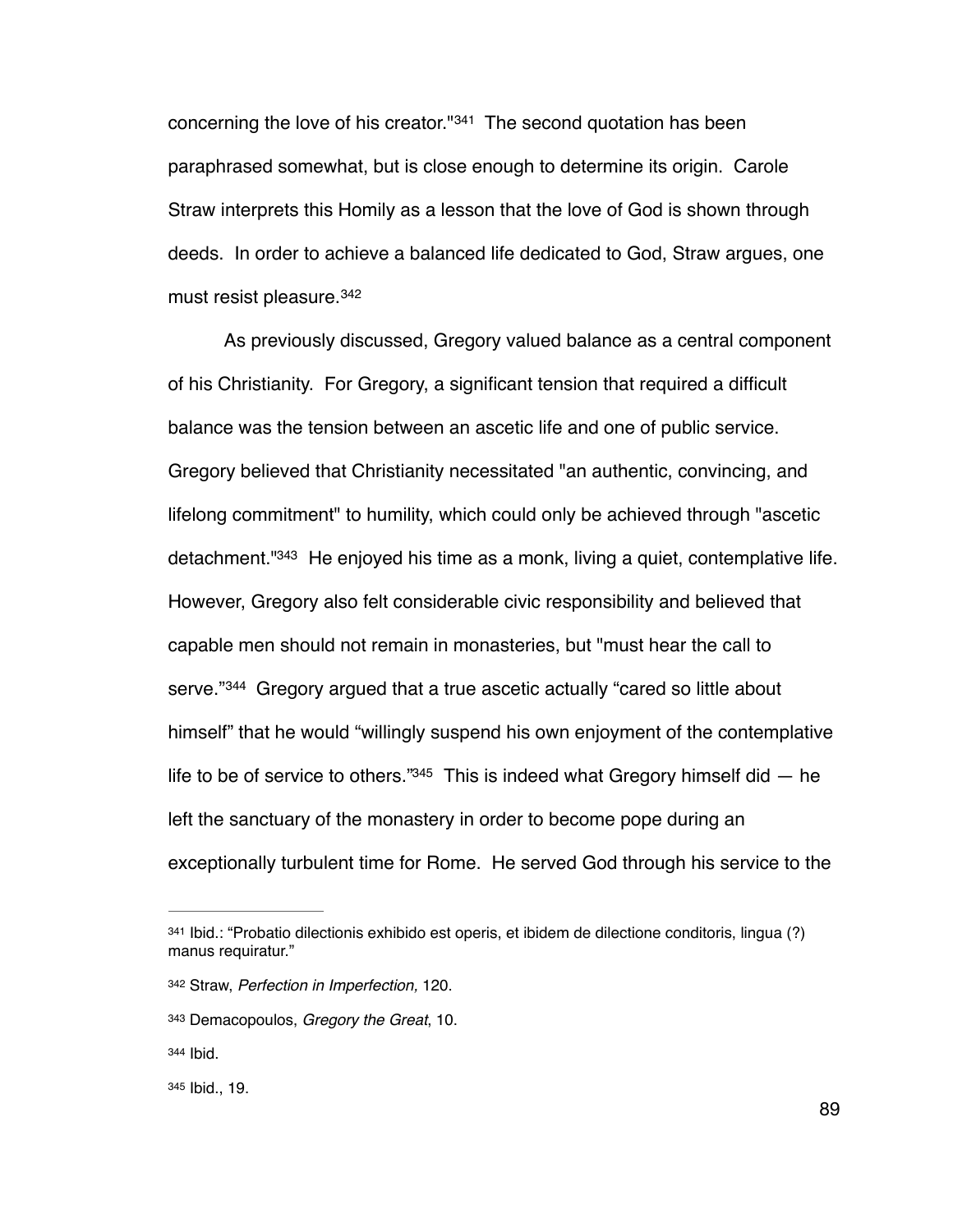Christian realm, and through his deeds. Historians who write about Gregory discuss the impact this tension between the contemplative life and an active life of service had upon Gregory and his worldview, which is demonstrated through his writings. It is reasonable to assume that Gregory's statement that one's love of God should be shown through deeds reflects this tension within his own life and his spiritual outlook.

Albertus, however, utilized Gregory's quotation in a slightly different manner. Rather than advocating a life of active service to God, Albertus argues that the Swabian heretics should not consider themselves to be above God's laws. Gregory, living in a world where the safety and security of Rome was daily under threat, evidenced more concern with how Christians could best serve God. Albertus, faced with heretics inflated with so much pride that they thought themselves to be more holy than the Church, was more concerned with advocating adherence to Church laws and humble obedience to the Word of God.

Throughout the *Compilatio,* Albertus Magnus is concerned with the belief that people can become so holy that they are no longer required to follow Church laws nor even need the Church to achieve salvation. This belief is rooted in the sin of pride, which was a significant concern, not just for clerics in the thirteenth century, but also for early Church writers like Augustine and Gregory the Great. Albertus utilizes these writers in order to demonstrate the sinfulness and error behind the heretical statements he sets forth in the *Compilatio.* An analysis of how Albertus utilizes the writings of Gregory and Augustine, specifically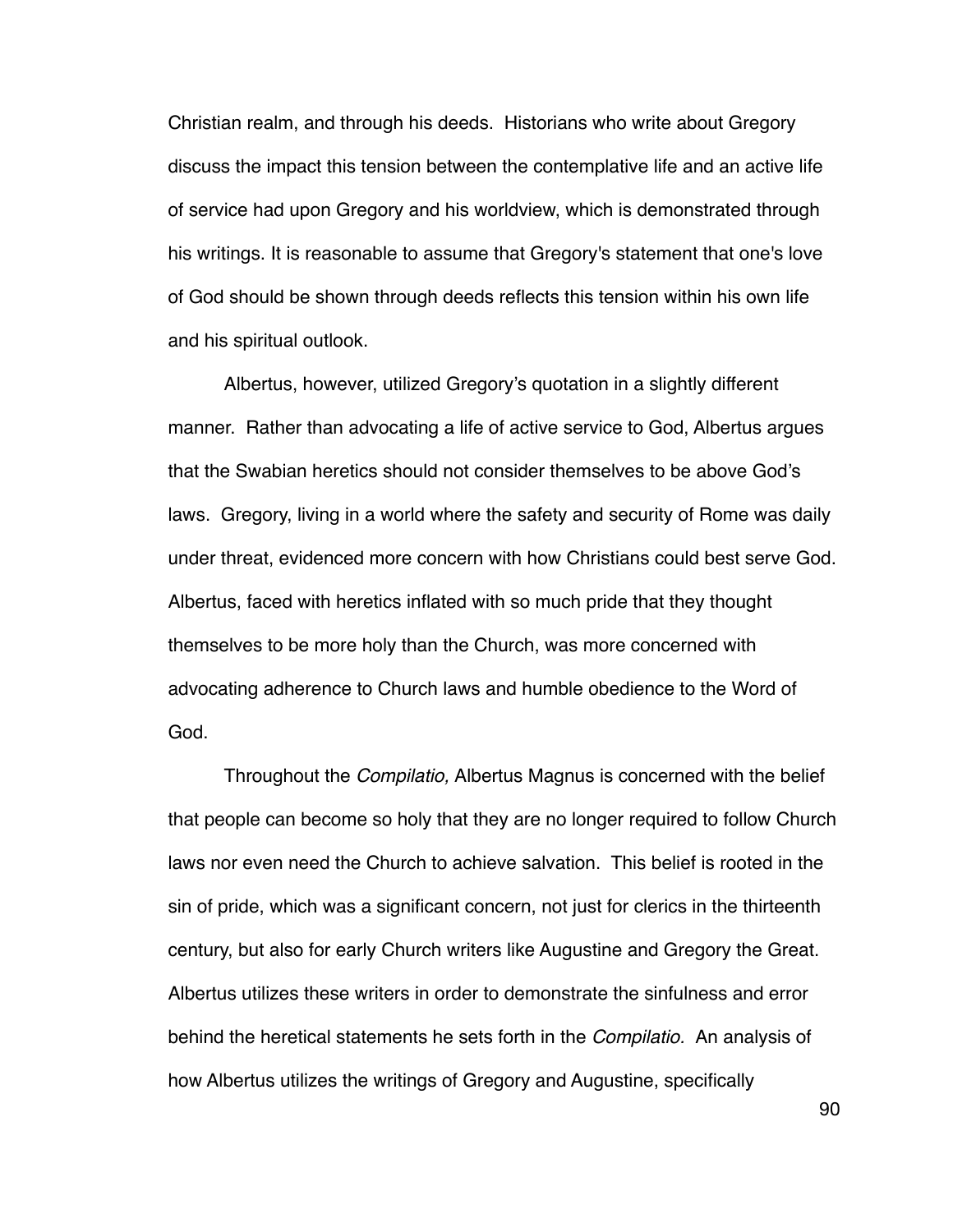surrounding the sin of pride, reveals the different concerns each author had about the Church and Christianity during their lifetime. Writing in a period when Christianity was still a young religion, Augustine demonstrates concern that those in power will not believe that they require Christianity. Gregory, writing during a period of turmoil for Rome, advocates a life of balance where not only do those in power need the humility of obedience to God, but also that those living a life of spiritual contemplation need to experience temptation in order to achieve humility. He argues that Christianity requires active service to God, not merely ascetic piety. Albertus Magnus, living during an era when many Christians adhered to the *vita apostolica* and practiced Christianity outside the bounds of the Church, expresses concern that Christians still need the Church and its laws in order to achieve salvation. All three writers were concerned with the sin of pride, but their conception of this sin was rooted in the particular circumstances of the eras in which they lived.

Despite the differences between their conceptions of pride, this analysis demonstrates the consistent concern of Church writers with the sin of pride. In Augustine's writings, his condemnation of pride fosters the necessity for a humble dedication to God in Christian doctrine. In Gregory's writings, it serves to instill dedication to the Christian community. In the thirteenth and fourteenth centuries, Albertus and other inquisitors used pride to incriminate those accused of heresy. While the danger from the sin of pride has been continuously emphasized throughout the history of Christianity, the struggle to combat it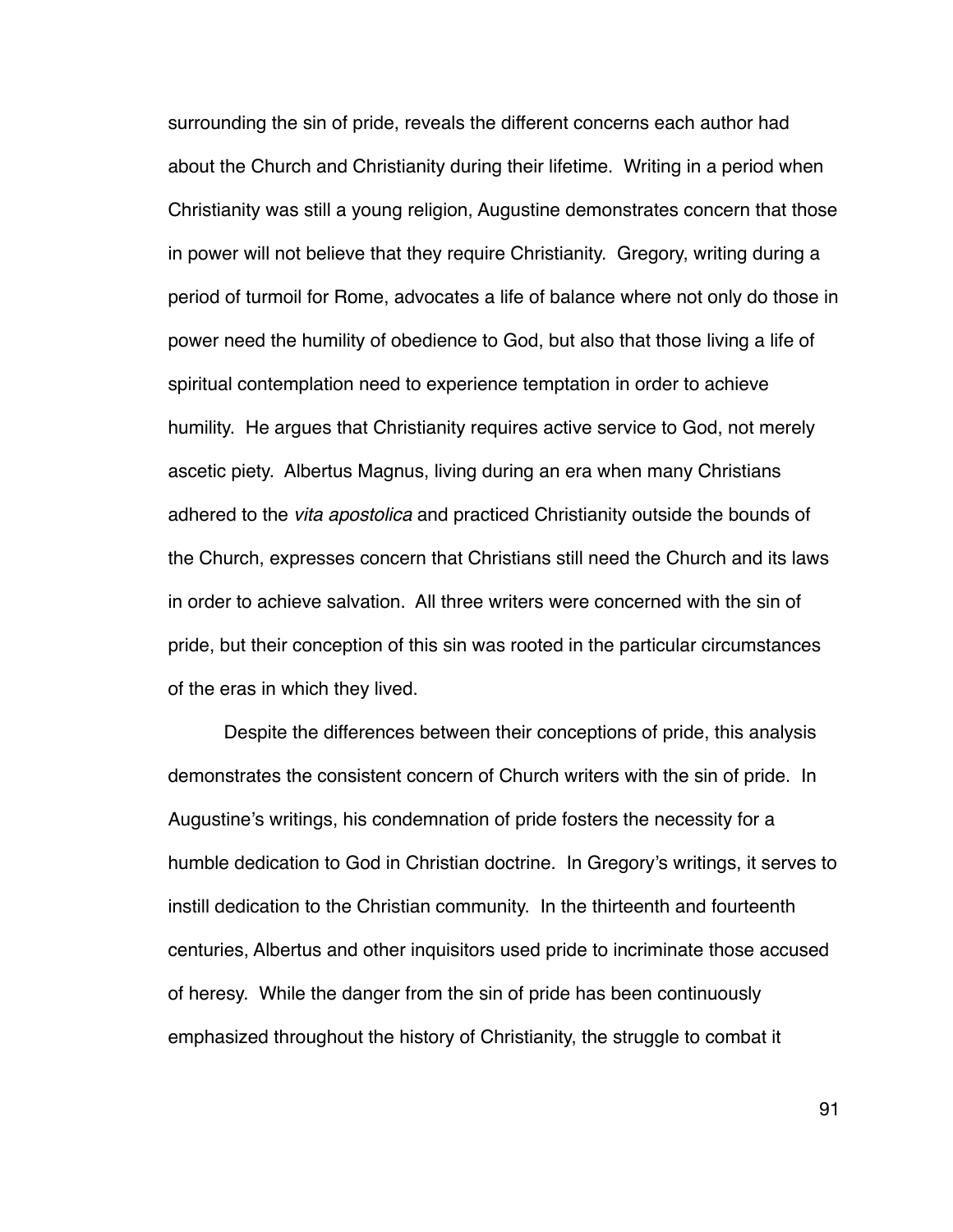helped to formulate Christian doctrine and the very essence of medieval Christianity.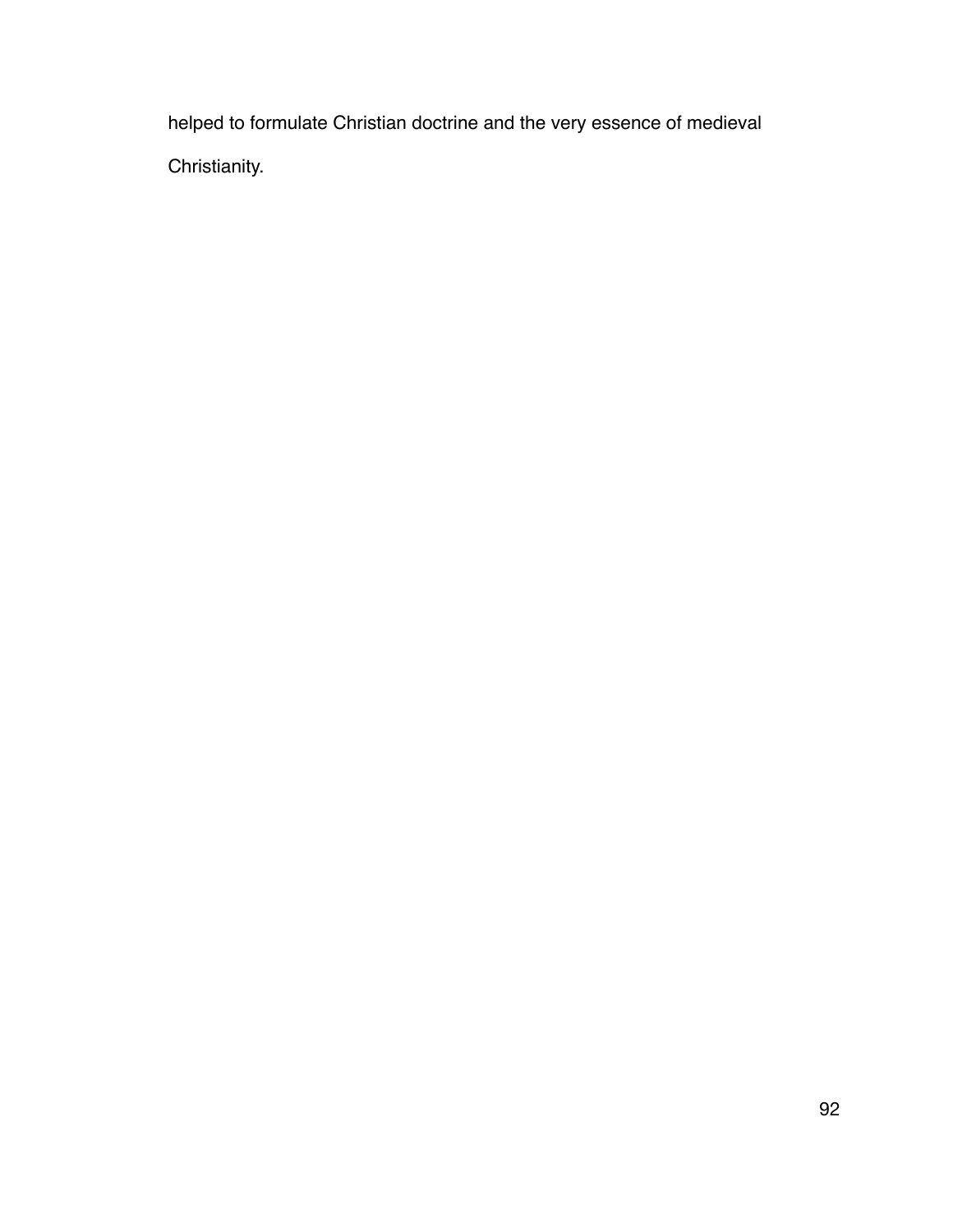## **Conclusion**

In conclusion, the *Compilatio*, written by Albertus Magnus in thirteenthcentury Germany, provides insight into the viewpoints and preoccupations of a Dominican friar. The historical events surrounding the composition of this document — medieval heresy and the struggle to combat it — have been often studied and frequently debated by historians, but there are still many unanswered questions concerning the events of this era. An in-depth analysis of the writings of the inquisitors who strived to prevent the spread of the insidious disease of heresy, which may or may not have existed at all, is valuable in providing a better understanding of this time period.

From the extensive historiography on heresy, historians have learned to be cautious when approaching the study of heretical groups. My study of the *Compilatio* is no different. The *Compilatio* was most likely written by Albertus Magnus after the actual inquisition in the Swabian Ries had taken place. Thus, his reactions were likely based on the listed statements sent to him by another inquisitor. So, the statements in the *Compilatio* were filtered through at least one other witness before they came to Albertus, who also may not have transmitted them exactly. Modern readers of the *Compilatio* should therefore be careful about accepting the statements set forth in the document as actual beliefs of a defined heretical sect. What historians can certainly analyze from the document, however, is the thinking of a Dominican inquisitor.

The period in which the *Compilatio* was written witnessed significant religious changes. Reformations during the eleventh and twelfth centuries had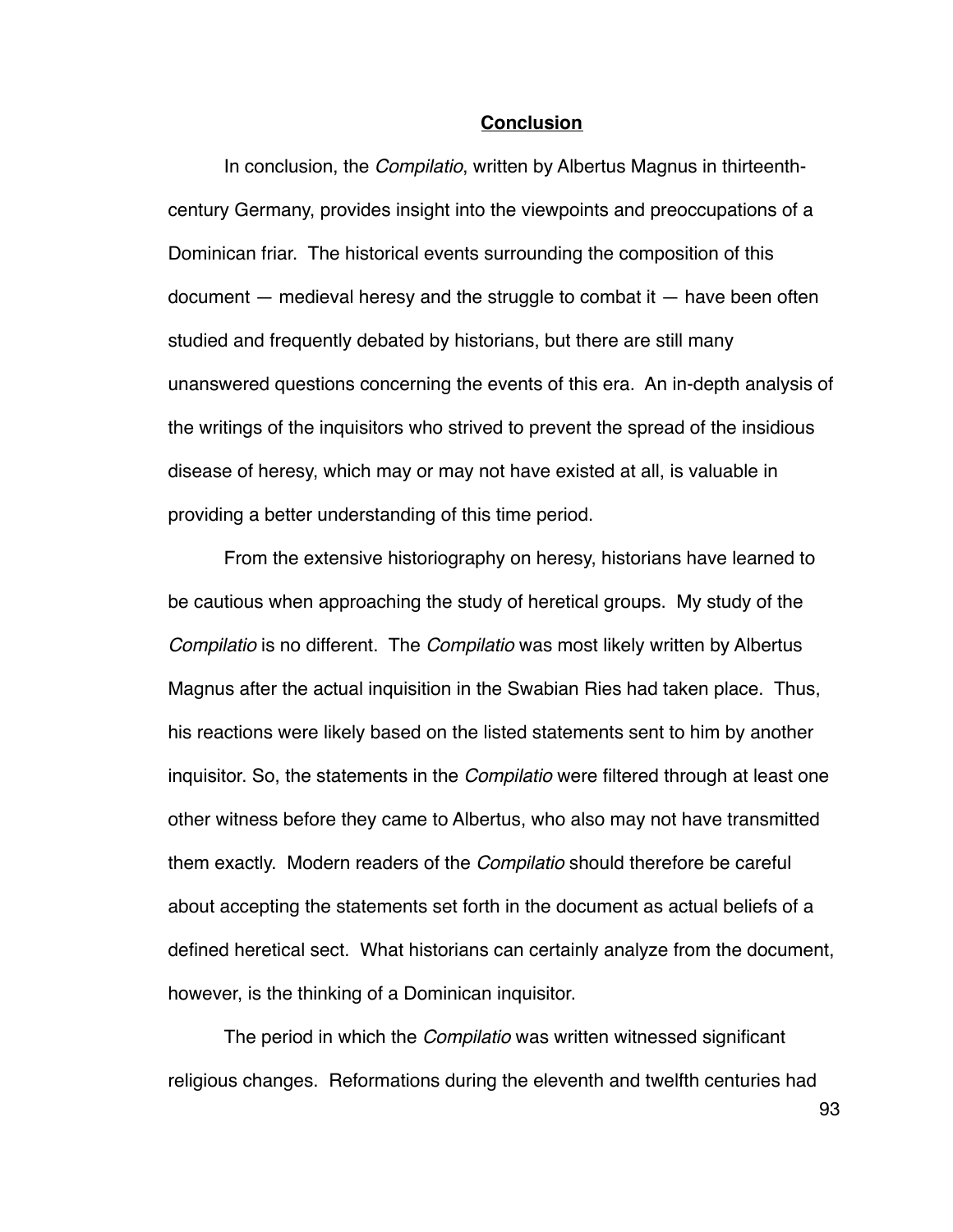fueled anti-clerical sentiment and the desire for a more personal faith among many lay practitioners. One avenue for those seeking a more active role in their own faith was through the imitation of the apostles. These people looked to their example in the Bible, and so they sought to live a life dedicated to poverty, mendicancy, and preaching. Those dedicated to this v*ita apostolica* sometimes fell into conflict with the established Church and were occasionally tried for heresy. The communities of beguines and beghards were of particular concern to the Church. These people founded semi-monastic communities, which were not controlled by a monastic rule and were frequently the target of condemnation from Church councils. Similarly, the Church in this period displayed concern with those practicing Christianity outside the rules and law of the hierarchical Church. The heretical statements condemned by Albertus Magnus in the *Compilatio* depict lay people who were supposedly practicing Christianity outside of the Church in a way that would have seriously undercut its authority.

Another theme of many lay practitioners' faith during this period was mysticism, or experiencing direct interactions with God. Mystical interactions with God allowed those with less education, particularly women, to practice their faith outside of the Church. While some who practiced mysticism were accused of heresy, others were considered religious authorities or even canonized as saints. A few of these mystics tended toward antinomianism, which is the belief that souls who attained perfection were no longer required to follow Church laws. This belief, which is prominent among the statements in the *Compilatio,* was of particular concern to Church authorities. Some historians have labeled the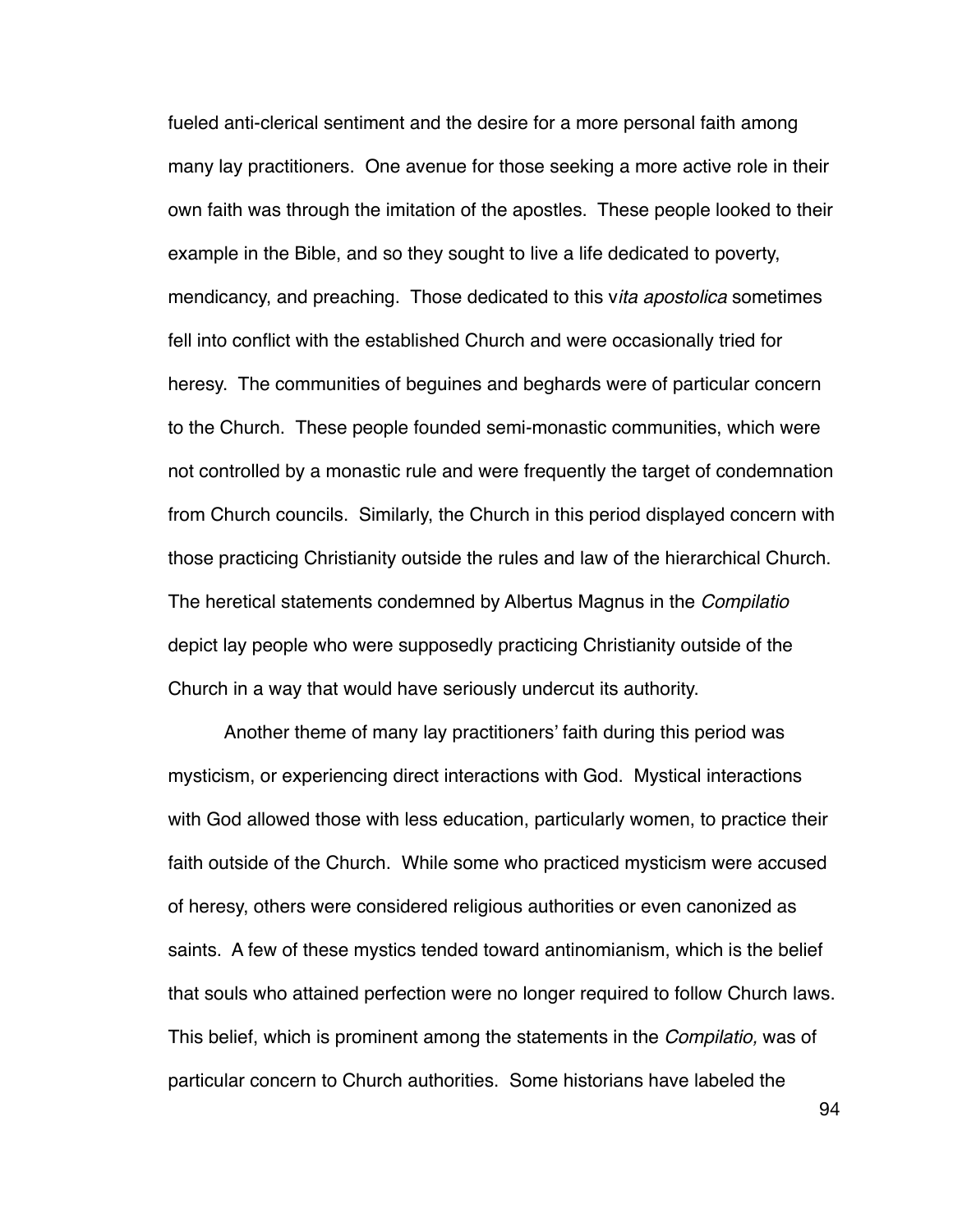*Compilatio* as the forerunner to the "Free Spirit Heresy." The supposed heresy of the Free Spirits was predicated upon antinomian beliefs. However, historians have now come to the conclusion that the Free Spirits did not actually exist, but that similar beliefs were instead confined to a spiritual tendency among a few individuals or small groups. The virulent response from the Church against this heresy of the Free Spirit, despite the lack of evidence for its existence, is a testament to the fear inspired by antinomian views. Albertus Magnus also harshly condemns the antinomian beliefs set forth in the *Compilatio*. Many of them express a disregard for Church laws while others reveal a propensity to seek salvation outside the Church hierarchy.

The Dominican Order played a significant role in the fight against heresy in the thirteenth century. The order was founded upon the apostolic ideal; they provided an avenue for practitioners of the vita apostolica to join the Church and a way to integrate the apostolic life into the Church. Their mission made them an ideal tool of the papacy to combat heresy, as they themselves adhered to many of the same ideals as lay practitioners. Indeed, the papacy utilized the Dominican order often in their continuous fight against heresy. These inquisitors, many of whom belonged to the Dominican Order, accumulated a considerable amount of inquisitorial literature, which they shared amongst themselves. One effect of this shared body of literature was that it served to unify the inquisitorial response, with many inquisitors utilizing common tactics in their fight against heresy.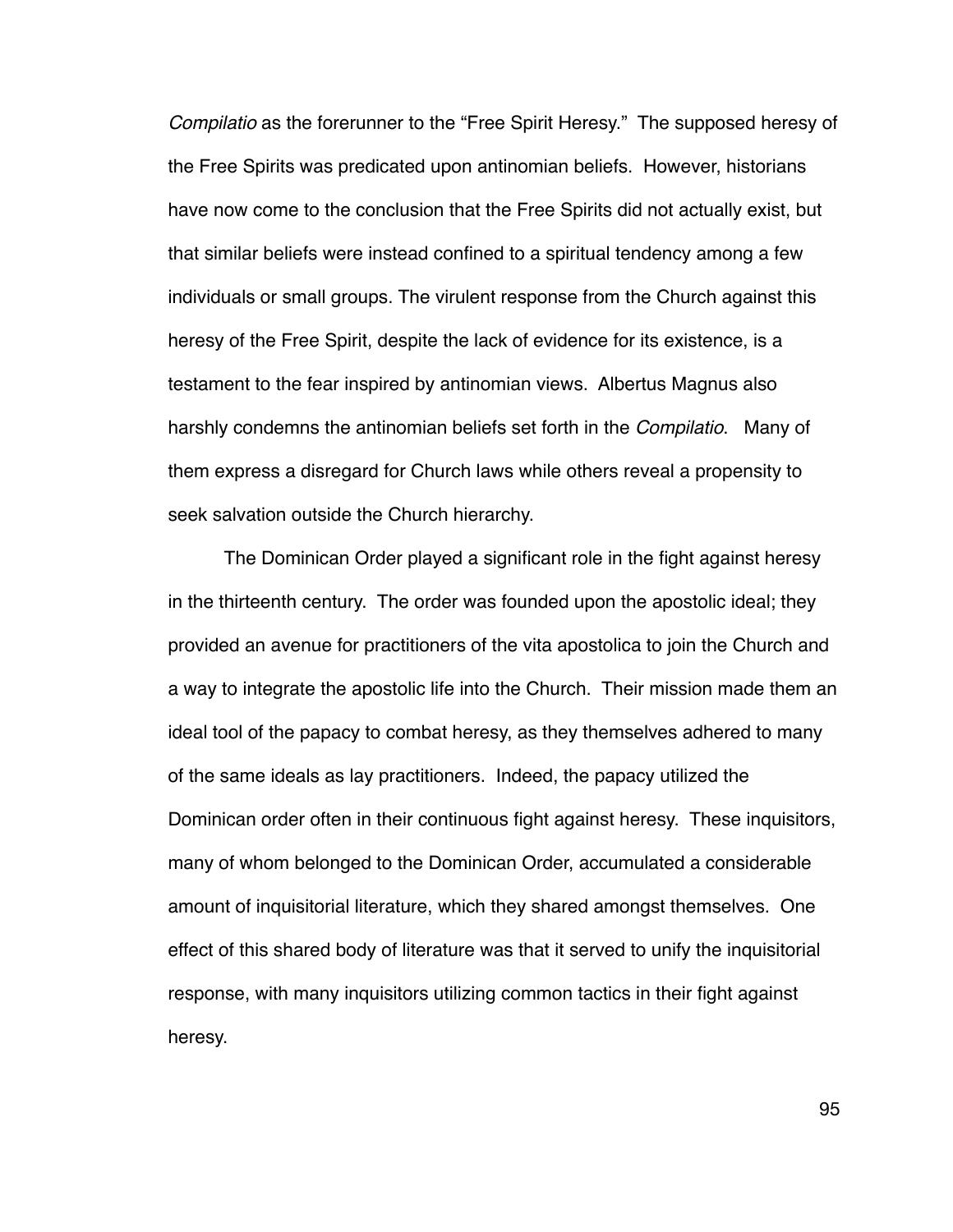Albertus Magnus follows this trend. His refutations of these heretical statements exhibit similar intellectual tendencies to the inquisitorial literature from the time. For instance, Albertus Magnus associates many of the statements with ancient heresies, according to his understanding of these early beliefs. These associations serve as a system of categorization throughout the document. Like many other inquisitors, Albertus Magnus cited the Bible, Augustine, and Gregory the Great in his writings against heresy. He utilized these writers to lend credence to his argument, but they also shaped his views on heresy. Albertus attempted to fit early church heresies, and the views of the early church writers, to the religious situation in the thirteenth century. The manner in which he employs these sources betrays his preoccupations. Specifically, Albertus focuses primarily upon refuting the idea that Christians can achieve salvation outside of the Church and that humans can achieve a state of perfection where they no longer require the Church or its laws. He utilized the writings of early church writers like Augustine in order to form his response to these heretical views.

Additionally, many of the statements set forth in the *Compilatio*  demonstrate the sin of pride. Albertus' condemnation of these prideful tendencies is central to his response to the heresies the *Compilatio* describes. He relies heavily upon the writings by Augustine and Gregory the Great on pride in order to formulate his response to the heretical statements. Albertus' conception of this sin differs from both Gregory and Augustine, owing largely to the different historical and personal circumstances of each writer. Augustine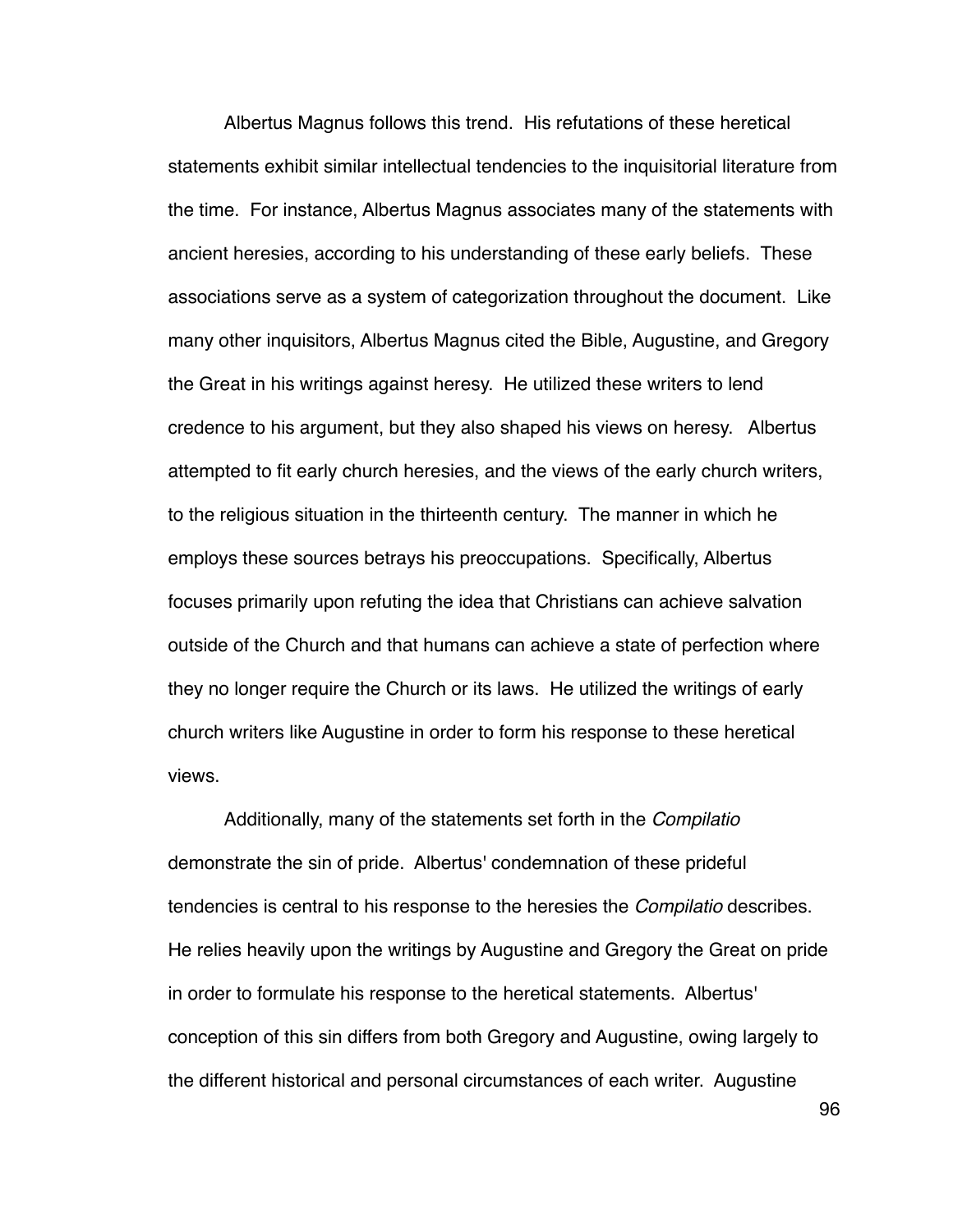generally associates the sin of pride with those in power, while Gregory associates it with both those in power and those who allow their spirituality to turn to pride. Albertus Magnus, in contrast, accused a small group of lay people of heresy and prideful behavior. These heretics reportedly practiced their faith outside the traditional channels of the Church, took upon themselves the functions of the clergy, disregarded Church law, and even labeled themselves as godly. In an era when many lay people practiced the v*ita apostolica* outside the confines of the Church, these actions were considered a significant threat to its authority. For Albertus Magnus, these beliefs also constituted the ultimate sin of pride. He utilizes pride to formulate the backbone of his condemnation of these statements.

<span id="page-102-4"></span><span id="page-102-3"></span>Other medieval inquisitors also depicted the pride of the accused heretics in their own sanctity. For example, the Dominican friar Stephen Bourbon (d. 1261) describes the beliefs of the Waldensians that "any good man is the son of God, just as Christ is.["](#page-102-0)[346](#page-102-0) Bourbon lists one of the reasons that the Waldensians acquired this error as "arrogance."<sup>[347](#page-102-1)</sup> Bernard Gui also depicts the pride of the heretics in their own sanctity. For example, he argued that the heretics consider themselves to be successors of the apostles and so "vaunt themselves vainly" and boast that they "maintain and observe evangelical and apostolic poverty."<sup>[348](#page-102-2)</sup>

<span id="page-102-1"></span>[347](#page-102-4) Ibid.

<span id="page-102-5"></span><span id="page-102-0"></span>[<sup>346</sup>](#page-102-3) Stephen Bourbon, "Waldenses in the Thirteenth Century," in *Heresies of the High Middle* Ages, ed. Wakefield and Evans, 350.

<span id="page-102-2"></span>[<sup>348</sup>](#page-102-5) Bernard Gui, "The Conduct of the Inquisition of Heretical Depravity," *Heresies of the High Middle* Ages, ed. Wakefield and Evans, 391.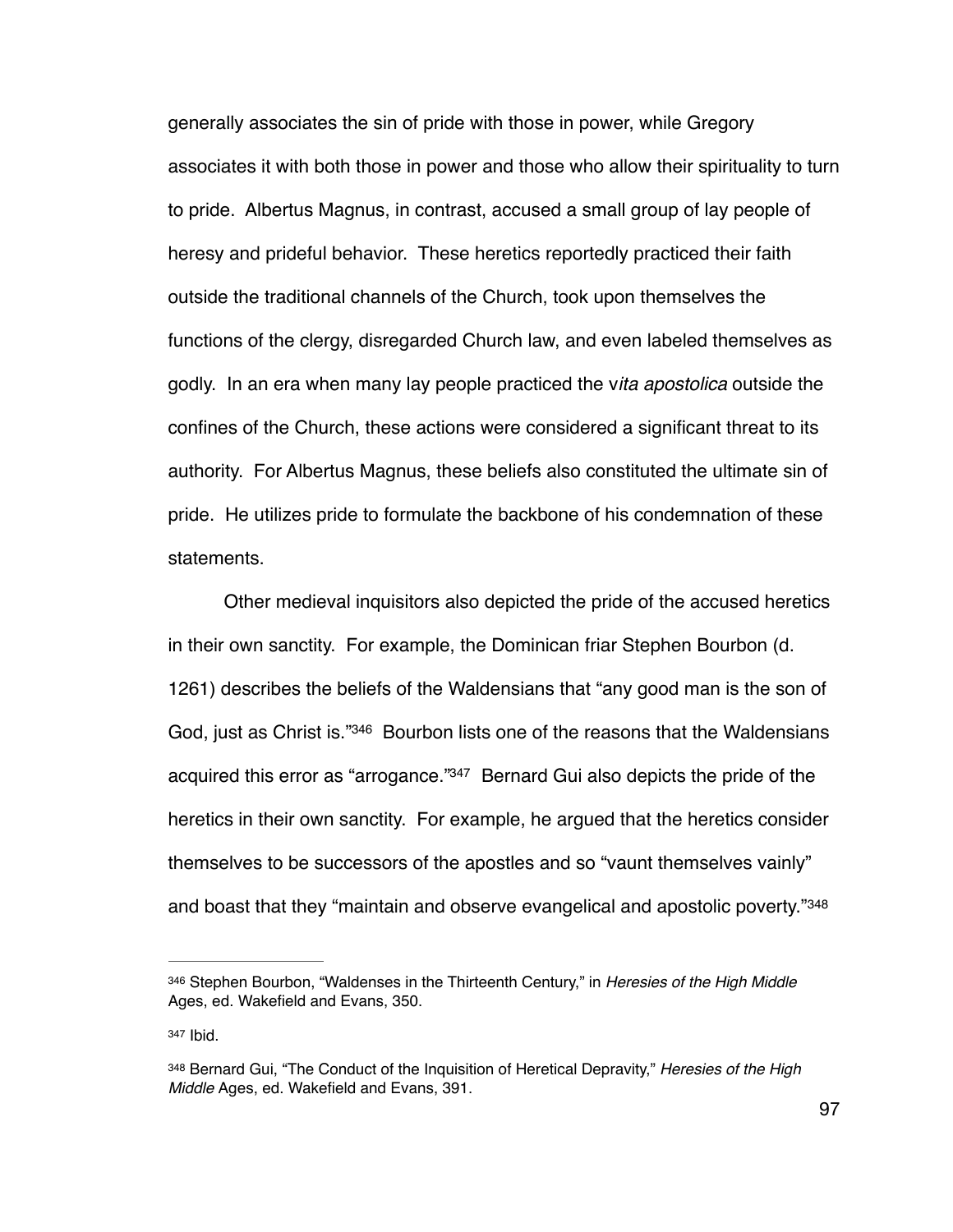<span id="page-103-3"></span><span id="page-103-2"></span>He contends that along with "boldly declaring that they were imitators and successors of these apostles," they also then "cast aspersions upon prelates and clergyfor abundant wealth and lives of luxury." $349$  He further contends that the heretics taught that "they who call themselves apostles of Christ, they and none other, have the power which the blessed apostle Peter received from God."350 These statements depict the sin of pride evident within the words of the accused heretics and display concern with the heretics' belief that their own sanctity is much greater than that of the Church and its officials.

Pride was central to Albertus' own response to heresy. He cites the sin of pride in order to condemn those accused of heresy for taking upon themselves functions of the Church and seeking salvation outside the Church's path. Although Albertus' conception of pride was different from Augustine and Gregory, owing to the different circumstances of his life and times, he utilized their writings to formulate his response to thirteenth-century heresy. Through an analysis of the concept of pride, we can see how he began with the examples of the church fathers, and built upon and adapted their conceptions of pride, to fit the religious practices he believed constituted heresy in the Swabian Ries.

This analysis also demonstrates how Albertus Magnus conceived of heresy as an unchanging tradition, which could be traced back to the writings of the church fathers. Albertus did not question the veracity of Augustine's depictions of heresy, nor did he question the connection between Augustine's

<span id="page-103-0"></span>[<sup>349</sup>](#page-103-2) Ibid., 387.

<span id="page-103-1"></span>[<sup>350</sup>](#page-103-3) Ibid., 405.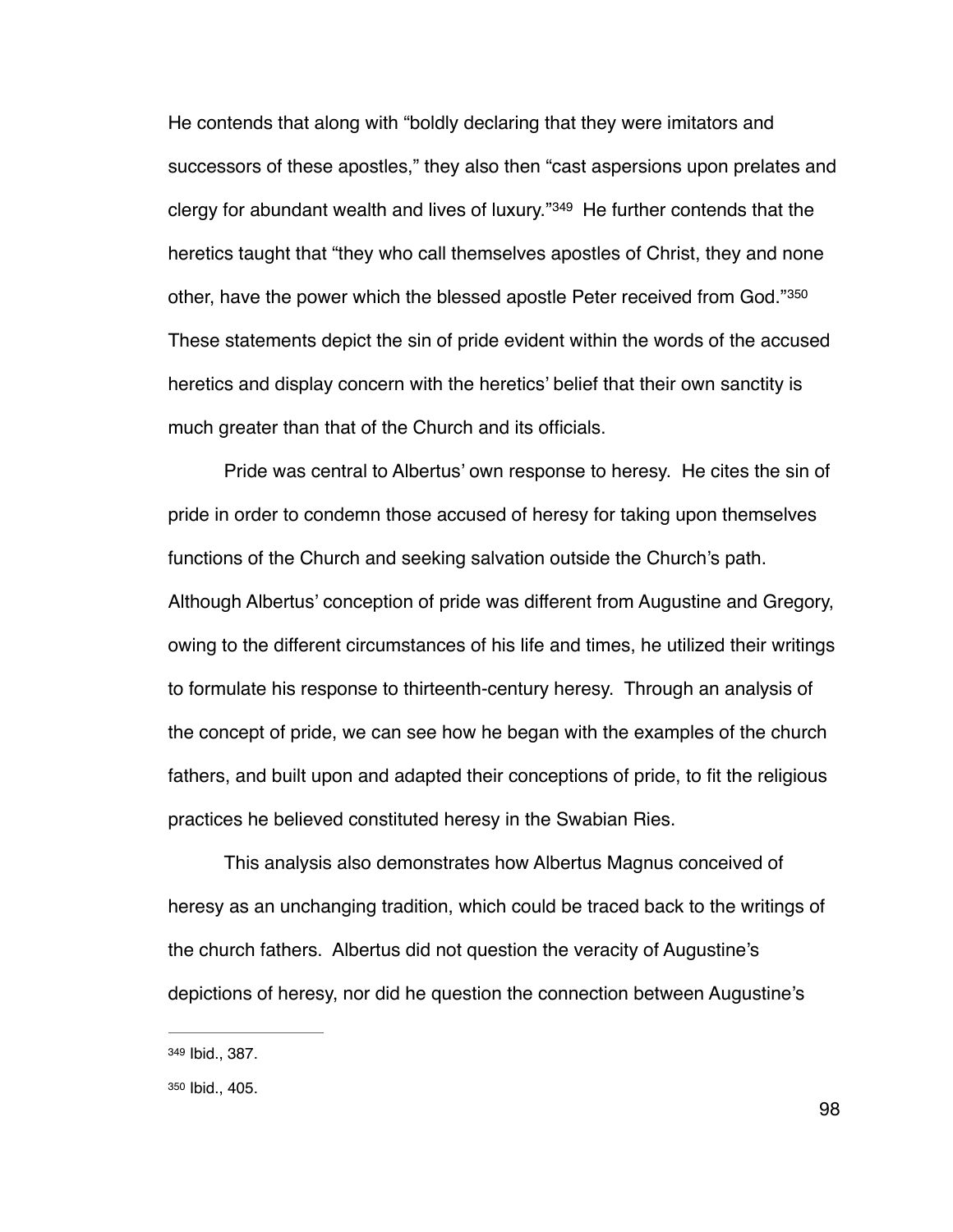descriptions and the heretics he saw in the thirteenth century. For Albertus, this provided evidence that the threat of heresy remained largely unchanged from Augustine's time to his own, despite the obvious differences in historical circumstances. With this conviction, he was able to directly link the heretical statements in the *Compilatio* with fourth and fifth century heresies.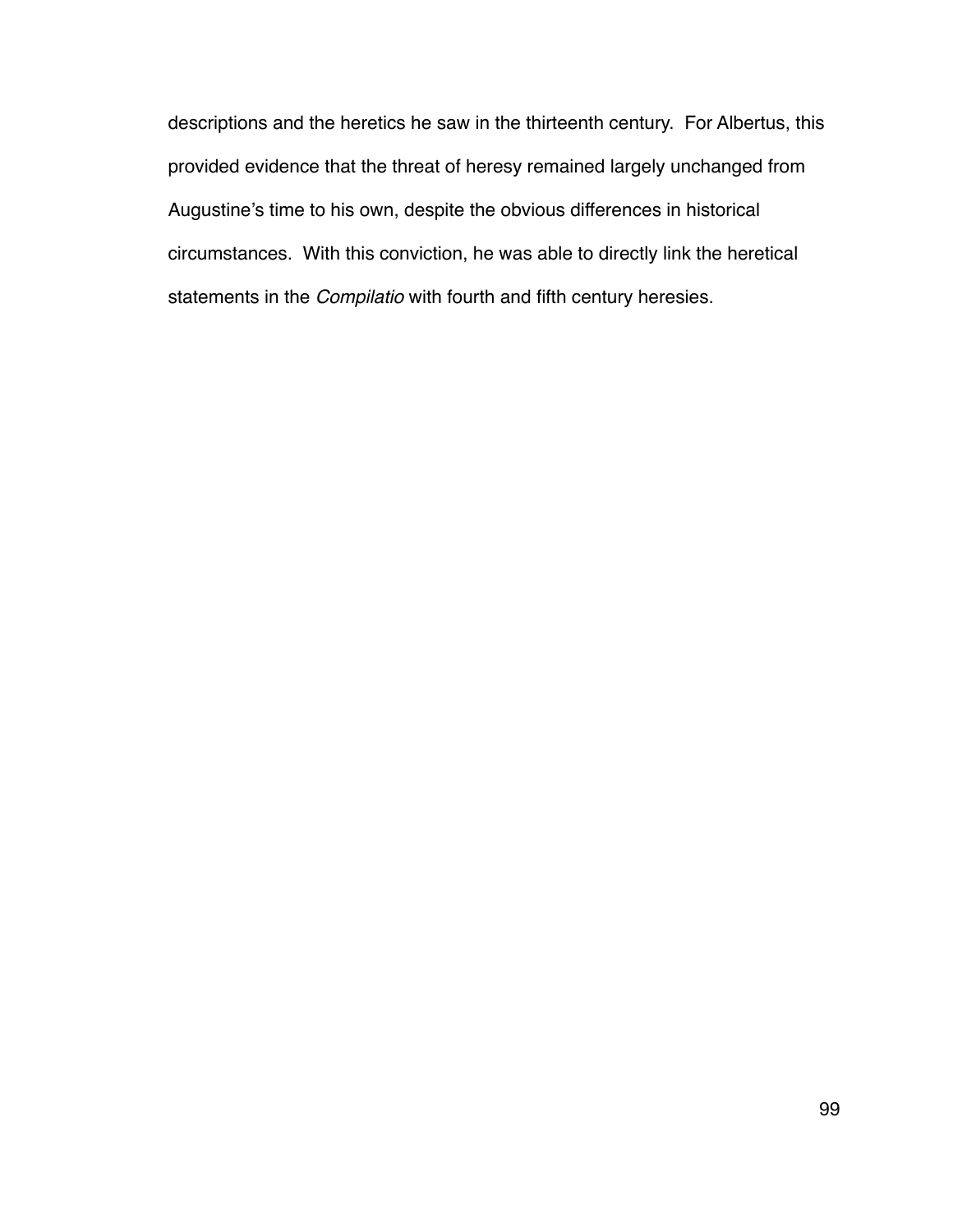## Bibliography

- Albertus Magnus. "Compilatio de novo spiritu." In Geschichte der deutschen Mystik im Mittelalter. Edited by Wilhelm Preger, 461-471. Leipzig: Dorffling und Franke, 1874-1893.
- Ames, Christine Caldwell. *Righteous Persecution: Inquisition, Dominicans, and Christianity in the Middle Ages.* Philadelphia: University of Pennsylvania Press, 2011.
- Anzulewicz, Henryk. "Albertus Magnus, Saint." In *Complete Dictionary of Scientific Biography.* Volume 19, 99-103. Detroit: Charles Scribener's Sons, 2008.
- Arnold, John H. *Inquisition and Power: Catharism and the Confessing Subject in Medieval Languedoc.* Philadelphia: University of Pennsylvania, 2001.
- Augustine of Hippo. "Against the Epistle of Manichaeus, Called Fundamental." In *A Select Library of the Nicene and Post-Nicene Fathers of the Christian Church, Volume IV: St. Augustin: The Writings against the Manichaeans and Against the Donatists,* edited by Philip Schaff, 129-150. Edinburgh: T&T Clark, 1887.

\_\_\_\_\_\_\_\_\_\_\_\_\_\_\_\_. *The De Haeresibus of Saint Augustine.* Translated by Reverend Liguori G. Muller. Washington DC: The Catholic University of America Press, 1956.

\_\_\_\_\_\_\_\_\_\_\_\_\_\_\_\_. *The Fathers of the Church: Saint Augustine: Against Julian*, Translated by Matthew A. Schumacher. New York: Fathers of the Church, 1957.

\_\_\_\_\_\_\_\_\_\_\_\_\_\_\_\_. "On Nature and Grace." In *Selected Writings on Grace and Pelagianism.* Translated by Roland Teske. New York: New City Press, 2011.

\_\_\_\_\_\_\_\_\_\_\_\_\_\_\_\_. "A Treatise on the Merits and Forgiveness of Sins, and on the Baptism of Infants." In *A Select Library of the Nicene and Post-Nicene Fathers of the Christian Church, Volume V: St. Augustine: Anti-Pelagian Writings,* edited by Philip Schaff. 15-79. Edinburgh: T&T Clark, 1887.

Baasten, Matthew. *Pride According to Gregory the Great : A Study of the Moralia.* Lewiston, NY: E. Mellen Press, 1986.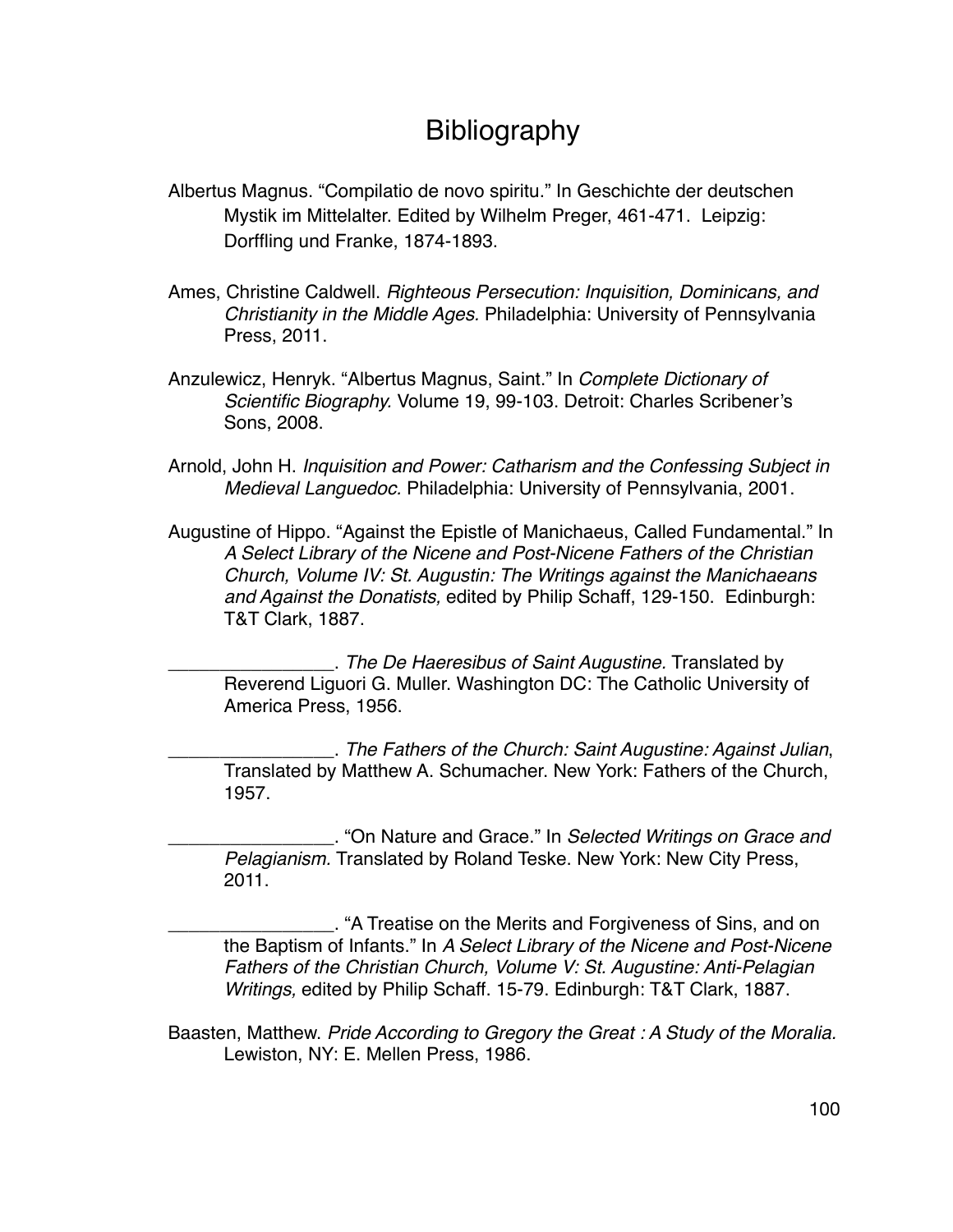- Bailey, Michael. *Battling Demons: Witchcraft, Heresy, and Reform in the Late Middle Ages.* University Park: The Pennsylvania State University Press, 2003.
- Bernard Gui. *The Inquisitor's Guide: A Medieval Manual on Heretics.* Translated by Janet Shirley. Welwyn Garden City: Ravenhall Books, 2006.
- Bloomfield, Morton W. *The Seven Deadly Sins: an Introduction to the History of a Religious Concept, with Special Reference to Medieval English Literature.* East Lansing: Michigan State College Press, 1967.
- Cohn, Norman. T*he Pursuit of the Millennium: Revolutionary Millenarians and Mystical Anarchists of the Middle Ages.* London: Maurice Temple Smith, 1970.
- Constable, Giles. *The Reformation of the Twelfth Century.* Cambridge: Cambridge University Press.
- Demacopoulos, George E. *Gregory the Great: Ascetic, Pastor, and First Man of Rome.* Notre Dame: University of Notre Dame Press, 2015.
- Epstein, Steven A. "Urban Society." In *The New Cambridge Medieval History, Vol. 5 c. 1198-1300,* edited by David Abulafia, 26-37. Cambridge: Cambridge University Press, 1999.
- Farmer, Sharon. *Surviving Poverty in Medieval Paris: Gender, Ideology, and the Daily Lives of the Poor.* Ithaca: Cornell University Press, 2002.
- Fitzgerald, Allan D, ed. *Augustine through the Ages: An Encyclopedia.* Grand Rapids: William B. Eerdmans Publishing Company, 1999.
- Fox, Robin Lane. *Pagans and Christians.* New York: Knopf, 1987.
- Freed, John B. *The Friars and German Society in the Thirteenth Century.* Cambridge: The Medieval Academy of America, 1977.
- Given, James B. *Inquisition and Medieval Society.* Ithaca: Cornell University Press, 1997.
- Green, William M. *Initium Omnis Peccati Superbia: Augustine on Pride as the First Sin.* Berkely: University of California Press, 1949.
- Grundmann, Herbert. *Religious Movements in the Middle Ages: The Historical Links between Heresy, the Mendicant Orders, and the Women's Religious Movement in the Twelfth and Thirteenth Century, with the Historical*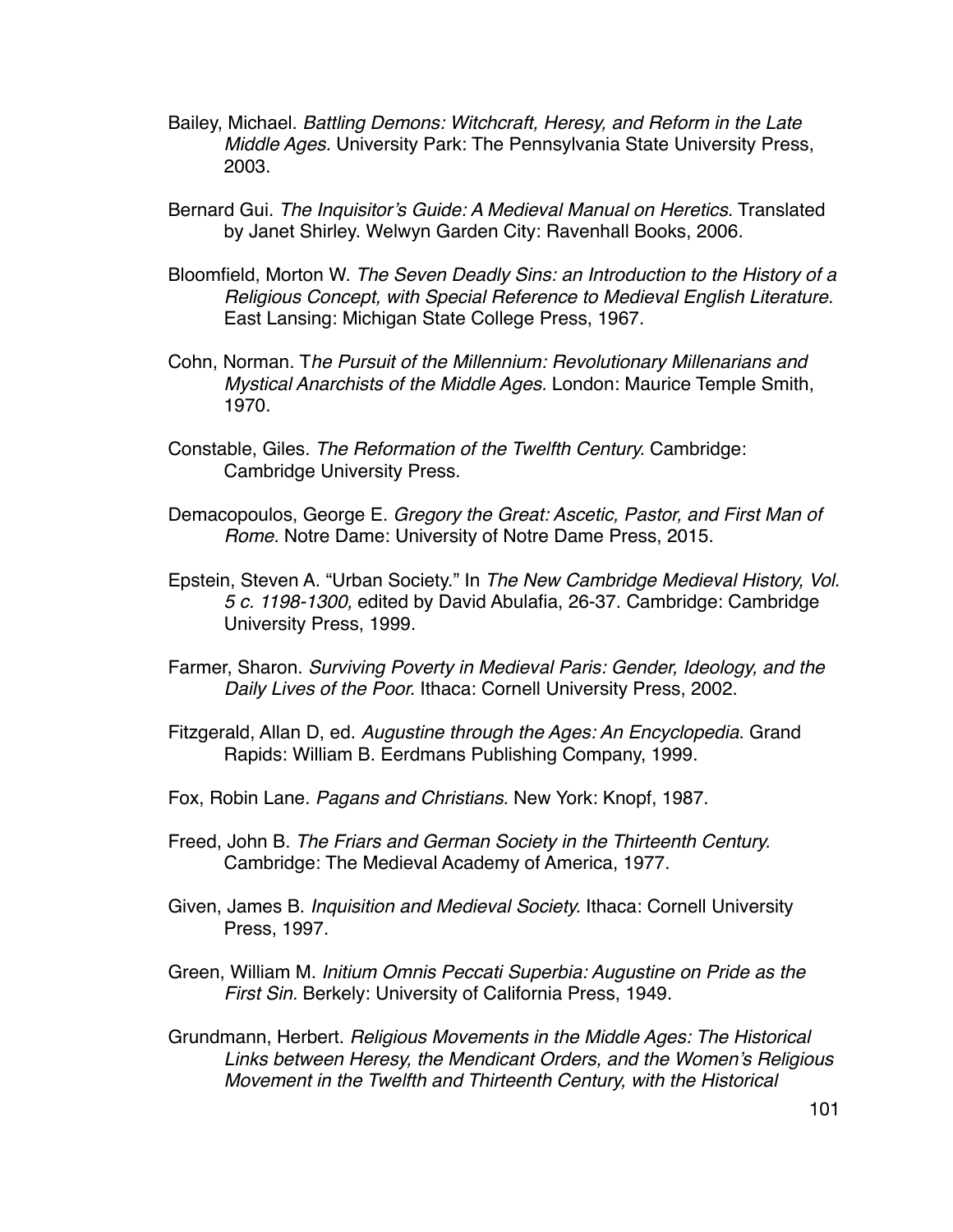*Foundations of German Mysticism.* Translated by Steven Rowan. Notre Dame: University of Notre Dame Press, 1995.

- Hamman, A. "Jovinian." In *Encyclopedia of the Early Church.* Volume I*.* Edited by Angelo Di Beradino. Translated by Adrian Walford, 454. New York: Oxford University Press, 1992.
- Hunter, David G. *Marriage, Celibacy, and Heresy in Ancient Christianity: The Jovianist Controversy.* Oxford: Oxford University Press, 2012.
- Isidore of Seville. *The Etymologies of Isidore of Seville,* edited by Stephen A. Barney, *et al.* Cambridge: Cambridge University Press, 2010.
- Keating, Daniel A. "Cyril of Alexandria (C.378-444) and Nestorius of Constantinople (C. 381-C.451)." In *The Student's Companion to the Theologians,* edited by Ian S. Markham, 48-59. Chichester: Wiley Blackwell Publishers, 2013.
- Keech, Dominic. *The Anti-Pelagian Christology of Augustine of Hippo, 396-430.*  Oxford: Oxford University Press, 2012.
- Kieckhefer, Richard. *Repression of Heresy in Medieval Germany.* Philadelphia: University of Pennsylvania Press, 1979.
- Lambert, Malcolm. *Medieval Heresy: Popular Movements from the Gregorian Reform to the Reformation.* 3rd edition. Malden, MA: Blackwell Pub., 2002.
- Lamm, Julia A, ed. *The Wiley-Blackwell Companion to Christian Mysticism.*  Chichester: Wiley Publishing, 2012.
- Lawrence, C.H. *Friars: The Impact of the Mendicant Orders on Medieval Society.* London: I.B. Tauris, 2013.
- Lerner, Robert E. *The Heresy of the Free Spirit in the Later Middle Ages.*  Berkeley: University of California Press, 1972.
- Libera, Alain de. "Albertus Magnus." In *Routledge Encyclopedia of Philosophy.*  Volume 1, 145-152. Edited by Edward Craig. London: Routledge Press, 1998.
- Maier, Christoph T. *Preaching the Crusades: Mendicant friars and the Cross in the Thirteenth Century.* Cambridge: Cambridge University Press, 1994.

Markus, Robert A. "*De Civitate Dei*: Pride and the Common Good." In *Sacred and*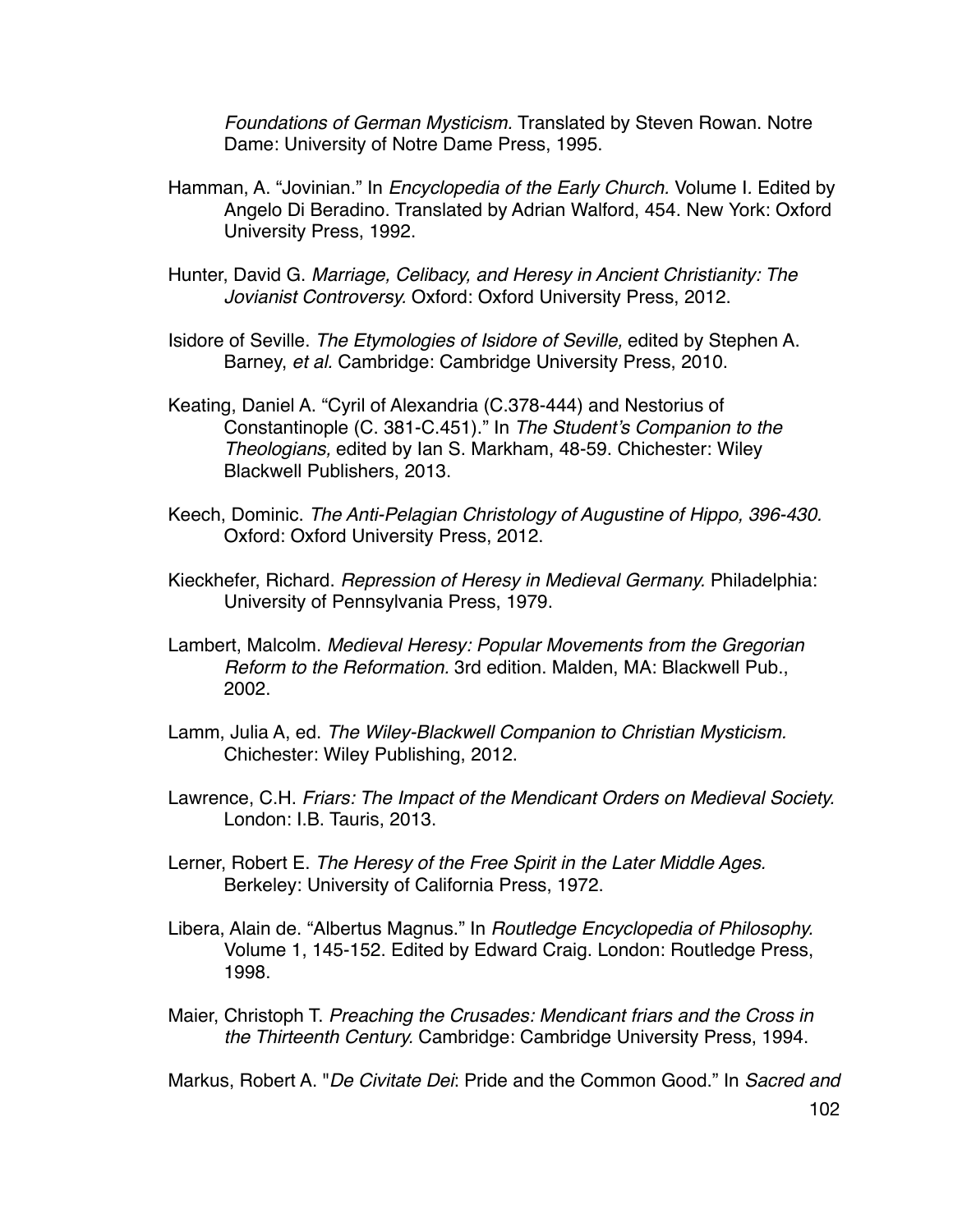*Secular: Studies on Augustine and Latin Christianity,* edited by Robert A. Markus. Aldershot: Variorum, 1994.

\_\_\_\_\_\_\_\_\_\_\_\_\_\_. *Gregory the Great and His World.* Cambridge: Cambridge University Press, 1997.

- McFarland, Ian A. *The Cambridge Dictionary of Christian Theology.* Cambridge: Cambridge University Press, 2011.
- McGinn, Bernard. *The Presence of God: A History of Western Christian Mysticism.* New York: Crossroads Publishing, 1998.
- Miller, Clyde Lee. "Albertus Magnus (ca. 1200-1280)." In *Medieval Germany: An Encyclopedia,* edited by John M. Jeep, 8-10. New York: Garland Publishing, 2001.

Moore, R.I. *The Birth of Popular Heresy.* New York: St. Martin's Press, 1976.

\_\_\_\_\_\_\_\_\_. *The Formation of a Persecuting Society: Authority and Deviance in Western Europe*, *950-1250.* Malden, MA: Blackwell Publishing, 2007.

\_\_\_\_\_\_\_\_\_. *War on Heresy Faith and Power in Medieval Europe.* Cumberland: Harvard University Press, 2012.

- Pegg, Mark Gregory. *A Most Holy War: The Albigensian Crusade and the Battle for Christendom.* Oxford: Oxford University Press, 2008.
- Pelster, Franz. "Albert der Grosse und der Tractatus de inquisitione haereticorum." *Zeitschrift Für Katholische,* 45 (1921): 609-627.
- Peters, Edward, ed. *Heresy and Authority in Medieval Europe: Documents in Translation.* Philadelphia: University of Pennsylvania Press, 1980.
- Preger, Wilhelm. "Der Traktat des David von Augsburg über die Waldenser, *Abhandlungen der Bayerischen Akademie der Wissenschaften*, *Historische Klasse* 18 (1878): 181-235.
- Resnick, Irvin M., and Kenneth F. Kitchell, Jr., eds. *Albert the Great: Selectively Annotated Bibliography (1900-2000).* Tempe: Arizona Center for Medieval and Renaissance Studies, 2004.
- Russell, Jeffrey Burton. *Dissent and Reform in the Early Middle Ages.* Berkeley: University of California Press, 1965.

Simonetti, M. "Nestorianism." In *Encyclopedia of the Early Church.* Volume II*.*